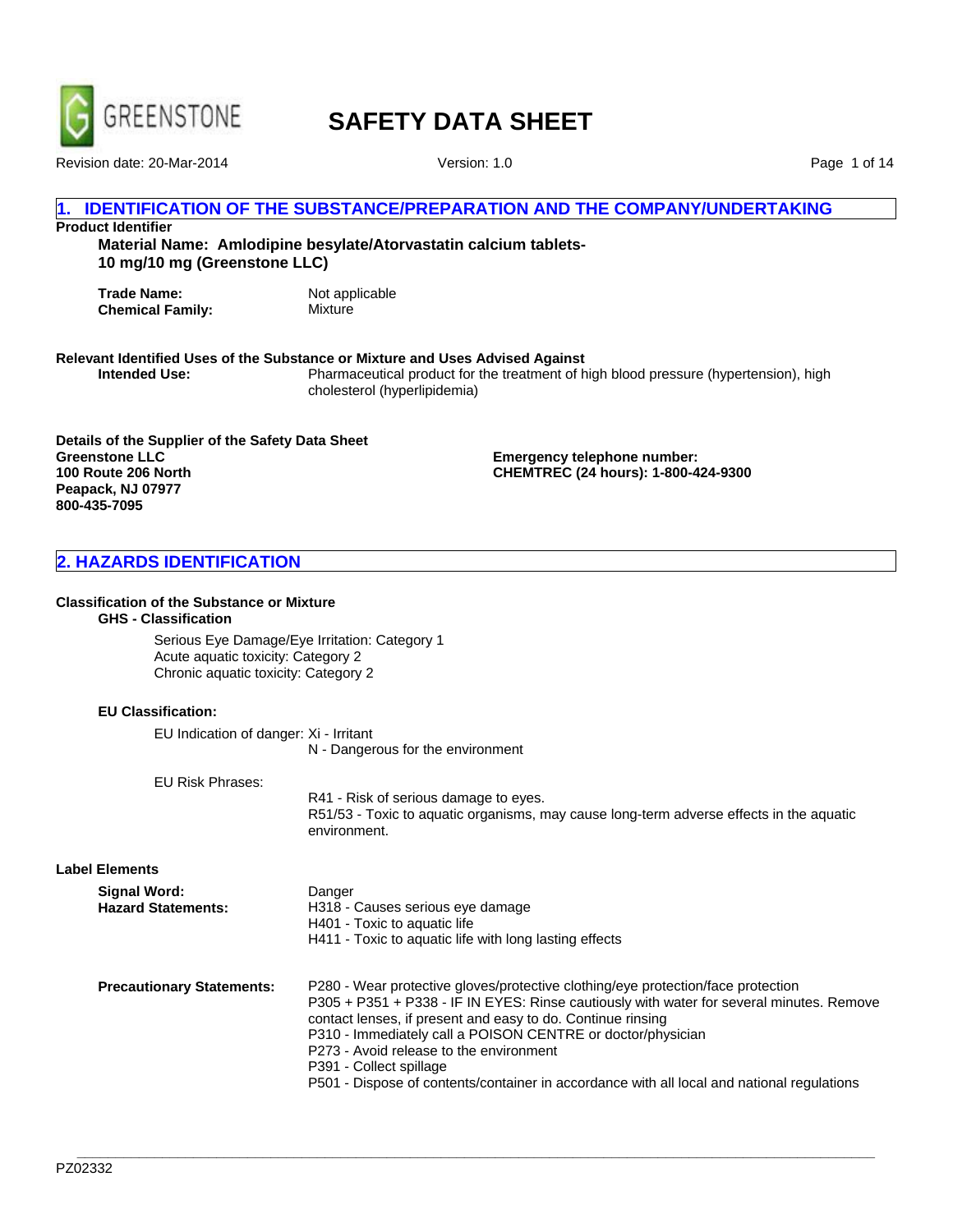**\_\_\_\_\_\_\_\_\_\_\_\_\_\_\_\_\_\_\_\_\_\_\_\_\_\_\_\_\_\_\_\_\_\_\_\_\_\_\_\_\_\_\_\_\_\_\_\_\_\_\_\_\_\_\_\_\_\_\_\_\_\_\_\_\_\_\_\_\_\_\_\_\_\_\_\_\_\_\_\_\_\_\_\_\_\_\_\_\_\_\_\_\_\_\_\_\_\_\_\_\_\_\_**

**Revision date: 20-Mar-2014 Material Name: Amlodipine besylate/Atorvastatin calcium tablets-10 mg/10 mg (Greenstone LLC)**

**Page 2 of 14**

**Version: 1.0**



**Other Hazards** No data available **Australian Hazard Classification (NOHSC):**

Hazardous Substance. Non-Dangerous Goods.

**Note:** This document has been prepared in accordance with standards for workplace safety, which require the inclusion of all known hazards of the product or its ingredients regardless of the potential risk. The precautionary statements and warnings included may not apply in all cases. Your needs may vary depending upon the potential for exposure in your workplace.

# **3. COMPOSITION/INFORMATION ON INGREDIENTS**

#### **Hazardous**

| Ingredient                 | <b>CAS Number</b> | EU                   | <b>EU Classification</b> | <b>GHS</b>            | %       |
|----------------------------|-------------------|----------------------|--------------------------|-----------------------|---------|
|                            |                   | <b>EINECS/ELINCS</b> |                          | <b>Classification</b> |         |
|                            |                   | List                 |                          |                       |         |
| Amlodipine besylate        | 111470-99-6       | Not Listed           | N:R50/53                 | Acute Tox. 4, H302    | 13.9    |
|                            |                   |                      | Xn:R22                   | Eye Dam. 1, H318      |         |
|                            |                   |                      | Xi:R41                   | Aquatic Acute 1,      |         |
|                            |                   |                      |                          | H400                  |         |
|                            |                   |                      |                          | Aquatic Chronic 1,    |         |
|                            |                   |                      |                          | H410                  |         |
| Atorvastatin calcium       | 134523-03-8       | Not Listed           | R52/53                   | Aquatic Acute 3;      | 10.85   |
|                            |                   |                      |                          | H402                  |         |
|                            |                   |                      |                          | Aquatic Chronic 3;    |         |
|                            |                   |                      |                          | H412                  |         |
| Calcium carbonate          | 471-34-1          | 207-439-9            | Not Listed               | Not Listed            | $\star$ |
| Magnesium stearate         | 557-04-0          | 209-150-3            | Not Listed               | Not Listed            | $\star$ |
| Microcrystalline cellulose | 9004-34-6         | 232-674-9            | Not Listed               | Not Listed            | $\star$ |
| Silicon dioxide, NF        | 7631-86-9         | 231-545-4            | Not Listed               | Not Listed            | $\star$ |
| Starch, pregelatinized     | 9005-25-8         | 232-679-6            | Not Listed               | Not Listed            | $\star$ |

| Ingredient              | <b>CAS Number</b>   | EU                   | <b>EU Classification</b> | <b>GHS</b>            | % |
|-------------------------|---------------------|----------------------|--------------------------|-----------------------|---|
|                         |                     | <b>EINECS/ELINCS</b> |                          | <b>Classification</b> |   |
|                         |                     | List                 |                          |                       |   |
| Croscarmellose sodium   | 74811-65-7          | Not Listed           | Not Listed               | Not Listed            |   |
| Hydroxypropyl cellulose | 9004-64-2           | Not Listed           | Not Listed               | Not Listed            |   |
| Opadry blue             | <b>NOT ASSIGNED</b> | Not Listed           | Not Listed               | Not Listed            |   |
| Opadry clear            | NOT ASSIGNED        | Not Listed           | Not Listed               | Not Listed            |   |
| Polysorbate 80          | $9005 - 65 - 6$     | Not Listed           | Not Listed               | Not Listed            |   |

**\_\_\_\_\_\_\_\_\_\_\_\_\_\_\_\_\_\_\_\_\_\_\_\_\_\_\_\_\_\_\_\_\_\_\_\_\_\_\_\_\_\_\_\_\_\_\_\_\_\_\_\_\_\_\_\_\_\_\_\_\_\_\_\_\_\_\_\_\_\_\_\_\_\_\_\_\_\_\_\_\_\_\_\_\_\_\_\_\_\_\_\_\_\_\_\_\_\_\_\_\_\_\_**

#### **Additional Information:** \* Proprietary

Ingredient(s) indicated as hazardous have been assessed under standards for workplace safety.

In accordance with 29 CFR 1910.1200, the exact percentage composition of this mixture has been withheld as a trade secret.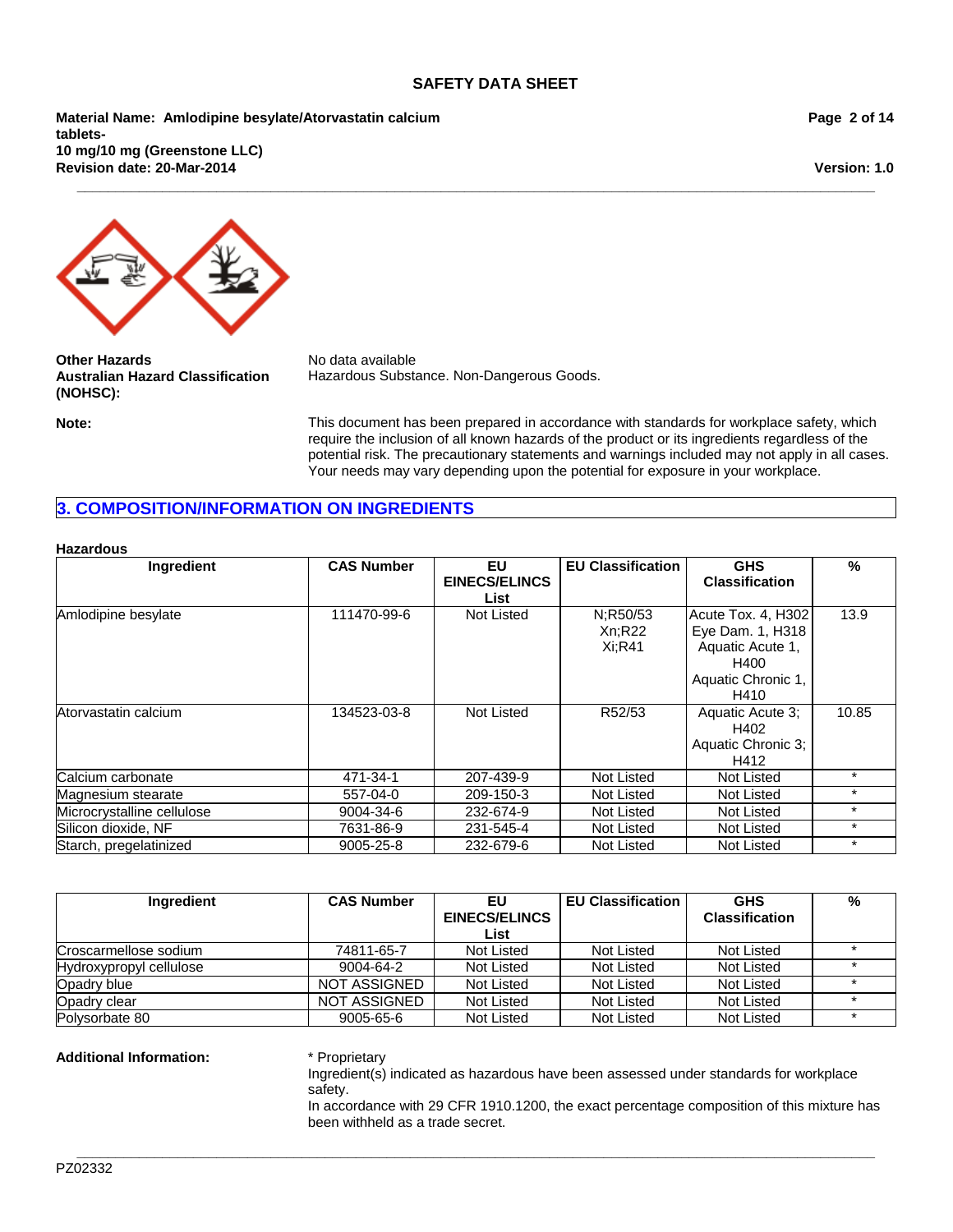**\_\_\_\_\_\_\_\_\_\_\_\_\_\_\_\_\_\_\_\_\_\_\_\_\_\_\_\_\_\_\_\_\_\_\_\_\_\_\_\_\_\_\_\_\_\_\_\_\_\_\_\_\_\_\_\_\_\_\_\_\_\_\_\_\_\_\_\_\_\_\_\_\_\_\_\_\_\_\_\_\_\_\_\_\_\_\_\_\_\_\_\_\_\_\_\_\_\_\_\_\_\_\_**

# **Page 3 of 14**

# **For the full text of the R phrases and CLP/GHS abbreviations mentioned in this Section, see Section 16**

# **4. FIRST AID MEASURES Description of First Aid Measures Eye Contact:** Flush with water while holding eyelids open for at least 15 minutes. Seek medical attention immediately. **Skin Contact:** Remove contaminated clothing. Flush area with large amounts of water. Use soap. Seek medical attention. **Ingestion:** Never give anything by mouth to an unconscious person. Wash out mouth with water. Do not induce vomiting unless directed by medical personnel. Seek medical attention immediately. **Inhalation:** Remove to fresh air and keep patient at rest. Seek medical attention immediately. **Most Important Symptoms and Effects, Both Acute and Delayed Symptoms and Effects of Exposure:** For information on potential signs and symptoms of exposure, See Section 2 - Hazards Identification and/or Section 11 - Toxicological Information. **Medical Conditions Aggravated by Exposure:** None known **Indication of the Immediate Medical Attention and Special Treatment Needed Notes to Physician:** None **5. FIRE FIGHTING MEASURES Extinguishing Media:** Use carbon dioxide, dry chemical, or water spray. **Special Hazards Arising from the Substance or Mixture Hazardous Combustion Products:** Carbon monoxide, carbon dioxide, oxides of nitrogen, oxides of sulfur, hydrochloride, and other chlorine-containing compounds **Fire / Explosion Hazards:** Not applicable **Advice for Fire-Fighters** During all fire fighting activities, wear appropriate protective equipment, including self-contained breathing apparatus.

# **6. ACCIDENTAL RELEASE MEASURES**

# **Personal Precautions, Protective Equipment and Emergency Procedures**

Personnel involved in clean-up should wear appropriate personal protective equipment (see Section 8). Minimize exposure.

#### **Environmental Precautions**

Place waste in an appropriately labeled, sealed container for disposal. Care should be taken to avoid environmental release.

#### **Methods and Material for Containment and Cleaning Up**

**Measures for Cleaning / Collecting:** Contain the source of spill if it is safe to do so. Collect spilled material by a method that controls dust generation. A damp cloth or a filtered vacuum should be used to clean spills of dry solids. Clean spill area thoroughly. **Additional Consideration for** Non-essential personnel should be evacuated from affected area. Report emergency

situations immediately. Clean up operations should only be undertaken by trained personnel.

**Large Spills:**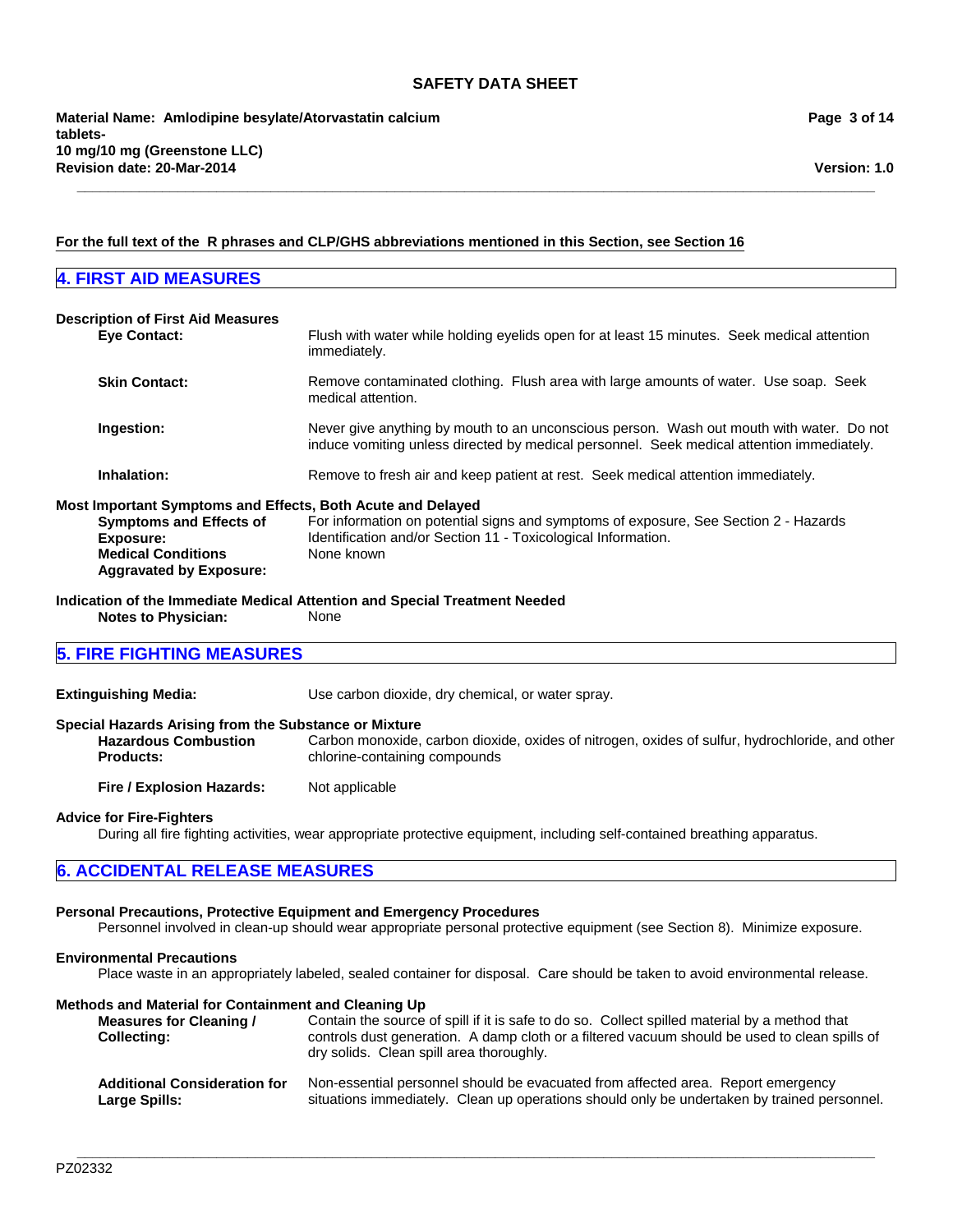**\_\_\_\_\_\_\_\_\_\_\_\_\_\_\_\_\_\_\_\_\_\_\_\_\_\_\_\_\_\_\_\_\_\_\_\_\_\_\_\_\_\_\_\_\_\_\_\_\_\_\_\_\_\_\_\_\_\_\_\_\_\_\_\_\_\_\_\_\_\_\_\_\_\_\_\_\_\_\_\_\_\_\_\_\_\_\_\_\_\_\_\_\_\_\_\_\_\_\_\_\_\_\_**

**Revision date: 20-Mar-2014 Material Name: Amlodipine besylate/Atorvastatin calcium tablets-10 mg/10 mg (Greenstone LLC)**

#### **Page 4 of 14**

**Version: 1.0**

# **7. HANDLING AND STORAGE**

#### **Precautions for Safe Handling**

Minimize dust generation and accumulation. If tablets or capsules are crushed and/or broken, avoid breathing dust and avoid contact with eyes, skin, and clothing. When handling, use appropriate personal protective equipment (see Section 8). Wash hands and any exposed skin after removal of PPE. Refer to Section 12 - Ecological Information, for information on potential effects on the environment. Releases to the environment should be avoided. Review and implement appropriate technical and procedural waste water and waste disposal measures to prevent occupational exposure or environmental releases. Potential points of process emissions of this material to the atmosphere should be controlled with dust collectors, HEPA filtration systems or other equivalent controls.

**\_\_\_\_\_\_\_\_\_\_\_\_\_\_\_\_\_\_\_\_\_\_\_\_\_\_\_\_\_\_\_\_\_\_\_\_\_\_\_\_\_\_\_\_\_\_\_\_\_\_\_\_\_\_\_\_\_\_\_\_\_\_\_\_\_\_\_\_\_\_\_\_\_\_\_\_\_\_\_\_\_\_\_\_\_\_\_\_\_\_\_\_\_\_\_\_\_\_\_\_\_\_\_**

#### **Conditions for Safe Storage, Including any Incompatibilities**

**Storage Conditions:** Store as directed by product packaging.<br> **Store as directed by product packaging.**<br>
No data available Specific end use(s):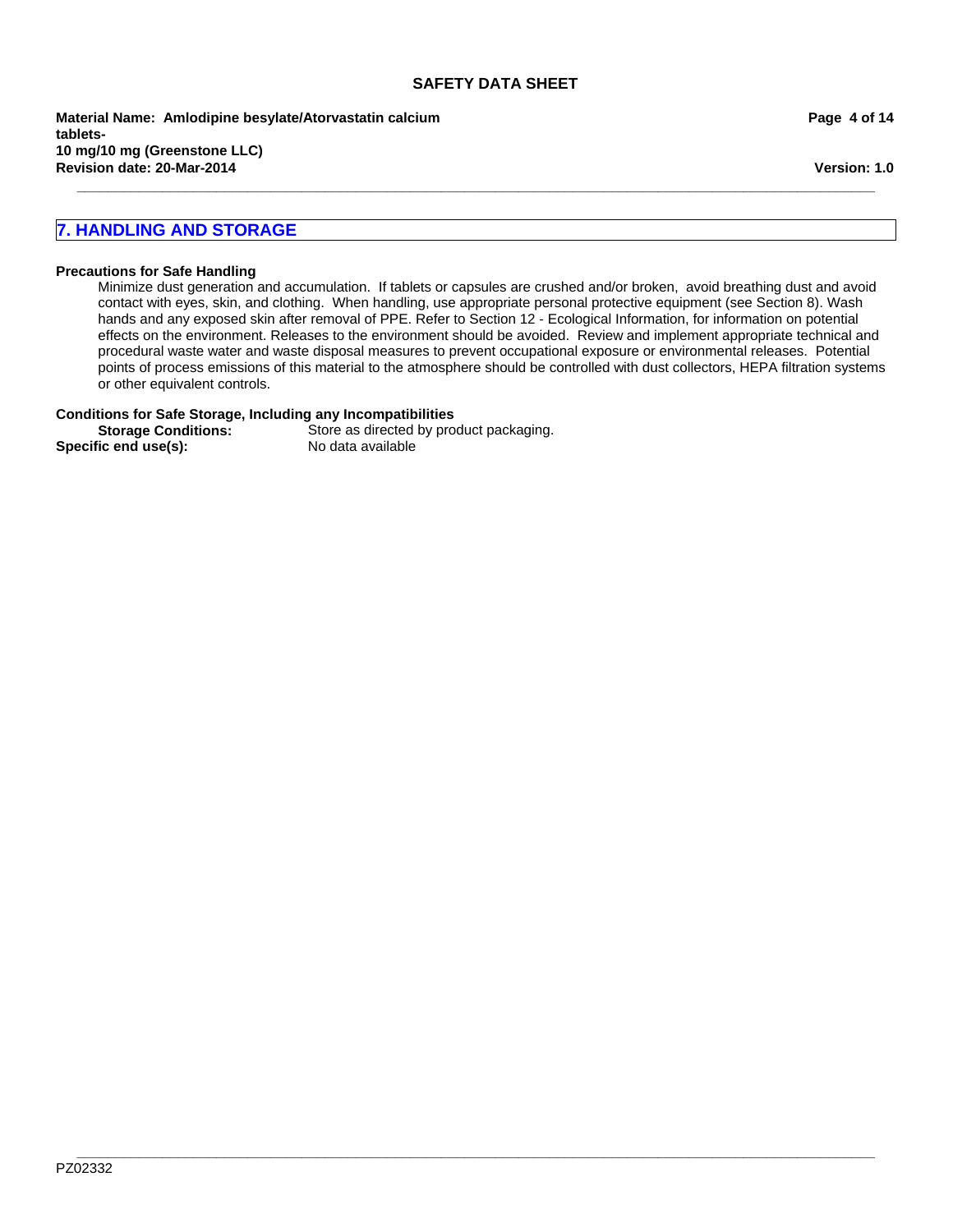**\_\_\_\_\_\_\_\_\_\_\_\_\_\_\_\_\_\_\_\_\_\_\_\_\_\_\_\_\_\_\_\_\_\_\_\_\_\_\_\_\_\_\_\_\_\_\_\_\_\_\_\_\_\_\_\_\_\_\_\_\_\_\_\_\_\_\_\_\_\_\_\_\_\_\_\_\_\_\_\_\_\_\_\_\_\_\_\_\_\_\_\_\_\_\_\_\_\_\_\_\_\_\_**

**\_\_\_\_\_\_\_\_\_\_\_\_\_\_\_\_\_\_\_\_\_\_\_\_\_\_\_\_\_\_\_\_\_\_\_\_\_\_\_\_\_\_\_\_\_\_\_\_\_\_\_\_\_\_\_\_\_\_\_\_\_\_\_\_\_\_\_\_\_\_\_\_\_\_\_\_\_\_\_\_\_\_\_\_\_\_\_\_\_\_\_\_\_\_\_\_\_\_\_\_\_\_\_**

**Revision date: 20-Mar-2014 Material Name: Amlodipine besylate/Atorvastatin calcium tablets-10 mg/10 mg (Greenstone LLC)**

# **8. EXPOSURE CONTROLS / PERSONAL PROTECTION**

**Control Parameters**

**Refer to available public information for specific member state Occupational Exposure Limits.**

| <b>Amlodipine besylate</b>               |                       |
|------------------------------------------|-----------------------|
| <b>Manufacturer OEL:</b>                 | $100$ ug/m $3$        |
| Atorvastatin calcium                     |                       |
| <b>Manufacturer OEL:</b>                 | $50$ ug/m $3$         |
| <b>Calcium carbonate</b>                 |                       |
| <b>Australia TWA</b>                     | 10 mg/m $3$           |
| <b>Bulgaria OEL - TWA</b>                | 10.0 mg/m $3$         |
| <b>France OEL - TWA</b>                  | 10 mg/m $3$           |
| Latvia OEL - TWA                         | 6 mg/ $m3$            |
| <b>Poland OEL - TWA</b>                  | 10 mg/m $3$           |
| <b>Portugal OEL - TWA</b>                | 10 mg/m $3$           |
| <b>Magnesium stearate</b>                |                       |
| <b>ACGIH Threshold Limit Value (TWA)</b> | 10 mg/m $3$           |
| Lithuania OEL - TWA                      | 5 mg/ $m3$            |
| <b>Sweden OEL - TWAs</b>                 | 5 mg/ $m3$            |
| Microcrystalline cellulose               |                       |
| <b>ACGIH Threshold Limit Value (TWA)</b> | 10 mg/m $3$           |
| <b>Australia TWA</b>                     | 10 mg/m $3$           |
| <b>Belgium OEL - TWA</b>                 | 10 mg/m $3$           |
| <b>Estonia OEL - TWA</b>                 | 10 mg/m $3$           |
| <b>France OEL - TWA</b>                  | 10 mg/m $3$           |
| <b>Ireland OEL - TWAs</b>                | 10 mg/m $3$           |
|                                          | 4 mg/m $3$            |
| Latvia OEL - TWA                         | 2 mg/m $3$            |
| <b>OSHA - Final PELS - TWAs:</b>         | 15 mg/ $m3$           |
| Portugal OEL - TWA                       | 10 mg/m $3$           |
| Romania OEL - TWA                        | 10 mg/m $3$           |
| Spain OEL - TWA                          | 10 mg/m $3$           |
| Silicon dioxide, NF                      |                       |
| <b>Australia TWA</b>                     | 2 mg/m $3$            |
| <b>Austria OEL - MAKs</b>                | 4 mg/ $m3$            |
|                                          | $0.3 \text{ mg/m}^3$  |
| <b>Czech Republic OEL - TWA</b>          | 0.1 mg/m <sup>3</sup> |
|                                          | $4.0 \text{ mg/m}^3$  |
| <b>Estonia OEL - TWA</b>                 | 2 mg/m $3$            |
| <b>Finland OEL - TWA</b>                 | $5 \text{ mg/m}^3$    |
| Germany - TRGS 900 - TWAs                | 4 mg/ $m3$            |
| <b>Germany (DFG) - MAK</b>               | 4 mg/m $3$            |
| <b>Ireland OEL - TWAs</b>                | 6 mg/m $3$            |
|                                          | 2.4 mg/m <sup>3</sup> |
| Latvia OEL - TWA                         | 1 mg/m $3$            |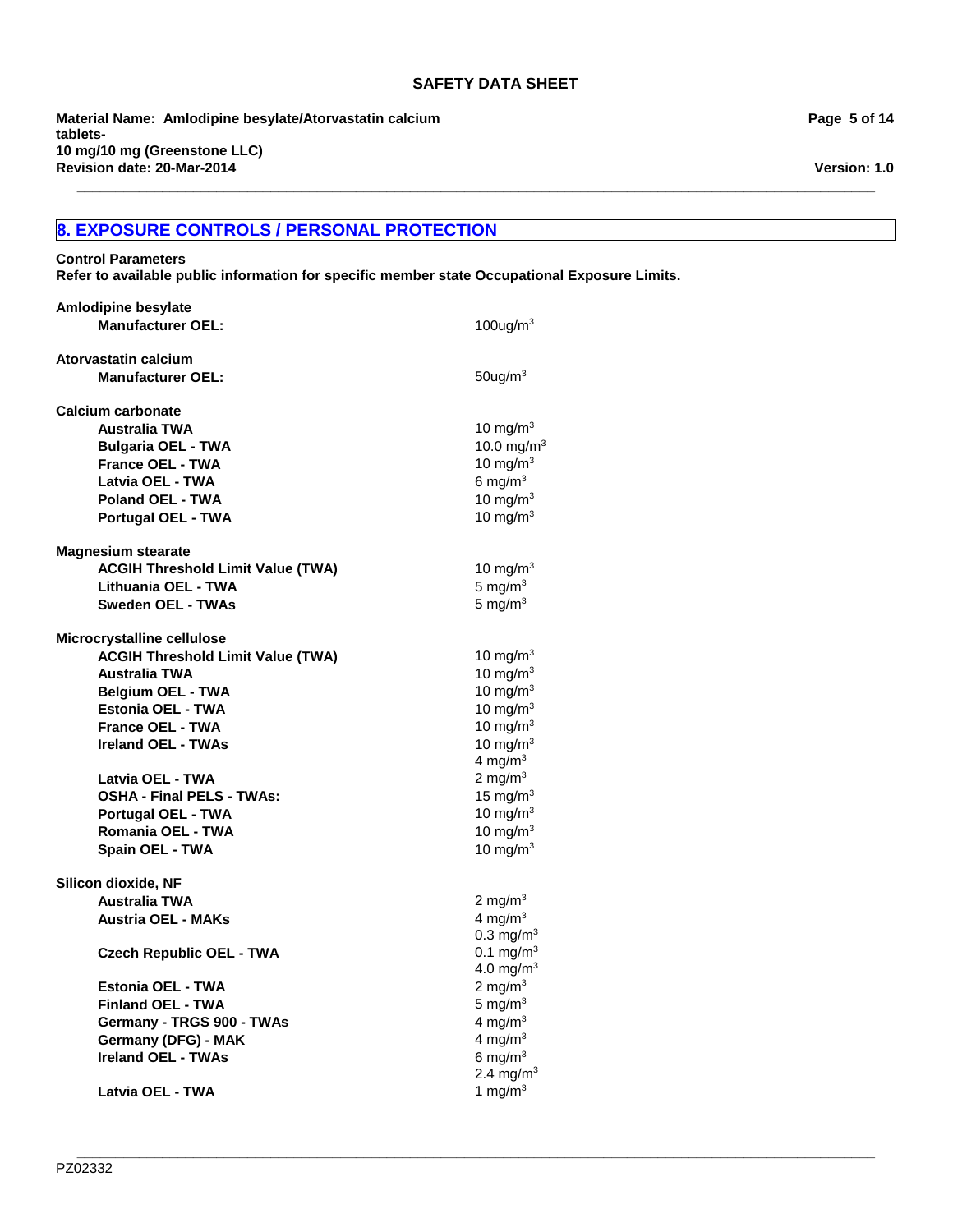**\_\_\_\_\_\_\_\_\_\_\_\_\_\_\_\_\_\_\_\_\_\_\_\_\_\_\_\_\_\_\_\_\_\_\_\_\_\_\_\_\_\_\_\_\_\_\_\_\_\_\_\_\_\_\_\_\_\_\_\_\_\_\_\_\_\_\_\_\_\_\_\_\_\_\_\_\_\_\_\_\_\_\_\_\_\_\_\_\_\_\_\_\_\_\_\_\_\_\_\_\_\_\_**

20 mppcf

**Revision date: 20-Mar-2014 Material Name: Amlodipine besylate/Atorvastatin calcium tablets-10 mg/10 mg (Greenstone LLC)**

**OSHA - Final PELs - Table Z-3 Mineral D:**

|                                          | Listed                                                                                                                                                                                                                                                                 |
|------------------------------------------|------------------------------------------------------------------------------------------------------------------------------------------------------------------------------------------------------------------------------------------------------------------------|
| Slovakia OEL - TWA                       | 4.0 mg/m <sup>3</sup>                                                                                                                                                                                                                                                  |
| Starch, pregelatinized                   |                                                                                                                                                                                                                                                                        |
| <b>ACGIH Threshold Limit Value (TWA)</b> | 10 mg/m $3$                                                                                                                                                                                                                                                            |
| <b>Australia TWA</b>                     | 10 mg/m $3$                                                                                                                                                                                                                                                            |
| <b>Belgium OEL - TWA</b>                 | 10 mg/m $3$                                                                                                                                                                                                                                                            |
| <b>Bulgaria OEL - TWA</b>                | 10.0 mg/m <sup>3</sup>                                                                                                                                                                                                                                                 |
| <b>Czech Republic OEL - TWA</b>          | 4.0 mg/m <sup>3</sup>                                                                                                                                                                                                                                                  |
| <b>Greece OEL - TWA</b>                  | 10 mg/m $3$                                                                                                                                                                                                                                                            |
|                                          | 5 mg/ $m3$                                                                                                                                                                                                                                                             |
| <b>Ireland OEL - TWAs</b>                | 10 mg/m $3$                                                                                                                                                                                                                                                            |
|                                          | 4 mg/m $3$                                                                                                                                                                                                                                                             |
| <b>OSHA - Final PELS - TWAs:</b>         | 15 mg/m $3$                                                                                                                                                                                                                                                            |
| Portugal OEL - TWA                       | 10 mg/m $3$                                                                                                                                                                                                                                                            |
| Slovakia OEL - TWA                       | 4 mg/m $3$                                                                                                                                                                                                                                                             |
| Spain OEL - TWA                          | 10 mg/m $3$                                                                                                                                                                                                                                                            |
| <b>Exposure Controls</b>                 |                                                                                                                                                                                                                                                                        |
| <b>Engineering Controls:</b>             | Engineering controls should be used as the primary means to control exposures. General<br>room ventilation is adequate unless the process generates dust, mist or fumes. Keep airborne<br>contamination levels below the exposure limits listed above in this section. |
| <b>Personal Protective Equipment:</b>    | Refer to applicable national standards and regulations in the selection and use of personal<br>protective equipment (PPE).                                                                                                                                             |
| Hands:                                   | Wear impervious gloves to prevent skin contact.                                                                                                                                                                                                                        |
| Eyes:                                    | Wear safety goggles as minimum protection.                                                                                                                                                                                                                             |
| Skin:                                    | Wear impervious protective clothing to prevent skin contact.                                                                                                                                                                                                           |
| <b>Respiratory protection:</b>           | If the applicable Occupational Exposure Limit (OEL) is exceeded, wear an appropriate                                                                                                                                                                                   |

# **9. PHYSICAL AND CHEMICAL PROPERTIES**

| <b>Physical State:</b>                                                                                                                                                                                                                                                                                                      | Film-coated tablets                                                                                     | Color:                   | <b>Blue</b>        |
|-----------------------------------------------------------------------------------------------------------------------------------------------------------------------------------------------------------------------------------------------------------------------------------------------------------------------------|---------------------------------------------------------------------------------------------------------|--------------------------|--------------------|
| Odor:                                                                                                                                                                                                                                                                                                                       | No data available.                                                                                      | <b>Odor Threshold:</b>   | No data available. |
| <b>Molecular Formula:</b>                                                                                                                                                                                                                                                                                                   | Mixture                                                                                                 | <b>Molecular Weight:</b> | Mixture            |
| <b>Solvent Solubility:</b><br><b>Water Solubility:</b><br>pH:<br>Melting/Freezing Point (°C):<br><b>Boiling Point (°C):</b><br>Partition Coefficient: (Method, pH, Endpoint, Value)<br>Calcium carbonate<br>No data available<br>Croscarmellose sodium<br>No data available<br>Hydroxypropyl cellulose<br>No data available | No data available<br>No data available<br>No data available.<br>No data available<br>No data available. |                          |                    |

**\_\_\_\_\_\_\_\_\_\_\_\_\_\_\_\_\_\_\_\_\_\_\_\_\_\_\_\_\_\_\_\_\_\_\_\_\_\_\_\_\_\_\_\_\_\_\_\_\_\_\_\_\_\_\_\_\_\_\_\_\_\_\_\_\_\_\_\_\_\_\_\_\_\_\_\_\_\_\_\_\_\_\_\_\_\_\_\_\_\_\_\_\_\_\_\_\_\_\_\_\_\_\_**

respirator with a protection factor sufficient to control exposures to below the OEL.

**Page 6 of 14**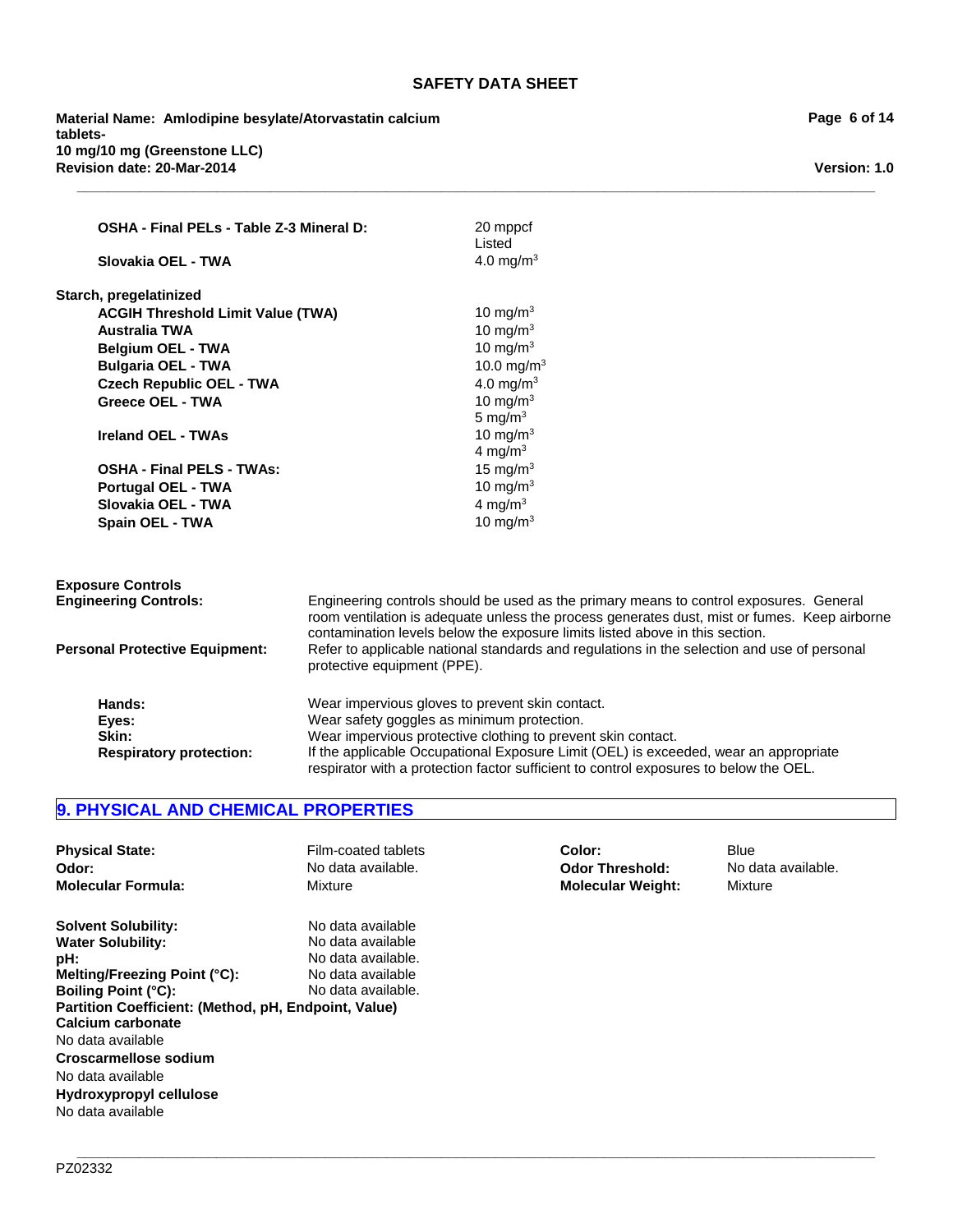**\_\_\_\_\_\_\_\_\_\_\_\_\_\_\_\_\_\_\_\_\_\_\_\_\_\_\_\_\_\_\_\_\_\_\_\_\_\_\_\_\_\_\_\_\_\_\_\_\_\_\_\_\_\_\_\_\_\_\_\_\_\_\_\_\_\_\_\_\_\_\_\_\_\_\_\_\_\_\_\_\_\_\_\_\_\_\_\_\_\_\_\_\_\_\_\_\_\_\_\_\_\_\_**

**Revision date: 20-Mar-2014 Material Name: Amlodipine besylate/Atorvastatin calcium tablets-10 mg/10 mg (Greenstone LLC)**

# **9. PHYSICAL AND CHEMICAL PROPERTIES**

**Decomposition Temperature (°C):** No data available. **Evaporation Rate (Gram/s):** No data available<br> **Vapor Pressure (kPa):** No data available **Vapor Pressure (kPa):** No data available<br> **Vapor Density (g/ml)**<br>
No data available No data available No data available No data available **Polysorbate 80 Microcrystalline cellulose** No data available **Silicon dioxide, NF** No data available No data available **Starch, pregelatinized Opadry blue** No data available **Magnesium stearate Amlodipine besylate** No data available Measured7Log P1.33 **Atorvastatin calcium Opadry clear**

**Vapor Density (g/ml):** No data available<br> **Relative Density:** No data available **Viscosity:** No data available

Autoignition Temperature (Solid) (°C):<br>
Flammability (Solids): No data available **Flammability (Solids):** No data available<br> **Flash Point (Liquid) (°C):** No data available **Flash Point (Liquid) (°C): Upper Explosive Limits (Liquid) (% by Vol.):** No data available Lower Explosive Limits (Liquid) (% by Vol.): No data available **Polymerization:** Will not occur

# **10. STABILITY AND REACTIVITY**

**Relative Density:** 

**Flammablity:**

**Reactivity:** No data available<br> **Chemical Stability:** Stable under norm Stable under normal conditions of use. **Possibility of Hazardous Reactions Oxidizing Properties:** No data available **Conditions to Avoid:** Fine particles (such as dust and mists) may fuel fires/explosions.<br>**Incompatible Materials:** As a precautionary measure, keep away from strong oxidizers As a precautionary measure, keep away from strong oxidizers **Hazardous Decomposition Products:** None known

# **11. TOXICOLOGICAL INFORMATION**

**Information on Toxicological Effects**

**General Information:** The information included in this section describes the potential hazards of the individual ingredients.

**\_\_\_\_\_\_\_\_\_\_\_\_\_\_\_\_\_\_\_\_\_\_\_\_\_\_\_\_\_\_\_\_\_\_\_\_\_\_\_\_\_\_\_\_\_\_\_\_\_\_\_\_\_\_\_\_\_\_\_\_\_\_\_\_\_\_\_\_\_\_\_\_\_\_\_\_\_\_\_\_\_\_\_\_\_\_\_\_\_\_\_\_\_\_\_\_\_\_\_\_\_\_\_**

**Page 7 of 14**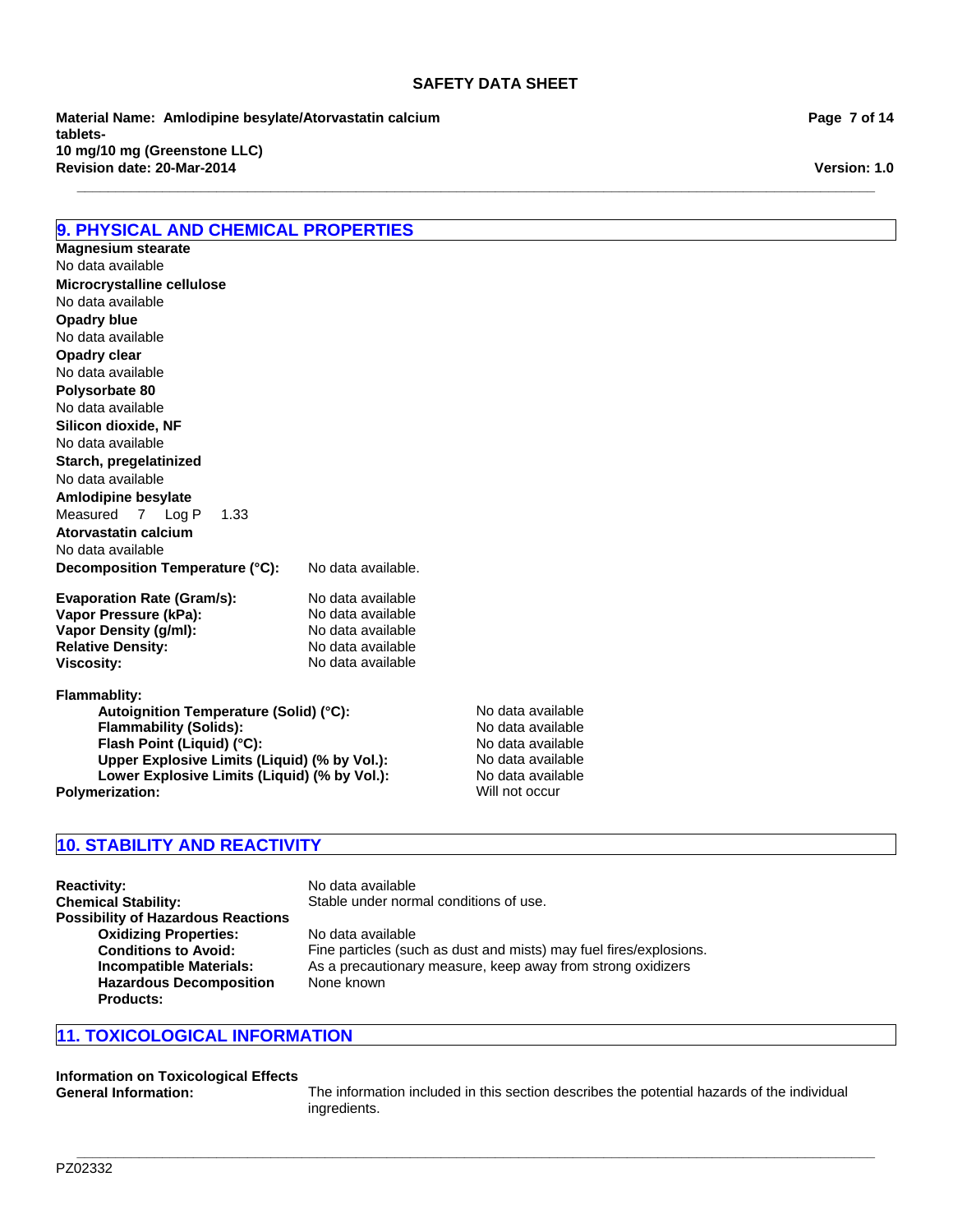**\_\_\_\_\_\_\_\_\_\_\_\_\_\_\_\_\_\_\_\_\_\_\_\_\_\_\_\_\_\_\_\_\_\_\_\_\_\_\_\_\_\_\_\_\_\_\_\_\_\_\_\_\_\_\_\_\_\_\_\_\_\_\_\_\_\_\_\_\_\_\_\_\_\_\_\_\_\_\_\_\_\_\_\_\_\_\_\_\_\_\_\_\_\_\_\_\_\_\_\_\_\_\_**

**Revision date: 20-Mar-2014 Material Name: Amlodipine besylate/Atorvastatin calcium tablets-10 mg/10 mg (Greenstone LLC)**

**Page 8 of 14**

**Version: 1.0**

# **11. TOXICOLOGICAL INFORMATION**

Can cause eye irritation May be harmful if swallowed. (based on components) Antihypertensive drug: has blood pressure-lowering properties

**Long Term:** Repeat-dose studies in animals have shown a potential to cause adverse effects on liver **Known Clinical Effects:** Adverse effects associated with therapeutic use of amlodipine include headache, swelling, dizziness, flushing, and palpitations. The most common adverse effects seen with the therapeutic use of atorvastatin include constipation, flatulence, upset stomach, and abdominal pain. Therapeutic use of atorvastatin has been associated with changes in liver function and muscle aches or weakness.

#### **Acute Toxicity: (Species, Route, End Point, Dose)**

#### **Calcium carbonate**

Rat Oral LD50 6450mg/kg

#### **Magnesium stearate**

Rat Oral LD50 >2000mg/kg Rat InhalationLC50 >2000 mg/m3

#### **Microcrystalline cellulose**

Rat Oral LD50 >5000mg/kg RabbitDermal LD50 >2000 mg/kg

#### **Polysorbate 80**

Rat Oral LD50 25g/kg

# **Amlodipine besylate**

Rat (M) Oral LD50 393mg/kg Rat (F) Oral LD50 686mg/kg

#### **Atorvastatin calcium**

Acute Toxicity Comments: A greater than symbol (>) indicates that the toxicity endpoint being tested was not achievable at the highest dose used in the test. Rat/Mouse Oral LD50 >5000mg/kg Rabbit Dermal LD50 >2000mg/kg

**\_\_\_\_\_\_\_\_\_\_\_\_\_\_\_\_\_\_\_\_\_\_\_\_\_\_\_\_\_\_\_\_\_\_\_\_\_\_\_\_\_\_\_\_\_\_\_\_\_\_\_\_\_\_\_\_\_\_\_\_\_\_\_\_\_\_\_\_\_\_\_\_\_\_\_\_\_\_\_\_\_\_\_\_\_\_\_\_\_\_\_\_\_\_\_\_\_\_\_\_\_\_\_**

# **Irritation / Sensitization: (Study Type, Species, Severity)**

# **Microcrystalline cellulose**

Skin IrritationRabbitNon-irritating Eye IrritationRabbitNon-irritating

#### **Amlodipine besylate**

Eye IrritationRabbitSevere Skin IrritationRabbitNon-irritating Skin Sensitization - GPMTGuinea PigNegative

#### **Atorvastatin calcium**

Skin Sensitization - BeuhlerGuinea PigNegative Skin IrritationRabbitNon-irritating Eye IrritationRabbitMild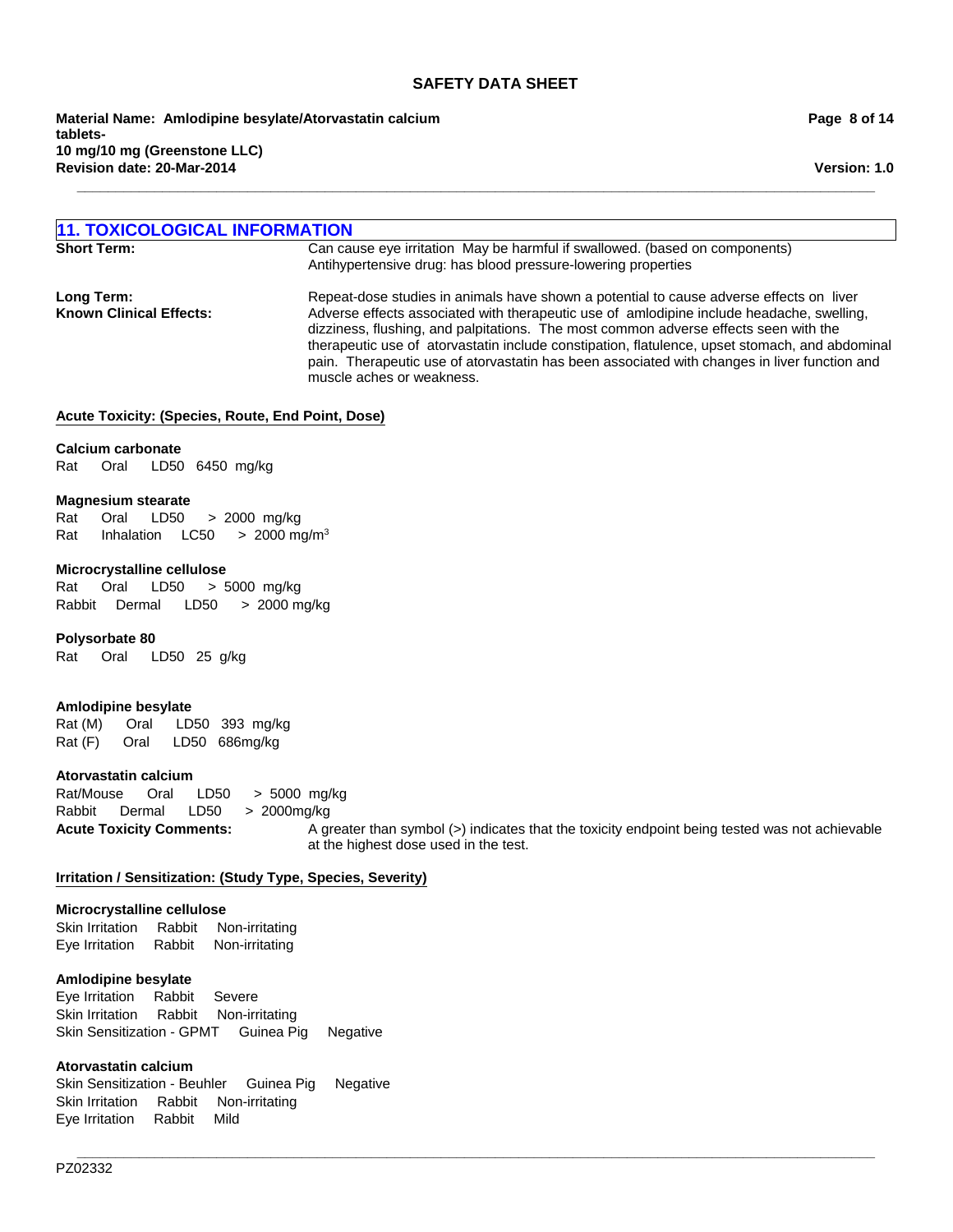**\_\_\_\_\_\_\_\_\_\_\_\_\_\_\_\_\_\_\_\_\_\_\_\_\_\_\_\_\_\_\_\_\_\_\_\_\_\_\_\_\_\_\_\_\_\_\_\_\_\_\_\_\_\_\_\_\_\_\_\_\_\_\_\_\_\_\_\_\_\_\_\_\_\_\_\_\_\_\_\_\_\_\_\_\_\_\_\_\_\_\_\_\_\_\_\_\_\_\_\_\_\_\_**

**Material Name: Amlodipine besylate/Atorvastatin calcium tablets-10 mg/10 mg (Greenstone LLC) Revision date: 20-Mar-2014**

# **11. TOXICOLOGICAL INFORMATION**

# **Repeated Dose Toxicity: (Duration, Species, Route, Dose, End Point, Target Organ)**

#### **Amlodipine besylate**

|                     |  |                          | 3 Month(s) Rat Oral 3 mg/kg/day NOAEL Adrenal gland, Heart |
|---------------------|--|--------------------------|------------------------------------------------------------|
| 1 Month(s) Rat Oral |  | 3.5 mg/kg/day LOEL Heart |                                                            |
| 1 Year(s) Rat Oral  |  |                          | 2 mg/kg/day NOAEL Adrenal gland, Heart                     |

# **Atorvastatin calcium**

52 Week(s)RatOral5mg/kg/dayNOAELLiver 13 Week(s)RatOral5 (male); 20 (female)mg/kg/dayNOAELLiver 104 Week(s)DogOral 10mg/kg/dayLOAELLiver 13 Week(s)MouseOral100mg/kg/dayLOAELLiver

#### **Reproduction & Developmental Toxicity: (Study Type, Species, Route, Dose, End Point, Effect(s))**

#### **Amlodipine besylate**

Fertility and Embryonic DevelopmentRatOral25mg/kg/dayNOAELNot teratogenic, Maternal toxicity Peri-/Postnatal DevelopmentRatOral4mg/kg/dayNOAELFetotoxicity, Fetal mortality Prenatal & Postnatal DevelopmentRatOral25mg/kg/dayNOAELNot Teratogenic Prenatal & Postnatal DevelopmentRabbitOral25mg/kg/dayNOAELNot Teratogenic

#### **Atorvastatin calcium**

Embryo / Fetal DevelopmentRatOral100mg/kg/dayNOAELNot Teratogenic, Maternal Toxicity Embryo / Fetal DevelopmentRabbitOral10mg/kg/dayNOAELNot Teratogenic, Maternal Toxicity, Fetotoxicity Peri-/Postnatal DevelopmentRatOral20mg/kg/dayNOAELFetotoxicity Reproductive & FertilityRatOral 20mg/kg/dayNOAELNegative Fertility and Embryonic DevelopmentRatOral100mg/kg/dayNOAELNegative

# **Genetic Toxicity: (Study Type, Cell Type/Organism, Result)**

#### **Amlodipine besylate**

*In Vitro* Bacterial Mutagenicity (Ames)*Salmonella* , *E. coli* Negative *In Vivo* CytogeneticsMouse Bone MarrowNegative *In Vitro* Chromosome AberrationHuman LymphocytesNegative

# **Atorvastatin calcium**

**Mutagenicity AMIG AMIG AMIG AMIG AMIG AND ANIG AND AND AND AND AN** evidence of mutagenic activity in bacterial or mammalian cells in vitro, or clastogenic activity in vitro or in vivo. Atorvastatin showed No evidence of mutagenic or clastogenic activity in in vitro or in vivo tests. *In Vitro* Bacterial Mutagenicity (Ames)*Salmonella* , *E. coli* Negative *In Vivo* MicronucleusMouse Bone MarrowNegative

# **Carcinogenicity: (Duration, Species, Route, Dose, End Point, Effect(s))**

#### **Amlodipine besylate**

24 Month(s)RatOral, in feed2.5mg/kg/dayNOAELNot carcinogenic, No effects at maximum dose 24 Month(s)MouseOral, in feed0.5mg/kg/dayNOAELNot carcinogenic

# **Atorvastatin calcium**

**Page 9 of 14**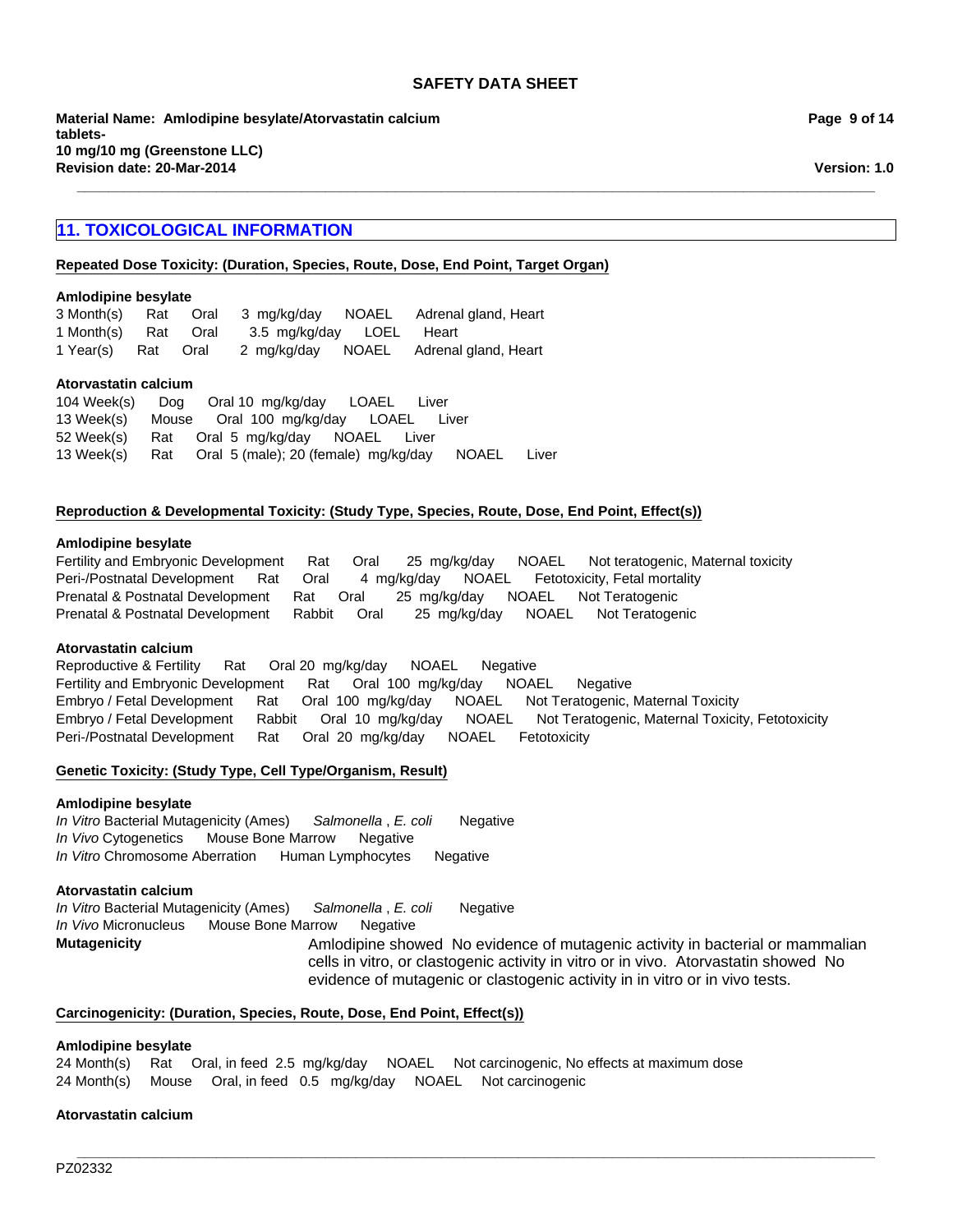**Revision date: 20-Mar-2014 Material Name: Amlodipine besylate/Atorvastatin calcium tablets-10 mg/10 mg (Greenstone LLC)**

# **11. TOXICOLOGICAL INFORMATION Carcinogen Status:** None of the components of this formulation are listed as a carcinogen by IARC, NTP or OSHA. 104 Week(s)RatOral100mg/kg/dayNOAELNot carcinogenic 104 Week(s)MouseOral200mg/kg/dayNOAELNot carcinogenic

**\_\_\_\_\_\_\_\_\_\_\_\_\_\_\_\_\_\_\_\_\_\_\_\_\_\_\_\_\_\_\_\_\_\_\_\_\_\_\_\_\_\_\_\_\_\_\_\_\_\_\_\_\_\_\_\_\_\_\_\_\_\_\_\_\_\_\_\_\_\_\_\_\_\_\_\_\_\_\_\_\_\_\_\_\_\_\_\_\_\_\_\_\_\_\_\_\_\_\_\_\_\_\_**

# **12. ECOLOGICAL INFORMATION**

**Environmental Overview:** This formulation has not been tested as a whole, the following apply to component substance(s): Harmful effects to aquatic organisms could occur.

**Toxicity:**

**Aquatic Toxicity: (Species, Method, End Point, Duration, Result)**

#### **Amlodipine besylate**

Green Algae OECDErC50 72Hours>0.91mg/L *Daphnia magna* (Water Flea)OECDEC50 48Hours9.9mg/L *Oncorhynchus mykiss* (Rainbow Trout)OECDLC50 96Hours14mg/L Green algae OECDEbC50 72Hours0.28mg/L

# **Atorvastatin calcium**

Aquatic Toxicity Comments: A greater than (>) symbol indicates that acute ecotoxicity was not observed at the maximum solubility. Since the substance is insoluble in aqueous solutions above this concentration, an acute ecotoxicity value (i.e. LC/EC50) is not achievable. *Daphnia magna* (Water Flea)EC50 48Hours200mg/L *Oncorhynchus mykiss* (Rainbow Trout)OECDLC50 96Hours>92mg/L *Pseudokirchneriella subcapitata* (Green Alga)OECDEbC50 72Hours75mg/L *Daphnia magna* (Water Flea)OECDNOEC21Days0.14mg/L *Pimephales promelas* (Fathead Minnow)OECDNOEC32Days0.45mg/L

#### **Bacterial Inhibition: (Inoculum, Method, End Point, Result)**

#### **Amlodipine besylate**

*Aspergillus Niger* MIC>100mg/L *Trichoderma viride* MIC>100mg/L *Clostridium perfingens* MIC>100mg/L *Bacillus subtilis* MIC80mg/L *Nostoc sp.* (Freshwater Cyanobacteria) MIC20mg/L

# **Atorvastatin calcium**

*Aspergillus niger* (Fungus) MIC> 1000mg/L *Trichoderma viride* (Fungus)MIC> 1000mg/L *Clostridium perfingens* (Bacterium)MIC100mg/L Activated sludgeOECDEC50 >1000mg/L

Persistence and Degradability: No data available **Amlodipine besylate** OECDActivated sludgeUltimate (CO2 Evolution)8.11% After28Day(s)Not Ready **Atorvastatin calcium**

**Page 10 of 14**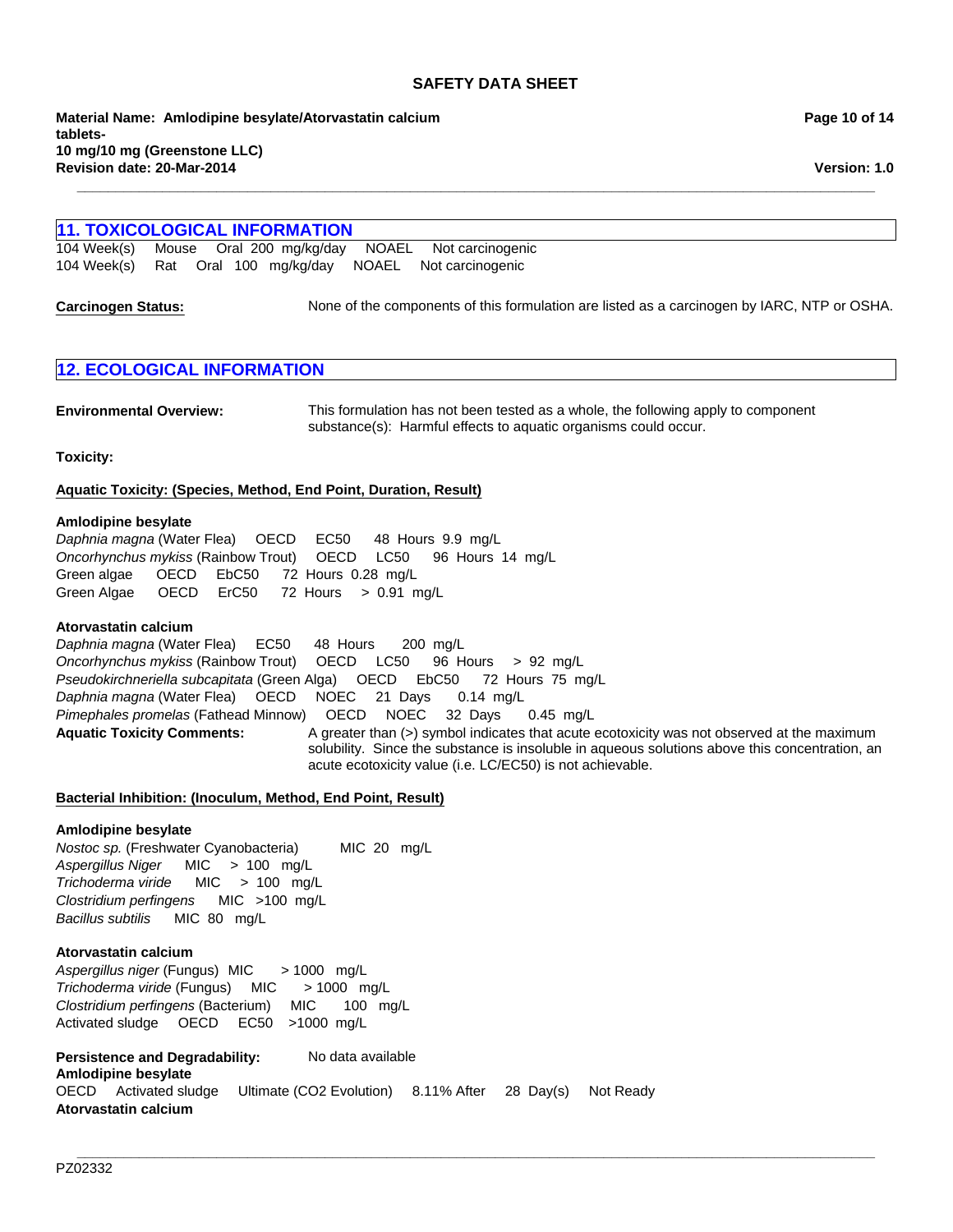**\_\_\_\_\_\_\_\_\_\_\_\_\_\_\_\_\_\_\_\_\_\_\_\_\_\_\_\_\_\_\_\_\_\_\_\_\_\_\_\_\_\_\_\_\_\_\_\_\_\_\_\_\_\_\_\_\_\_\_\_\_\_\_\_\_\_\_\_\_\_\_\_\_\_\_\_\_\_\_\_\_\_\_\_\_\_\_\_\_\_\_\_\_\_\_\_\_\_\_\_\_\_\_**

**Revision date: 20-Mar-2014 Material Name: Amlodipine besylate/Atorvastatin calcium tablets-10 mg/10 mg (Greenstone LLC)**

**Version: 1.0**

**Bio-accumulative Potential:** No data available OECDActivated sludgeUltimate (CO2 Evolution)<10% After28Day(s)Not Ready **Amlodipine besylate Atorvastatin calcium** OECD7Half-Life0.339Day(s) TADSoil (various)Ultimate (CO2 Evolution)<10% After28Day(s)Not Ready

Measured7Log P1.33

**Mobility in Soil:** No data available

# **13. DISPOSAL CONSIDERATIONS**

**Waste Treatment Methods:** Dispose of waste in accordance with all applicable laws and regulations. Member State specific and Community specific provisions must be considered. Considering the relevant known environmental and human health hazards of the material, review and implement appropriate technical and procedural waste water and waste disposal measures to prevent occupational exposure and environmental release. It is recommended that waste minimization be practiced. The best available technology should be utilized to prevent environmental releases. This may include destructive techniques for waste and wastewater.

# **14. TRANSPORT INFORMATION**

**The following refers to all modes of transportation unless specified below.**

Not regulated for transport under USDOT, EUADR, IATA, or IMDG regulations.

# **15. REGULATORY INFORMATION**

**Safety, Health and Environmental Regulations/Legislation Specific for the Substance or Mixture**

**\_\_\_\_\_\_\_\_\_\_\_\_\_\_\_\_\_\_\_\_\_\_\_\_\_\_\_\_\_\_\_\_\_\_\_\_\_\_\_\_\_\_\_\_\_\_\_\_\_\_\_\_\_\_\_\_\_\_\_\_\_\_\_\_\_\_\_\_\_\_\_\_\_\_\_\_\_\_\_\_\_\_\_\_\_\_\_\_\_\_\_\_\_\_\_\_\_\_\_\_\_\_\_**

**Canada - WHMIS: Classifications WHMIS hazard class:** Class D, Division 2, Subdivision B



**Amlodipine besylate**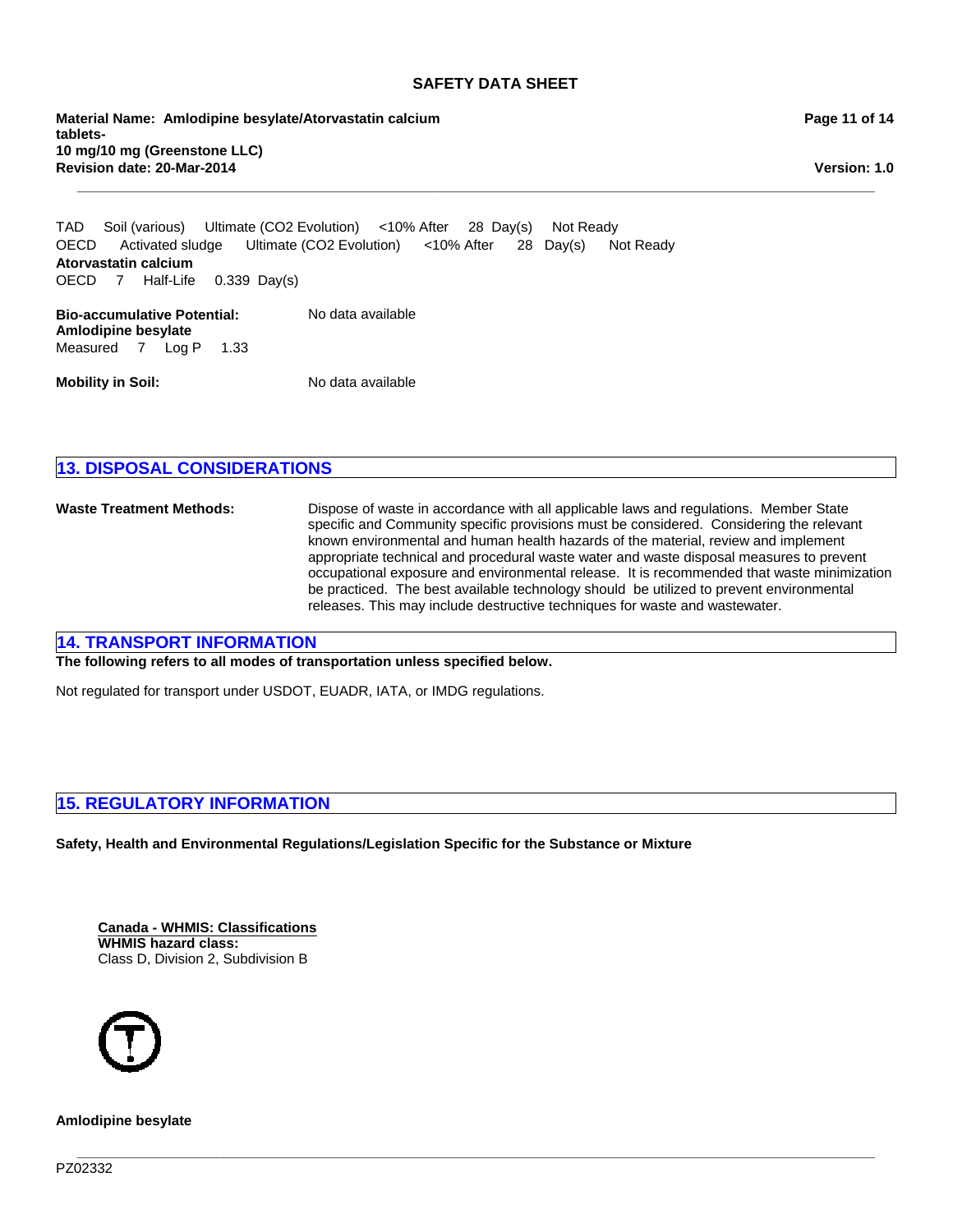**\_\_\_\_\_\_\_\_\_\_\_\_\_\_\_\_\_\_\_\_\_\_\_\_\_\_\_\_\_\_\_\_\_\_\_\_\_\_\_\_\_\_\_\_\_\_\_\_\_\_\_\_\_\_\_\_\_\_\_\_\_\_\_\_\_\_\_\_\_\_\_\_\_\_\_\_\_\_\_\_\_\_\_\_\_\_\_\_\_\_\_\_\_\_\_\_\_\_\_\_\_\_\_**

**\_\_\_\_\_\_\_\_\_\_\_\_\_\_\_\_\_\_\_\_\_\_\_\_\_\_\_\_\_\_\_\_\_\_\_\_\_\_\_\_\_\_\_\_\_\_\_\_\_\_\_\_\_\_\_\_\_\_\_\_\_\_\_\_\_\_\_\_\_\_\_\_\_\_\_\_\_\_\_\_\_\_\_\_\_\_\_\_\_\_\_\_\_\_\_\_\_\_\_\_\_\_\_**

**Revision date: 20-Mar-2014 Material Name: Amlodipine besylate/Atorvastatin calcium tablets-10 mg/10 mg (Greenstone LLC)**

| <b>15. REGULATORY INFORMATION</b>                  |                   |
|----------------------------------------------------|-------------------|
| <b>CERCLA/SARA 313 Emission reporting</b>          | Not Listed        |
| <b>California Proposition 65</b>                   | Not Listed        |
| <b>EU EINECS/ELINCS List</b>                       | Not Listed        |
| Atorvastatin calcium                               |                   |
| <b>CERCLA/SARA 313 Emission reporting</b>          | Not Listed        |
| <b>California Proposition 65</b>                   | Not Listed        |
| <b>EU EINECS/ELINCS List</b>                       | <b>Not Listed</b> |
| <b>Calcium carbonate</b>                           |                   |
| <b>CERCLA/SARA 313 Emission reporting</b>          | Not Listed        |
| <b>California Proposition 65</b>                   | Not Listed        |
| <b>Inventory - United States TSCA - Sect. 8(b)</b> | Present           |
| <b>Australia (AICS):</b>                           | Present           |
| <b>EU EINECS/ELINCS List</b>                       | 207-439-9         |
| <b>Croscarmellose sodium</b>                       |                   |
| <b>CERCLA/SARA 313 Emission reporting</b>          | <b>Not Listed</b> |
| <b>California Proposition 65</b>                   | <b>Not Listed</b> |
| <b>Australia (AICS):</b>                           | Present           |
| <b>EU EINECS/ELINCS List</b>                       | Not Listed        |
| Hydroxypropyl cellulose                            |                   |
| <b>CERCLA/SARA 313 Emission reporting</b>          | Not Listed        |
| <b>California Proposition 65</b>                   | Not Listed        |
| Inventory - United States TSCA - Sect. 8(b)        | Present           |
| <b>Australia (AICS):</b>                           | Present           |
| <b>EU EINECS/ELINCS List</b>                       | <b>Not Listed</b> |
| <b>Magnesium stearate</b>                          |                   |
| <b>CERCLA/SARA 313 Emission reporting</b>          | <b>Not Listed</b> |
| <b>California Proposition 65</b>                   | Not Listed        |
| Inventory - United States TSCA - Sect. 8(b)        | Present           |
| <b>Australia (AICS):</b>                           | Present           |
| <b>EU EINECS/ELINCS List</b>                       | 209-150-3         |
| Microcrystalline cellulose                         |                   |
| <b>CERCLA/SARA 313 Emission reporting</b>          | Not Listed        |
| <b>California Proposition 65</b>                   | Not Listed        |
| <b>Inventory - United States TSCA - Sect. 8(b)</b> | Present           |
| <b>Australia (AICS):</b>                           | Present           |
| <b>EU EINECS/ELINCS List</b>                       | 232-674-9         |
| <b>Opadry blue</b>                                 |                   |
| <b>CERCLA/SARA 313 Emission reporting</b>          | Not Listed        |
| <b>California Proposition 65</b>                   | Not Listed        |
| <b>EU EINECS/ELINCS List</b>                       | Not Listed        |
| Opadry clear                                       |                   |
| <b>CERCLA/SARA 313 Emission reporting</b>          | Not Listed        |

**Page 12 of 14**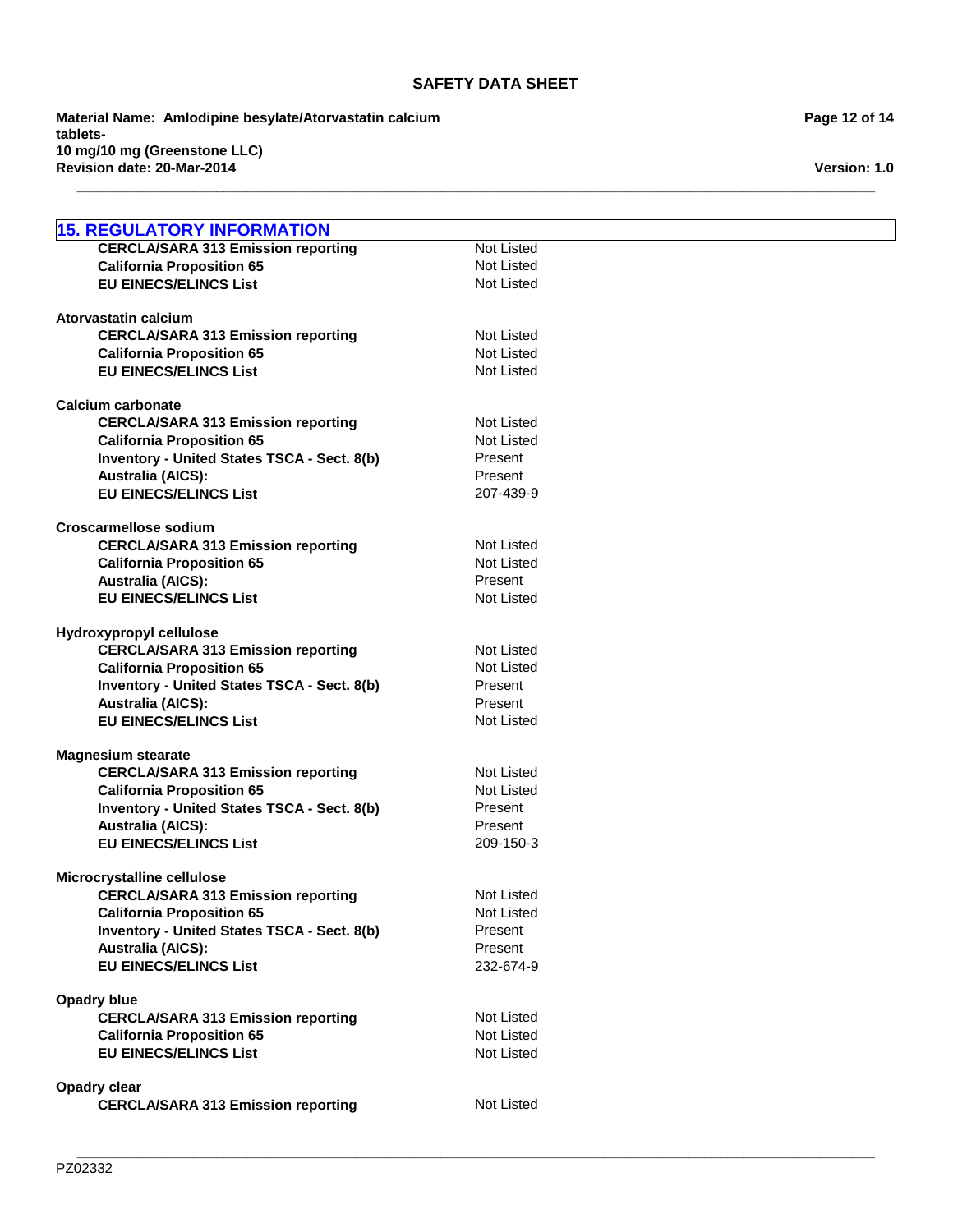**\_\_\_\_\_\_\_\_\_\_\_\_\_\_\_\_\_\_\_\_\_\_\_\_\_\_\_\_\_\_\_\_\_\_\_\_\_\_\_\_\_\_\_\_\_\_\_\_\_\_\_\_\_\_\_\_\_\_\_\_\_\_\_\_\_\_\_\_\_\_\_\_\_\_\_\_\_\_\_\_\_\_\_\_\_\_\_\_\_\_\_\_\_\_\_\_\_\_\_\_\_\_\_**

**Revision date: 20-Mar-2014 Material Name: Amlodipine besylate/Atorvastatin calcium tablets-10 mg/10 mg (Greenstone LLC)**

| <b>15. REGULATORY INFORMATION</b>                                         |                   |
|---------------------------------------------------------------------------|-------------------|
| <b>California Proposition 65</b>                                          | <b>Not Listed</b> |
| <b>EU EINECS/ELINCS List</b>                                              | Not Listed        |
|                                                                           |                   |
| Polysorbate 80                                                            |                   |
| <b>CERCLA/SARA 313 Emission reporting</b>                                 | <b>Not Listed</b> |
| <b>California Proposition 65</b>                                          | <b>Not Listed</b> |
| Inventory - United States TSCA - Sect. 8(b)                               | Present           |
| <b>Australia (AICS):</b>                                                  | Present           |
| <b>EU EINECS/ELINCS List</b>                                              | Not Listed        |
| Silicon dioxide, NF                                                       |                   |
| <b>CERCLA/SARA 313 Emission reporting</b>                                 | <b>Not Listed</b> |
| <b>California Proposition 65</b>                                          | <b>Not Listed</b> |
| Inventory - United States TSCA - Sect. 8(b)                               | Present           |
| <b>Australia (AICS):</b>                                                  | Present           |
| <b>EU EINECS/ELINCS List</b>                                              | 231-545-4         |
| Starch, pregelatinized                                                    |                   |
| <b>CERCLA/SARA 313 Emission reporting</b>                                 | <b>Not Listed</b> |
| <b>California Proposition 65</b>                                          | <b>Not Listed</b> |
| Inventory - United States TSCA - Sect. 8(b)                               | Present           |
| <b>Australia (AICS):</b>                                                  | Present           |
| <b>REACH - Annex IV - Exemptions from the</b><br>obligations of Register: | Present           |

# **EU EINECS/ELINCS List** 232-679-6

# **16. OTHER INFORMATION**

# **Text of R phrases and GHS Classification abbreviations mentioned in Section 3**

Serious eye damage/eye irritation-Cat.1; H318 - Causes serious eye damage Hazardous to the aquatic environment, chronic toxicity-Cat.3; H412 - Harmful to aquatic life with long lasting effects Hazardous to the aquatic environment, acute toxicity-Cat.3; H402 - Harmful to aquatic life Hazardous to the aquatic environment, acute toxicity-Cat.1; H400 - Very toxic to aquatic life Hazardous to the aquatic environment, chronic toxicity-Cat.1; H410 - Very toxic to aquatic life with long lasting effects Acute toxicity, oral-Cat.4; H302 - Harmful if swallowed

Xi - Irritant N - Dangerous for the environment Xn - Harmful

R22 - Harmful if swallowed. R41 - Risk of serious damage to eyes. R50/53 - Very toxic to aquatic organisms, may cause long-term adverse effects in the aquatic environment. R52/53 - Harmful to aquatic organisms, may cause long-term adverse effects in the aquatic environment.

| <b>Data Sources:</b>  | The data contained in this MSDS may have been gathered from confidential internal sources,<br>raw material suppliers, or from the published literature. |
|-----------------------|---------------------------------------------------------------------------------------------------------------------------------------------------------|
| <b>Revision date:</b> | 20-Mar-2014                                                                                                                                             |

**\_\_\_\_\_\_\_\_\_\_\_\_\_\_\_\_\_\_\_\_\_\_\_\_\_\_\_\_\_\_\_\_\_\_\_\_\_\_\_\_\_\_\_\_\_\_\_\_\_\_\_\_\_\_\_\_\_\_\_\_\_\_\_\_\_\_\_\_\_\_\_\_\_\_\_\_\_\_\_\_\_\_\_\_\_\_\_\_\_\_\_\_\_\_\_\_\_\_\_\_\_\_\_**

**Page 13 of 14**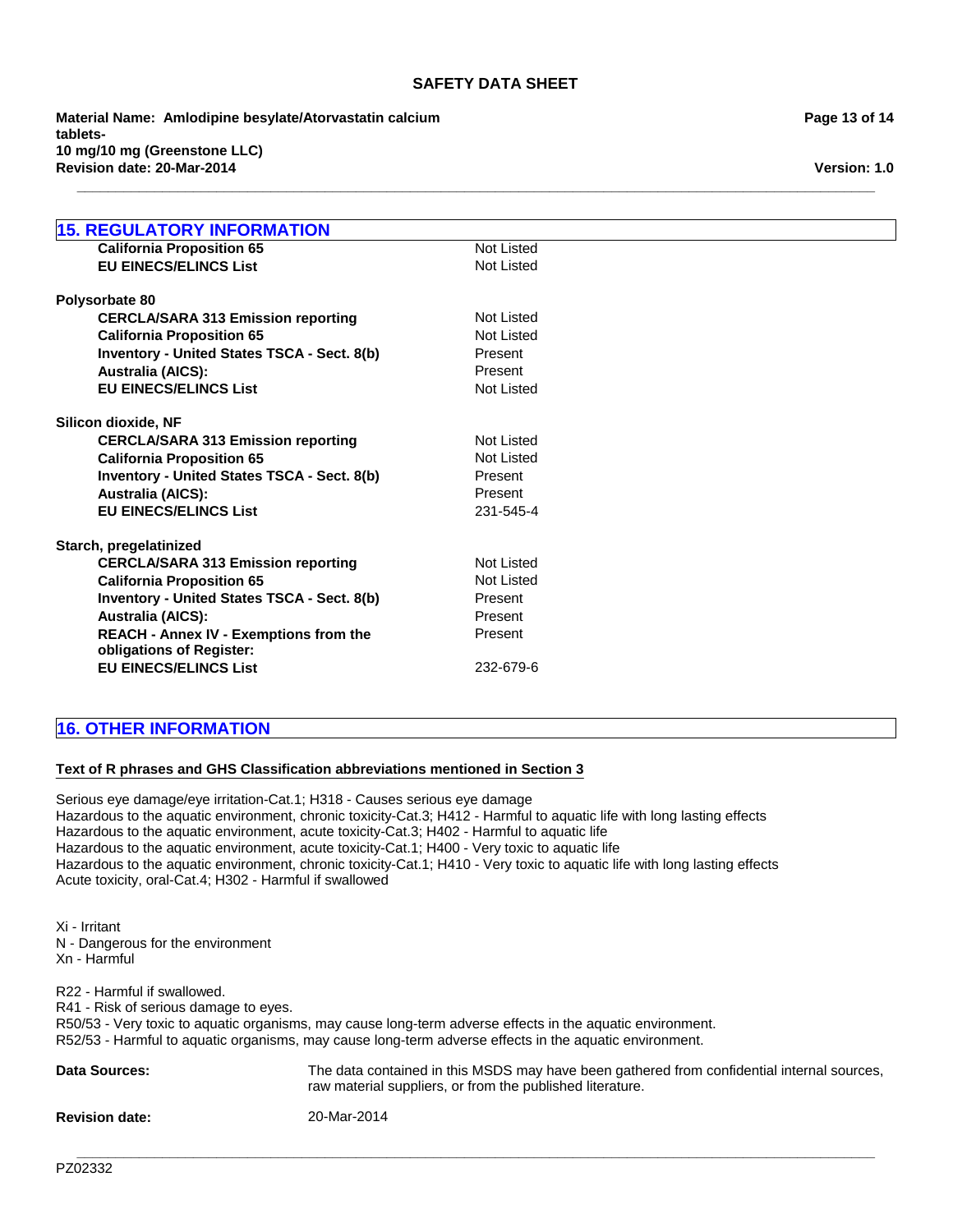**Revision date: 20-Mar-2014 Material Name: Amlodipine besylate/Atorvastatin calcium tablets-10 mg/10 mg (Greenstone LLC)**

# **Prepared by:**

Product Stewardship Hazard Communication Global Environment, Health, and Safety Operations

**\_\_\_\_\_\_\_\_\_\_\_\_\_\_\_\_\_\_\_\_\_\_\_\_\_\_\_\_\_\_\_\_\_\_\_\_\_\_\_\_\_\_\_\_\_\_\_\_\_\_\_\_\_\_\_\_\_\_\_\_\_\_\_\_\_\_\_\_\_\_\_\_\_\_\_\_\_\_\_\_\_\_\_\_\_\_\_\_\_\_\_\_\_\_\_\_\_\_\_\_\_\_\_**

It is believed that the information contained in this Material Safety Data Sheet is accurate, and while it is provided in good faith, it is without a warranty of any kind, expressed or implied. If data for a hazard are not included in this document there is no known information at this time

**End of Safety Data Sheet**

**Version: 1.0**

**Page 14 of 14**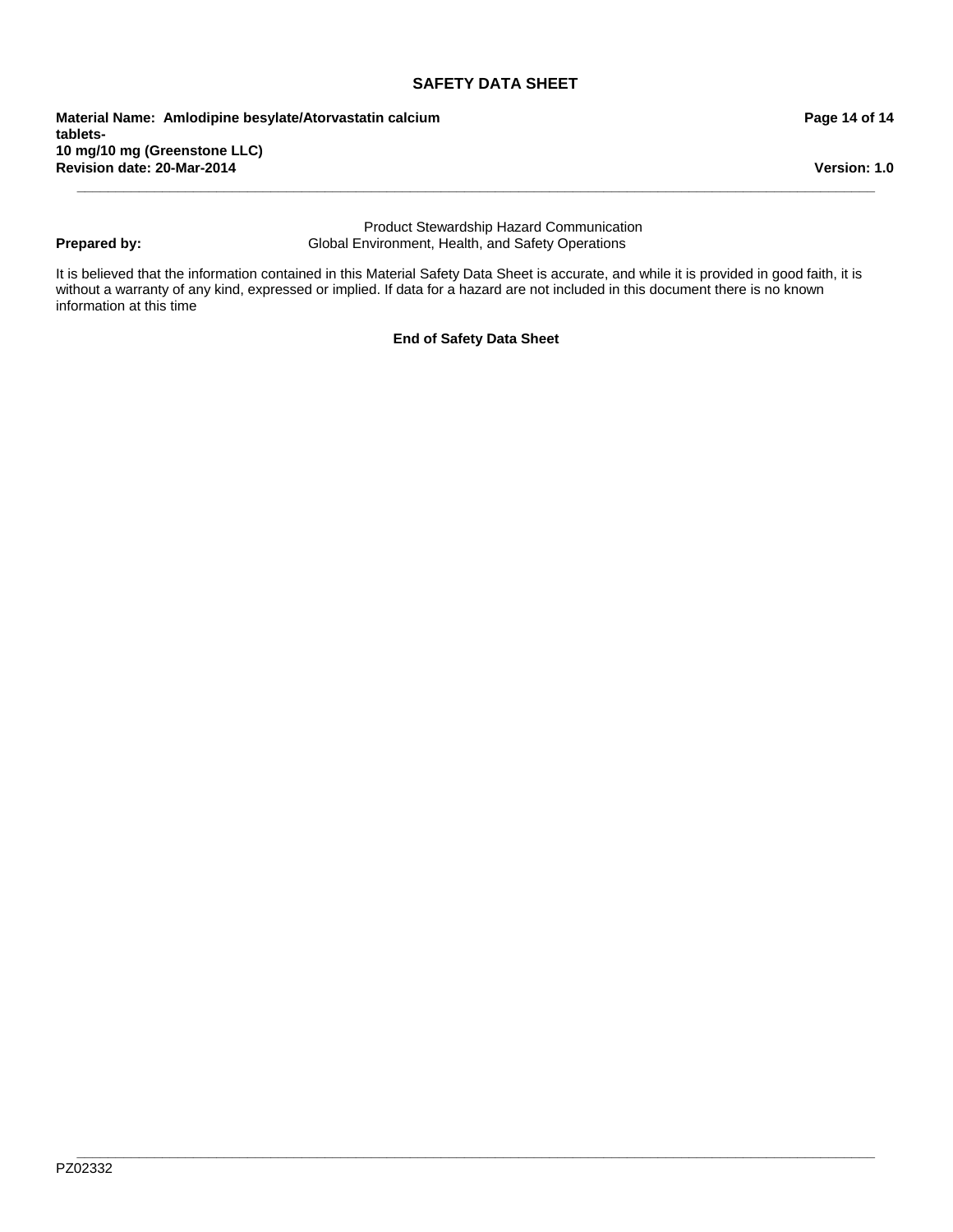

Revision date: 21-Mar-2014 Version: 1.0

Page 1 of 14

# **1. IDENTIFICATION OF THE SUBSTANCE/PREPARATION AND THE COMPANY/UNDERTAKING**

# **Product Identifier**

**Material Name: Amlodipine besylate/Atorvastatin calcium tablets-2.5 mg/10 mg, 5 mg/20 mg and 10 mg/40 mg (Greenstone LLC)**

**Trade Name:** Not established<br> **Chemical Family:** Mixture **Chemical Family:** 

# **Relevant Identified Uses of the Substance or Mixture and Uses Advised Against**

**Intended Use:** Pharmaceutical product for the treatment of high blood pressure (hypertension), high cholesterol (hyperlipidemia)

**Details of the Supplier of the Safety Data Sheet Greenstone LLC 100 Route 206 North Peapack, NJ 07977 800-435-7095**

**Emergency telephone number: CHEMTREC (24 hours): 1-800-424-9300**

# **2. HAZARDS IDENTIFICATION**

#### **Classification of the Substance or Mixture**

# **GHS - Classification**

Serious Eye Damage/Eye Irritation: Category 1 Acute aquatic toxicity: Category 2 Chronic aquatic toxicity: Category 2

# **EU Classification:**

EU Indication of danger: Dangerous for the Environment

EU Risk Phrases:

R51/53 - Toxic to aquatic organisms, may cause long-term adverse effects in the aquatic environment.

# **Label Elements**

| Signal Word:<br><b>Hazard Statements:</b> | Danger<br>H318 - Causes serious eye damage<br>H401 - Toxic to aquatic life<br>H411 - Toxic to aquatic life with long lasting effects                                                                                                                                                                                                                                                                                                                                           |
|-------------------------------------------|--------------------------------------------------------------------------------------------------------------------------------------------------------------------------------------------------------------------------------------------------------------------------------------------------------------------------------------------------------------------------------------------------------------------------------------------------------------------------------|
| <b>Precautionary Statements:</b>          | P280 - Wear protective gloves/protective clothing/eye protection/face protection<br>P305 + P351 + P338 - IF IN EYES: Rinse cautiously with water for several minutes. Remove<br>contact lenses, if present and easy to do. Continue rinsing<br>P310 - Immediately call a POISON CENTRE or doctor/physician<br>P391 - Collect spillage<br>P273 - Avoid release to the environment<br>P501 - Dispose of contents/container in accordance with all local and national regulations |

**\_\_\_\_\_\_\_\_\_\_\_\_\_\_\_\_\_\_\_\_\_\_\_\_\_\_\_\_\_\_\_\_\_\_\_\_\_\_\_\_\_\_\_\_\_\_\_\_\_\_\_\_\_\_\_\_\_\_\_\_\_\_\_\_\_\_\_\_\_\_\_\_\_\_\_\_\_\_\_\_\_\_\_\_\_\_\_\_\_\_\_\_\_\_\_\_\_\_\_\_\_\_\_**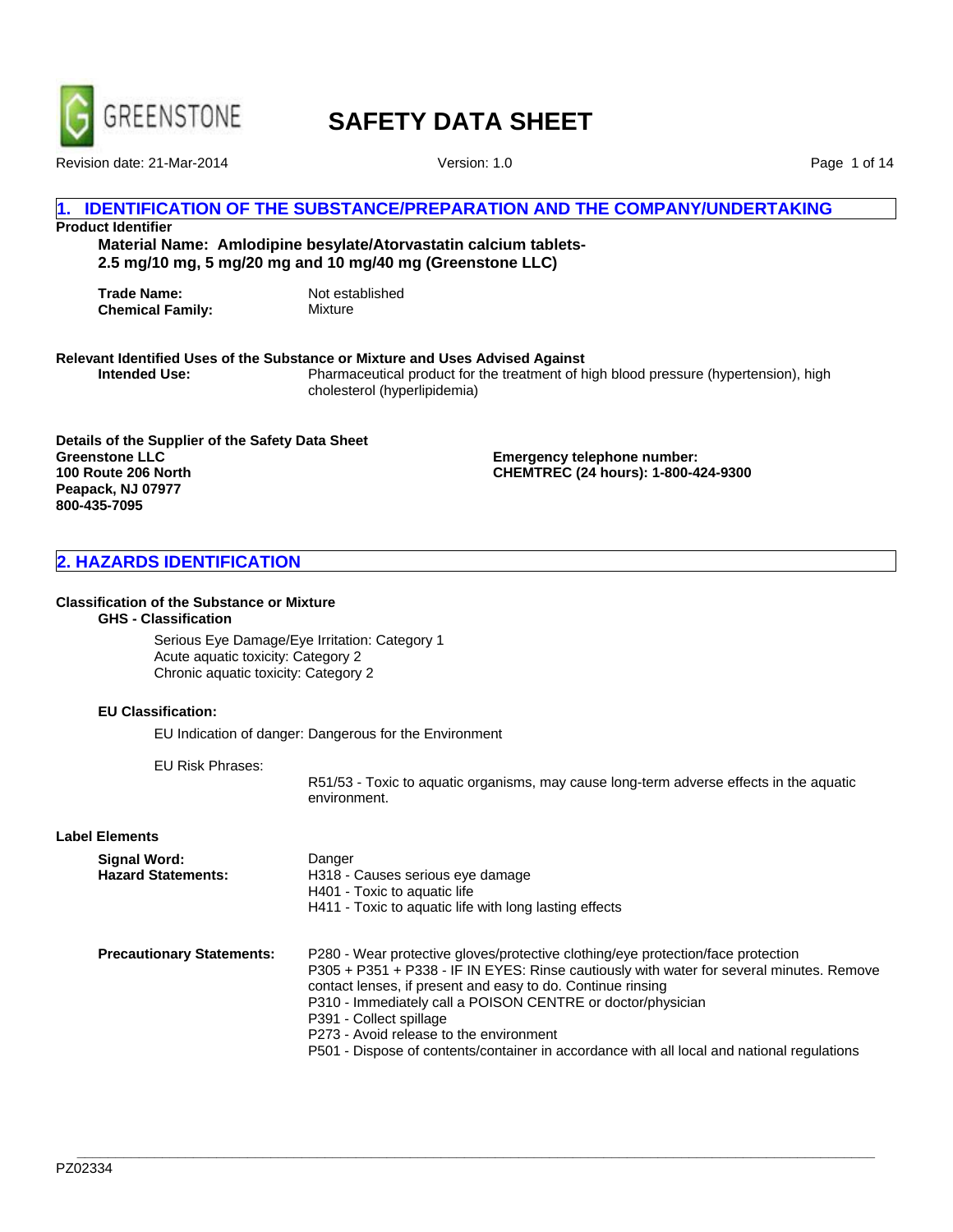**\_\_\_\_\_\_\_\_\_\_\_\_\_\_\_\_\_\_\_\_\_\_\_\_\_\_\_\_\_\_\_\_\_\_\_\_\_\_\_\_\_\_\_\_\_\_\_\_\_\_\_\_\_\_\_\_\_\_\_\_\_\_\_\_\_\_\_\_\_\_\_\_\_\_\_\_\_\_\_\_\_\_\_\_\_\_\_\_\_\_\_\_\_\_\_\_\_\_\_\_\_\_\_**

**Material Name: Amlodipine besylate/Atorvastatin calcium tablets-2.5 mg/10 mg, 5 mg/20 mg and 10 mg/40 mg (Greenstone LLC) Revision date: 21-Mar-2014**

**Page 2 of 14**

**Version: 1.0**



**Other Hazards** No data available **Australian Hazard Classification (NOHSC):**

Hazardous Substance. Non-Dangerous Goods.

**Note:** This document has been prepared in accordance with standards for workplace safety, which require the inclusion of all known hazards of the product or its ingredients regardless of the potential risk. The precautionary statements and warnings included may not apply in all cases. Your needs may vary depending upon the potential for exposure in your workplace.

# **3. COMPOSITION/INFORMATION ON INGREDIENTS**

# **Hazardous**

| Ingredient                 | <b>CAS Number</b> | EU                   | <b>EU Classification</b> | <b>GHS</b>            | %       |
|----------------------------|-------------------|----------------------|--------------------------|-----------------------|---------|
|                            |                   | <b>EINECS/ELINCS</b> |                          | <b>Classification</b> |         |
|                            |                   | List                 |                          |                       |         |
| Amlodipine besylate        | 111470-99-6       | Not Listed           | N:R50/53                 | Acute Tox. 4, H302    | 3.47    |
|                            |                   |                      | Xn:R22                   | Eye Dam. 1, H318      |         |
|                            |                   |                      | Xi:R41                   | Aquatic Acute 1,      |         |
|                            |                   |                      |                          | H400                  |         |
|                            |                   |                      |                          | Aquatic Chronic 1,    |         |
|                            |                   |                      |                          | H410                  |         |
| Atorvastatin calcium       | 134523-03-8       | Not Listed           | R52/53                   | Aquatic Acute 3;      | 10.85   |
|                            |                   |                      |                          | H402                  |         |
|                            |                   |                      |                          | Aquatic Chronic 3;    |         |
|                            |                   |                      |                          | H412                  |         |
| Calcium carbonate          | 471-34-1          | 207-439-9            | Not Listed               | Not Listed            | $\star$ |
| Magnesium stearate         | 557-04-0          | 209-150-3            | Not Listed               | Not Listed            | $\star$ |
| Microcrystalline cellulose | 9004-34-6         | 232-674-9            | Not Listed               | Not Listed            | $\star$ |
| Silicon dioxide, NF        | 7631-86-9         | 231-545-4            | Not Listed               | Not Listed            | $\star$ |
| Starch, pregelatinized     | 9005-25-8         | 232-679-6            | Not Listed               | <b>Not Listed</b>     | $\star$ |

| Ingredient              | <b>CAS Number</b>   | EU                   | <b>EU Classification</b> | <b>GHS</b>            | % |
|-------------------------|---------------------|----------------------|--------------------------|-----------------------|---|
|                         |                     | <b>EINECS/ELINCS</b> |                          | <b>Classification</b> |   |
|                         |                     | List                 |                          |                       |   |
| Croscarmellose sodium   | 74811-65-7          | Not Listed           | Not Listed               | Not Listed            |   |
| Hydroxypropyl cellulose | 9004-64-2           | Not Listed           | <b>Not Listed</b>        | Not Listed            |   |
| Opadry blue             | <b>NOT ASSIGNED</b> | Not Listed           | Not Listed               | Not Listed            |   |
| Opadry clear            | <b>NOT ASSIGNED</b> | Not Listed           | Not Listed               | Not Listed            |   |
| Opadry white            | <b>NOT ASSIGNED</b> | Not Listed           | Not Listed               | Not Listed            |   |
| Polysorbate 80          | 9005-65-6           | Not Listed           | Not Listed               | Not Listed            |   |

**\_\_\_\_\_\_\_\_\_\_\_\_\_\_\_\_\_\_\_\_\_\_\_\_\_\_\_\_\_\_\_\_\_\_\_\_\_\_\_\_\_\_\_\_\_\_\_\_\_\_\_\_\_\_\_\_\_\_\_\_\_\_\_\_\_\_\_\_\_\_\_\_\_\_\_\_\_\_\_\_\_\_\_\_\_\_\_\_\_\_\_\_\_\_\_\_\_\_\_\_\_\_\_**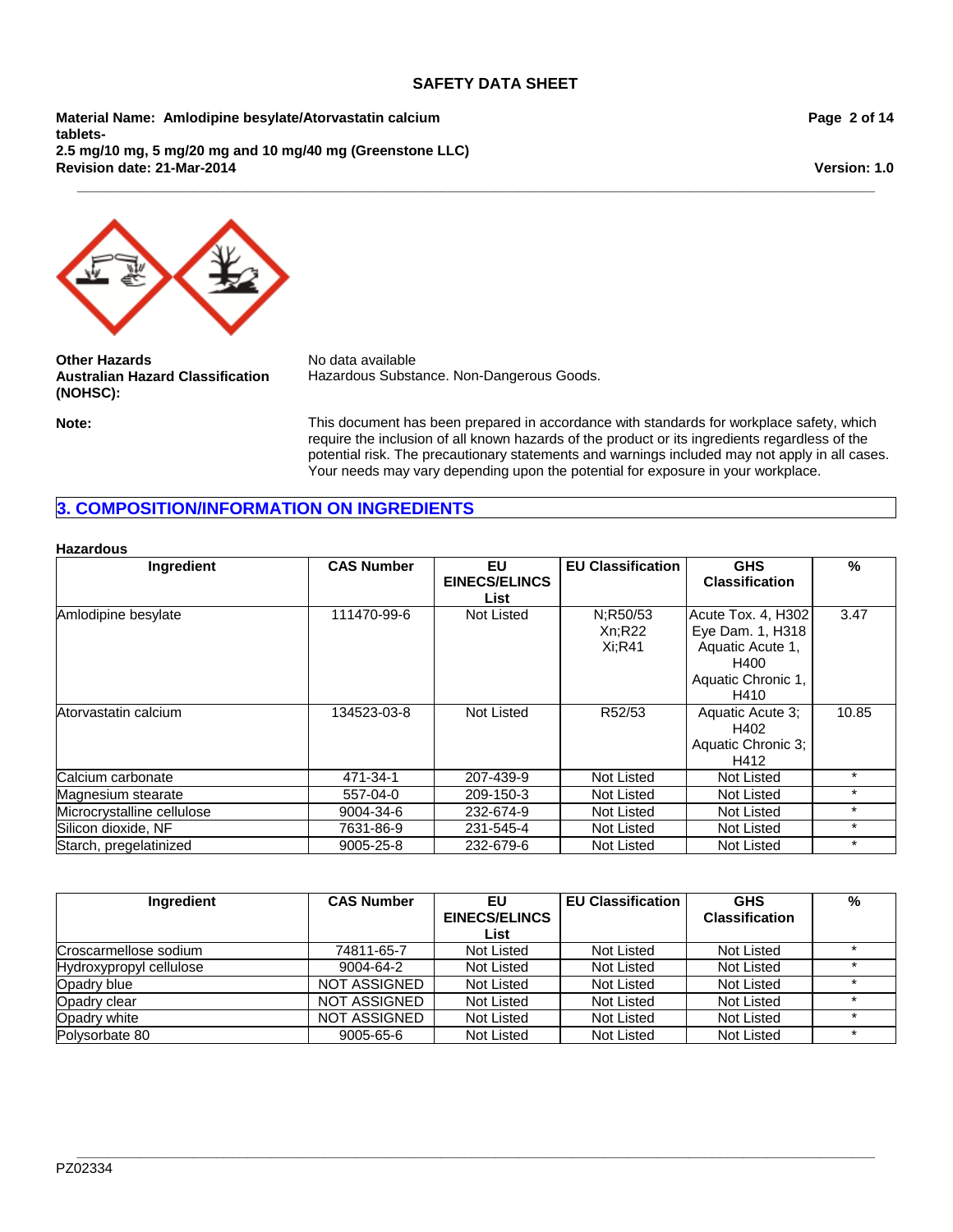**Revision date: 21-Mar-2014 Material Name: Amlodipine besylate/Atorvastatin calcium tablets-2.5 mg/10 mg, 5 mg/20 mg and 10 mg/40 mg (Greenstone LLC)** **Page 3 of 14**

**Version: 1.0**

| <b>Additional Information:</b> | * Proprietary<br>Ingredient(s) indicated as hazardous have been assessed under standards for workplace<br>safety.             |
|--------------------------------|-------------------------------------------------------------------------------------------------------------------------------|
|                                | In accordance with 29 CFR 1910.1200, the exact percentage composition of this mixture has<br>been withheld as a trade secret. |

**\_\_\_\_\_\_\_\_\_\_\_\_\_\_\_\_\_\_\_\_\_\_\_\_\_\_\_\_\_\_\_\_\_\_\_\_\_\_\_\_\_\_\_\_\_\_\_\_\_\_\_\_\_\_\_\_\_\_\_\_\_\_\_\_\_\_\_\_\_\_\_\_\_\_\_\_\_\_\_\_\_\_\_\_\_\_\_\_\_\_\_\_\_\_\_\_\_\_\_\_\_\_\_**

#### **For the full text of the R phrases and CLP/GHS abbreviations mentioned in this Section, see Section 16**

# **4. FIRST AID MEASURES**

| <b>Description of First Aid Measures</b>                                                                   |                                                                                                                                                                                       |
|------------------------------------------------------------------------------------------------------------|---------------------------------------------------------------------------------------------------------------------------------------------------------------------------------------|
| <b>Eve Contact:</b>                                                                                        | Flush with water while holding eyelids open for at least 15 minutes. Seek medical attention<br>immediately.                                                                           |
| <b>Skin Contact:</b>                                                                                       | Remove contaminated clothing. Flush area with large amounts of water. Use soap. Seek<br>medical attention.                                                                            |
| Ingestion:                                                                                                 | Never give anything by mouth to an unconscious person. Wash out mouth with water. Do not<br>induce vomiting unless directed by medical personnel. Seek medical attention immediately. |
| Inhalation:                                                                                                | Remove to fresh air and keep patient at rest. Seek medical attention immediately.                                                                                                     |
| Most Important Symptoms and Effects, Both Acute and Delayed                                                |                                                                                                                                                                                       |
| <b>Symptoms and Effects of</b><br>Exposure:<br><b>Medical Conditions</b><br><b>Aggravated by Exposure:</b> | For information on potential signs and symptoms of exposure, See Section 2 - Hazards<br>Identification and/or Section 11 - Toxicological Information.<br>None known                   |
|                                                                                                            | Indication of the Immediate Medical Attention and Special Treatment Needed                                                                                                            |

**Notes to Physician:** None

# **5. FIRE FIGHTING MEASURES**

**Extinguishing Media:** Extinguish fires with CO2, extinguishing powder, foam, or water.

#### **Special Hazards Arising from the Substance or Mixture Hazardous Combustion Products:** Formation of toxic gases is possible during heating or fire.

**Fire / Explosion Hazards:** Fine particles (such as dust and mists) may fuel fires/explosions.

# **Advice for Fire-Fighters**

During all fire fighting activities, wear appropriate protective equipment, including self-contained breathing apparatus.

# **6. ACCIDENTAL RELEASE MEASURES**

#### **Personal Precautions, Protective Equipment and Emergency Procedures**

Personnel involved in clean-up should wear appropriate personal protective equipment (see Section 8). Minimize exposure.

#### **Environmental Precautions**

Place waste in an appropriately labeled, sealed container for disposal. Care should be taken to avoid environmental release.

**\_\_\_\_\_\_\_\_\_\_\_\_\_\_\_\_\_\_\_\_\_\_\_\_\_\_\_\_\_\_\_\_\_\_\_\_\_\_\_\_\_\_\_\_\_\_\_\_\_\_\_\_\_\_\_\_\_\_\_\_\_\_\_\_\_\_\_\_\_\_\_\_\_\_\_\_\_\_\_\_\_\_\_\_\_\_\_\_\_\_\_\_\_\_\_\_\_\_\_\_\_\_\_**

# **Methods and Material for Containment and Cleaning Up**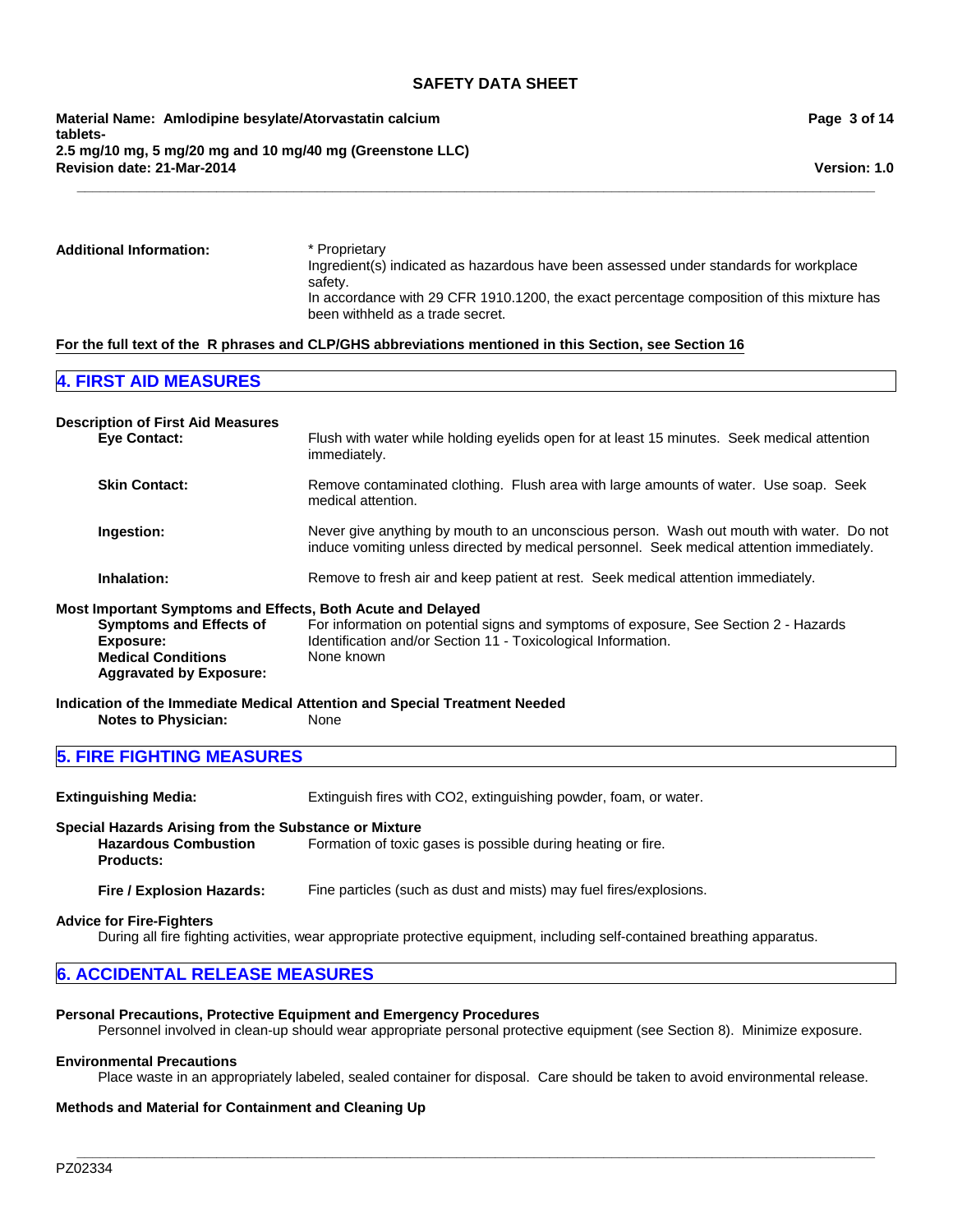**Revision date: 21-Mar-2014 Material Name: Amlodipine besylate/Atorvastatin calcium tablets-2.5 mg/10 mg, 5 mg/20 mg and 10 mg/40 mg (Greenstone LLC)** **Page 4 of 14**

**Version: 1.0**

| Measures for Cleaning /<br><b>Collecting:</b> | Contain the source of spill if it is safe to do so. Collect spilled material by a method that<br>controls dust generation. A damp cloth or a filtered vacuum should be used to clean spills of<br>dry solids. Clean spill area thoroughly. |
|-----------------------------------------------|--------------------------------------------------------------------------------------------------------------------------------------------------------------------------------------------------------------------------------------------|
| <b>Additional Consideration for</b>           | Non-essential personnel should be evacuated from affected area. Report emergency                                                                                                                                                           |
| <b>Large Spills:</b>                          | situations immediately. Clean up operations should only be undertaken by trained personnel.                                                                                                                                                |

**\_\_\_\_\_\_\_\_\_\_\_\_\_\_\_\_\_\_\_\_\_\_\_\_\_\_\_\_\_\_\_\_\_\_\_\_\_\_\_\_\_\_\_\_\_\_\_\_\_\_\_\_\_\_\_\_\_\_\_\_\_\_\_\_\_\_\_\_\_\_\_\_\_\_\_\_\_\_\_\_\_\_\_\_\_\_\_\_\_\_\_\_\_\_\_\_\_\_\_\_\_\_\_**

# **7. HANDLING AND STORAGE**

# **Precautions for Safe Handling**

Minimize dust generation and accumulation. If tablets or capsules are crushed and/or broken, avoid breathing dust and avoid contact with eyes, skin, and clothing. When handling, use appropriate personal protective equipment (see Section 8). Wash hands and any exposed skin after removal of PPE. Refer to Section 12 - Ecological Information, for information on potential effects on the environment. Review and implement appropriate technical and procedural waste water and waste disposal measures to prevent occupational exposure or environmental releases. Potential points of process emissions of this material to the atmosphere should be controlled with dust collectors, HEPA filtration systems or other equivalent controls. Releases to the environment should be avoided.

**\_\_\_\_\_\_\_\_\_\_\_\_\_\_\_\_\_\_\_\_\_\_\_\_\_\_\_\_\_\_\_\_\_\_\_\_\_\_\_\_\_\_\_\_\_\_\_\_\_\_\_\_\_\_\_\_\_\_\_\_\_\_\_\_\_\_\_\_\_\_\_\_\_\_\_\_\_\_\_\_\_\_\_\_\_\_\_\_\_\_\_\_\_\_\_\_\_\_\_\_\_\_\_**

# **Conditions for Safe Storage, Including any Incompatibilities**

| <b>Storage Conditions:</b> | Store as directed by product packaging. |
|----------------------------|-----------------------------------------|
| Specific end use(s):       | No data available                       |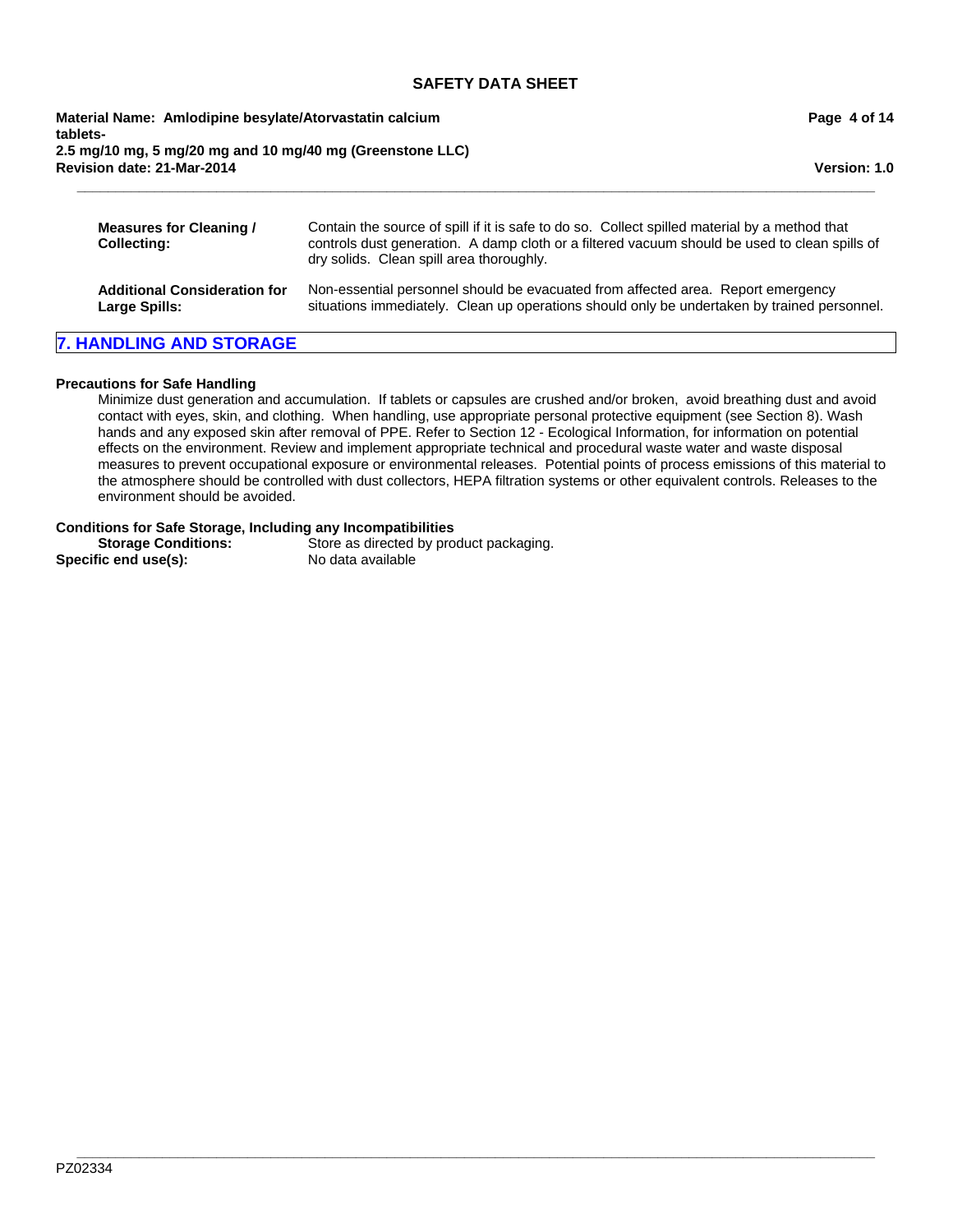**\_\_\_\_\_\_\_\_\_\_\_\_\_\_\_\_\_\_\_\_\_\_\_\_\_\_\_\_\_\_\_\_\_\_\_\_\_\_\_\_\_\_\_\_\_\_\_\_\_\_\_\_\_\_\_\_\_\_\_\_\_\_\_\_\_\_\_\_\_\_\_\_\_\_\_\_\_\_\_\_\_\_\_\_\_\_\_\_\_\_\_\_\_\_\_\_\_\_\_\_\_\_\_**

**\_\_\_\_\_\_\_\_\_\_\_\_\_\_\_\_\_\_\_\_\_\_\_\_\_\_\_\_\_\_\_\_\_\_\_\_\_\_\_\_\_\_\_\_\_\_\_\_\_\_\_\_\_\_\_\_\_\_\_\_\_\_\_\_\_\_\_\_\_\_\_\_\_\_\_\_\_\_\_\_\_\_\_\_\_\_\_\_\_\_\_\_\_\_\_\_\_\_\_\_\_\_\_**

**Revision date: 21-Mar-2014 Material Name: Amlodipine besylate/Atorvastatin calcium tablets-2.5 mg/10 mg, 5 mg/20 mg and 10 mg/40 mg (Greenstone LLC)**

# **8. EXPOSURE CONTROLS / PERSONAL PROTECTION**

**Control Parameters**

**Refer to available public information for specific member state Occupational Exposure Limits.**

| <b>Amlodipine besylate</b>               |                         |
|------------------------------------------|-------------------------|
| <b>Manufacturer OEL:</b>                 | $100$ ug/m <sup>3</sup> |
| Atorvastatin calcium                     |                         |
| <b>Manufacturer OEL:</b>                 | $50$ ug/m $3$           |
| <b>Calcium carbonate</b>                 |                         |
| <b>Australia TWA</b>                     | 10 mg/m $3$             |
| <b>Bulgaria OEL - TWA</b>                | 10.0 mg/m $3$           |
| <b>France OEL - TWA</b>                  | 10 mg/m $3$             |
| Latvia OEL - TWA                         | 6 mg/m $3$              |
| <b>Poland OEL - TWA</b>                  | 10 mg/m $3$             |
| Portugal OEL - TWA                       | 10 mg/m $3$             |
| <b>Magnesium stearate</b>                |                         |
| <b>ACGIH Threshold Limit Value (TWA)</b> | 10 mg/m <sup>3</sup>    |
| Lithuania OEL - TWA                      | 5 mg/ $m3$              |
| <b>Sweden OEL - TWAs</b>                 | 5 mg/ $m3$              |
| Microcrystalline cellulose               |                         |
| <b>ACGIH Threshold Limit Value (TWA)</b> | 10 mg/m $3$             |
| <b>Australia TWA</b>                     | 10 mg/m $3$             |
| <b>Belaium OEL - TWA</b>                 | 10 mg/m $3$             |
| <b>Estonia OEL - TWA</b>                 | 10 mg/m $3$             |
| <b>France OEL - TWA</b>                  | 10 mg/m $3$             |
| <b>Ireland OEL - TWAs</b>                | 10 mg/m $3$             |
|                                          | 4 mg/ $m3$              |
| Latvia OEL - TWA                         | 2 mg/m $3$              |
| <b>OSHA - Final PELS - TWAs:</b>         | 15 mg/m $3$             |
| <b>Portugal OEL - TWA</b>                | 10 mg/m $3$             |
| Romania OEL - TWA                        | 10 mg/m $3$             |
| Spain OEL - TWA                          | 10 mg/m $3$             |
| Silicon dioxide, NF                      |                         |
| <b>Australia TWA</b>                     | 2 mg/m $3$              |
| <b>Austria OEL - MAKs</b>                | 4 mg/m $3$              |
|                                          | $0.3 \text{ mg/m}^3$    |
| <b>Czech Republic OEL - TWA</b>          | 0.1 mg/m <sup>3</sup>   |
|                                          | $4.0 \text{ mg/m}^3$    |
| <b>Estonia OEL - TWA</b>                 | 2 mg/m $3$              |
| <b>Finland OEL - TWA</b>                 | 5 mg/ $m3$              |
| Germany - TRGS 900 - TWAs                | 4 mg/m $3$              |
| <b>Germany (DFG) - MAK</b>               | 4 mg/m $3$              |
| <b>Ireland OEL - TWAs</b>                | 6 mg/m $3$              |
|                                          | 2.4 mg/m <sup>3</sup>   |
| Latvia OEL - TWA                         | 1 mg/m $3$              |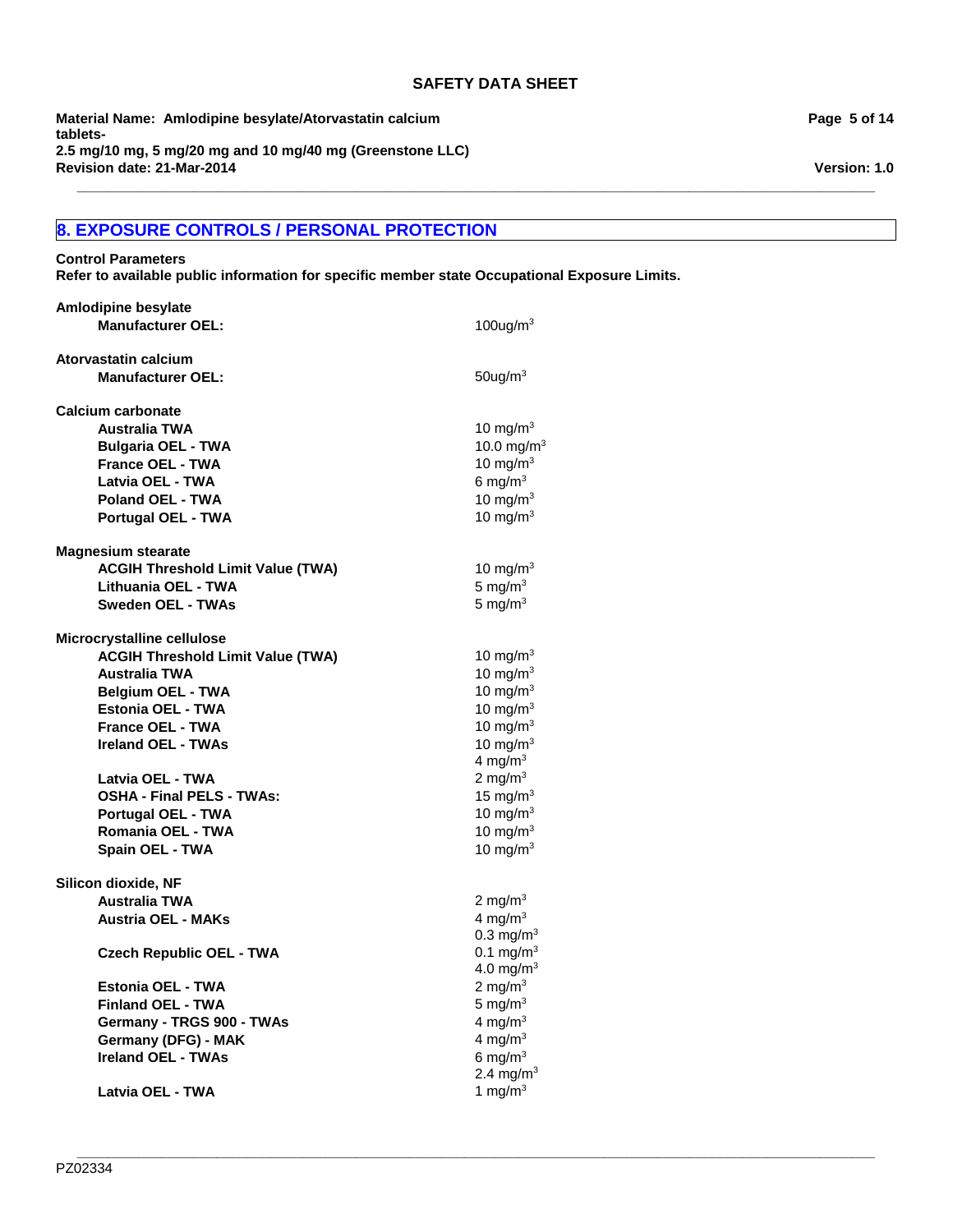**\_\_\_\_\_\_\_\_\_\_\_\_\_\_\_\_\_\_\_\_\_\_\_\_\_\_\_\_\_\_\_\_\_\_\_\_\_\_\_\_\_\_\_\_\_\_\_\_\_\_\_\_\_\_\_\_\_\_\_\_\_\_\_\_\_\_\_\_\_\_\_\_\_\_\_\_\_\_\_\_\_\_\_\_\_\_\_\_\_\_\_\_\_\_\_\_\_\_\_\_\_\_\_**

**Revision date: 21-Mar-2014 Material Name: Amlodipine besylate/Atorvastatin calcium tablets-2.5 mg/10 mg, 5 mg/20 mg and 10 mg/40 mg (Greenstone LLC)**

| OSHA - Final PELs - Table Z-3 Mineral D:<br>Slovakia OEL - TWA |                             | 20 mppcf<br>Listed<br>4.0 mg/m <sup>3</sup>                                                                                                                                                                                                                            |
|----------------------------------------------------------------|-----------------------------|------------------------------------------------------------------------------------------------------------------------------------------------------------------------------------------------------------------------------------------------------------------------|
| Starch, pregelatinized                                         |                             |                                                                                                                                                                                                                                                                        |
| <b>ACGIH Threshold Limit Value (TWA)</b>                       |                             | 10 mg/m $3$                                                                                                                                                                                                                                                            |
| <b>Australia TWA</b>                                           |                             | 10 mg/m $3$                                                                                                                                                                                                                                                            |
| <b>Belgium OEL - TWA</b>                                       |                             | 10 mg/m $3$                                                                                                                                                                                                                                                            |
| <b>Bulgaria OEL - TWA</b>                                      |                             | 10.0 mg/m <sup>3</sup>                                                                                                                                                                                                                                                 |
| <b>Czech Republic OEL - TWA</b>                                |                             | 4.0 mg/m <sup>3</sup>                                                                                                                                                                                                                                                  |
| <b>Greece OEL - TWA</b>                                        |                             | 10 mg/m $3$                                                                                                                                                                                                                                                            |
|                                                                |                             | 5 mg/ $m3$                                                                                                                                                                                                                                                             |
| <b>Ireland OEL - TWAs</b>                                      |                             | 10 mg/m $3$                                                                                                                                                                                                                                                            |
|                                                                |                             | 4 mg/m $3$                                                                                                                                                                                                                                                             |
| <b>OSHA - Final PELS - TWAs:</b>                               |                             | 15 mg/m $3$                                                                                                                                                                                                                                                            |
| <b>Portugal OEL - TWA</b>                                      |                             | 10 mg/m $3$                                                                                                                                                                                                                                                            |
| Slovakia OEL - TWA                                             |                             | 4 mg/ $m3$                                                                                                                                                                                                                                                             |
| Spain OEL - TWA                                                |                             | 10 mg/ $m3$                                                                                                                                                                                                                                                            |
| <b>Exposure Controls</b>                                       |                             |                                                                                                                                                                                                                                                                        |
| <b>Engineering Controls:</b>                                   |                             | Engineering controls should be used as the primary means to control exposures. General<br>room ventilation is adequate unless the process generates dust, mist or fumes. Keep airborne<br>contamination levels below the exposure limits listed above in this section. |
| <b>Personal Protective Equipment:</b>                          | protective equipment (PPE). | Refer to applicable national standards and regulations in the selection and use of personal                                                                                                                                                                            |
| Hands:                                                         |                             | Wear impervious gloves to prevent skin contact.                                                                                                                                                                                                                        |
| Eyes:                                                          |                             | Wear safety glasses as minimum protection (goggles recommended).                                                                                                                                                                                                       |
| Skin:                                                          |                             | Wear impervious protective clothing to prevent skin contact.                                                                                                                                                                                                           |
| <b>Respiratory protection:</b>                                 |                             | If the applicable Occupational Exposure Limit (OEL) is exceeded, wear an appropriate<br>respirator with a protection factor sufficient to control exposures to below the OEL.                                                                                          |

# **9. PHYSICAL AND CHEMICAL PROPERTIES**

| <b>Physical State:</b>                               | Tablet             | Color:                   | Blue or White      |
|------------------------------------------------------|--------------------|--------------------------|--------------------|
| Odor:                                                | No data available. | <b>Odor Threshold:</b>   | No data available. |
| <b>Molecular Formula:</b>                            | Mixture            | <b>Molecular Weight:</b> | Mixture            |
| <b>Solvent Solubility:</b>                           | No data available  |                          |                    |
| <b>Water Solubility:</b>                             | No data available  |                          |                    |
| pH:                                                  | No data available. |                          |                    |
| Melting/Freezing Point (°C):                         | No data available  |                          |                    |
| <b>Boiling Point (°C):</b>                           | No data available. |                          |                    |
| Partition Coefficient: (Method, pH, Endpoint, Value) |                    |                          |                    |
| Calcium carbonate                                    |                    |                          |                    |
| No data available                                    |                    |                          |                    |
| Croscarmellose sodium                                |                    |                          |                    |
| No data available                                    |                    |                          |                    |
| Hydroxypropyl cellulose                              |                    |                          |                    |
| No data available                                    |                    |                          |                    |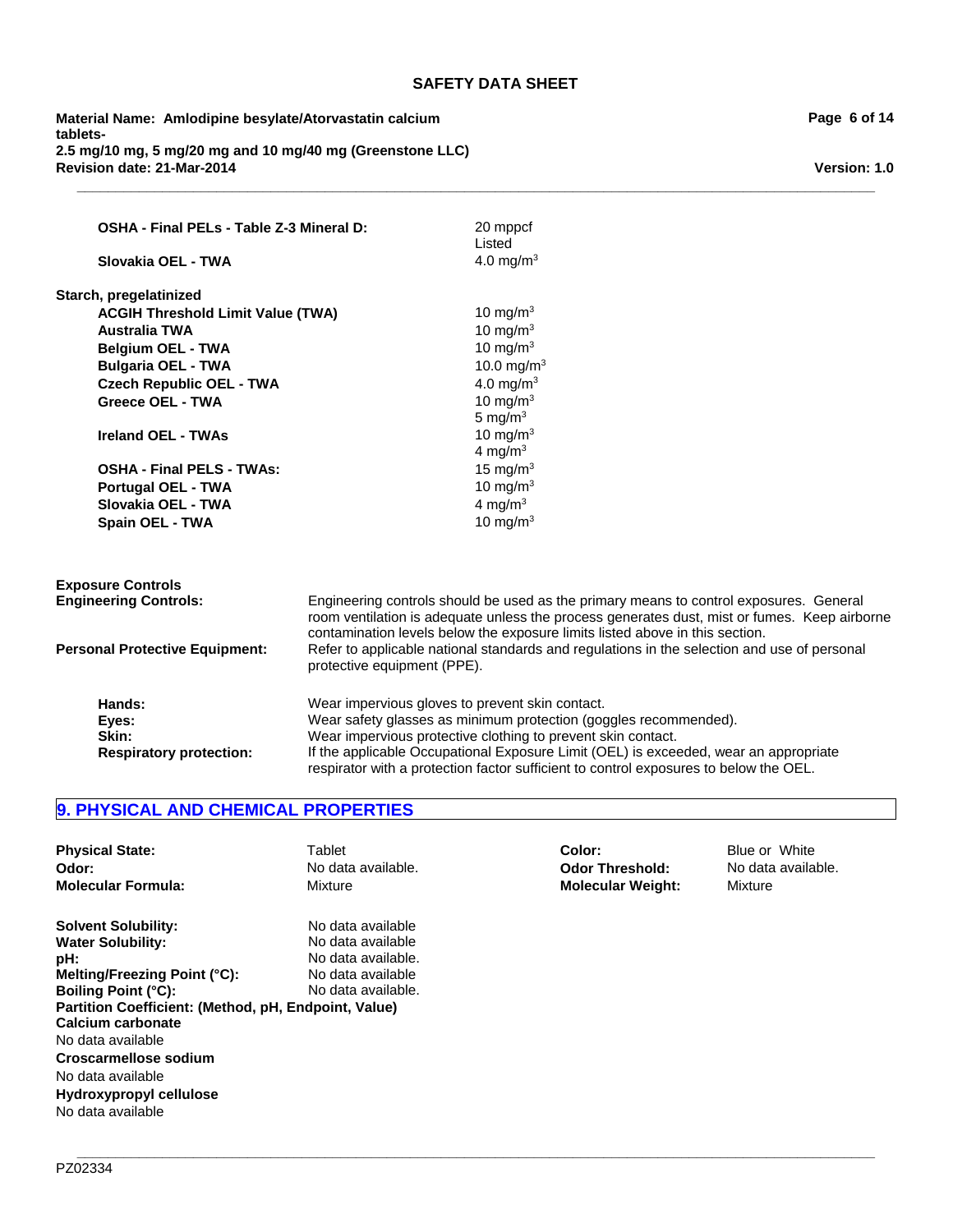**\_\_\_\_\_\_\_\_\_\_\_\_\_\_\_\_\_\_\_\_\_\_\_\_\_\_\_\_\_\_\_\_\_\_\_\_\_\_\_\_\_\_\_\_\_\_\_\_\_\_\_\_\_\_\_\_\_\_\_\_\_\_\_\_\_\_\_\_\_\_\_\_\_\_\_\_\_\_\_\_\_\_\_\_\_\_\_\_\_\_\_\_\_\_\_\_\_\_\_\_\_\_\_**

**Revision date: 21-Mar-2014 Material Name: Amlodipine besylate/Atorvastatin calcium tablets-2.5 mg/10 mg, 5 mg/20 mg and 10 mg/40 mg (Greenstone LLC)**

# **9. PHYSICAL AND CHEMICAL PROPERTIES**

**Decomposition Temperature (°C):** No data available. **Evaporation Rate (Gram/s):** No data available<br> **Vapor Pressure (kPa):** No data available **Vapor Pressure (kPa):** No data available<br> **Vapor Density (q/ml):** No data available **Vapor Density (g/ml): Relative Density:** No data available **Viscosity:** No data available **Flammablity: Autoignition Temperature (Solid) (°C):** No data available **Flammability (Solids):** No data available<br> **Flash Point (Liquid) (°C):** No data available **Flash Point (Liquid) (°C):**<br> **Upper Explosive Limits (Liquid) (% by Vol.):** No data available **Upper Explosive Limits (Liquid) (% by Vol.):** No data available<br>
Lower Explosive Limits (Liquid) (% by Vol.): No data available **Opadry clear** Measured7Log P1.33 No data available **Atorvastatin calcium** No data available No data available **Opadry white Microcrystalline cellulose** No data available **Polysorbate 80** No data available No data available **Silicon dioxide, NF Opadry blue** No data available **Magnesium stearate Starch, pregelatinized** No data available No data available **Amlodipine besylate**

**Lower Explosive Limits (Liquid) (% by Vol.):** No data availa<br> **A Prization:** Will not occur

# **10. STABILITY AND REACTIVITY**

**Reactivity:** No data available **Chemical Stability:** Stable under normal conditions of use. **Possibility of Hazardous Reactions Oxidizing Properties:** No data available **Hazardous Decomposition Products:**

**Conditions to Avoid:** Fine particles (such as dust and mists) may fuel fires/explosions. **Incompatible Materials:** As a precautionary measure, keep away from strong oxidizers No data available

**\_\_\_\_\_\_\_\_\_\_\_\_\_\_\_\_\_\_\_\_\_\_\_\_\_\_\_\_\_\_\_\_\_\_\_\_\_\_\_\_\_\_\_\_\_\_\_\_\_\_\_\_\_\_\_\_\_\_\_\_\_\_\_\_\_\_\_\_\_\_\_\_\_\_\_\_\_\_\_\_\_\_\_\_\_\_\_\_\_\_\_\_\_\_\_\_\_\_\_\_\_\_\_**

# **11. TOXICOLOGICAL INFORMATION**

**Information on Toxicological Effects**

**Page 7 of 14**

**Version: 1.0**

**Polymerization:**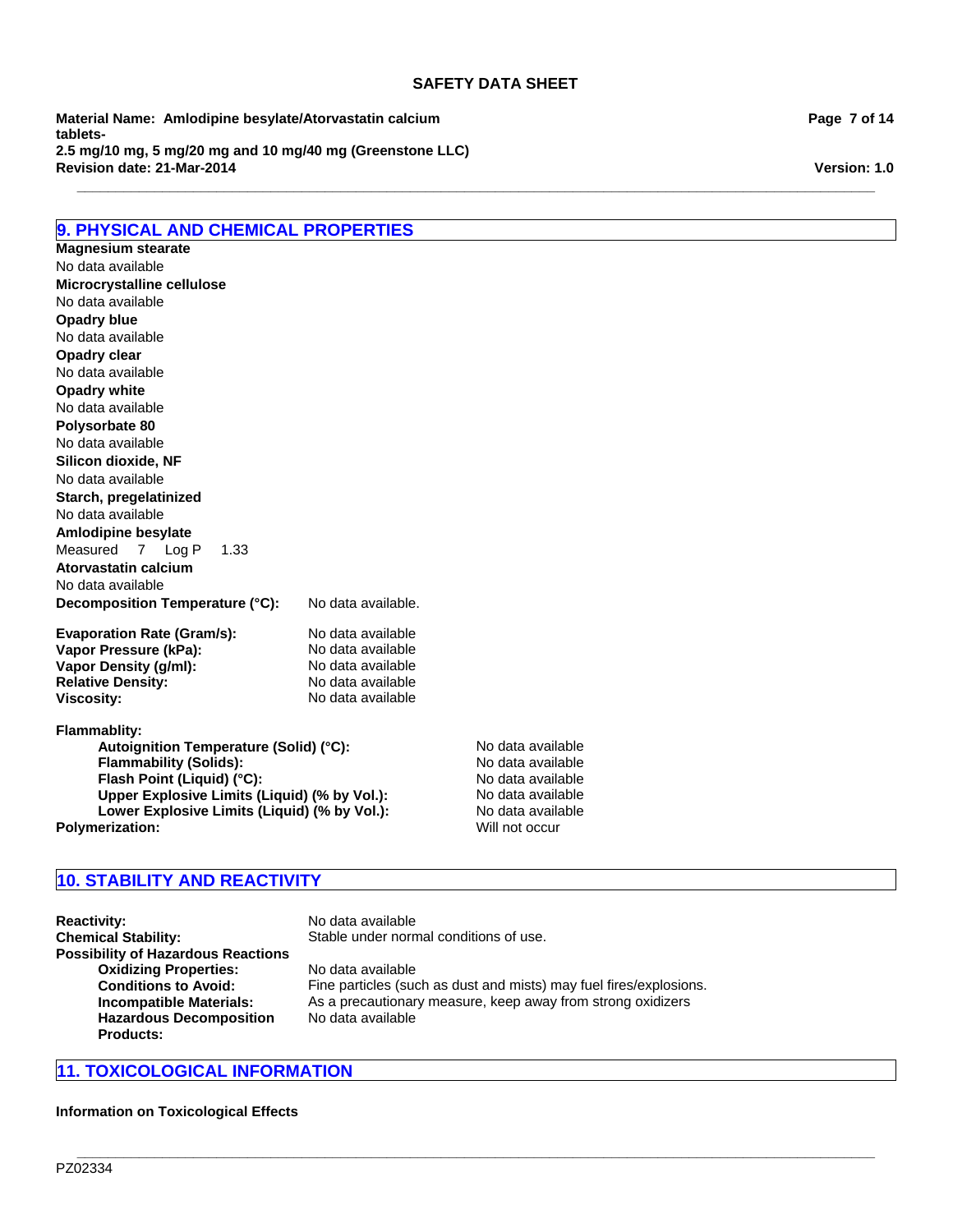**Revision date: 21-Mar-2014 Material Name: Amlodipine besylate/Atorvastatin calcium tablets-2.5 mg/10 mg, 5 mg/20 mg and 10 mg/40 mg (Greenstone LLC)**

**Page 8 of 14**

**Version: 1.0**

| <b>11. TOXICOLOGICAL INFORMATION</b>         |                                                                                                                                                                                                                                                                                                                                                                                                                                                                                                             |
|----------------------------------------------|-------------------------------------------------------------------------------------------------------------------------------------------------------------------------------------------------------------------------------------------------------------------------------------------------------------------------------------------------------------------------------------------------------------------------------------------------------------------------------------------------------------|
| <b>General Information:</b>                  | The information included in this section describes the potential hazards of the individual<br>ingredients.                                                                                                                                                                                                                                                                                                                                                                                                  |
| <b>Short Term:</b>                           | May cause eye irritation May be harmful if swallowed. (based on components)<br>Antihypertensive drug: has blood pressure-lowering properties                                                                                                                                                                                                                                                                                                                                                                |
| Long Term:<br><b>Known Clinical Effects:</b> | Repeat-dose studies in animals have shown a potential to cause adverse effects on liver<br>Adverse effects associated with therapeutic use of amlodipine include headache, swelling,<br>dizziness, flushing, and palpitations. The most common adverse effects seen with the<br>therapeutic use of atorvastatin include constipation, flatulence, upset stomach, and abdominal<br>pain. Therapeutic use of atorvastatin has been associated with changes in liver function and<br>muscle aches or weakness. |

**\_\_\_\_\_\_\_\_\_\_\_\_\_\_\_\_\_\_\_\_\_\_\_\_\_\_\_\_\_\_\_\_\_\_\_\_\_\_\_\_\_\_\_\_\_\_\_\_\_\_\_\_\_\_\_\_\_\_\_\_\_\_\_\_\_\_\_\_\_\_\_\_\_\_\_\_\_\_\_\_\_\_\_\_\_\_\_\_\_\_\_\_\_\_\_\_\_\_\_\_\_\_\_**

**\_\_\_\_\_\_\_\_\_\_\_\_\_\_\_\_\_\_\_\_\_\_\_\_\_\_\_\_\_\_\_\_\_\_\_\_\_\_\_\_\_\_\_\_\_\_\_\_\_\_\_\_\_\_\_\_\_\_\_\_\_\_\_\_\_\_\_\_\_\_\_\_\_\_\_\_\_\_\_\_\_\_\_\_\_\_\_\_\_\_\_\_\_\_\_\_\_\_\_\_\_\_\_**

#### **Acute Toxicity: (Species, Route, End Point, Dose)**

#### **Calcium carbonate**

Rat Oral LD50 6450mg/kg

#### **Magnesium stearate**

Rat Oral LD50 >2000mg/kg Rat InhalationLC50 >2000 mg/m3

#### **Microcrystalline cellulose**

Rat Oral LD50 >5000mg/kg RabbitDermal LD50 >2000 mg/kg

#### **Polysorbate 80**

Rat Oral LD50 25g/kg

#### **Amlodipine besylate**

Rat (M) Oral LD50 393mg/kg Rat (F) Oral LD50 686mg/kg

#### **Atorvastatin calcium**

Rat/Mouse Oral LD50 >5000mg/kg Rabbit Dermal LD50 >2000mg/kg

**Acute Toxicity Comments:** A greater than symbol (>) indicates that the toxicity endpoint being tested was not achievable at the highest dose used in the test.

#### **Irritation / Sensitization: (Study Type, Species, Severity)**

# **Microcrystalline cellulose**

Skin IrritationRabbitNon-irritating Eye IrritationRabbitNon-irritating

#### **Amlodipine besylate**

Eye IrritationRabbitSevere Skin IrritationRabbitNon-irritating Skin Sensitization - GPMTGuinea PigNegative

**Atorvastatin calcium**

Skin Sensitization - BeuhlerGuinea PigNegative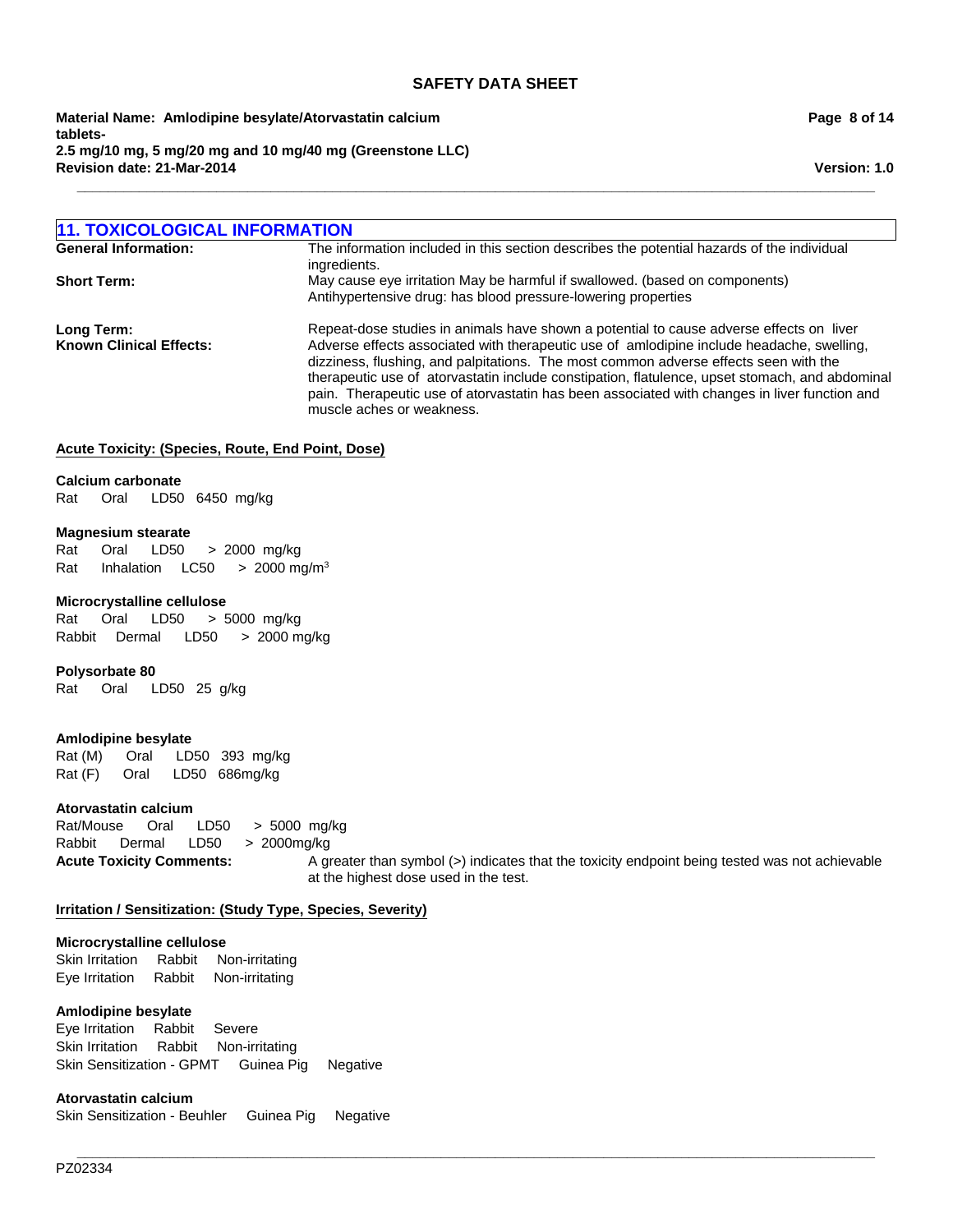**\_\_\_\_\_\_\_\_\_\_\_\_\_\_\_\_\_\_\_\_\_\_\_\_\_\_\_\_\_\_\_\_\_\_\_\_\_\_\_\_\_\_\_\_\_\_\_\_\_\_\_\_\_\_\_\_\_\_\_\_\_\_\_\_\_\_\_\_\_\_\_\_\_\_\_\_\_\_\_\_\_\_\_\_\_\_\_\_\_\_\_\_\_\_\_\_\_\_\_\_\_\_\_**

**Revision date: 21-Mar-2014 Material Name: Amlodipine besylate/Atorvastatin calcium tablets-2.5 mg/10 mg, 5 mg/20 mg and 10 mg/40 mg (Greenstone LLC)**

# **11. TOXICOLOGICAL INFORMATION**

Skin IrritationRabbitNon-irritating Eye IrritationRabbitMild

#### **Repeated Dose Toxicity: (Duration, Species, Route, Dose, End Point, Target Organ)**

#### **Amlodipine besylate**

|                     |  |                          | 3 Month(s) Rat Oral 3 mg/kg/day NOAEL Adrenal gland, Heart |
|---------------------|--|--------------------------|------------------------------------------------------------|
| 1 Month(s) Rat Oral |  | 3.5 mg/kg/day LOEL Heart |                                                            |
| 1 Year(s) Rat Oral  |  |                          | 2 mg/kg/day NOAEL Adrenal gland, Heart                     |

# **Atorvastatin calcium**

|  | 104 Week(s) Dog Oral 10 mg/kg/day LOAEL<br>Liver                |  |
|--|-----------------------------------------------------------------|--|
|  | 13 Week(s) Mouse Oral 100 mg/kg/day LOAEL Liver                 |  |
|  | 52 Week(s) Rat Oral 5 mg/kg/day NOAEL Liver                     |  |
|  | 13 Week(s) Rat Oral 5 (male); 20 (female) mg/kg/day NOAEL Liver |  |

# **Reproduction & Developmental Toxicity: (Study Type, Species, Route, Dose, End Point, Effect(s))**

#### **Amlodipine besylate**

Fertility and Embryonic DevelopmentRatOral25mg/kg/dayNOAELNot teratogenic, Maternal toxicity Peri-/Postnatal DevelopmentRatOral4mg/kg/dayNOAELFetotoxicity, Fetal mortality Prenatal & Postnatal DevelopmentRatOral25mg/kg/dayNOAELNot Teratogenic Prenatal & Postnatal DevelopmentRabbitOral25mg/kg/dayNOAELNot Teratogenic

#### **Atorvastatin calcium**

Fertility and Embryonic DevelopmentRatOral100mg/kg/dayNOAELNegative Embryo / Fetal DevelopmentRatOral100mg/kg/dayNOAELNot Teratogenic, Maternal Toxicity Embryo / Fetal DevelopmentRabbitOral10mg/kg/dayNOAELNot Teratogenic, Maternal Toxicity, Fetotoxicity Peri-/Postnatal DevelopmentRatOral20mg/kg/dayNOAELFetotoxicity Reproductive & FertilityRatOral 20mg/kg/dayNOAELNegative

#### **Genetic Toxicity: (Study Type, Cell Type/Organism, Result)**

#### **Amlodipine besylate**

*In Vitro* Bacterial Mutagenicity (Ames)*Salmonella* , *E. coli* Negative *In Vivo* CytogeneticsMouse Bone MarrowNegative *In Vitro* Chromosome AberrationHuman LymphocytesNegative

#### **Atorvastatin calcium**

*In Vitro* Bacterial Mutagenicity (Ames)*Salmonella* , *E. coli* Negative *In Vivo* MicronucleusMouse Bone MarrowNegative

#### **Carcinogenicity: (Duration, Species, Route, Dose, End Point, Effect(s))**

#### **Amlodipine besylate**

24 Month(s)RatOral, in feed2.5mg/kg/dayNOAELNot carcinogenic, No effects at maximum dose 24 Month(s)MouseOral, in feed0.5mg/kg/dayNOAELNot carcinogenic

**\_\_\_\_\_\_\_\_\_\_\_\_\_\_\_\_\_\_\_\_\_\_\_\_\_\_\_\_\_\_\_\_\_\_\_\_\_\_\_\_\_\_\_\_\_\_\_\_\_\_\_\_\_\_\_\_\_\_\_\_\_\_\_\_\_\_\_\_\_\_\_\_\_\_\_\_\_\_\_\_\_\_\_\_\_\_\_\_\_\_\_\_\_\_\_\_\_\_\_\_\_\_\_**

# **Atorvastatin calcium**

104 Week(s)MouseOral200mg/kg/dayNOAELNot carcinogenic 104 Week(s)RatOral100mg/kg/dayNOAELNot carcinogenic

**Page 9 of 14**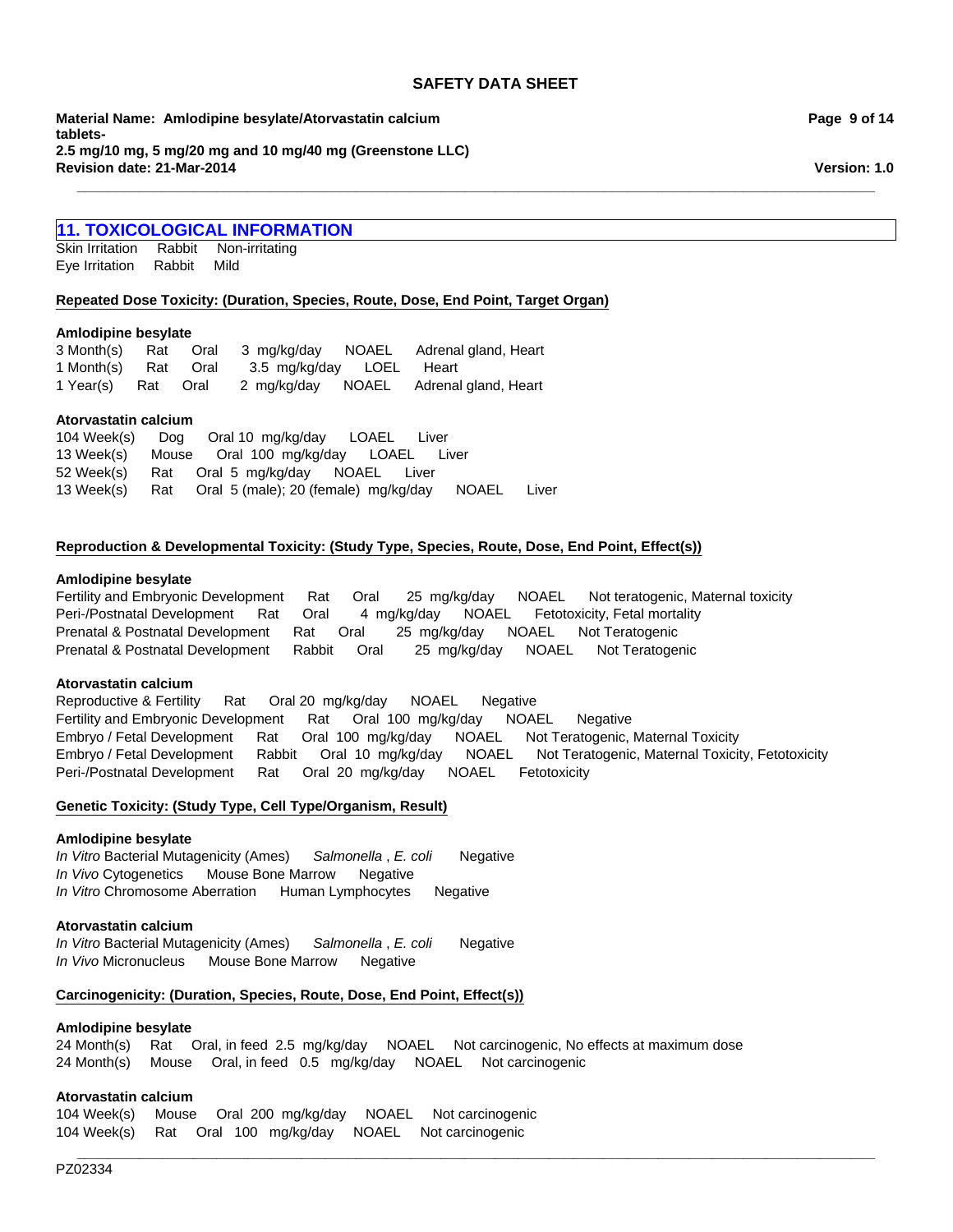**\_\_\_\_\_\_\_\_\_\_\_\_\_\_\_\_\_\_\_\_\_\_\_\_\_\_\_\_\_\_\_\_\_\_\_\_\_\_\_\_\_\_\_\_\_\_\_\_\_\_\_\_\_\_\_\_\_\_\_\_\_\_\_\_\_\_\_\_\_\_\_\_\_\_\_\_\_\_\_\_\_\_\_\_\_\_\_\_\_\_\_\_\_\_\_\_\_\_\_\_\_\_\_**

**Revision date: 21-Mar-2014 Material Name: Amlodipine besylate/Atorvastatin calcium tablets-2.5 mg/10 mg, 5 mg/20 mg and 10 mg/40 mg (Greenstone LLC)**

# **11. TOXICOLOGICAL INFORMATION**

**Carcinogen Status:** None of the components of this formulation are listed as a carcinogen by IARC, NTP or OSHA.

# **12. ECOLOGICAL INFORMATION**

**Environmental Overview:** This formulation has not been tested as a whole, the following apply to component substance(s):

#### **Toxicity:**

#### **Aquatic Toxicity: (Species, Method, End Point, Duration, Result)**

#### **Amlodipine besylate**

*Daphnia magna* (Water Flea)OECDEC50 48Hours9.9mg/L *Oncorhynchus mykiss* (Rainbow Trout)OECDLC50 96Hours14mg/L Green algae OECDEbC50 72Hours0.28mg/L Green Algae OECDErC50 72Hours>0.91mg/L

#### **Atorvastatin calcium**

Aquatic Toxicity Comments: A greater than (>) symbol indicates that acute ecotoxicity was not observed at the maximum solubility. Since the substance is insoluble in aqueous solutions above this concentration, an acute ecotoxicity value (i.e. LC/EC50) is not achievable. *Daphnia magna* (Water Flea)EC50 48Hours200mg/L *Oncorhynchus mykiss* (Rainbow Trout)OECDLC50 96Hours>92mg/L *Pseudokirchneriella subcapitata* (Green Alga)OECDEbC50 72Hours75mg/L *Daphnia magna* (Water Flea)OECDNOEC21Days0.14mg/L *Pimephales promelas* (Fathead Minnow)OECDNOEC32Days0.45mg/L

**\_\_\_\_\_\_\_\_\_\_\_\_\_\_\_\_\_\_\_\_\_\_\_\_\_\_\_\_\_\_\_\_\_\_\_\_\_\_\_\_\_\_\_\_\_\_\_\_\_\_\_\_\_\_\_\_\_\_\_\_\_\_\_\_\_\_\_\_\_\_\_\_\_\_\_\_\_\_\_\_\_\_\_\_\_\_\_\_\_\_\_\_\_\_\_\_\_\_\_\_\_\_\_**

#### **Bacterial Inhibition: (Inoculum, Method, End Point, Result)**

#### **Amlodipine besylate**

*Clostridium perfingens* MIC>100mg/L *Bacillus subtilis* MIC80mg/L *Nostoc sp.* (Freshwater Cyanobacteria) MIC20mg/L *Aspergillus Niger* MIC>100mg/L *Trichoderma viride* MIC>100mg/L

#### **Atorvastatin calcium**

*Aspergillus niger* (Fungus) MIC> 1000mg/L *Trichoderma viride* (Fungus)MIC> 1000mg/L *Clostridium perfingens* (Bacterium)MIC100mg/L Activated sludgeOECDEC50 >1000mg/L

**Persistence and Degradability:** No data available **Amlodipine besylate** OECDActivated sludgeUltimate (CO2 Evolution)8.11% After28Day(s)Not Ready **Atorvastatin calcium** TADSoil (various)Ultimate (CO2 Evolution)<10% After28Day(s)Not Ready OECDActivated sludgeUltimate (CO2 Evolution)<10% After28Day(s)Not Ready **Page 10 of 14**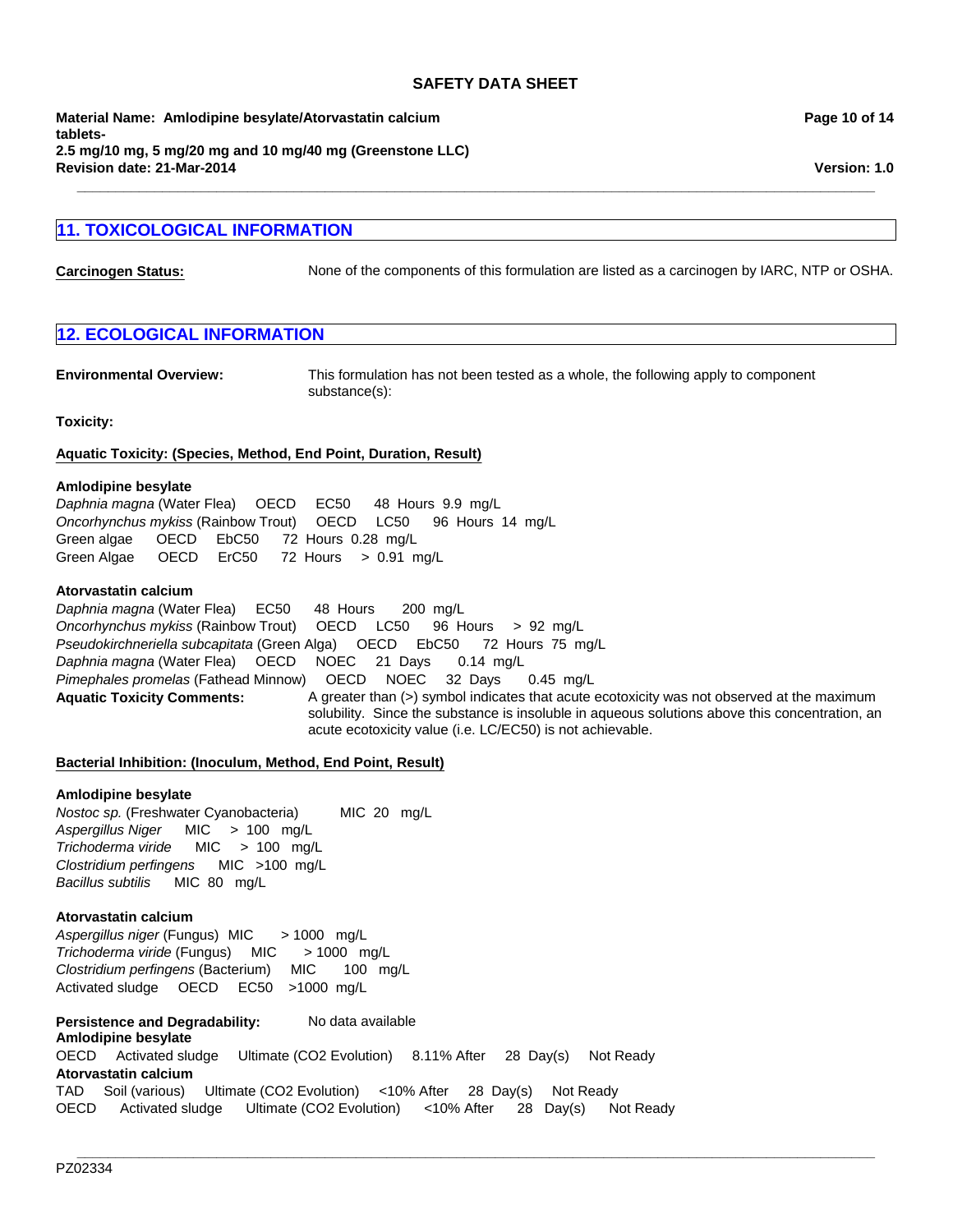**\_\_\_\_\_\_\_\_\_\_\_\_\_\_\_\_\_\_\_\_\_\_\_\_\_\_\_\_\_\_\_\_\_\_\_\_\_\_\_\_\_\_\_\_\_\_\_\_\_\_\_\_\_\_\_\_\_\_\_\_\_\_\_\_\_\_\_\_\_\_\_\_\_\_\_\_\_\_\_\_\_\_\_\_\_\_\_\_\_\_\_\_\_\_\_\_\_\_\_\_\_\_\_**

**Revision date: 21-Mar-2014 Material Name: Amlodipine besylate/Atorvastatin calcium tablets-2.5 mg/10 mg, 5 mg/20 mg and 10 mg/40 mg (Greenstone LLC)**

**Bio-accumulative Potential:** No data available **Amlodipine besylate** Measured7Log P1.33 OECD7Half-Life0.339Day(s) **Atorvastatin calcium**

**Mobility in Soil:** No data available

# **13. DISPOSAL CONSIDERATIONS**

**Waste Treatment Methods:** Dispose of waste in accordance with all applicable laws and regulations. Member State specific and Community specific provisions must be considered. Considering the relevant known environmental and human health hazards of the material, review and implement appropriate technical and procedural waste water and waste disposal measures to prevent occupational exposure and environmental release. It is recommended that waste minimization be practiced. The best available technology should be utilized to prevent environmental releases. This may include destructive techniques for waste and wastewater.

# **14. TRANSPORT INFORMATION**

**The following refers to all modes of transportation unless specified below.**

Not regulated for transport under USDOT, EUADR, IATA, or IMDG regulations.

# **15. REGULATORY INFORMATION**

**Safety, Health and Environmental Regulations/Legislation Specific for the Substance or Mixture**

**Canada - WHMIS: Classifications WHMIS hazard class:** Class D, Division 2, Subdivision B



**Amlodipine besylate** CERCLA/SARA 313 Emission reporting Not Listed **California Proposition 65** Not Listed

**\_\_\_\_\_\_\_\_\_\_\_\_\_\_\_\_\_\_\_\_\_\_\_\_\_\_\_\_\_\_\_\_\_\_\_\_\_\_\_\_\_\_\_\_\_\_\_\_\_\_\_\_\_\_\_\_\_\_\_\_\_\_\_\_\_\_\_\_\_\_\_\_\_\_\_\_\_\_\_\_\_\_\_\_\_\_\_\_\_\_\_\_\_\_\_\_\_\_\_\_\_\_\_**

# **Page 11 of 14**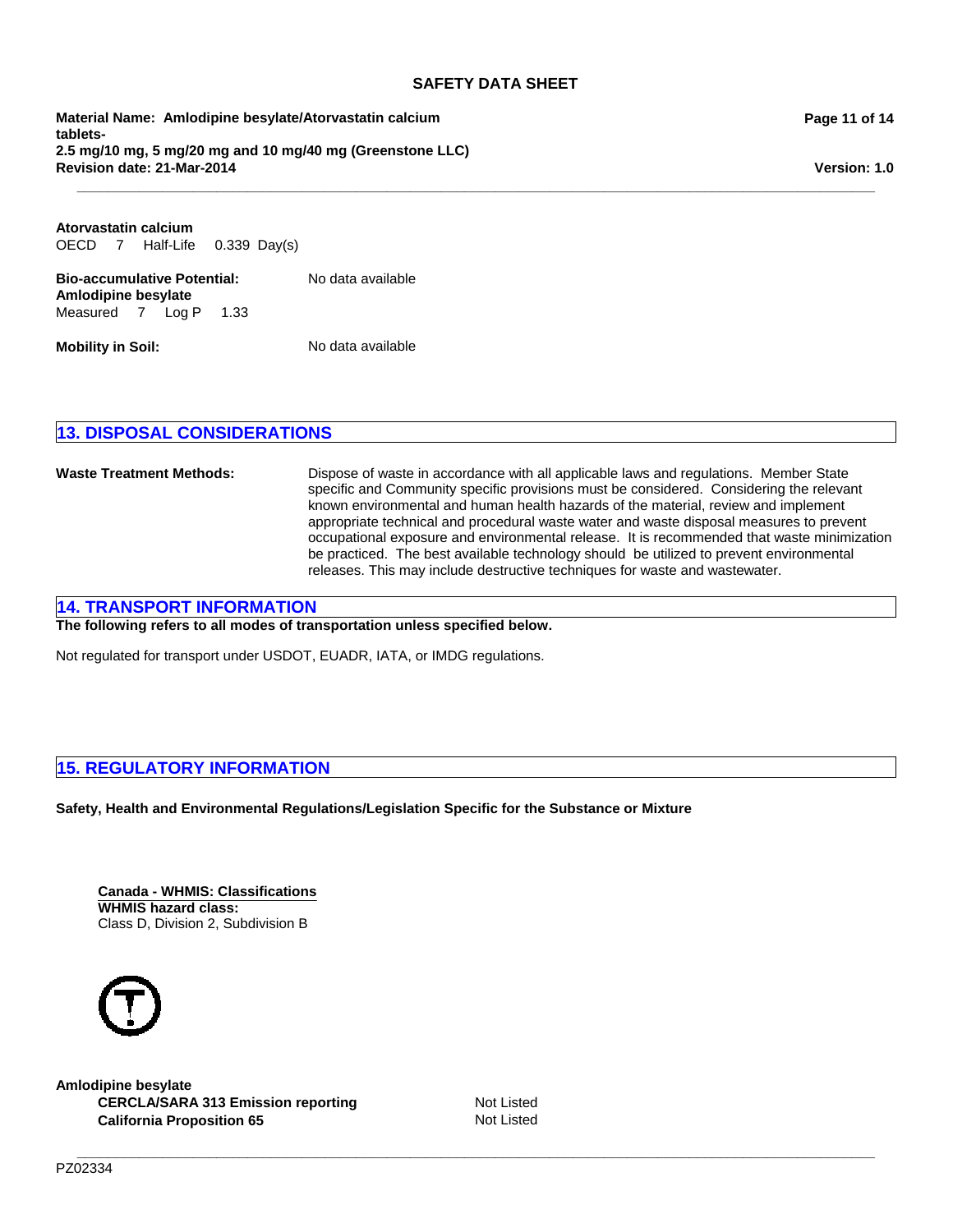**\_\_\_\_\_\_\_\_\_\_\_\_\_\_\_\_\_\_\_\_\_\_\_\_\_\_\_\_\_\_\_\_\_\_\_\_\_\_\_\_\_\_\_\_\_\_\_\_\_\_\_\_\_\_\_\_\_\_\_\_\_\_\_\_\_\_\_\_\_\_\_\_\_\_\_\_\_\_\_\_\_\_\_\_\_\_\_\_\_\_\_\_\_\_\_\_\_\_\_\_\_\_\_**

**Revision date: 21-Mar-2014 Material Name: Amlodipine besylate/Atorvastatin calcium tablets-2.5 mg/10 mg, 5 mg/20 mg and 10 mg/40 mg (Greenstone LLC)**

| <b>15. REGULATORY INFORMATION</b>                        |                    |
|----------------------------------------------------------|--------------------|
| <b>EU EINECS/ELINCS List</b>                             | Not Listed         |
|                                                          |                    |
| Atorvastatin calcium                                     |                    |
| <b>CERCLA/SARA 313 Emission reporting</b>                | <b>Not Listed</b>  |
| <b>California Proposition 65</b>                         | <b>Not Listed</b>  |
| <b>EU EINECS/ELINCS List</b>                             | <b>Not Listed</b>  |
|                                                          |                    |
| <b>Calcium carbonate</b>                                 |                    |
| <b>CERCLA/SARA 313 Emission reporting</b>                | <b>Not Listed</b>  |
| <b>California Proposition 65</b>                         | <b>Not Listed</b>  |
| <b>Inventory - United States TSCA - Sect. 8(b)</b>       | Present            |
| <b>Australia (AICS):</b>                                 | Present            |
| <b>EU EINECS/ELINCS List</b>                             | 207-439-9          |
| <b>Croscarmellose sodium</b>                             |                    |
| <b>CERCLA/SARA 313 Emission reporting</b>                | <b>Not Listed</b>  |
| <b>California Proposition 65</b>                         | <b>Not Listed</b>  |
| <b>Australia (AICS):</b>                                 | Present            |
| <b>EU EINECS/ELINCS List</b>                             | <b>Not Listed</b>  |
|                                                          |                    |
| Hydroxypropyl cellulose                                  |                    |
| <b>CERCLA/SARA 313 Emission reporting</b>                | <b>Not Listed</b>  |
| <b>California Proposition 65</b>                         | <b>Not Listed</b>  |
| Inventory - United States TSCA - Sect. 8(b)              | Present            |
| <b>Australia (AICS):</b>                                 | Present            |
| <b>EU EINECS/ELINCS List</b>                             | <b>Not Listed</b>  |
|                                                          |                    |
| <b>Magnesium stearate</b>                                | <b>Not Listed</b>  |
| <b>CERCLA/SARA 313 Emission reporting</b>                | <b>Not Listed</b>  |
| <b>California Proposition 65</b>                         |                    |
| Inventory - United States TSCA - Sect. 8(b)              | Present<br>Present |
| <b>Australia (AICS):</b><br><b>EU EINECS/ELINCS List</b> | 209-150-3          |
|                                                          |                    |
| Microcrystalline cellulose                               |                    |
| <b>CERCLA/SARA 313 Emission reporting</b>                | <b>Not Listed</b>  |
| <b>California Proposition 65</b>                         | Not Listed         |
| Inventory - United States TSCA - Sect. 8(b)              | Present            |
| <b>Australia (AICS):</b>                                 | Present            |
| <b>EU EINECS/ELINCS List</b>                             | 232-674-9          |
|                                                          |                    |
| <b>Opadry blue</b>                                       |                    |
| <b>CERCLA/SARA 313 Emission reporting</b>                | Not Listed         |
| <b>California Proposition 65</b>                         | <b>Not Listed</b>  |
| <b>EU EINECS/ELINCS List</b>                             | Not Listed         |
| <b>Opadry clear</b>                                      |                    |
| <b>CERCLA/SARA 313 Emission reporting</b>                | <b>Not Listed</b>  |
| <b>California Proposition 65</b>                         | <b>Not Listed</b>  |
| <b>EU EINECS/ELINCS List</b>                             | <b>Not Listed</b>  |
|                                                          |                    |
|                                                          |                    |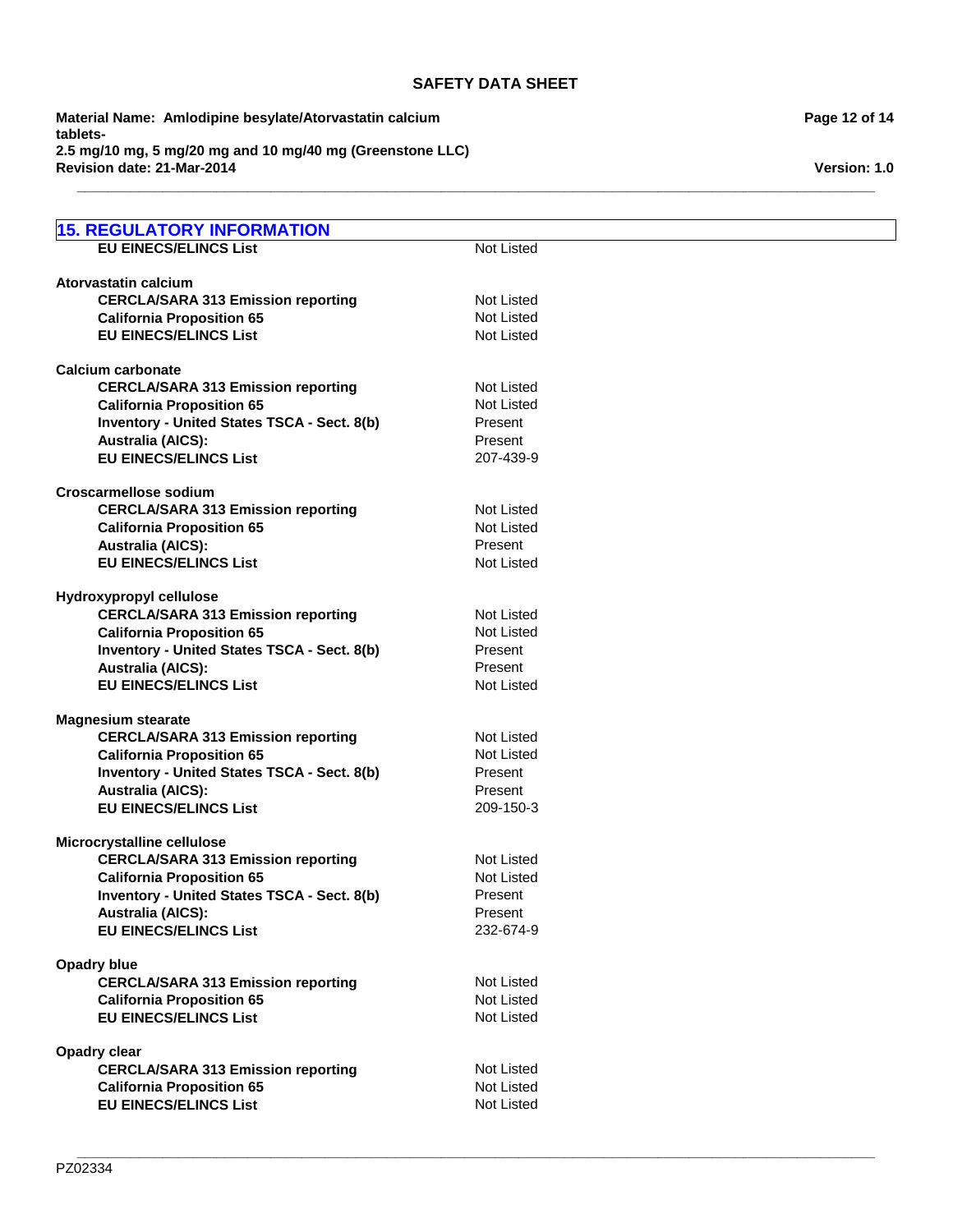**\_\_\_\_\_\_\_\_\_\_\_\_\_\_\_\_\_\_\_\_\_\_\_\_\_\_\_\_\_\_\_\_\_\_\_\_\_\_\_\_\_\_\_\_\_\_\_\_\_\_\_\_\_\_\_\_\_\_\_\_\_\_\_\_\_\_\_\_\_\_\_\_\_\_\_\_\_\_\_\_\_\_\_\_\_\_\_\_\_\_\_\_\_\_\_\_\_\_\_\_\_\_\_**

**Revision date: 21-Mar-2014 Material Name: Amlodipine besylate/Atorvastatin calcium tablets-2.5 mg/10 mg, 5 mg/20 mg and 10 mg/40 mg (Greenstone LLC)**

# **15. REGULATORY INFORMATION**

| <b>Opadry white</b><br><b>CERCLA/SARA 313 Emission reporting</b><br><b>California Proposition 65</b><br><b>EU EINECS/ELINCS List</b> | Not Listed<br>Not Listed<br>Not Listed |
|--------------------------------------------------------------------------------------------------------------------------------------|----------------------------------------|
| Polysorbate 80                                                                                                                       |                                        |
| <b>CERCLA/SARA 313 Emission reporting</b>                                                                                            | Not Listed                             |
| <b>California Proposition 65</b>                                                                                                     | Not Listed                             |
| <b>Inventory - United States TSCA - Sect. 8(b)</b>                                                                                   | Present                                |
| <b>Australia (AICS):</b>                                                                                                             | Present                                |
| <b>EU EINECS/ELINCS List</b>                                                                                                         | Not Listed                             |
| Silicon dioxide, NF                                                                                                                  |                                        |
| <b>CERCLA/SARA 313 Emission reporting</b>                                                                                            | Not Listed                             |
| <b>California Proposition 65</b>                                                                                                     | Not Listed                             |
| <b>Inventory - United States TSCA - Sect. 8(b)</b>                                                                                   | Present                                |
| <b>Australia (AICS):</b>                                                                                                             | Present                                |
| <b>EU EINECS/ELINCS List</b>                                                                                                         | 231-545-4                              |
| Starch, pregelatinized                                                                                                               |                                        |
| <b>CERCLA/SARA 313 Emission reporting</b>                                                                                            | Not Listed                             |
| <b>California Proposition 65</b>                                                                                                     | Not Listed                             |
| <b>Inventory - United States TSCA - Sect. 8(b)</b>                                                                                   | Present                                |
| <b>Australia (AICS):</b>                                                                                                             | Present                                |
| <b>REACH - Annex IV - Exemptions from the</b><br>obligations of Register:                                                            | Present                                |
| <b>EU EINECS/ELINCS List</b>                                                                                                         | 232-679-6                              |

# **16. OTHER INFORMATION**

# **Text of R phrases and GHS Classification abbreviations mentioned in Section 3**

Acute toxicity, oral-Cat.4; H302 - Harmful if swallowed Serious eye damage/eye irritation-Cat.1; H318 - Causes serious eye damage Hazardous to the aquatic environment, acute toxicity-Cat.1; H400 - Very toxic to aquatic life Hazardous to the aquatic environment, chronic toxicity-Cat.1; H410 - Very toxic to aquatic life with long lasting effects Hazardous to the aquatic environment, acute toxicity-Cat.3; H402 - Harmful to aquatic life Hazardous to the aquatic environment, chronic toxicity-Cat.3; H412 - Harmful to aquatic life with long lasting effects

Xn - Harmful Xi - Irritant N - Dangerous for the environment

R22 - Harmful if swallowed.

R41 - Risk of serious damage to eyes.

R50/53 - Very toxic to aquatic organisms, may cause long-term adverse effects in the aquatic environment. R52/53 - Harmful to aquatic organisms, may cause long-term adverse effects in the aquatic environment.

**\_\_\_\_\_\_\_\_\_\_\_\_\_\_\_\_\_\_\_\_\_\_\_\_\_\_\_\_\_\_\_\_\_\_\_\_\_\_\_\_\_\_\_\_\_\_\_\_\_\_\_\_\_\_\_\_\_\_\_\_\_\_\_\_\_\_\_\_\_\_\_\_\_\_\_\_\_\_\_\_\_\_\_\_\_\_\_\_\_\_\_\_\_\_\_\_\_\_\_\_\_\_\_**

**Revision date:** 21-Mar-2014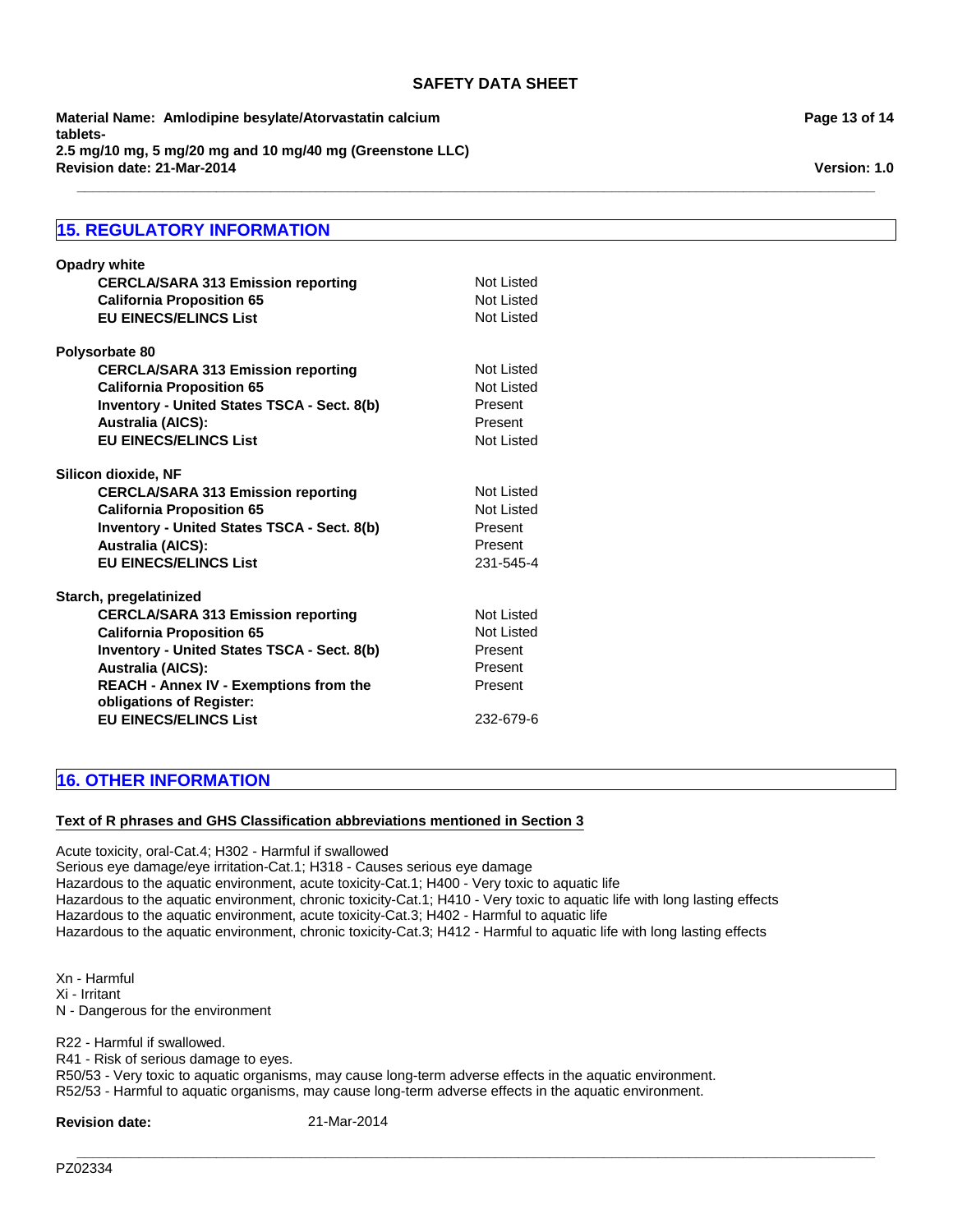**Revision date: 21-Mar-2014 Material Name: Amlodipine besylate/Atorvastatin calcium tablets-2.5 mg/10 mg, 5 mg/20 mg and 10 mg/40 mg (Greenstone LLC)**

# **Prepared by:**

Product Stewardship Hazard Communication Global Environment, Health, and Safety Operations

**\_\_\_\_\_\_\_\_\_\_\_\_\_\_\_\_\_\_\_\_\_\_\_\_\_\_\_\_\_\_\_\_\_\_\_\_\_\_\_\_\_\_\_\_\_\_\_\_\_\_\_\_\_\_\_\_\_\_\_\_\_\_\_\_\_\_\_\_\_\_\_\_\_\_\_\_\_\_\_\_\_\_\_\_\_\_\_\_\_\_\_\_\_\_\_\_\_\_\_\_\_\_\_**

It is believed that the information contained in this Material Safety Data Sheet is accurate, and while it is provided in good faith, it is without a warranty of any kind, expressed or implied. If data for a hazard are not included in this document there is no known information at this time

**End of Safety Data Sheet**

**Version: 1.0**

# **Page 14 of 14**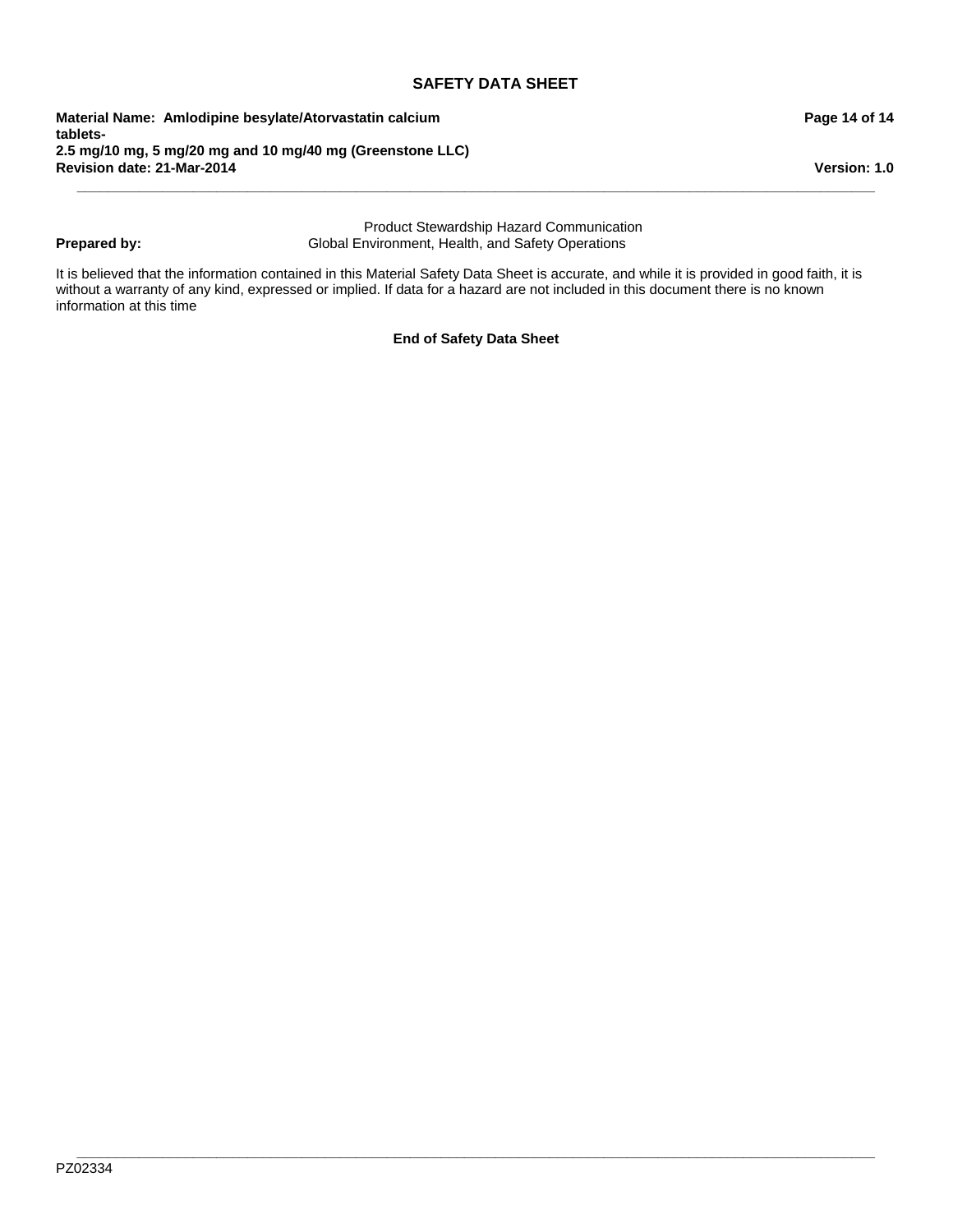

Revision date: 21-Mar-2014 Version: 1.0

Page 1 of 14

# **1. IDENTIFICATION OF THE SUBSTANCE/PREPARATION AND THE COMPANY/UNDERTAKING**

# **Product Identifier**

**Material Name: Amlodipine besylate/atorvastatin calcium tablets-2.5 mg/20 mg, 5 mg/40 mg, and 10 mg/80 mg (Greenstone LLC)**

**Trade Name:** Not established<br> **Chemical Family:** Mixture **Chemical Family:** 

# **Relevant Identified Uses of the Substance or Mixture and Uses Advised Against**

**Intended Use:** Pharmaceutical product for the treatment of high blood pressure (hypertension), high cholesterol (hyperlipidemia)

**Details of the Supplier of the Safety Data Sheet Greenstone LLC 100 Route 206 North Peapack, NJ 07977 800-435-7095**

**Emergency telephone number: CHEMTREC (24 hours): 1-800-424-9300**

# **2. HAZARDS IDENTIFICATION**

#### **Classification of the Substance or Mixture**

# **GHS - Classification**

Serious Eye Damage/Eye Irritation: Category 2A

#### **EU Classification:**

EU Indication of danger: Dangerous for the Environment

EU Risk Phrases:

R52/53 - Harmful to aquatic organisms, may cause long-term adverse effects in the aquatic environment.

#### **Label Elements**

| Signal Word:                     | Warning                                                                                                                                                                                                                                                                                                                                                              |
|----------------------------------|----------------------------------------------------------------------------------------------------------------------------------------------------------------------------------------------------------------------------------------------------------------------------------------------------------------------------------------------------------------------|
| <b>Hazard Statements:</b>        | H319 - Causes serious eye irritation                                                                                                                                                                                                                                                                                                                                 |
| <b>Precautionary Statements:</b> | P264 - Wash hands thoroughly after handling<br>P280 - Wear protective gloves/protective clothing/eye protection/face protection<br>P305 + P351 + P338 - IF IN EYES: Rinse cautiously with water for several minutes. Remove<br>contact lenses, if present and easy to do. Continue rinsing<br>P337 + P313 - If eye irritation persists: Get medical advice/attention |

**\_\_\_\_\_\_\_\_\_\_\_\_\_\_\_\_\_\_\_\_\_\_\_\_\_\_\_\_\_\_\_\_\_\_\_\_\_\_\_\_\_\_\_\_\_\_\_\_\_\_\_\_\_\_\_\_\_\_\_\_\_\_\_\_\_\_\_\_\_\_\_\_\_\_\_\_\_\_\_\_\_\_\_\_\_\_\_\_\_\_\_\_\_\_\_\_\_\_\_\_\_\_\_**



**Other Hazards** No data available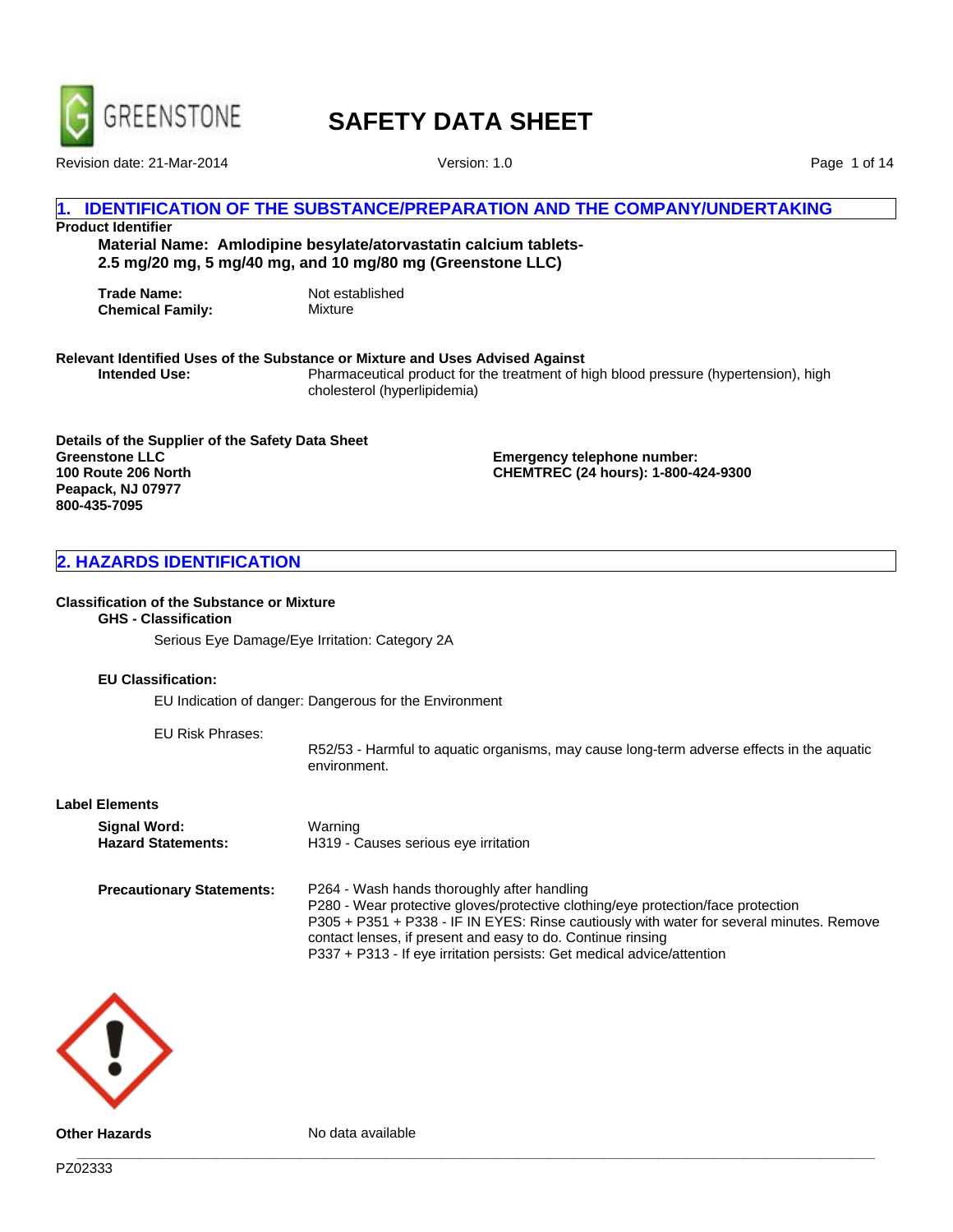**Revision date: 21-Mar-2014 Material Name: Amlodipine besylate/atorvastatin calcium tablets-2.5 mg/20 mg, 5 mg/40 mg, and 10 mg/80 mg (Greenstone LLC)** **Page 2 of 14**

**Version: 1.0**

**Australian Hazard Classification (NOHSC):**

Non-Dangerous Goods. Hazardous Substance.

**\_\_\_\_\_\_\_\_\_\_\_\_\_\_\_\_\_\_\_\_\_\_\_\_\_\_\_\_\_\_\_\_\_\_\_\_\_\_\_\_\_\_\_\_\_\_\_\_\_\_\_\_\_\_\_\_\_\_\_\_\_\_\_\_\_\_\_\_\_\_\_\_\_\_\_\_\_\_\_\_\_\_\_\_\_\_\_\_\_\_\_\_\_\_\_\_\_\_\_\_\_\_\_**

**Note:** This document has been prepared in accordance with standards for workplace safety, which require the inclusion of all known hazards of the product or its ingredients regardless of the potential risk. The precautionary statements and warnings included may not apply in all cases. Your needs may vary depending upon the potential for exposure in your workplace.

# **3. COMPOSITION/INFORMATION ON INGREDIENTS**

#### **Hazardous**

| <b>Ingredient</b>          | <b>CAS Number</b> | EU                   | <b>EU Classification</b> | <b>GHS</b>            | %       |
|----------------------------|-------------------|----------------------|--------------------------|-----------------------|---------|
|                            |                   | <b>EINECS/ELINCS</b> |                          | <b>Classification</b> |         |
|                            |                   | List                 |                          |                       |         |
| Amlodipine besylate        | 111470-99-6       | Not Listed           | N;R50/53                 | Acute Tox. 4, H302    | 1.74    |
|                            |                   |                      | Xn;R22                   | Eye Dam. 1, H318      |         |
|                            |                   |                      | Xi:R41                   | Aquatic Acute 1,      |         |
|                            |                   |                      |                          | H400                  |         |
|                            |                   |                      |                          | Aquatic Chronic 1,    |         |
|                            |                   |                      |                          | H410                  |         |
| Atorvastatin calcium       | 134523-03-8       | Not Listed           | R52/53                   | Aquatic Acute 3;      | 10.85   |
|                            |                   |                      |                          | H402                  |         |
|                            |                   |                      |                          | Aquatic Chronic 3;    |         |
|                            |                   |                      |                          | H412                  |         |
| Calcium carbonate          | 471-34-1          | 207-439-9            | Not Listed               | Not Listed            | $\star$ |
| Magnesium stearate         | 557-04-0          | 209-150-3            | Not Listed               | Not Listed            | $\star$ |
| Microcrystalline cellulose | 9004-34-6         | 232-674-9            | Not Listed               | Not Listed            | $\star$ |
| Silicon dioxide, NF        | 7631-86-9         | 231-545-4            | <b>Not Listed</b>        | Not Listed            | $\star$ |
| Starch, pregelatinized     | 9005-25-8         | 232-679-6            | Not Listed               | <b>Not Listed</b>     | $\star$ |

| Ingredient              | <b>CAS Number</b>   | EU                   | <b>EU Classification</b> | <b>GHS</b>            | % |
|-------------------------|---------------------|----------------------|--------------------------|-----------------------|---|
|                         |                     | <b>EINECS/ELINCS</b> |                          | <b>Classification</b> |   |
|                         |                     | List                 |                          |                       |   |
| Croscarmellose sodium   | 74811-65-7          | Not Listed           | Not Listed               | Not Listed            |   |
| Hydroxypropyl cellulose | 9004-64-2           | Not Listed           | Not Listed               | Not Listed            |   |
| Opadry blue             | <b>NOT ASSIGNED</b> | Not Listed           | Not Listed               | Not Listed            |   |
| Opadry clear            | <b>NOT ASSIGNED</b> | Not Listed           | Not Listed               | Not Listed            |   |
| Opadry white            | NOT ASSIGNED        | Not Listed           | Not Listed               | Not Listed            |   |
| Polysorbate 80          | 9005-65-6           | Not Listed           | Not Listed               | Not Listed            |   |

**\_\_\_\_\_\_\_\_\_\_\_\_\_\_\_\_\_\_\_\_\_\_\_\_\_\_\_\_\_\_\_\_\_\_\_\_\_\_\_\_\_\_\_\_\_\_\_\_\_\_\_\_\_\_\_\_\_\_\_\_\_\_\_\_\_\_\_\_\_\_\_\_\_\_\_\_\_\_\_\_\_\_\_\_\_\_\_\_\_\_\_\_\_\_\_\_\_\_\_\_\_\_\_**

#### **Additional Information:** \* Proprietary

Ingredient(s) indicated as hazardous have been assessed under standards for workplace safety.

In accordance with 29 CFR 1910.1200, the exact percentage composition of this mixture has been withheld as a trade secret.

# **For the full text of the R phrases mentioned in this Section, see Section 16**

# **4. FIRST AID MEASURES**

# **Description of First Aid Measures**

**Eye Contact:** Flush with water while holding eyelids open for at least 15 minutes. Seek medical attention immediately.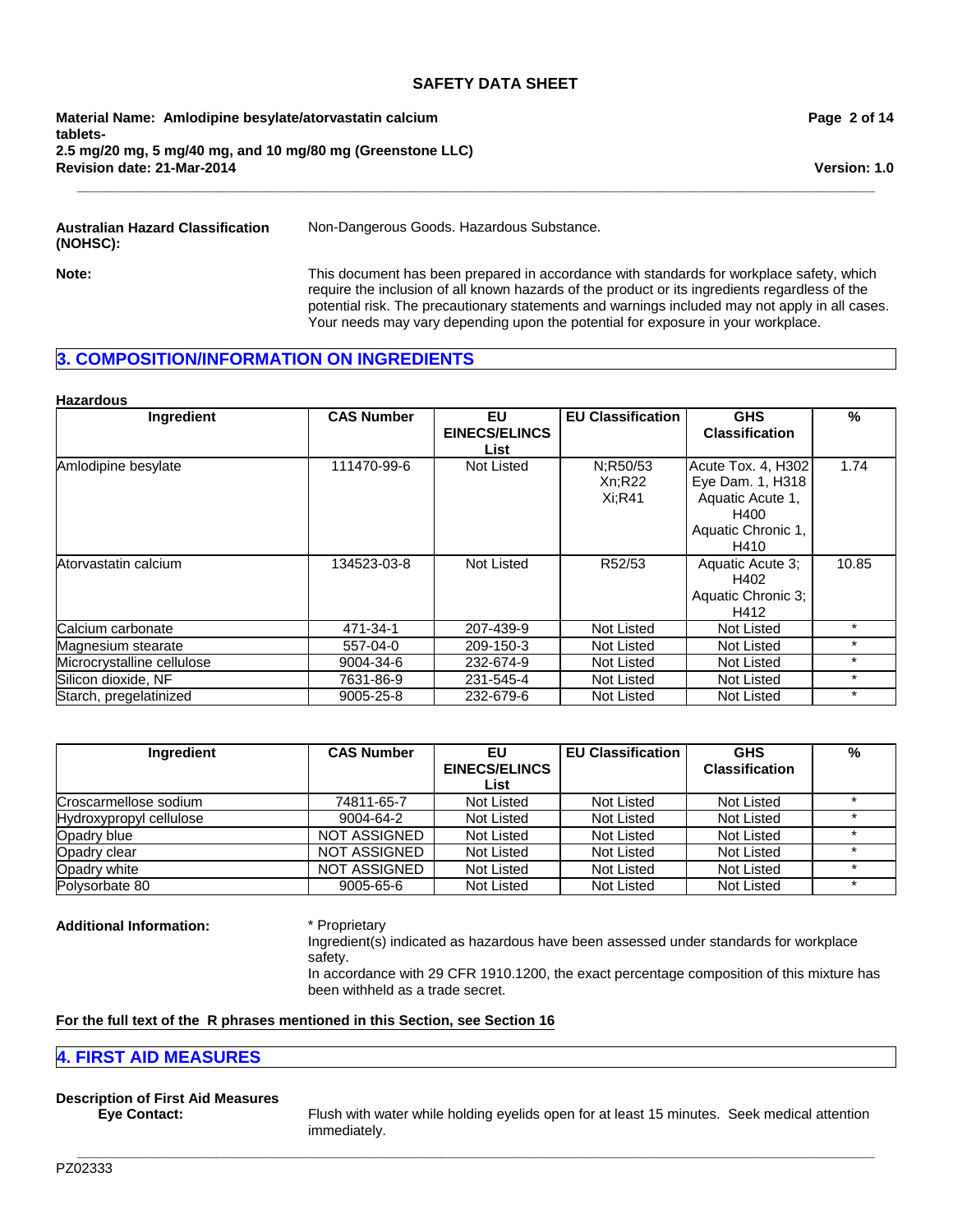**Revision date: 21-Mar-2014 Material Name: Amlodipine besylate/atorvastatin calcium tablets-2.5 mg/20 mg, 5 mg/40 mg, and 10 mg/80 mg (Greenstone LLC)** **Page 3 of 14**

**Version: 1.0**

| <b>Skin Contact:</b>                                                                                                                                                      | Remove contaminated clothing. Flush area with large amounts of water. Use soap. Seek<br>medical attention.                                                                            |
|---------------------------------------------------------------------------------------------------------------------------------------------------------------------------|---------------------------------------------------------------------------------------------------------------------------------------------------------------------------------------|
| Ingestion:                                                                                                                                                                | Never give anything by mouth to an unconscious person. Wash out mouth with water. Do not<br>induce vomiting unless directed by medical personnel. Seek medical attention immediately. |
| Inhalation:                                                                                                                                                               | Remove to fresh air and keep patient at rest. Seek medical attention immediately.                                                                                                     |
| Most Important Symptoms and Effects, Both Acute and Delayed<br><b>Symptoms and Effects of</b><br>Exposure:<br><b>Medical Conditions</b><br><b>Aggravated by Exposure:</b> | For information on potential signs and symptoms of exposure, See Section 2 - Hazards<br>Identification and/or Section 11 - Toxicological Information.<br>None known                   |
| <b>Notes to Physician:</b>                                                                                                                                                | Indication of the Immediate Medical Attention and Special Treatment Needed<br><b>None</b>                                                                                             |
| <b>5. FIRE FIGHTING MEASURES</b>                                                                                                                                          |                                                                                                                                                                                       |

**\_\_\_\_\_\_\_\_\_\_\_\_\_\_\_\_\_\_\_\_\_\_\_\_\_\_\_\_\_\_\_\_\_\_\_\_\_\_\_\_\_\_\_\_\_\_\_\_\_\_\_\_\_\_\_\_\_\_\_\_\_\_\_\_\_\_\_\_\_\_\_\_\_\_\_\_\_\_\_\_\_\_\_\_\_\_\_\_\_\_\_\_\_\_\_\_\_\_\_\_\_\_\_**

| <b>Extinguishing Media:</b> | Extinguish fires with CO2, extinguishing powder, foam, or water. |
|-----------------------------|------------------------------------------------------------------|
|                             |                                                                  |

# **Special Hazards Arising from the Substance or Mixture**

**Hazardous Combustion Products:** Formation of toxic gases is possible during heating or fire.

**Fire / Explosion Hazards:** Not determined

#### **Advice for Fire-Fighters**

During all fire fighting activities, wear appropriate protective equipment, including self-contained breathing apparatus.

#### **Personal Precautions, Protective Equipment and Emergency Procedures**

Personnel involved in clean-up should wear appropriate personal protective equipment (see Section 8). Minimize exposure.

#### **Environmental Precautions**

Place waste in an appropriately labeled, sealed container for disposal. Care should be taken to avoid environmental release.

# **Methods and Material for Containment and Cleaning Up**

**Measures for Cleaning / Collecting:** Contain the source of spill if it is safe to do so. Collect spilled material by a method that controls dust generation. A damp cloth or a filtered vacuum should be used to clean spills of dry solids. Clean spill area thoroughly.

**\_\_\_\_\_\_\_\_\_\_\_\_\_\_\_\_\_\_\_\_\_\_\_\_\_\_\_\_\_\_\_\_\_\_\_\_\_\_\_\_\_\_\_\_\_\_\_\_\_\_\_\_\_\_\_\_\_\_\_\_\_\_\_\_\_\_\_\_\_\_\_\_\_\_\_\_\_\_\_\_\_\_\_\_\_\_\_\_\_\_\_\_\_\_\_\_\_\_\_\_\_\_\_**

| <b>Additional Consideration for</b> | Non-essential personnel should be evacuated from affected area. Report emergency            |
|-------------------------------------|---------------------------------------------------------------------------------------------|
| <b>Large Spills:</b>                | situations immediately. Clean up operations should only be undertaken by trained personnel. |

# **7. HANDLING AND STORAGE**

#### **Precautions for Safe Handling**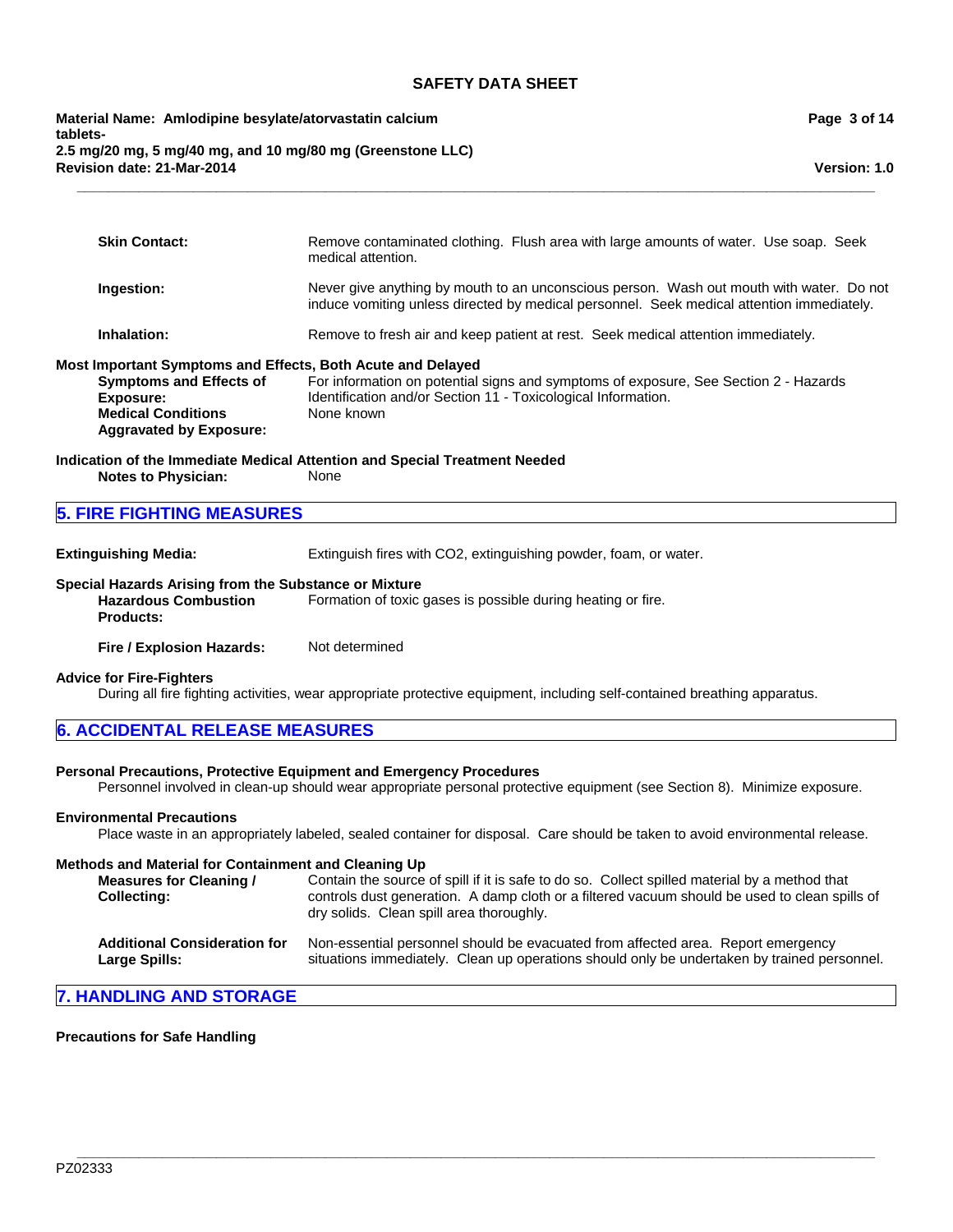**\_\_\_\_\_\_\_\_\_\_\_\_\_\_\_\_\_\_\_\_\_\_\_\_\_\_\_\_\_\_\_\_\_\_\_\_\_\_\_\_\_\_\_\_\_\_\_\_\_\_\_\_\_\_\_\_\_\_\_\_\_\_\_\_\_\_\_\_\_\_\_\_\_\_\_\_\_\_\_\_\_\_\_\_\_\_\_\_\_\_\_\_\_\_\_\_\_\_\_\_\_\_\_**

**Revision date: 21-Mar-2014 Material Name: Amlodipine besylate/atorvastatin calcium tablets-2.5 mg/20 mg, 5 mg/40 mg, and 10 mg/80 mg (Greenstone LLC)** **Page 4 of 14**

**Version: 1.0**

# **7. HANDLING AND STORAGE**

Minimize dust generation and accumulation. If tablets or capsules are crushed and/or broken, avoid breathing dust and avoid contact with eyes, skin, and clothing. When handling, use appropriate personal protective equipment (see Section 8). Wash hands and any exposed skin after removal of PPE. Review and implement appropriate technical and procedural waste water and waste disposal measures to prevent occupational exposure or environmental releases. Potential points of process emissions of this material to the atmosphere should be controlled with dust collectors, HEPA filtration systems or other equivalent controls. Releases to the environment should be avoided. Refer to Section 12 - Ecological Information, for information on potential effects on the environment.

# **Conditions for Safe Storage, Including any Incompatibilities**

**Specific end use(s):** No data available

**Storage Conditions:** Store as directed by product packaging.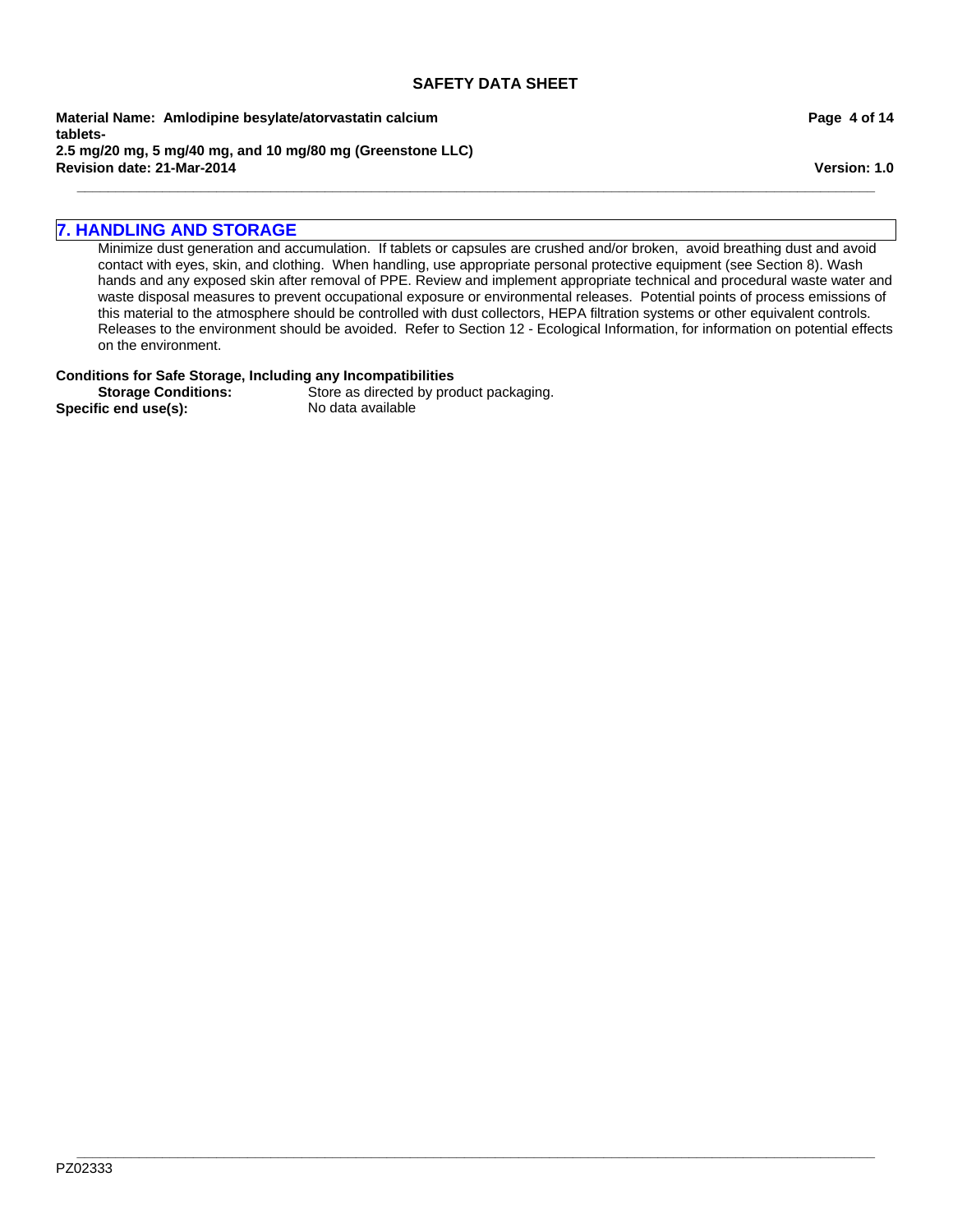**\_\_\_\_\_\_\_\_\_\_\_\_\_\_\_\_\_\_\_\_\_\_\_\_\_\_\_\_\_\_\_\_\_\_\_\_\_\_\_\_\_\_\_\_\_\_\_\_\_\_\_\_\_\_\_\_\_\_\_\_\_\_\_\_\_\_\_\_\_\_\_\_\_\_\_\_\_\_\_\_\_\_\_\_\_\_\_\_\_\_\_\_\_\_\_\_\_\_\_\_\_\_\_**

**Revision date: 21-Mar-2014 Material Name: Amlodipine besylate/atorvastatin calcium tablets-2.5 mg/20 mg, 5 mg/40 mg, and 10 mg/80 mg (Greenstone LLC)**

# **8. EXPOSURE CONTROLS / PERSONAL PROTECTION**

**Control Parameters**

**Refer to available public information for specific member state Occupational Exposure Limits.**

| <b>Amlodipine besylate</b>               |                       |
|------------------------------------------|-----------------------|
| <b>Manufacturer OEL:</b>                 | 100ug/m $3$           |
| Atorvastatin calcium                     |                       |
| <b>Manufacturer OEL:</b>                 | $50$ ug/m $3$         |
| <b>Calcium carbonate</b>                 |                       |
| <b>Australia TWA</b>                     | 10 mg/m $3$           |
| <b>Bulgaria OEL - TWA</b>                | 10.0 mg/ $m^3$        |
| <b>France OEL - TWA</b>                  | 10 mg/m $3$           |
| Latvia OEL - TWA                         | 6 mg/ $m3$            |
| <b>Poland OEL - TWA</b>                  | 10 mg/m $3$           |
| Portugal OEL - TWA                       | 10 mg/m $3$           |
| <b>Magnesium stearate</b>                |                       |
| <b>ACGIH Threshold Limit Value (TWA)</b> | 10 mg/m $3$           |
| Lithuania OEL - TWA                      | 5 mg/ $m3$            |
| <b>Sweden OEL - TWAs</b>                 | 5 mg/ $m3$            |
| Microcrystalline cellulose               |                       |
| <b>ACGIH Threshold Limit Value (TWA)</b> | 10 mg/m <sup>3</sup>  |
| <b>Australia TWA</b>                     | 10 mg/ $m3$           |
| <b>Belgium OEL - TWA</b>                 | 10 mg/m $3$           |
| Estonia OEL - TWA                        | 10 mg/m $3$           |
| France OEL - TWA                         | 10 mg/m $3$           |
| <b>Ireland OEL - TWAs</b>                | 10 mg/m $3$           |
|                                          | 4 mg/ $m3$            |
| Latvia OEL - TWA                         | 2 mg/m $3$            |
| <b>OSHA - Final PELS - TWAs:</b>         | 15 mg/ $m3$           |
| <b>Portugal OEL - TWA</b>                | 10 mg/m $3$           |
| Romania OEL - TWA                        | 10 mg/m $3$           |
| Spain OEL - TWA                          | 10 mg/m $3$           |
| Silicon dioxide, NF                      |                       |
| <b>Australia TWA</b>                     | 2 mg/m $3$            |
| <b>Austria OEL - MAKs</b>                | 4 mg/ $m3$            |
|                                          | $0.3 \text{ mg/m}^3$  |
| <b>Czech Republic OEL - TWA</b>          | $0.1 \text{ mg/m}^3$  |
|                                          | 4.0 mg/m <sup>3</sup> |
| <b>Estonia OEL - TWA</b>                 | 2 mg/m $3$            |
| <b>Finland OEL - TWA</b>                 | 5 mg/ $m3$            |
| Germany - TRGS 900 - TWAs                | 4 mg/ $m3$            |
| Germany (DFG) - MAK                      | 4 mg/m $3$            |
| <b>Ireland OEL - TWAs</b>                | 6 mg/ $m3$            |
|                                          | 2.4 mg/m <sup>3</sup> |
| Latvia OEL - TWA                         | 1 mg/m $3$            |

**Page 5 of 14**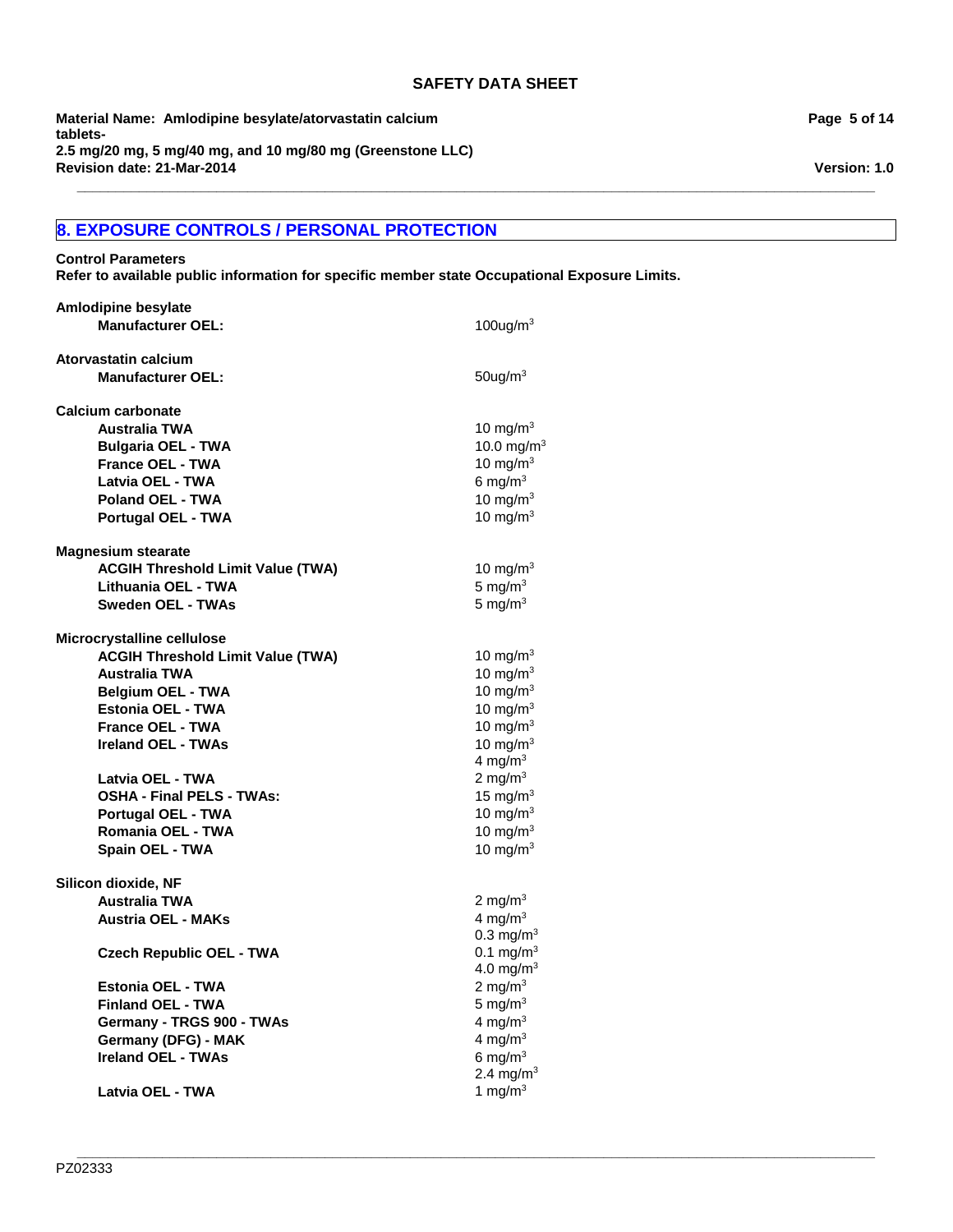**\_\_\_\_\_\_\_\_\_\_\_\_\_\_\_\_\_\_\_\_\_\_\_\_\_\_\_\_\_\_\_\_\_\_\_\_\_\_\_\_\_\_\_\_\_\_\_\_\_\_\_\_\_\_\_\_\_\_\_\_\_\_\_\_\_\_\_\_\_\_\_\_\_\_\_\_\_\_\_\_\_\_\_\_\_\_\_\_\_\_\_\_\_\_\_\_\_\_\_\_\_\_\_**

**Revision date: 21-Mar-2014 Material Name: Amlodipine besylate/atorvastatin calcium tablets-2.5 mg/20 mg, 5 mg/40 mg, and 10 mg/80 mg (Greenstone LLC)**

| OSHA - Final PELs - Table Z-3 Mineral D: |                                                                                                                                                                                                                                                                        | 20 mppcf<br>Listed                                                                                                                                                            |
|------------------------------------------|------------------------------------------------------------------------------------------------------------------------------------------------------------------------------------------------------------------------------------------------------------------------|-------------------------------------------------------------------------------------------------------------------------------------------------------------------------------|
| Slovakia OEL - TWA                       |                                                                                                                                                                                                                                                                        | 4.0 mg/m <sup>3</sup>                                                                                                                                                         |
| Starch, pregelatinized                   |                                                                                                                                                                                                                                                                        |                                                                                                                                                                               |
| <b>ACGIH Threshold Limit Value (TWA)</b> |                                                                                                                                                                                                                                                                        | 10 mg/m $3$                                                                                                                                                                   |
| <b>Australia TWA</b>                     |                                                                                                                                                                                                                                                                        | 10 mg/m $3$                                                                                                                                                                   |
| <b>Belgium OEL - TWA</b>                 |                                                                                                                                                                                                                                                                        | 10 mg/m $3$                                                                                                                                                                   |
| <b>Bulgaria OEL - TWA</b>                |                                                                                                                                                                                                                                                                        | 10.0 mg/m <sup>3</sup>                                                                                                                                                        |
| <b>Czech Republic OEL - TWA</b>          |                                                                                                                                                                                                                                                                        | 4.0 mg/ $m3$                                                                                                                                                                  |
| <b>Greece OEL - TWA</b>                  |                                                                                                                                                                                                                                                                        | 10 mg/m $3$                                                                                                                                                                   |
|                                          |                                                                                                                                                                                                                                                                        | 5 mg/ $m3$                                                                                                                                                                    |
| <b>Ireland OEL - TWAs</b>                |                                                                                                                                                                                                                                                                        | 10 mg/m $3$                                                                                                                                                                   |
|                                          |                                                                                                                                                                                                                                                                        | 4 mg/m $3$                                                                                                                                                                    |
| <b>OSHA - Final PELS - TWAs:</b>         |                                                                                                                                                                                                                                                                        | 15 mg/m $3$                                                                                                                                                                   |
| <b>Portugal OEL - TWA</b>                |                                                                                                                                                                                                                                                                        | 10 mg/m $3$                                                                                                                                                                   |
| Slovakia OEL - TWA                       |                                                                                                                                                                                                                                                                        | 4 mg/m $3$                                                                                                                                                                    |
| Spain OEL - TWA                          |                                                                                                                                                                                                                                                                        | 10 mg/m $3$                                                                                                                                                                   |
|                                          |                                                                                                                                                                                                                                                                        |                                                                                                                                                                               |
| <b>Exposure Controls</b>                 |                                                                                                                                                                                                                                                                        |                                                                                                                                                                               |
| <b>Engineering Controls:</b>             | Engineering controls should be used as the primary means to control exposures. General<br>room ventilation is adequate unless the process generates dust, mist or fumes. Keep airborne<br>contamination levels below the exposure limits listed above in this section. |                                                                                                                                                                               |
| <b>Personal Protective Equipment:</b>    | protective equipment (PPE).                                                                                                                                                                                                                                            | Refer to applicable national standards and regulations in the selection and use of personal                                                                                   |
| Hands:                                   | processing operations.                                                                                                                                                                                                                                                 | Impervious gloves are recommended if skin contact with drug product is possible and for bulk                                                                                  |
| Eyes:                                    |                                                                                                                                                                                                                                                                        | Wear safety glasses or goggles if eye contact is possible.                                                                                                                    |
| Skin:                                    | Impervious protective clothing is recommended if skin contact with drug product is possible and                                                                                                                                                                        |                                                                                                                                                                               |
|                                          | for bulk processing operations.                                                                                                                                                                                                                                        |                                                                                                                                                                               |
| <b>Respiratory protection:</b>           |                                                                                                                                                                                                                                                                        | If the applicable Occupational Exposure Limit (OEL) is exceeded, wear an appropriate<br>respirator with a protection factor sufficient to control exposures to below the OEL. |

# **9. PHYSICAL AND CHEMICAL PROPERTIES**

| <b>Physical State:</b>                                                                                                                                                                                                                                                     | Film-coated tablets                                                                                     | Color:                   | White or Blue      |
|----------------------------------------------------------------------------------------------------------------------------------------------------------------------------------------------------------------------------------------------------------------------------|---------------------------------------------------------------------------------------------------------|--------------------------|--------------------|
| Odor:                                                                                                                                                                                                                                                                      | No data available.                                                                                      | <b>Odor Threshold:</b>   | No data available. |
| <b>Molecular Formula:</b>                                                                                                                                                                                                                                                  | Mixture                                                                                                 | <b>Molecular Weight:</b> | Mixture            |
| <b>Solvent Solubility:</b><br><b>Water Solubility:</b><br>pH:<br>Melting/Freezing Point (°C):<br><b>Boiling Point (°C):</b><br>Partition Coefficient: (Method, pH, Endpoint, Value)<br>Atorvastatin calcium<br>No data available<br>Calcium carbonate<br>No data available | No data available<br>No data available<br>No data available.<br>No data available<br>No data available. |                          |                    |

**Page 6 of 14**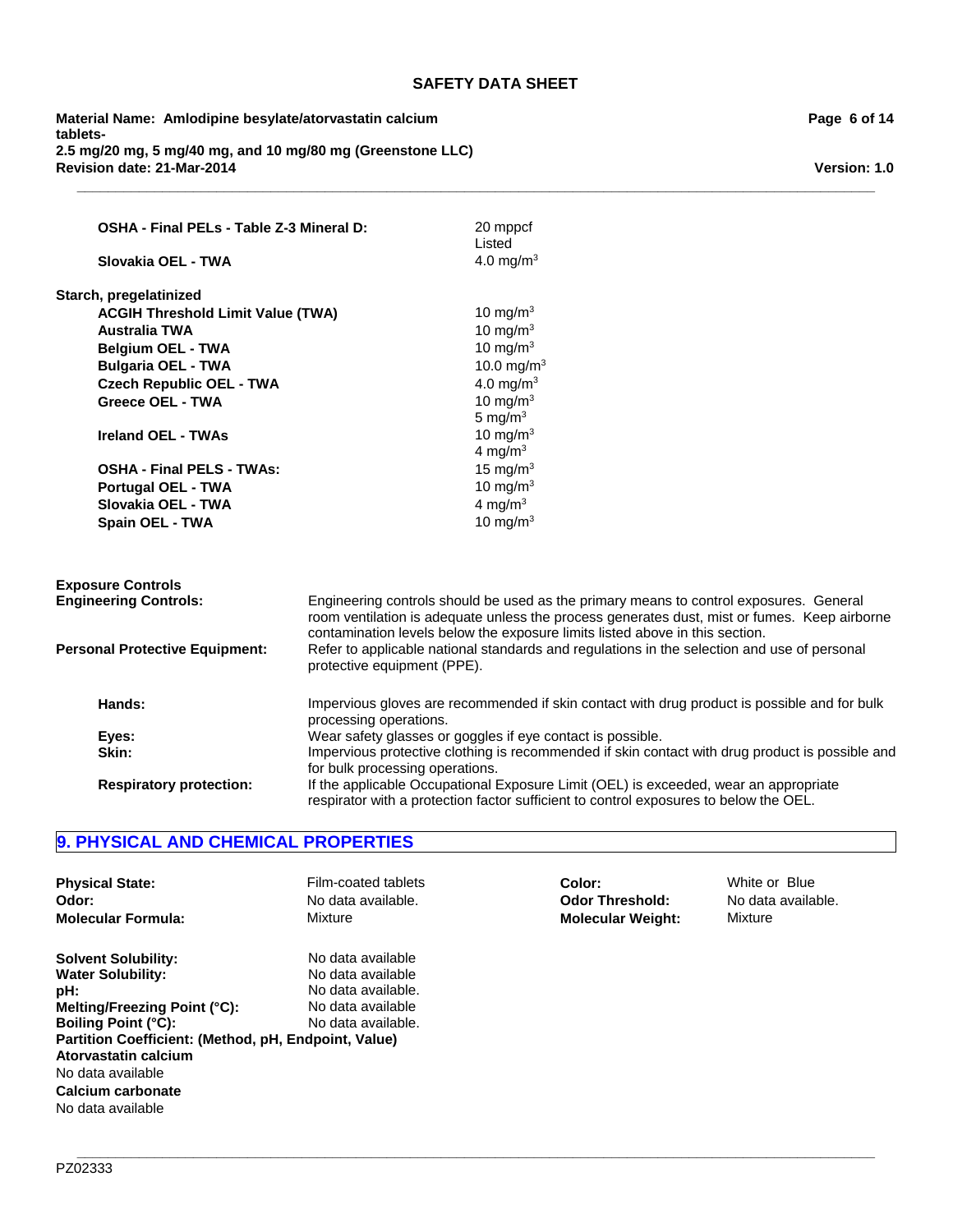**\_\_\_\_\_\_\_\_\_\_\_\_\_\_\_\_\_\_\_\_\_\_\_\_\_\_\_\_\_\_\_\_\_\_\_\_\_\_\_\_\_\_\_\_\_\_\_\_\_\_\_\_\_\_\_\_\_\_\_\_\_\_\_\_\_\_\_\_\_\_\_\_\_\_\_\_\_\_\_\_\_\_\_\_\_\_\_\_\_\_\_\_\_\_\_\_\_\_\_\_\_\_\_**

**Revision date: 21-Mar-2014 Material Name: Amlodipine besylate/atorvastatin calcium tablets-2.5 mg/20 mg, 5 mg/40 mg, and 10 mg/80 mg (Greenstone LLC)**

# **9. PHYSICAL AND CHEMICAL PROPERTIES**

**Decomposition Temperature (°C):** No data available. **Evaporation Rate (Gram/s):** No data available<br> **Vapor Pressure (kPa):** No data available **Vapor Pressure (kPa):** No data available<br> **Vapor Density (g/ml):** No data available **Vapor Density (g/ml):** No data available<br> **Relative Density:** No data available **Relative Density: Viscosity:** No data available **Flammablity:** Autoignition Temperature (Solid) (°C):<br>
Flammability (Solids): No data available No data available No data available **Opadry white Hydroxypropyl cellulose** No data available No data available **Opadry clear** No data available No data available **Amlodipine besylate Magnesium stearate** Measured7Log P1.33 **Starch, pregelatinized** No data available **Silicon dioxide, NF** No data available No data available **Polysorbate 80 Croscarmellose sodium** No data available **Microcrystalline cellulose Opadry blue**

**Flammability (Solids):** No data available<br> **Flash Point (Liquid) (°C):** No data available **Flash Point (Liquid) (°C):**<br> **Upper Explosive Limits (Liquid) (% by Vol.):** No data available **Upper Explosive Limits (Liquid) (% by Vol.):** No data available<br> **Lower Explosive Limits (Liquid) (% by Vol.):** No data available **Lower Explosive Limits (Liquid) (% by Vol.):** No data available rization: Will not occur **Polymerization:** 

# **10. STABILITY AND REACTIVITY**

**Reactivity:** No data available **Chemical Stability:** Stable under normal conditions of use. **Possibility of Hazardous Reactions Oxidizing Properties:** No data available **Hazardous Decomposition Products:**

**Conditions to Avoid:** Fine particles (such as dust and mists) may fuel fires/explosions. **Incompatible Materials:** As a precautionary measure, keep away from strong oxidizers No data available

**\_\_\_\_\_\_\_\_\_\_\_\_\_\_\_\_\_\_\_\_\_\_\_\_\_\_\_\_\_\_\_\_\_\_\_\_\_\_\_\_\_\_\_\_\_\_\_\_\_\_\_\_\_\_\_\_\_\_\_\_\_\_\_\_\_\_\_\_\_\_\_\_\_\_\_\_\_\_\_\_\_\_\_\_\_\_\_\_\_\_\_\_\_\_\_\_\_\_\_\_\_\_\_**

**Page 7 of 14**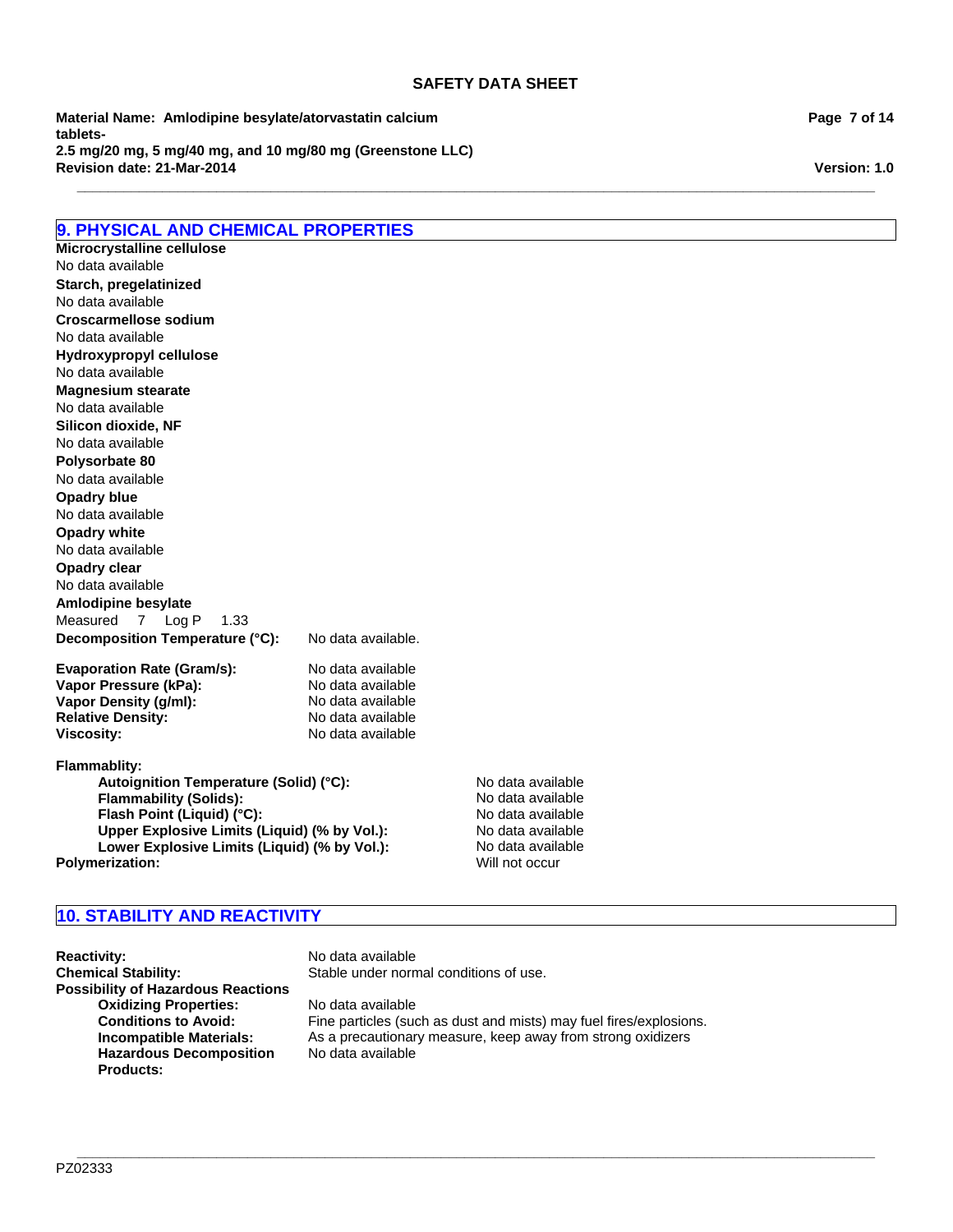**Material Name: Amlodipine besylate/atorvastatin calcium tablets-2.5 mg/20 mg, 5 mg/40 mg, and 10 mg/80 mg (Greenstone LLC) Revision date: 21-Mar-2014**

# **11. TOXICOLOGICAL INFORMATION**

| <b>Information on Toxicological Effects</b>  |                                                                                                                                                                                                                                                                                                                                                                                                                                                                                                             |
|----------------------------------------------|-------------------------------------------------------------------------------------------------------------------------------------------------------------------------------------------------------------------------------------------------------------------------------------------------------------------------------------------------------------------------------------------------------------------------------------------------------------------------------------------------------------|
| <b>General Information:</b>                  | The information included in this section describes the potential hazards of the individual<br>ingredients.                                                                                                                                                                                                                                                                                                                                                                                                  |
| <b>Short Term:</b>                           | May cause eye irritation May be harmful if swallowed. (based on components)<br>Antihypertensive drug: has blood pressure-lowering properties                                                                                                                                                                                                                                                                                                                                                                |
| Long Term:<br><b>Known Clinical Effects:</b> | Repeat-dose studies in animals have shown a potential to cause adverse effects on liver<br>Adverse effects associated with therapeutic use of amlodipine include headache, swelling,<br>dizziness, flushing, and palpitations. The most common adverse effects seen with the<br>therapeutic use of atorvastatin include constipation, flatulence, upset stomach, and abdominal<br>pain. Therapeutic use of atorvastatin has been associated with changes in liver function and<br>muscle aches or weakness. |

**\_\_\_\_\_\_\_\_\_\_\_\_\_\_\_\_\_\_\_\_\_\_\_\_\_\_\_\_\_\_\_\_\_\_\_\_\_\_\_\_\_\_\_\_\_\_\_\_\_\_\_\_\_\_\_\_\_\_\_\_\_\_\_\_\_\_\_\_\_\_\_\_\_\_\_\_\_\_\_\_\_\_\_\_\_\_\_\_\_\_\_\_\_\_\_\_\_\_\_\_\_\_\_**

**\_\_\_\_\_\_\_\_\_\_\_\_\_\_\_\_\_\_\_\_\_\_\_\_\_\_\_\_\_\_\_\_\_\_\_\_\_\_\_\_\_\_\_\_\_\_\_\_\_\_\_\_\_\_\_\_\_\_\_\_\_\_\_\_\_\_\_\_\_\_\_\_\_\_\_\_\_\_\_\_\_\_\_\_\_\_\_\_\_\_\_\_\_\_\_\_\_\_\_\_\_\_\_**

# **Acute Toxicity: (Species, Route, End Point, Dose)**

#### **Atorvastatin calcium**

Rat/Mouse Oral LD50 >5000mg/kg Rabbit Dermal LD50 >2000mg/kg

# **Calcium carbonate**

Rat Oral LD50 6450mg/kg

#### **Microcrystalline cellulose**

Rat Oral LD50 >5000mg/kg RabbitDermal LD50 >2000 mg/kg

#### **Magnesium stearate**

Rat Oral LD50 >2000mg/kg Rat InhalationLC50 >2000 mg/m3

**Polysorbate 80**

Rat Oral LD50 25g/kg

# **Amlodipine besylate**

Rat (M) Oral LD50 393mg/kg Rat (F) Oral LD50 686mg/kg

**Acute Toxicity Comments:** A greater than symbol (>) indicates that the toxicity endpoint being tested was not achievable at the highest dose used in the test.

# **Irritation / Sensitization: (Study Type, Species, Severity)**

#### **Atorvastatin calcium**

Skin Sensitization - BeuhlerGuinea PigNegative Skin IrritationRabbitNon-irritating Eye IrritationRabbitMild

# **Microcrystalline cellulose**

Skin IrritationRabbitNon-irritating Eye IrritationRabbitNon-irritating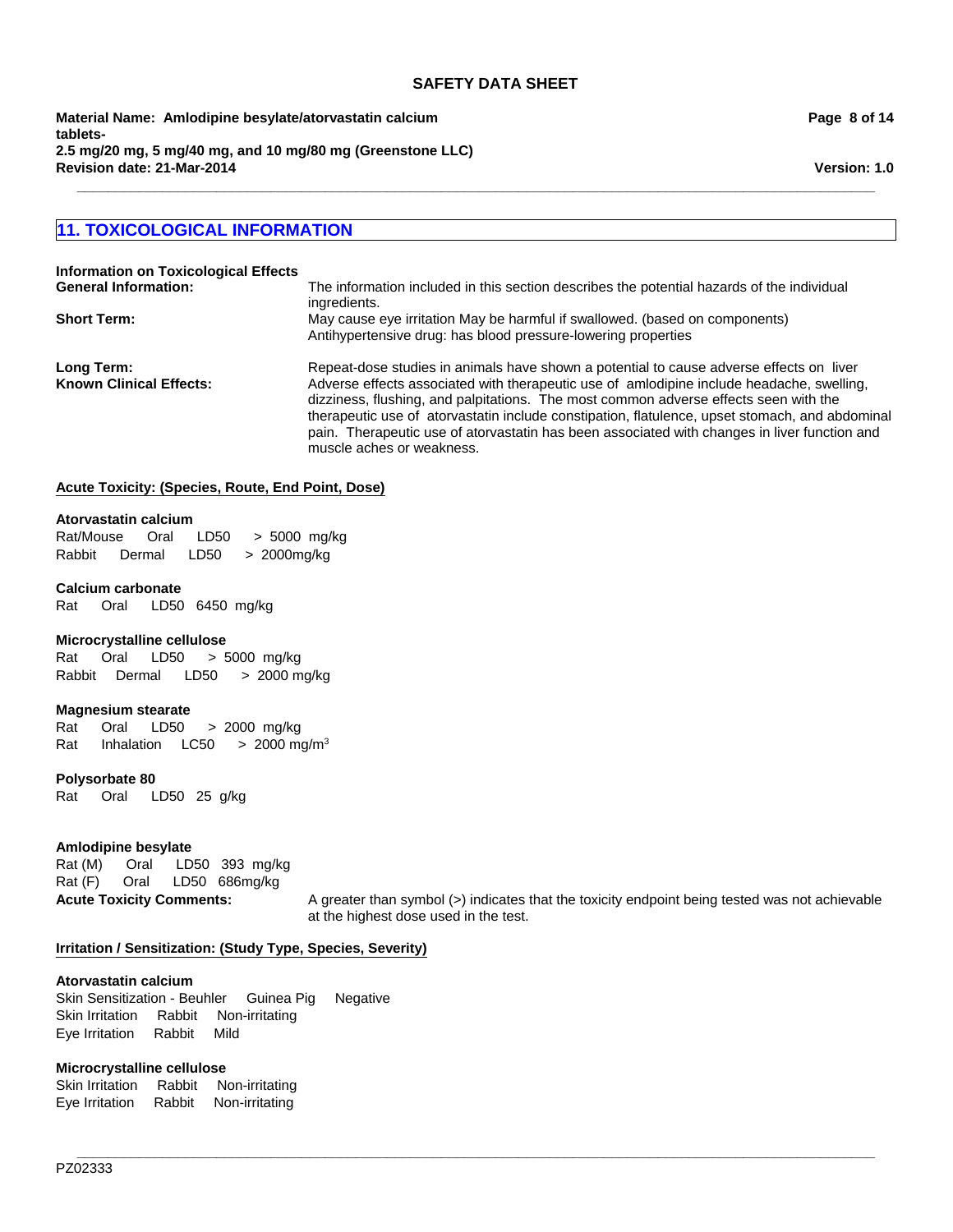**\_\_\_\_\_\_\_\_\_\_\_\_\_\_\_\_\_\_\_\_\_\_\_\_\_\_\_\_\_\_\_\_\_\_\_\_\_\_\_\_\_\_\_\_\_\_\_\_\_\_\_\_\_\_\_\_\_\_\_\_\_\_\_\_\_\_\_\_\_\_\_\_\_\_\_\_\_\_\_\_\_\_\_\_\_\_\_\_\_\_\_\_\_\_\_\_\_\_\_\_\_\_\_**

**Material Name: Amlodipine besylate/atorvastatin calcium tablets-2.5 mg/20 mg, 5 mg/40 mg, and 10 mg/80 mg (Greenstone LLC) Revision date: 21-Mar-2014**

# **11. TOXICOLOGICAL INFORMATION**

#### **Amlodipine besylate**

Skin IrritationRabbitNon-irritating Skin Sensitization - GPMTGuinea PigNegative Eye IrritationRabbitSevere

#### **Repeated Dose Toxicity: (Duration, Species, Route, Dose, End Point, Target Organ)**

#### **Atorvastatin calcium**

13 Week(s)RatOral5 (male); 20 (female)mg/kg/dayNOAELLiver 104 Week(s)DogOral 10mg/kg/dayLOAELLiver 13 Week(s)MouseOral100mg/kg/dayLOAELLiver 52 Week(s)RatOral5mg/kg/dayNOAELLiver

#### **Amlodipine besylate**

|                     |  |                          | 3 Month(s) Rat Oral 3 mg/kg/day NOAEL Adrenal gland, Heart |
|---------------------|--|--------------------------|------------------------------------------------------------|
| 1 Month(s) Rat Oral |  | 3.5 mg/kg/day LOEL Heart |                                                            |
| 1 Year(s) Rat Oral  |  |                          | 2 mg/kg/day NOAEL Adrenal gland, Heart                     |

#### **Reproduction & Developmental Toxicity: (Study Type, Species, Route, Dose, End Point, Effect(s))**

#### **Atorvastatin calcium**

Peri-/Postnatal DevelopmentRatOral20mg/kg/dayNOAELFetotoxicity Reproductive & FertilityRatOral 20mg/kg/dayNOAELNegative Fertility and Embryonic DevelopmentRatOral100mg/kg/dayNOAELNegative Embryo / Fetal DevelopmentRatOral100mg/kg/dayNOAELNot Teratogenic, Maternal Toxicity Embryo / Fetal DevelopmentRabbitOral10mg/kg/dayNOAELNot Teratogenic, Maternal Toxicity, Fetotoxicity

#### **Amlodipine besylate**

Fertility and Embryonic DevelopmentRatOral25mg/kg/dayNOAELNot teratogenic, Maternal toxicity Peri-/Postnatal DevelopmentRatOral4mg/kg/dayNOAELFetotoxicity, Fetal mortality Prenatal & Postnatal DevelopmentRatOral25mg/kg/dayNOAELNot Teratogenic Prenatal & Postnatal DevelopmentRabbitOral25mg/kg/dayNOAELNot Teratogenic

**\_\_\_\_\_\_\_\_\_\_\_\_\_\_\_\_\_\_\_\_\_\_\_\_\_\_\_\_\_\_\_\_\_\_\_\_\_\_\_\_\_\_\_\_\_\_\_\_\_\_\_\_\_\_\_\_\_\_\_\_\_\_\_\_\_\_\_\_\_\_\_\_\_\_\_\_\_\_\_\_\_\_\_\_\_\_\_\_\_\_\_\_\_\_\_\_\_\_\_\_\_\_\_**

# **Genetic Toxicity: (Study Type, Cell Type/Organism, Result)**

#### **Atorvastatin calcium**

*In Vitro* Bacterial Mutagenicity (Ames)*Salmonella* , *E. coli* Negative *In Vivo* MicronucleusMouse Bone MarrowNegative

#### **Amlodipine besylate**

*In Vitro* Bacterial Mutagenicity (Ames)*Salmonella* , *E. coli* Negative *In Vivo* CytogeneticsMouse Bone MarrowNegative *In Vitro* Chromosome AberrationHuman LymphocytesNegative

#### **Carcinogenicity: (Duration, Species, Route, Dose, End Point, Effect(s))**

# **Atorvastatin calcium**

104 Week(s)MouseOral200mg/kg/dayNOAELNot carcinogenic 104 Week(s)RatOral100mg/kg/dayNOAELNot carcinogenic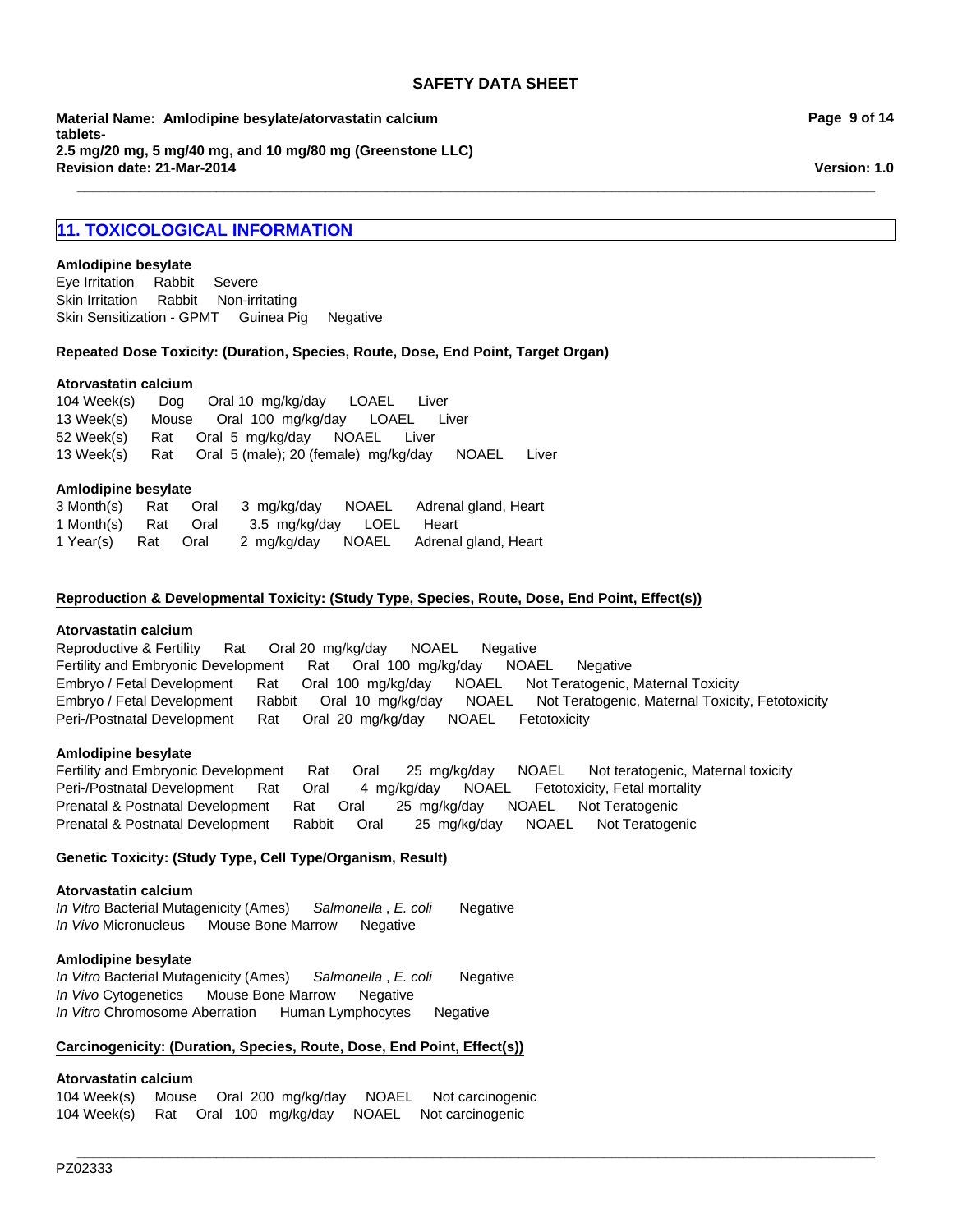**\_\_\_\_\_\_\_\_\_\_\_\_\_\_\_\_\_\_\_\_\_\_\_\_\_\_\_\_\_\_\_\_\_\_\_\_\_\_\_\_\_\_\_\_\_\_\_\_\_\_\_\_\_\_\_\_\_\_\_\_\_\_\_\_\_\_\_\_\_\_\_\_\_\_\_\_\_\_\_\_\_\_\_\_\_\_\_\_\_\_\_\_\_\_\_\_\_\_\_\_\_\_\_**

**Revision date: 21-Mar-2014 Material Name: Amlodipine besylate/atorvastatin calcium tablets-2.5 mg/20 mg, 5 mg/40 mg, and 10 mg/80 mg (Greenstone LLC)**

# **11. TOXICOLOGICAL INFORMATION**

#### **Amlodipine besylate**

24 Month(s)RatOral, in feed2.5mg/kg/dayNOAELNot carcinogenic, No effects at maximum dose 24 Month(s)MouseOral, in feed0.5mg/kg/dayNOAELNot carcinogenic

**Carcinogen Status:** None of the components of this formulation are listed as a carcinogen by IARC, NTP or OSHA.

# **12. ECOLOGICAL INFORMATION**

**Environmental Overview:** This formulation has not been tested as a whole, the following apply to component substance(s):

**Toxicity:**

# **Aquatic Toxicity: (Species, Method, End Point, Duration, Result)**

#### **Atorvastatin calcium**

*Pseudokirchneriella subcapitata* (Green Alga)OECDEbC50 72Hours75mg/L *Daphnia magna* (Water Flea)OECDNOEC21Days0.14mg/L *Pimephales promelas* (Fathead Minnow)OECDNOEC32Days0.45mg/L *Daphnia magna* (Water Flea)EC50 48Hours200mg/L *Oncorhynchus mykiss* (Rainbow Trout)OECDLC50 96Hours>92mg/L

# **Amlodipine besylate**

Aquatic Toxicity Comments: A greater than (>) symbol indicates that acute ecotoxicity was not observed at the maximum solubility. Since the substance is insoluble in aqueous solutions above this concentration, an acute ecotoxicity value (i.e. LC/EC50) is not achievable. *Daphnia magna* (Water Flea)OECDEC50 48Hours9.9mg/L *Oncorhynchus mykiss* (Rainbow Trout)OECDLC50 96Hours14mg/L Green algae OECDEbC50 72Hours0.28mg/L Green Algae OECDErC50 72Hours>0.91mg/L

**\_\_\_\_\_\_\_\_\_\_\_\_\_\_\_\_\_\_\_\_\_\_\_\_\_\_\_\_\_\_\_\_\_\_\_\_\_\_\_\_\_\_\_\_\_\_\_\_\_\_\_\_\_\_\_\_\_\_\_\_\_\_\_\_\_\_\_\_\_\_\_\_\_\_\_\_\_\_\_\_\_\_\_\_\_\_\_\_\_\_\_\_\_\_\_\_\_\_\_\_\_\_\_**

# **Bacterial Inhibition: (Inoculum, Method, End Point, Result)**

# **Atorvastatin calcium**

*Aspergillus niger* (Fungus) MIC> 1000mg/L *Trichoderma viride* (Fungus)MIC> 1000mg/L *Clostridium perfingens* (Bacterium)MIC100mg/L Activated sludgeOECDEC50 >1000mg/L

# **Amlodipine besylate**

*Nostoc sp.* (Freshwater Cyanobacteria) MIC20mg/L *Aspergillus Niger* MIC>100mg/L *Trichoderma viride* MIC>100mg/L *Clostridium perfingens* MIC>100mg/L *Bacillus subtilis* MIC80mg/L

Persistence and Degradability: No data available **Atorvastatin calcium**

**Page 10 of 14**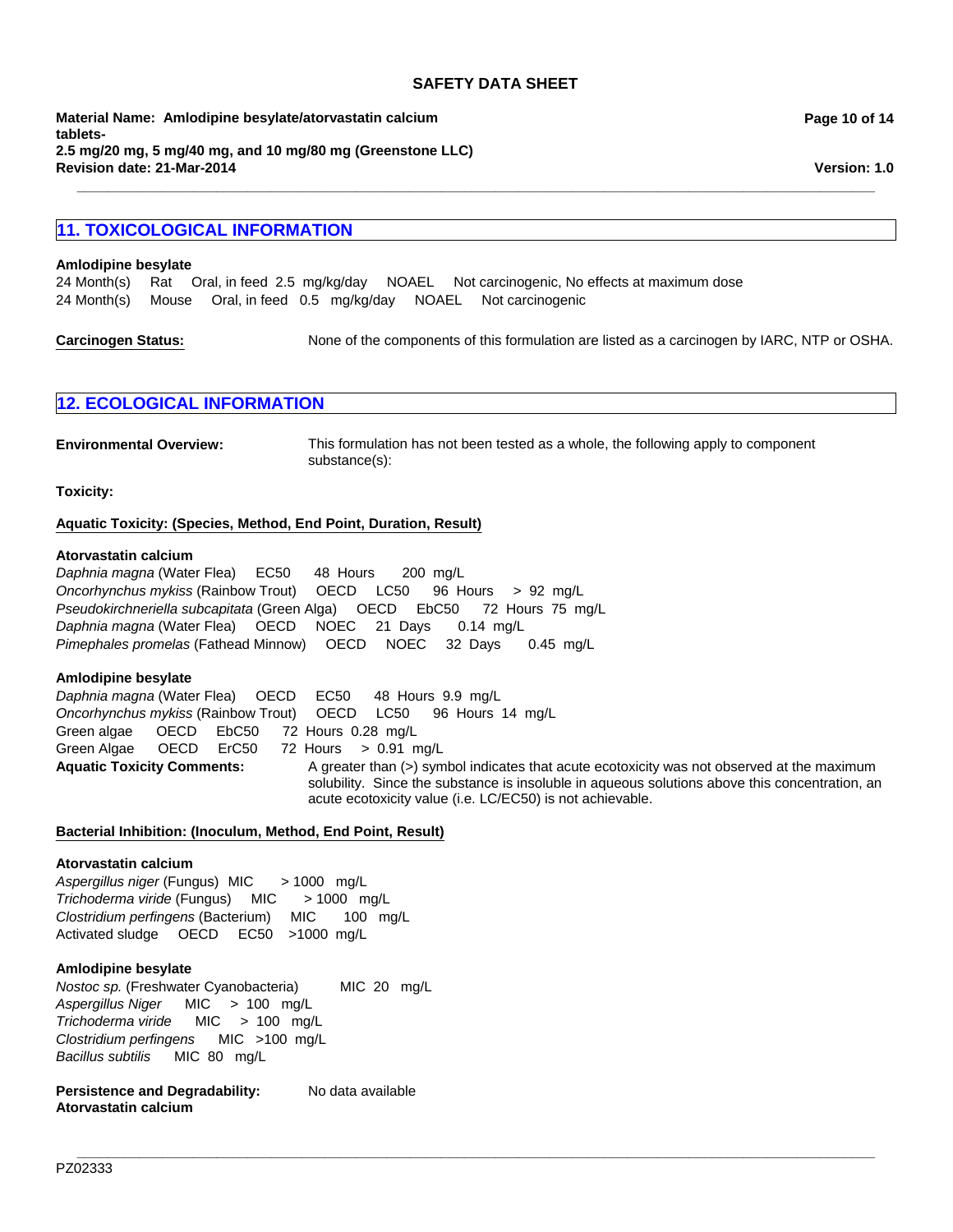**\_\_\_\_\_\_\_\_\_\_\_\_\_\_\_\_\_\_\_\_\_\_\_\_\_\_\_\_\_\_\_\_\_\_\_\_\_\_\_\_\_\_\_\_\_\_\_\_\_\_\_\_\_\_\_\_\_\_\_\_\_\_\_\_\_\_\_\_\_\_\_\_\_\_\_\_\_\_\_\_\_\_\_\_\_\_\_\_\_\_\_\_\_\_\_\_\_\_\_\_\_\_\_**

**Revision date: 21-Mar-2014 Material Name: Amlodipine besylate/atorvastatin calcium tablets-2.5 mg/20 mg, 5 mg/40 mg, and 10 mg/80 mg (Greenstone LLC)** **Page 11 of 14**

**Version: 1.0**

**Bio-accumulative Potential:** No data available OECDActivated sludgeUltimate (CO2 Evolution)8.11% After28Day(s)Not Ready **Atorvastatin calcium** TADSoil (various)Ultimate (CO2 Evolution)<10% After28Day(s)Not Ready OECD7Half-Life0.339Day(s) OECDActivated sludgeUltimate (CO2 Evolution)<10% After28Day(s)Not Ready **Amlodipine besylate**

**Amlodipine besylate** Measured7Log P1.33

**Mobility in Soil:** No data available

# **13. DISPOSAL CONSIDERATIONS**

**Waste Treatment Methods:** Dispose of waste in accordance with all applicable laws and regulations. Member State specific and Community specific provisions must be considered. Considering the relevant known environmental and human health hazards of the material, review and implement appropriate technical and procedural waste water and waste disposal measures to prevent occupational exposure and environmental release. It is recommended that waste minimization be practiced. The best available technology should be utilized to prevent environmental releases. This may include destructive techniques for waste and wastewater.

**\_\_\_\_\_\_\_\_\_\_\_\_\_\_\_\_\_\_\_\_\_\_\_\_\_\_\_\_\_\_\_\_\_\_\_\_\_\_\_\_\_\_\_\_\_\_\_\_\_\_\_\_\_\_\_\_\_\_\_\_\_\_\_\_\_\_\_\_\_\_\_\_\_\_\_\_\_\_\_\_\_\_\_\_\_\_\_\_\_\_\_\_\_\_\_\_\_\_\_\_\_\_\_**

# **14. TRANSPORT INFORMATION**

**The following refers to all modes of transportation unless specified below.**

Not regulated for transport under USDOT, EUADR, IATA, or IMDG regulations.

# **15. REGULATORY INFORMATION**

**Safety, Health and Environmental Regulations/Legislation Specific for the Substance or Mixture**

**Canada - WHMIS: Classifications WHMIS hazard class:** Class D, Division 2, Subdivision B

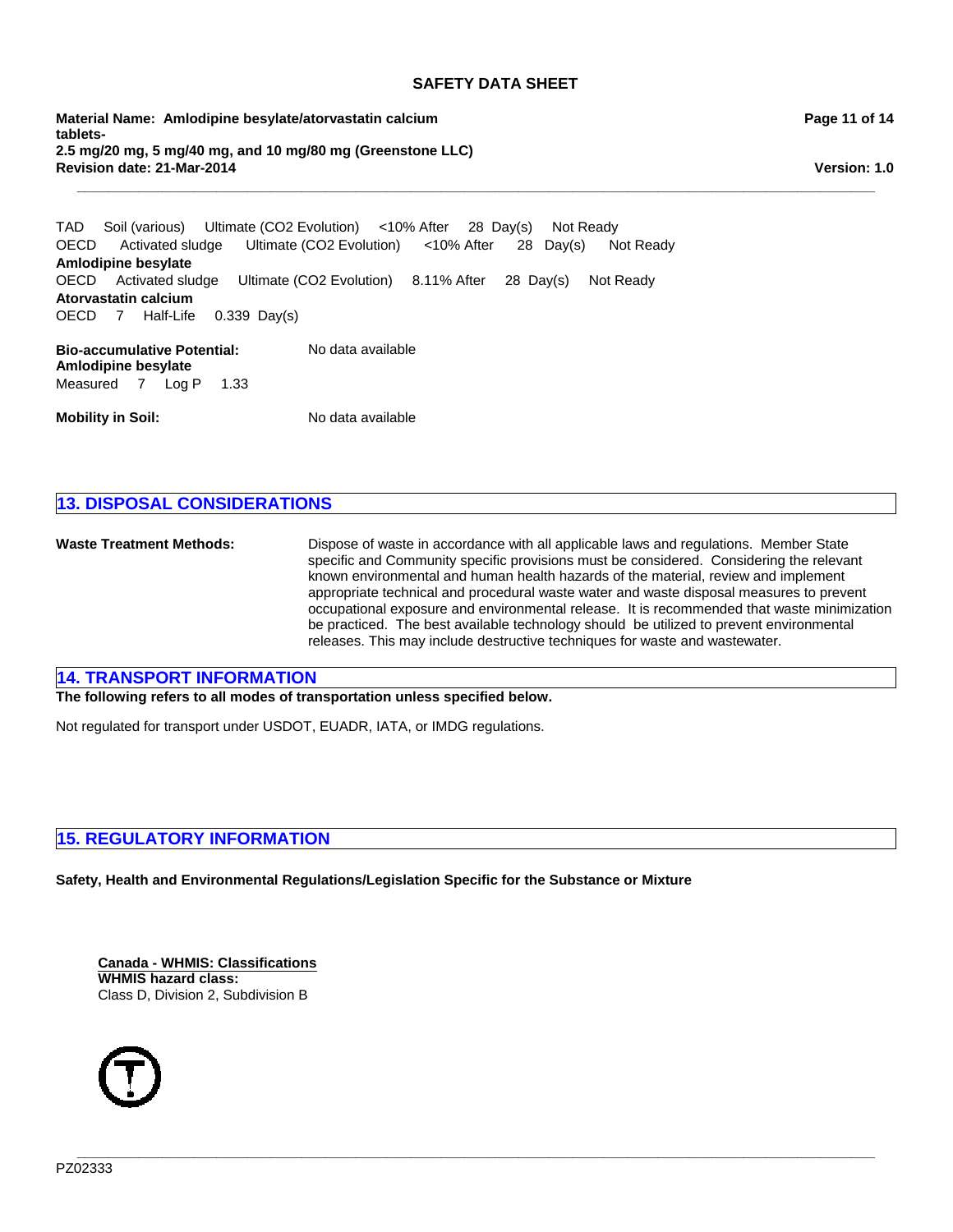**\_\_\_\_\_\_\_\_\_\_\_\_\_\_\_\_\_\_\_\_\_\_\_\_\_\_\_\_\_\_\_\_\_\_\_\_\_\_\_\_\_\_\_\_\_\_\_\_\_\_\_\_\_\_\_\_\_\_\_\_\_\_\_\_\_\_\_\_\_\_\_\_\_\_\_\_\_\_\_\_\_\_\_\_\_\_\_\_\_\_\_\_\_\_\_\_\_\_\_\_\_\_\_**

**\_\_\_\_\_\_\_\_\_\_\_\_\_\_\_\_\_\_\_\_\_\_\_\_\_\_\_\_\_\_\_\_\_\_\_\_\_\_\_\_\_\_\_\_\_\_\_\_\_\_\_\_\_\_\_\_\_\_\_\_\_\_\_\_\_\_\_\_\_\_\_\_\_\_\_\_\_\_\_\_\_\_\_\_\_\_\_\_\_\_\_\_\_\_\_\_\_\_\_\_\_\_\_**

**Revision date: 21-Mar-2014 Material Name: Amlodipine besylate/atorvastatin calcium tablets-2.5 mg/20 mg, 5 mg/40 mg, and 10 mg/80 mg (Greenstone LLC)**

# **15. REGULATORY INFORMATION**

| <b>Amlodipine besylate</b>                                       |                          |
|------------------------------------------------------------------|--------------------------|
| <b>CERCLA/SARA 313 Emission reporting</b>                        | Not Listed               |
| <b>California Proposition 65</b><br><b>EU EINECS/ELINCS List</b> | Not Listed<br>Not Listed |
|                                                                  |                          |
| Atorvastatin calcium                                             |                          |
| <b>CERCLA/SARA 313 Emission reporting</b>                        | Not Listed               |
| <b>California Proposition 65</b>                                 | Not Listed               |
| <b>EU EINECS/ELINCS List</b>                                     | <b>Not Listed</b>        |
| Calcium carbonate                                                |                          |
| <b>CERCLA/SARA 313 Emission reporting</b>                        | Not Listed               |
| <b>California Proposition 65</b>                                 | <b>Not Listed</b>        |
| <b>Inventory - United States TSCA - Sect. 8(b)</b>               | Present                  |
| <b>Australia (AICS):</b>                                         | Present                  |
| <b>EU EINECS/ELINCS List</b>                                     | 207-439-9                |
| Croscarmellose sodium                                            |                          |
| <b>CERCLA/SARA 313 Emission reporting</b>                        | Not Listed               |
| <b>California Proposition 65</b>                                 | <b>Not Listed</b>        |
| <b>Australia (AICS):</b>                                         | Present                  |
| <b>EU EINECS/ELINCS List</b>                                     | Not Listed               |
| Hydroxypropyl cellulose                                          |                          |
| <b>CERCLA/SARA 313 Emission reporting</b>                        | Not Listed               |
| <b>California Proposition 65</b>                                 | Not Listed               |
| <b>Inventory - United States TSCA - Sect. 8(b)</b>               | Present                  |
| <b>Australia (AICS):</b>                                         | Present                  |
| <b>EU EINECS/ELINCS List</b>                                     | <b>Not Listed</b>        |
| <b>Magnesium stearate</b>                                        |                          |
| <b>CERCLA/SARA 313 Emission reporting</b>                        | Not Listed               |
| <b>California Proposition 65</b>                                 | <b>Not Listed</b>        |
| Inventory - United States TSCA - Sect. 8(b)                      | Present                  |
| <b>Australia (AICS):</b>                                         | Present                  |
| <b>EU EINECS/ELINCS List</b>                                     | 209-150-3                |
| Microcrystalline cellulose                                       |                          |
| <b>CERCLA/SARA 313 Emission reporting</b>                        | Not Listed               |
| <b>California Proposition 65</b>                                 | Not Listed               |
| <b>Inventory - United States TSCA - Sect. 8(b)</b>               | Present                  |
| <b>Australia (AICS):</b>                                         | Present                  |
| <b>EU EINECS/ELINCS List</b>                                     | 232-674-9                |
| <b>Opadry blue</b>                                               |                          |
| <b>CERCLA/SARA 313 Emission reporting</b>                        | Not Listed               |
| <b>California Proposition 65</b>                                 | Not Listed               |
| <b>EU EINECS/ELINCS List</b>                                     | Not Listed               |
|                                                                  |                          |

**Page 12 of 14**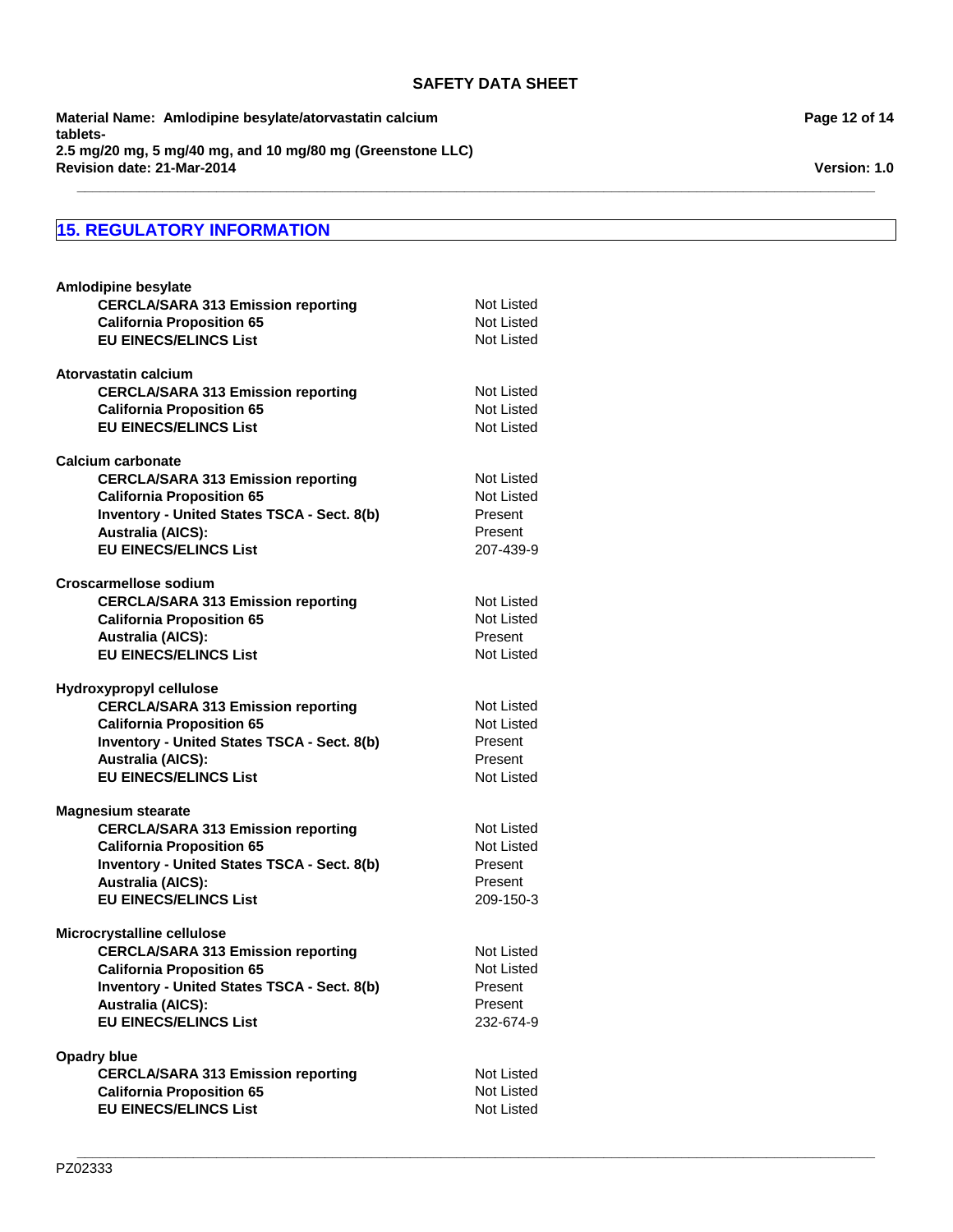**\_\_\_\_\_\_\_\_\_\_\_\_\_\_\_\_\_\_\_\_\_\_\_\_\_\_\_\_\_\_\_\_\_\_\_\_\_\_\_\_\_\_\_\_\_\_\_\_\_\_\_\_\_\_\_\_\_\_\_\_\_\_\_\_\_\_\_\_\_\_\_\_\_\_\_\_\_\_\_\_\_\_\_\_\_\_\_\_\_\_\_\_\_\_\_\_\_\_\_\_\_\_\_**

**Revision date: 21-Mar-2014 Material Name: Amlodipine besylate/atorvastatin calcium tablets-2.5 mg/20 mg, 5 mg/40 mg, and 10 mg/80 mg (Greenstone LLC)**

# **15. REGULATORY INFORMATION**

| <b>Opadry clear</b><br><b>CERCLA/SARA 313 Emission reporting</b><br><b>California Proposition 65</b><br><b>EU EINECS/ELINCS List</b>                                                                                                                                                            | Not Listed<br>Not Listed<br>Not Listed                                        |
|-------------------------------------------------------------------------------------------------------------------------------------------------------------------------------------------------------------------------------------------------------------------------------------------------|-------------------------------------------------------------------------------|
| <b>Opadry white</b><br><b>CERCLA/SARA 313 Emission reporting</b><br><b>California Proposition 65</b><br><b>EU EINECS/ELINCS List</b>                                                                                                                                                            | Not Listed<br>Not Listed<br>Not Listed                                        |
| Polysorbate 80<br><b>CERCLA/SARA 313 Emission reporting</b><br><b>California Proposition 65</b><br><b>Inventory - United States TSCA - Sect. 8(b)</b><br><b>Australia (AICS):</b><br><b>EU EINECS/ELINCS List</b>                                                                               | Not Listed<br>Not Listed<br>Present<br>Present<br>Not Listed                  |
| Silicon dioxide, NF<br><b>CERCLA/SARA 313 Emission reporting</b><br><b>California Proposition 65</b><br>Inventory - United States TSCA - Sect. 8(b)<br><b>Australia (AICS):</b><br><b>EU EINECS/ELINCS List</b>                                                                                 | Not Listed<br>Not Listed<br>Present<br>Present<br>231-545-4                   |
| Starch, pregelatinized<br><b>CERCLA/SARA 313 Emission reporting</b><br><b>California Proposition 65</b><br>Inventory - United States TSCA - Sect. 8(b)<br><b>Australia (AICS):</b><br><b>REACH - Annex IV - Exemptions from the</b><br>obligations of Register:<br><b>EU EINECS/ELINCS List</b> | Not Listed<br><b>Not Listed</b><br>Present<br>Present<br>Present<br>232-679-6 |

# **16. OTHER INFORMATION**

# **Text of R phrases and GHS Classification abbreviations mentioned in Section 3**

Acute toxicity, oral-Cat.4; H302 - Harmful if swallowed Serious eye damage/eye irritation-Cat.1; H318 - Causes serious eye damage Hazardous to the aquatic environment, acute toxicity-Cat.1; H400 - Very toxic to aquatic life Hazardous to the aquatic environment, chronic toxicity-Cat.1; H410 - Very toxic to aquatic life with long lasting effects Hazardous to the aquatic environment, acute toxicity-Cat.3; H402 - Harmful to aquatic life Hazardous to the aquatic environment, chronic toxicity-Cat.3; H412 - Harmful to aquatic life with long lasting effects

**\_\_\_\_\_\_\_\_\_\_\_\_\_\_\_\_\_\_\_\_\_\_\_\_\_\_\_\_\_\_\_\_\_\_\_\_\_\_\_\_\_\_\_\_\_\_\_\_\_\_\_\_\_\_\_\_\_\_\_\_\_\_\_\_\_\_\_\_\_\_\_\_\_\_\_\_\_\_\_\_\_\_\_\_\_\_\_\_\_\_\_\_\_\_\_\_\_\_\_\_\_\_\_**

N - Dangerous for the environment Xi - Irritant

Xn - Harmful

**Page 13 of 14**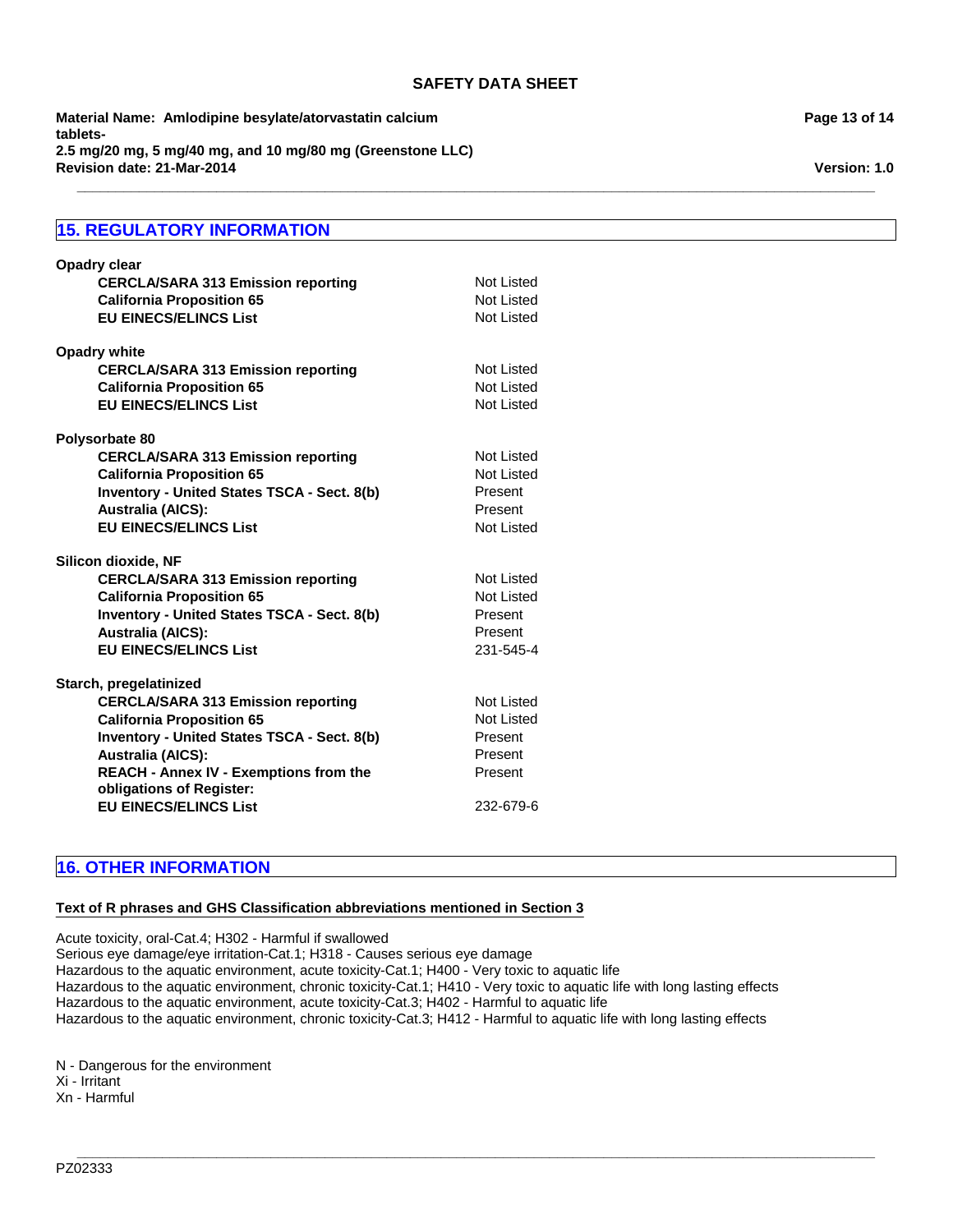**Revision date: 21-Mar-2014 Material Name: Amlodipine besylate/atorvastatin calcium tablets-2.5 mg/20 mg, 5 mg/40 mg, and 10 mg/80 mg (Greenstone LLC)**

R22 - Harmful if swallowed. R41 - Risk of serious damage to eyes. R50/53 - Very toxic to aquatic organisms, may cause long-term adverse effects in the aquatic environment. R52/53 - Harmful to aquatic organisms, may cause long-term adverse effects in the aquatic environment. Data Sources: The data contained in this MSDS may have been gathered from confidential internal sources, raw material suppliers, or from the published literature. **Revision date:** 21-Mar-2014 **Prepared by:** Product Stewardship Hazard Communication Global Environment, Health, and Safety Operations

**\_\_\_\_\_\_\_\_\_\_\_\_\_\_\_\_\_\_\_\_\_\_\_\_\_\_\_\_\_\_\_\_\_\_\_\_\_\_\_\_\_\_\_\_\_\_\_\_\_\_\_\_\_\_\_\_\_\_\_\_\_\_\_\_\_\_\_\_\_\_\_\_\_\_\_\_\_\_\_\_\_\_\_\_\_\_\_\_\_\_\_\_\_\_\_\_\_\_\_\_\_\_\_**

It is believed that the information contained in this Material Safety Data Sheet is accurate, and while it is provided in good faith, it is without a warranty of any kind, expressed or implied. If data for a hazard are not included in this document there is no known information at this time

**End of Safety Data Sheet**

**\_\_\_\_\_\_\_\_\_\_\_\_\_\_\_\_\_\_\_\_\_\_\_\_\_\_\_\_\_\_\_\_\_\_\_\_\_\_\_\_\_\_\_\_\_\_\_\_\_\_\_\_\_\_\_\_\_\_\_\_\_\_\_\_\_\_\_\_\_\_\_\_\_\_\_\_\_\_\_\_\_\_\_\_\_\_\_\_\_\_\_\_\_\_\_\_\_\_\_\_\_\_\_** PZ02333

# **Page 14 of 14**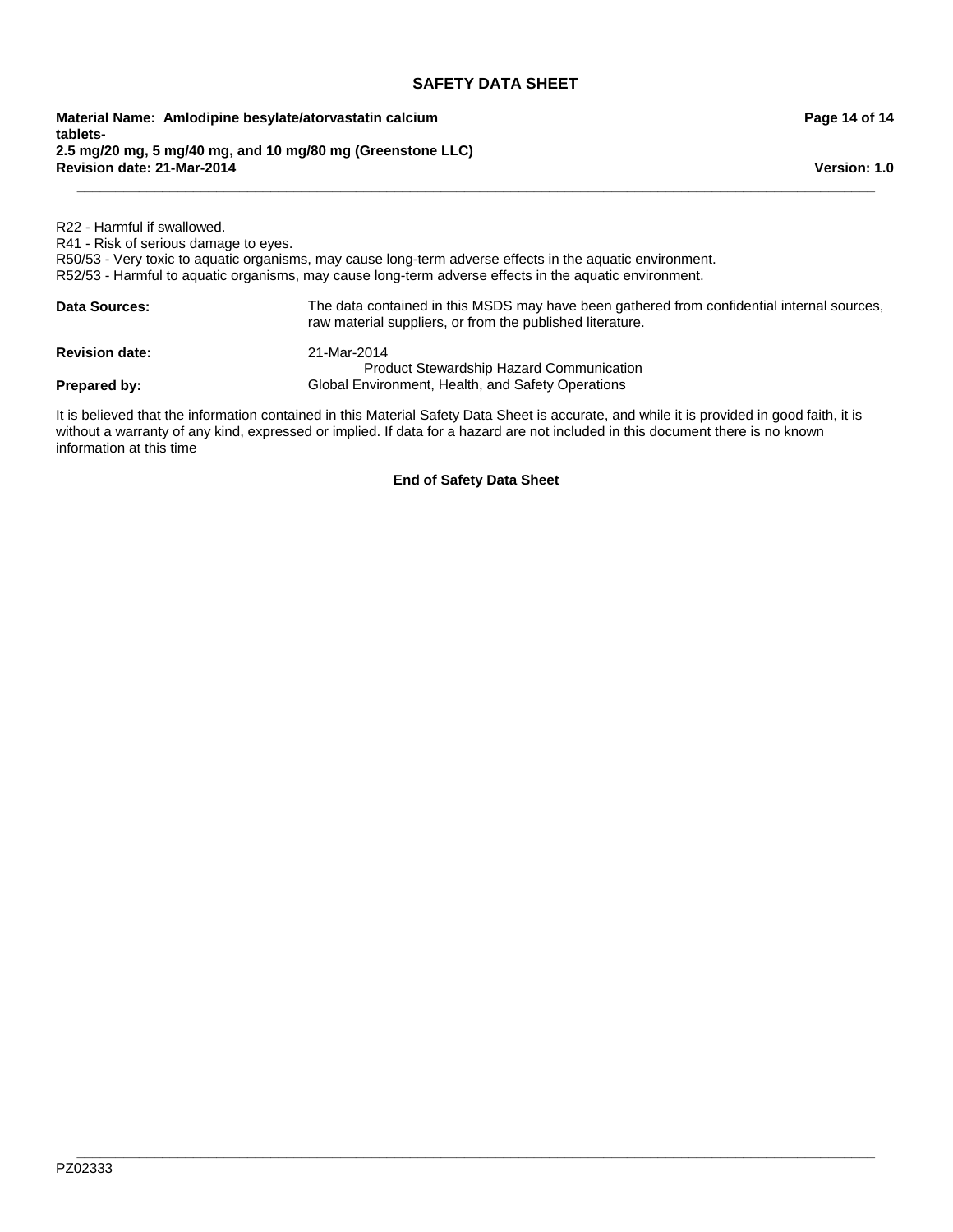

Revision date: 20-Mar-2014 **Version: 1.0** 

Page 1 of 13

# **IDENTIFICATION OF THE SUBSTANCE/PREPARATION AND THE COMPANY/UNDERTAKING**

**Product Identifier Material Name: AMLODIPINE BESYLATE-ATORVASTATIN CALCIUM TABLETS: 2.5 MG-40 MG; 5 MG-80 MG (Greenstone LLC)**

**Trade Name:** Not applicable<br> **Chemical Family:** Mixture **Chemical Family:** 

# **Relevant Identified Uses of the Substance or Mixture and Uses Advised Against**

**Intended Use:** Pharmaceutical product for the treatment of high blood pressure (hypertension) high cholesterol (hyperlipidemia)

**Details of the Supplier of the Safety Data Sheet Greenstone LLC 100 Route 206 North Peapack, NJ 07977 800-435-7095**

**Emergency telephone number: CHEMTREC (24 hours): 1-800-424-9300**

# **2. HAZARDS IDENTIFICATION**

# **Classification of the Substance or Mixture**

Not classified as hazardous

#### **EU Classification:**

EU Indication of danger: Dangerous for the Environment

EU Risk Phrases:

R52/53 - Harmful to aquatic organisms, may cause long-term adverse effects in the aquatic environment.

**Label Elements**

| Other Hazards                                | No data available                                                                                                                                                                                                                                                                                                                                                                |  |  |  |
|----------------------------------------------|----------------------------------------------------------------------------------------------------------------------------------------------------------------------------------------------------------------------------------------------------------------------------------------------------------------------------------------------------------------------------------|--|--|--|
| Australian Hazard Classification<br>(NOHSC): | Non-Dangerous Goods. Hazardous Substance.                                                                                                                                                                                                                                                                                                                                        |  |  |  |
| Note:                                        | This document has been prepared in accordance with standards for workplace safety, which<br>require the inclusion of all known hazards of the product or its ingredients regardless of the<br>potential risk. The precautionary statements and warnings included may not apply in all cases.<br>Your needs may vary depending upon the potential for exposure in your workplace. |  |  |  |

**\_\_\_\_\_\_\_\_\_\_\_\_\_\_\_\_\_\_\_\_\_\_\_\_\_\_\_\_\_\_\_\_\_\_\_\_\_\_\_\_\_\_\_\_\_\_\_\_\_\_\_\_\_\_\_\_\_\_\_\_\_\_\_\_\_\_\_\_\_\_\_\_\_\_\_\_\_\_\_\_\_\_\_\_\_\_\_\_\_\_\_\_\_\_\_\_\_\_\_\_\_\_\_**

# **3. COMPOSITION/INFORMATION ON INGREDIENTS**

# **Hazardous**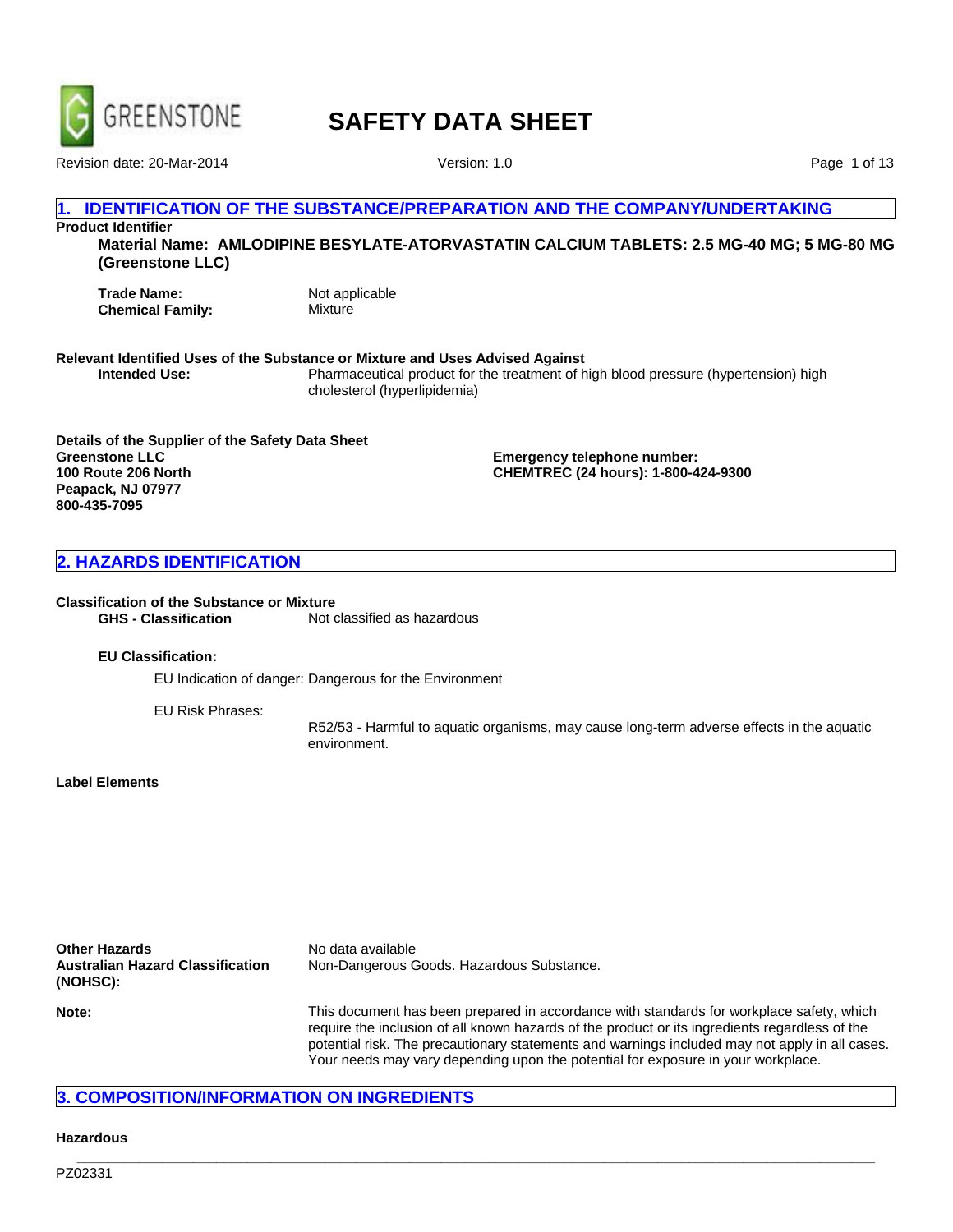**\_\_\_\_\_\_\_\_\_\_\_\_\_\_\_\_\_\_\_\_\_\_\_\_\_\_\_\_\_\_\_\_\_\_\_\_\_\_\_\_\_\_\_\_\_\_\_\_\_\_\_\_\_\_\_\_\_\_\_\_\_\_\_\_\_\_\_\_\_\_\_\_\_\_\_\_\_\_\_\_\_\_\_\_\_\_\_\_\_\_\_\_\_\_\_\_\_\_\_\_\_\_\_**

#### **Revision date: 20-Mar-2014 Material Name: AMLODIPINE BESYLATE-ATORVASTATIN CALCIUM TABLETS: 2.5 MG-40 MG; 5 MG-80 MG (Greenstone LLC)**

**Page 2 of 13**

**Version: 1.0**

| <b>3. COMPOSITION/INFORMATION ON INGREDIENTS</b> |                   |                      |                          |                       |         |  |
|--------------------------------------------------|-------------------|----------------------|--------------------------|-----------------------|---------|--|
| <b>Ingredient</b>                                | <b>CAS Number</b> | EU                   | <b>EU Classification</b> | <b>GHS</b>            | %       |  |
|                                                  |                   | <b>EINECS/ELINCS</b> |                          | <b>Classification</b> |         |  |
|                                                  |                   | List                 |                          |                       |         |  |
| Amlodipine besylate                              | 111470-99-6       | Not Listed           | N:R50/53                 | Acute Tox. 4, H302    | 0.87    |  |
|                                                  |                   |                      | Xn:R22                   | Eye Dam. 1, H318      |         |  |
|                                                  |                   |                      | Xi:R41                   | Aquatic Acute 1,      |         |  |
|                                                  |                   |                      |                          | H400                  |         |  |
|                                                  |                   |                      |                          | Aquatic Chronic 1,    |         |  |
|                                                  |                   |                      |                          | H410                  |         |  |
| Atorvastatin calcium                             | 134523-03-8       | Not Listed           | R52/53                   | Aquatic Acute 3;      | 10.85   |  |
|                                                  |                   |                      |                          | H402                  |         |  |
|                                                  |                   |                      |                          | Aquatic Chronic 3;    |         |  |
|                                                  |                   |                      |                          | H412                  |         |  |
| Calcium carbonate                                | 471-34-1          | 207-439-9            | Not Listed               | Not Listed            | $\star$ |  |
| Magnesium stearate                               | 557-04-0          | 209-150-3            | Not Listed               | Not Listed            | $\ast$  |  |
| Microcrystalline cellulose                       | 9004-34-6         | 232-674-9            | Not Listed               | Not Listed            | $\ast$  |  |
| Silicon dioxide, NF                              | 7631-86-9         | 231-545-4            | Not Listed               | Not Listed            | $\ast$  |  |
| Starch, pregelatinized                           | 9005-25-8         | 232-679-6            | Not Listed               | Not Listed            | $\ast$  |  |

| Ingredient              | <b>CAS Number</b>   | EU                   | <b>EU Classification</b> | <b>GHS</b>            | % |
|-------------------------|---------------------|----------------------|--------------------------|-----------------------|---|
|                         |                     | <b>EINECS/ELINCS</b> |                          | <b>Classification</b> |   |
|                         |                     | List                 |                          |                       |   |
| Croscarmellose sodium   | 74811-65-7          | Not Listed           | Not Listed               | Not Listed            |   |
| Hydroxypropyl cellulose | 9004-64-2           | Not Listed           | Not Listed               | Not Listed            |   |
| Opadry blue             | NOT ASSIGNED        | Not Listed           | Not Listed               | Not Listed            |   |
| Opadry clear            | <b>NOT ASSIGNED</b> | Not Listed           | Not Listed               | Not Listed            |   |
| Opadry white            | <b>NOT ASSIGNED</b> | Not Listed           | Not Listed               | Not Listed            |   |
| Polysorbate 80          | 9005-65-6           | Not Listed           | Not Listed               | Not Listed            |   |

**Additional Information:** \* Proprietary

Ingredient(s) indicated as hazardous have been assessed under standards for workplace safety.

In accordance with 29 CFR 1910.1200, the exact percentage composition of this mixture has been withheld as a trade secret.

# **For the full text of the R phrases mentioned in this Section, see Section 16**

# **4. FIRST AID MEASURES**

| <b>Description of First Aid Measures</b><br>Eye Contact: | Flush with water while holding eyelids open for at least 15 minutes. Seek medical attention<br>immediately.                                                                           |
|----------------------------------------------------------|---------------------------------------------------------------------------------------------------------------------------------------------------------------------------------------|
| <b>Skin Contact:</b>                                     | Remove contaminated clothing. Flush area with large amounts of water. Use soap. Seek<br>medical attention.                                                                            |
| Ingestion:                                               | Never give anything by mouth to an unconscious person. Wash out mouth with water. Do not<br>induce vomiting unless directed by medical personnel. Seek medical attention immediately. |
| Inhalation:                                              | Remove to fresh air and keep patient at rest. Seek medical attention immediately.                                                                                                     |

**\_\_\_\_\_\_\_\_\_\_\_\_\_\_\_\_\_\_\_\_\_\_\_\_\_\_\_\_\_\_\_\_\_\_\_\_\_\_\_\_\_\_\_\_\_\_\_\_\_\_\_\_\_\_\_\_\_\_\_\_\_\_\_\_\_\_\_\_\_\_\_\_\_\_\_\_\_\_\_\_\_\_\_\_\_\_\_\_\_\_\_\_\_\_\_\_\_\_\_\_\_\_\_**

**Most Important Symptoms and Effects, Both Acute and Delayed**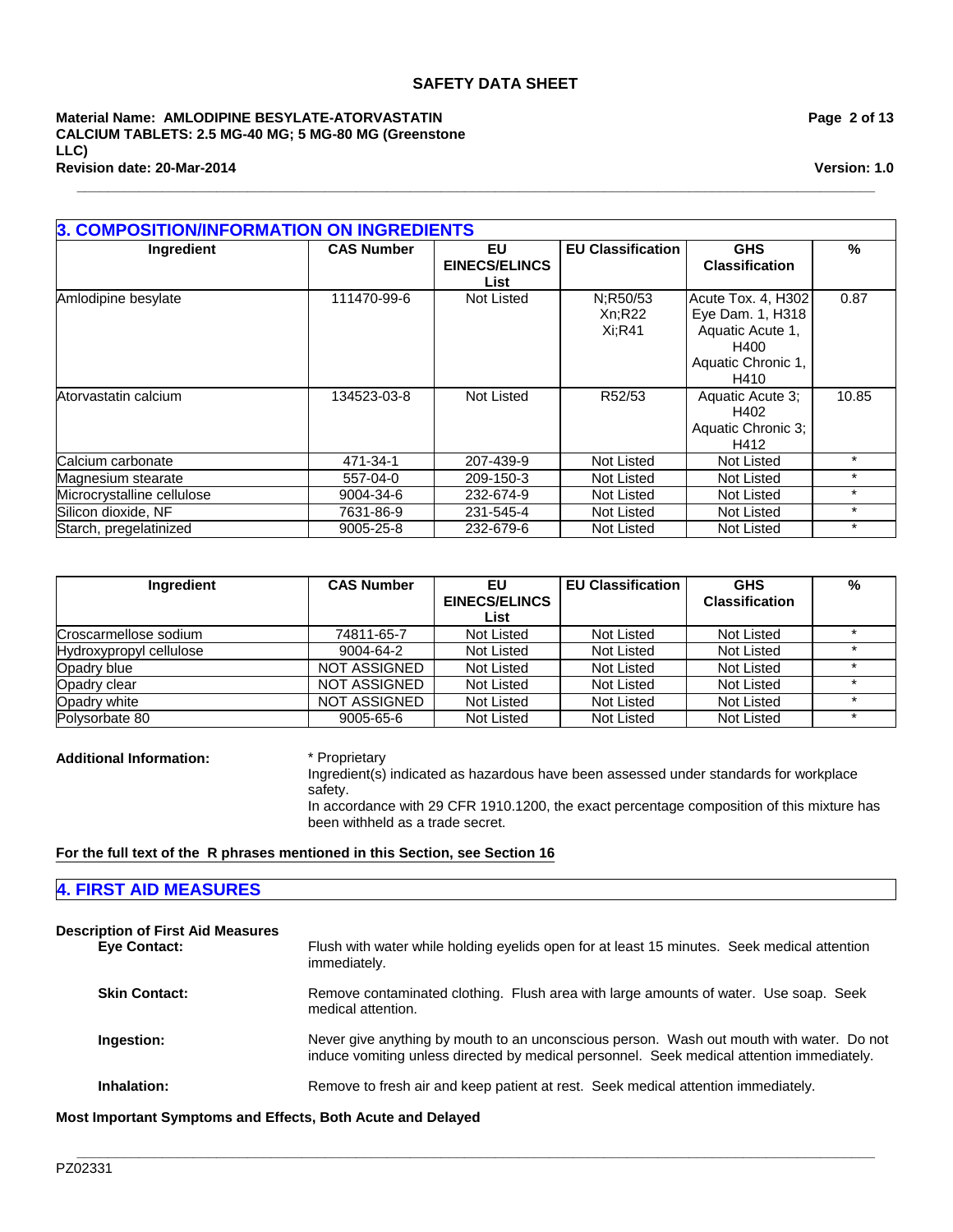#### **Material Name: AMLODIPINE BESYLATE-ATORVASTATIN CALCIUM TABLETS: 2.5 MG-40 MG; 5 MG-80 MG (Greenstone LLC) Revision date: 20-Mar-2014**

**Page 3 of 13**

**Version: 1.0**

| <b>Symptoms and Effects of</b> | For information on potential signs and symptoms of exposure, See Section 2 - Hazards |
|--------------------------------|--------------------------------------------------------------------------------------|
| Exposure:                      | Identification and/or Section 11 - Toxicological Information.                        |
| <b>Medical Conditions</b>      | None known                                                                           |
| <b>Aggravated by Exposure:</b> |                                                                                      |

**\_\_\_\_\_\_\_\_\_\_\_\_\_\_\_\_\_\_\_\_\_\_\_\_\_\_\_\_\_\_\_\_\_\_\_\_\_\_\_\_\_\_\_\_\_\_\_\_\_\_\_\_\_\_\_\_\_\_\_\_\_\_\_\_\_\_\_\_\_\_\_\_\_\_\_\_\_\_\_\_\_\_\_\_\_\_\_\_\_\_\_\_\_\_\_\_\_\_\_\_\_\_\_**

**Indication of the Immediate Medical Attention and Special Treatment Needed Notes to Physician:** 

# **5. FIRE FIGHTING MEASURES**

**Extinguishing Media:** Extinguish fires with CO2, extinguishing powder, foam, or water.

# **Special Hazards Arising from the Substance or Mixture**

**Hazardous Combustion Products:** Formation of toxic gases is possible during heating or fire.

**Fire / Explosion Hazards:** Not determined

#### **Advice for Fire-Fighters**

During all fire fighting activities, wear appropriate protective equipment, including self-contained breathing apparatus.

# **6. ACCIDENTAL RELEASE MEASURES**

#### **Personal Precautions, Protective Equipment and Emergency Procedures**

Personnel involved in clean-up should wear appropriate personal protective equipment (see Section 8). Minimize exposure.

# **Environmental Precautions**

Place waste in an appropriately labeled, sealed container for disposal. Care should be taken to avoid environmental release.

#### **Methods and Material for Containment and Cleaning Up**

| <b>Measures for Cleaning /</b><br><b>Collecting:</b> | Contain the source of spill if it is safe to do so. Collect spilled material by a method that<br>controls dust generation. A damp cloth or a filtered vacuum should be used to clean spills of<br>dry solids. Clean spill area thoroughly. |
|------------------------------------------------------|--------------------------------------------------------------------------------------------------------------------------------------------------------------------------------------------------------------------------------------------|
| <b>Additional Consideration for</b>                  | Non-essential personnel should be evacuated from affected area. Report emergency                                                                                                                                                           |
| Large Spills:                                        | situations immediately. Clean up operations should only be undertaken by trained personnel.                                                                                                                                                |

# **7. HANDLING AND STORAGE**

#### **Precautions for Safe Handling**

Minimize dust generation and accumulation. If tablets or capsules are crushed and/or broken, avoid breathing dust and avoid contact with eyes, skin, and clothing. When handling, use appropriate personal protective equipment (see Section 8). Wash hands and any exposed skin after removal of PPE. Review and implement appropriate technical and procedural waste water and waste disposal measures to prevent occupational exposure or environmental releases. Potential points of process emissions of this material to the atmosphere should be controlled with dust collectors, HEPA filtration systems or other equivalent controls. Releases to the environment should be avoided. Refer to Section 12 - Ecological Information, for information on potential effects on the environment.

**\_\_\_\_\_\_\_\_\_\_\_\_\_\_\_\_\_\_\_\_\_\_\_\_\_\_\_\_\_\_\_\_\_\_\_\_\_\_\_\_\_\_\_\_\_\_\_\_\_\_\_\_\_\_\_\_\_\_\_\_\_\_\_\_\_\_\_\_\_\_\_\_\_\_\_\_\_\_\_\_\_\_\_\_\_\_\_\_\_\_\_\_\_\_\_\_\_\_\_\_\_\_\_**

#### **Conditions for Safe Storage, Including any Incompatibilities**

| <b>Storage Conditions:</b> | Store as directed by product packaging. |
|----------------------------|-----------------------------------------|
| Specific end use(s):       | No data available                       |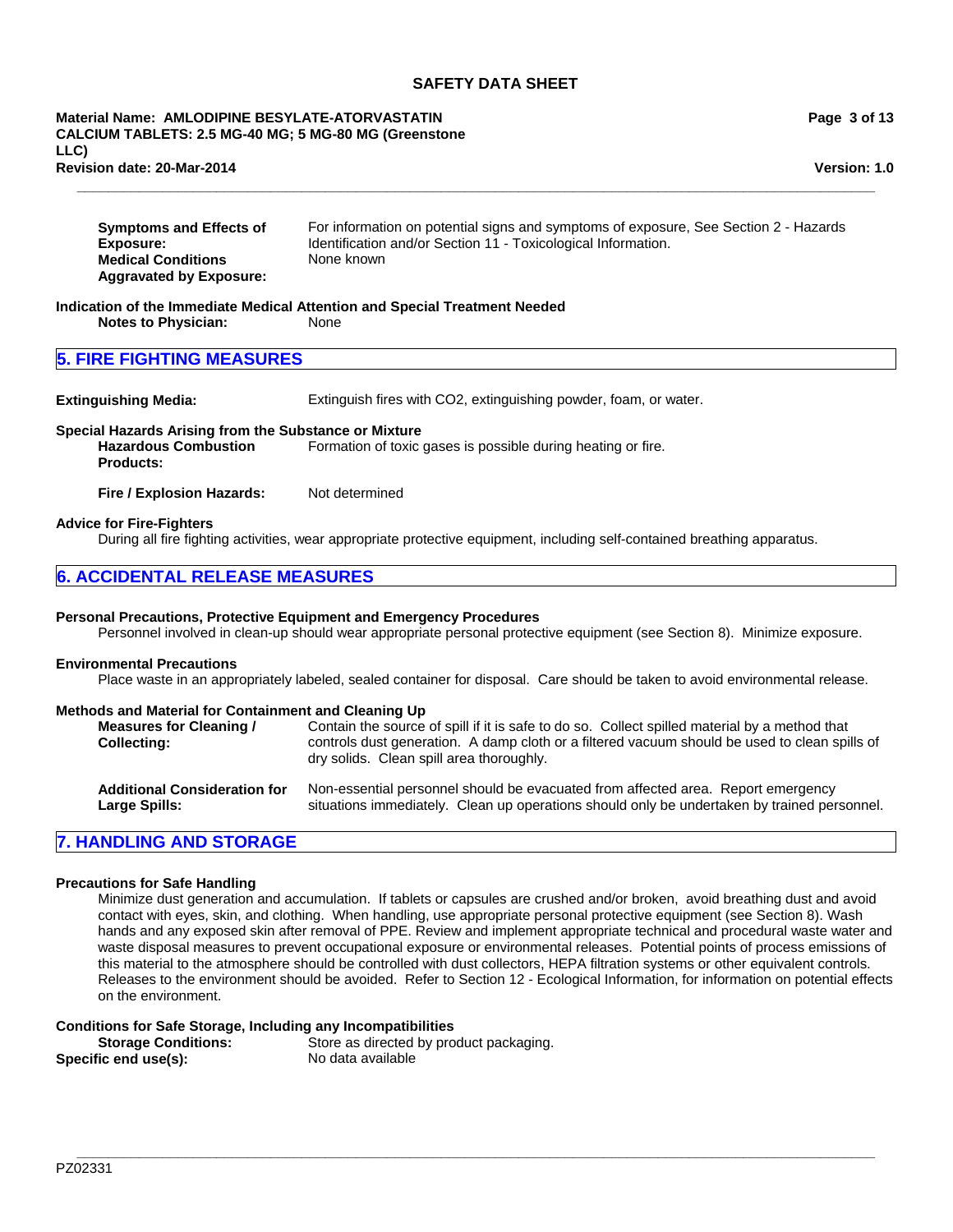**\_\_\_\_\_\_\_\_\_\_\_\_\_\_\_\_\_\_\_\_\_\_\_\_\_\_\_\_\_\_\_\_\_\_\_\_\_\_\_\_\_\_\_\_\_\_\_\_\_\_\_\_\_\_\_\_\_\_\_\_\_\_\_\_\_\_\_\_\_\_\_\_\_\_\_\_\_\_\_\_\_\_\_\_\_\_\_\_\_\_\_\_\_\_\_\_\_\_\_\_\_\_\_**

**Revision date: 20-Mar-2014 Material Name: AMLODIPINE BESYLATE-ATORVASTATIN CALCIUM TABLETS: 2.5 MG-40 MG; 5 MG-80 MG (Greenstone LLC)**

# **8. EXPOSURE CONTROLS / PERSONAL PROTECTION**

#### **Control Parameters**

**Refer to available public information for specific member state Occupational Exposure Limits.**

| <b>Amlodipine besylate</b>               |                       |
|------------------------------------------|-----------------------|
| <b>Manufacturer OEL:</b>                 | 100ug/m $3$           |
| Atorvastatin calcium                     |                       |
|                                          |                       |
| <b>Manufacturer OEL:</b>                 | $50$ ug/m $3$         |
| <b>Calcium carbonate</b>                 |                       |
| <b>Australia TWA</b>                     | 10 mg/m $3$           |
| <b>Bulgaria OEL - TWA</b>                | 10.0 mg/ $m^3$        |
| <b>France OEL - TWA</b>                  | 10 mg/m $3$           |
| Latvia OEL - TWA                         | 6 mg/ $m3$            |
| Poland OEL - TWA                         | 10 mg/m $3$           |
| Portugal OEL - TWA                       | 10 mg/m $3$           |
| <b>Magnesium stearate</b>                |                       |
| <b>ACGIH Threshold Limit Value (TWA)</b> | 10 mg/m $3$           |
| Lithuania OEL - TWA                      | 5 mg/ $m3$            |
| <b>Sweden OEL - TWAs</b>                 | 5 mg/ $m3$            |
|                                          |                       |
| Microcrystalline cellulose               |                       |
| <b>ACGIH Threshold Limit Value (TWA)</b> | 10 mg/m <sup>3</sup>  |
| Australia TWA                            | 10 mg/ $m3$           |
| <b>Belgium OEL - TWA</b>                 | 10 mg/m $3$           |
| Estonia OEL - TWA                        | 10 mg/m $3$           |
| France OEL - TWA                         | 10 mg/m $3$           |
| Ireland OEL - TWAs                       | 10 mg/m $3$           |
|                                          | 4 mg/ $m3$            |
| Latvia OEL - TWA                         | 2 mg/m $3$            |
| <b>OSHA - Final PELS - TWAs:</b>         | 15 mg/ $m3$           |
| <b>Portugal OEL - TWA</b>                | 10 mg/m $3$           |
| Romania OEL - TWA                        | 10 mg/m $3$           |
| Spain OEL - TWA                          | 10 mg/m $3$           |
| Silicon dioxide, NF                      |                       |
| <b>Australia TWA</b>                     | 2 mg/m $3$            |
| <b>Austria OEL - MAKs</b>                | 4 mg/ $m3$            |
|                                          | $0.3 \text{ mg/m}^3$  |
| <b>Czech Republic OEL - TWA</b>          | $0.1 \text{ mg/m}^3$  |
|                                          | 4.0 mg/m <sup>3</sup> |
| <b>Estonia OEL - TWA</b>                 | 2 mg/m $3$            |
| <b>Finland OEL - TWA</b>                 | 5 mg/ $m3$            |
| Germany - TRGS 900 - TWAs                | 4 mg/ $m3$            |
| Germany (DFG) - MAK                      | 4 mg/m $3$            |
| <b>Ireland OEL - TWAs</b>                | 6 mg/ $m3$            |
|                                          | 2.4 mg/m <sup>3</sup> |
| Latvia OEL - TWA                         | 1 mg/m $3$            |

**Page 4 of 13**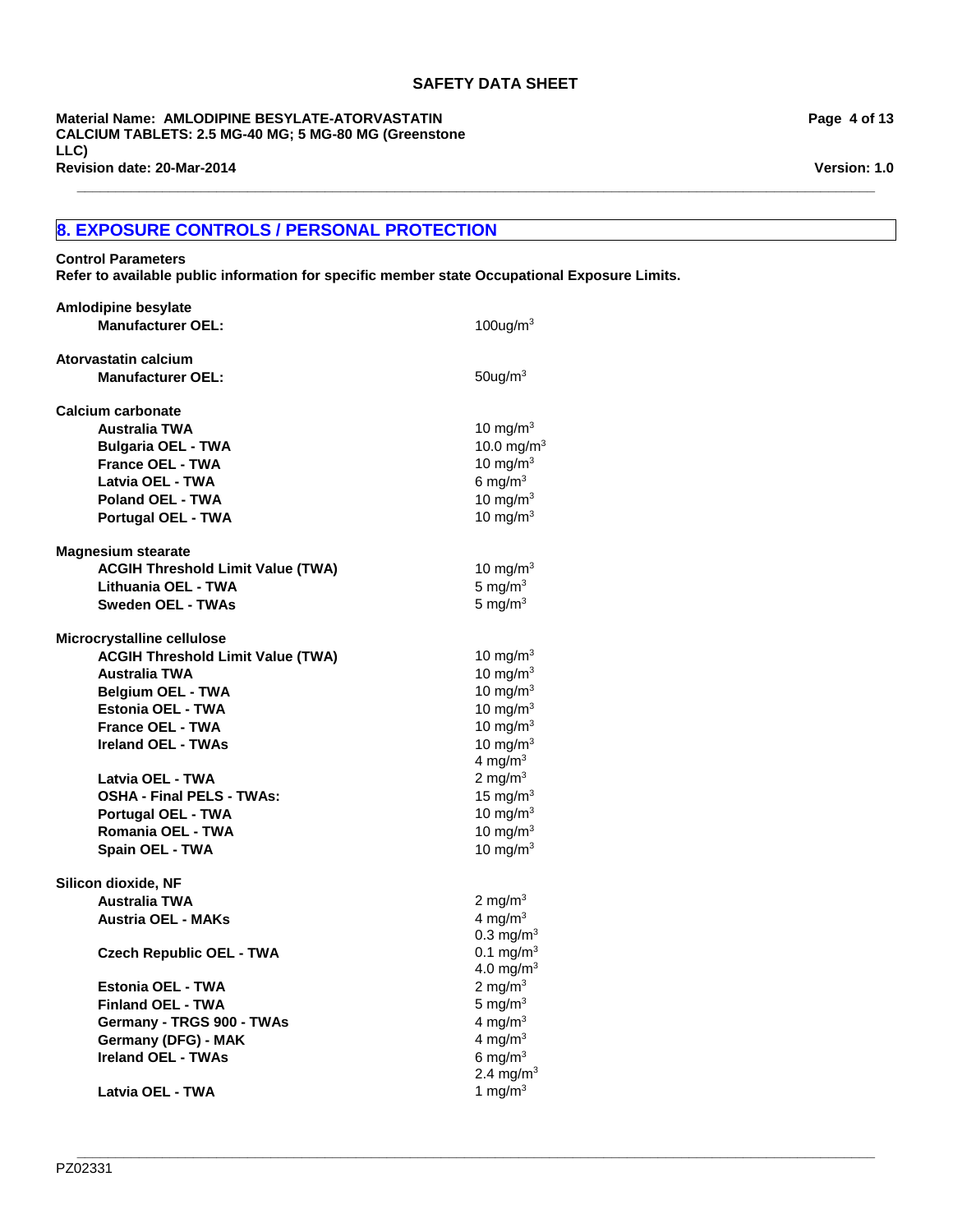**\_\_\_\_\_\_\_\_\_\_\_\_\_\_\_\_\_\_\_\_\_\_\_\_\_\_\_\_\_\_\_\_\_\_\_\_\_\_\_\_\_\_\_\_\_\_\_\_\_\_\_\_\_\_\_\_\_\_\_\_\_\_\_\_\_\_\_\_\_\_\_\_\_\_\_\_\_\_\_\_\_\_\_\_\_\_\_\_\_\_\_\_\_\_\_\_\_\_\_\_\_\_\_**

**Revision date: 20-Mar-2014 Material Name: AMLODIPINE BESYLATE-ATORVASTATIN CALCIUM TABLETS: 2.5 MG-40 MG; 5 MG-80 MG (Greenstone LLC)**

| OSHA - Final PELs - Table Z-3 Mineral D:<br>Slovakia OEL - TWA                                         |                             | 20 mppcf<br>Listed<br>4.0 mg/m <sup>3</sup>                                                     |  |  |
|--------------------------------------------------------------------------------------------------------|-----------------------------|-------------------------------------------------------------------------------------------------|--|--|
|                                                                                                        |                             |                                                                                                 |  |  |
| <b>ACGIH Threshold Limit Value (TWA)</b>                                                               |                             | 10 mg/m $3$                                                                                     |  |  |
| <b>Australia TWA</b>                                                                                   |                             | 10 mg/m $3$                                                                                     |  |  |
| <b>Belgium OEL - TWA</b>                                                                               |                             | 10 mg/m $3$                                                                                     |  |  |
| <b>Bulgaria OEL - TWA</b>                                                                              |                             | 10.0 mg/m <sup>3</sup>                                                                          |  |  |
| <b>Czech Republic OEL - TWA</b>                                                                        |                             | 4.0 mg/m <sup>3</sup>                                                                           |  |  |
| Greece OEL - TWA                                                                                       |                             | 10 mg/m $3$                                                                                     |  |  |
|                                                                                                        |                             | 5 mg/ $m3$                                                                                      |  |  |
| <b>Ireland OEL - TWAs</b>                                                                              |                             | 10 mg/m $3$                                                                                     |  |  |
|                                                                                                        |                             | 4 mg/m $3$                                                                                      |  |  |
| <b>OSHA - Final PELS - TWAs:</b>                                                                       |                             | 15 mg/m $3$                                                                                     |  |  |
| <b>Portugal OEL - TWA</b>                                                                              |                             | 10 mg/m $3$                                                                                     |  |  |
| Slovakia OEL - TWA                                                                                     |                             | 4 mg/ $m3$                                                                                      |  |  |
| <b>Spain OEL - TWA</b>                                                                                 |                             | 10 mg/m $3$                                                                                     |  |  |
|                                                                                                        |                             |                                                                                                 |  |  |
| <b>Exposure Controls</b>                                                                               |                             |                                                                                                 |  |  |
| <b>Engineering Controls:</b>                                                                           |                             | Engineering controls should be used as the primary means to control exposures. General          |  |  |
|                                                                                                        |                             | room ventilation is adequate unless the process generates dust, mist or fumes. Keep airborne    |  |  |
|                                                                                                        |                             | contamination levels below the exposure limits listed above in this section.                    |  |  |
| <b>Personal Protective Equipment:</b>                                                                  | protective equipment (PPE). | Refer to applicable national standards and regulations in the selection and use of personal     |  |  |
|                                                                                                        |                             |                                                                                                 |  |  |
| Impervious gloves are recommended if skin contact with drug product is possible and for bulk<br>Hands: |                             |                                                                                                 |  |  |
| processing operations.                                                                                 |                             |                                                                                                 |  |  |
| Wear safety glasses or goggles if eye contact is possible.<br>Eyes:                                    |                             |                                                                                                 |  |  |
| Skin:<br>for bulk processing operations.                                                               |                             | Impervious protective clothing is recommended if skin contact with drug product is possible and |  |  |
|                                                                                                        |                             | If the applicable Occupational Exposure Limit (OEL) is exceeded, wear an appropriate            |  |  |
| <b>Respiratory protection:</b>                                                                         |                             | respirator with a protection factor sufficient to control exposures to below the OEL.           |  |  |

# **9. PHYSICAL AND CHEMICAL PROPERTIES**

| <b>Physical State:</b>                                                                                                                                                                                                                                                     | Film-coated tablets                                                                                     | Color:                   | White              |
|----------------------------------------------------------------------------------------------------------------------------------------------------------------------------------------------------------------------------------------------------------------------------|---------------------------------------------------------------------------------------------------------|--------------------------|--------------------|
| Odor:                                                                                                                                                                                                                                                                      | No data available.                                                                                      | <b>Odor Threshold:</b>   | No data available. |
| <b>Molecular Formula:</b>                                                                                                                                                                                                                                                  | Mixture                                                                                                 | <b>Molecular Weight:</b> | Mixture            |
| <b>Solvent Solubility:</b><br><b>Water Solubility:</b><br>pH:<br>Melting/Freezing Point (°C):<br><b>Boiling Point (°C):</b><br>Partition Coefficient: (Method, pH, Endpoint, Value)<br>Atorvastatin calcium<br>No data available<br>Calcium carbonate<br>No data available | No data available<br>No data available<br>No data available.<br>No data available<br>No data available. |                          |                    |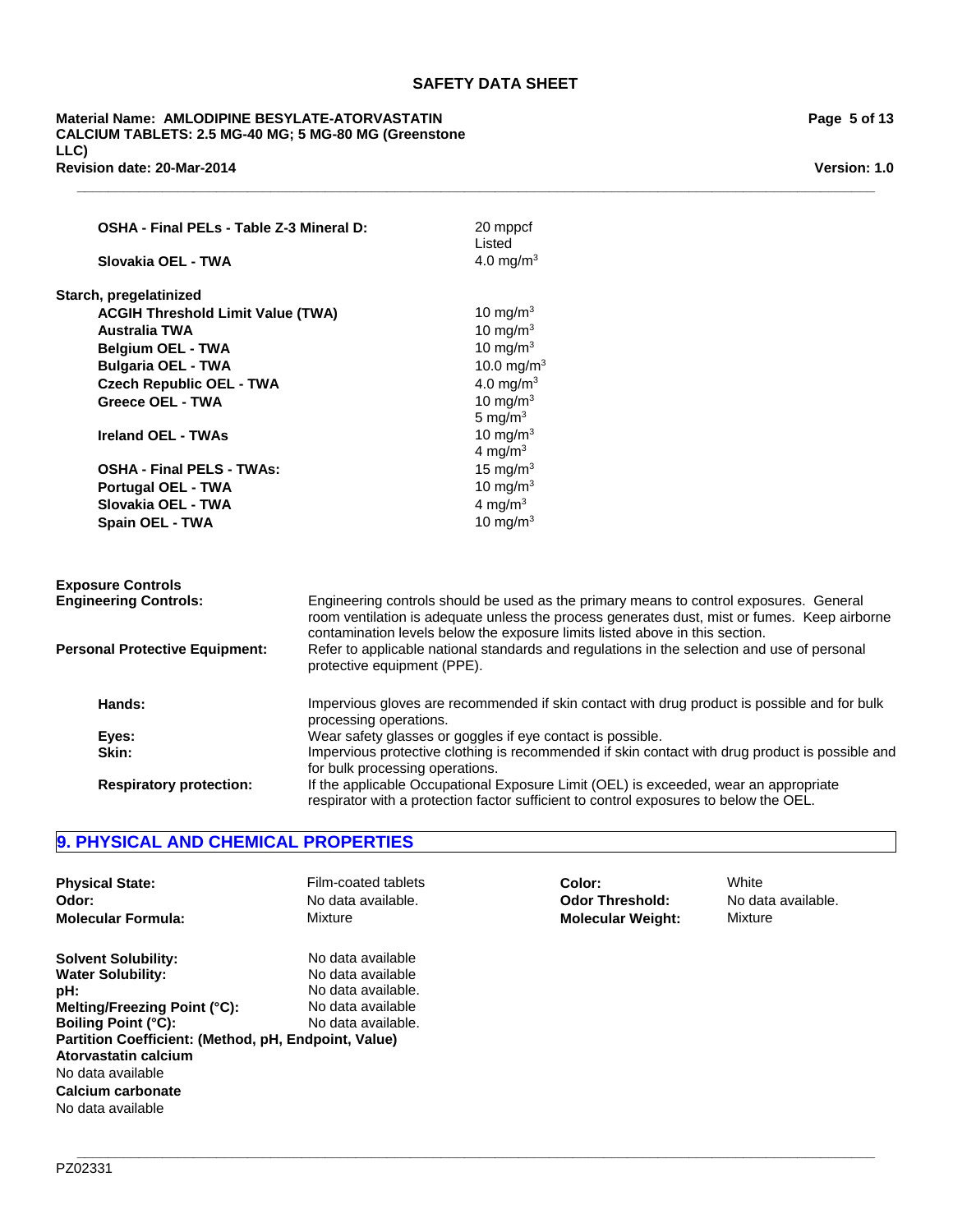**\_\_\_\_\_\_\_\_\_\_\_\_\_\_\_\_\_\_\_\_\_\_\_\_\_\_\_\_\_\_\_\_\_\_\_\_\_\_\_\_\_\_\_\_\_\_\_\_\_\_\_\_\_\_\_\_\_\_\_\_\_\_\_\_\_\_\_\_\_\_\_\_\_\_\_\_\_\_\_\_\_\_\_\_\_\_\_\_\_\_\_\_\_\_\_\_\_\_\_\_\_\_\_**

**Revision date: 20-Mar-2014 Material Name: AMLODIPINE BESYLATE-ATORVASTATIN CALCIUM TABLETS: 2.5 MG-40 MG; 5 MG-80 MG (Greenstone LLC)**

**9. PHYSICAL AND CHEMICAL PROPERTIES**

No data available

No data available

No data available

**Starch, pregelatinized**

**Microcrystalline cellulose**

**Croscarmellose sodium**

**Decomposition Temperature (°C):** No data available. **Evaporation Rate (Gram/s):** No data available<br> **Vapor Pressure (kPa):** No data available **Vapor Pressure (kPa):** No data available<br> **Vapor Density (g/ml):** No data available **Vapor Density (g/ml):** No data available<br> **Relative Density:** No data available **Relative Density: Viscosity:** No data available **Flammablity:** Autoignition Temperature (Solid) (°C):<br>
Flammability (Solids): No data available **Flammability (Solids):** No data available<br> **Flash Point (Liquid) (°C):** No data available **Flash Point (Liquid) (°C):** No data available (°C):<br>
Upper Explosive Limits (Liquid) (% by Vol.): No data available No data available **Opadry white Hydroxypropyl cellulose** No data available **Opadry clear** No data available No data available **Amlodipine besylate Magnesium stearate** Measured7Log P1.33 No data available **Silicon dioxide, NF** No data available **Polysorbate 80** No data available **Opadry blue**

**Upper Explosive Limits (Liquid) (% by Vol.):** No data available<br> **Lower Explosive Limits (Liquid) (% by Vol.):** No data available **Lower Explosive Limits (Liquid) (% by Vol.):** No data available rization: Will not occur **Polymerization:** 

# **10. STABILITY AND REACTIVITY**

**Reactivity:** No data available **Chemical Stability:** Stable under normal conditions of use. **Possibility of Hazardous Reactions Oxidizing Properties:** No data available **Hazardous Decomposition Products:**

**Conditions to Avoid:** Fine particles (such as dust and mists) may fuel fires/explosions. **Incompatible Materials:** As a precautionary measure, keep away from strong oxidizers No data available

**\_\_\_\_\_\_\_\_\_\_\_\_\_\_\_\_\_\_\_\_\_\_\_\_\_\_\_\_\_\_\_\_\_\_\_\_\_\_\_\_\_\_\_\_\_\_\_\_\_\_\_\_\_\_\_\_\_\_\_\_\_\_\_\_\_\_\_\_\_\_\_\_\_\_\_\_\_\_\_\_\_\_\_\_\_\_\_\_\_\_\_\_\_\_\_\_\_\_\_\_\_\_\_** PZ02331

# **Page 6 of 13**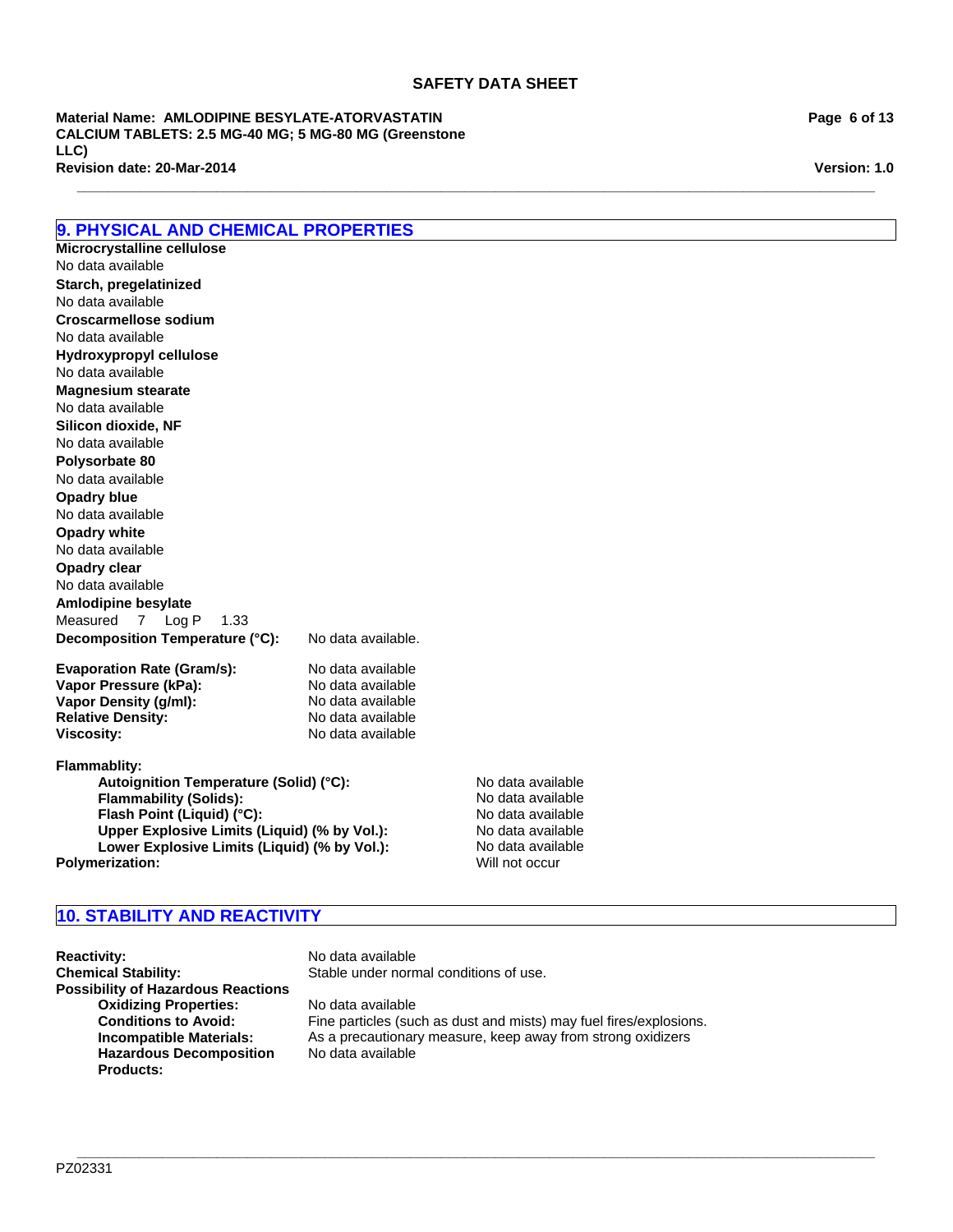**Material Name: AMLODIPINE BESYLATE-ATORVASTATIN CALCIUM TABLETS: 2.5 MG-40 MG; 5 MG-80 MG (Greenstone LLC) Revision date: 20-Mar-2014**

**Page 7 of 13**

**Version: 1.0**

# **11. TOXICOLOGICAL INFORMATION**

| <b>Information on Toxicological Effects</b>  |                                                                                                                                                                                                                                                                                                                                                                                                                                                                                                             |
|----------------------------------------------|-------------------------------------------------------------------------------------------------------------------------------------------------------------------------------------------------------------------------------------------------------------------------------------------------------------------------------------------------------------------------------------------------------------------------------------------------------------------------------------------------------------|
| <b>General Information:</b>                  | The information included in this section describes the potential hazards of the individual<br>ingredients.                                                                                                                                                                                                                                                                                                                                                                                                  |
| <b>Short Term:</b>                           | May cause eye irritation May be harmful if swallowed. (based on components)<br>Antihypertensive drug: has blood pressure-lowering properties                                                                                                                                                                                                                                                                                                                                                                |
| Long Term:<br><b>Known Clinical Effects:</b> | Repeat-dose studies in animals have shown a potential to cause adverse effects on liver<br>Adverse effects associated with therapeutic use of amlodipine include headache, swelling,<br>dizziness, flushing, and palpitations. The most common adverse effects seen with the<br>therapeutic use of atorvastatin include constipation, flatulence, upset stomach, and abdominal<br>pain. Therapeutic use of atorvastatin has been associated with changes in liver function and<br>muscle aches or weakness. |

**\_\_\_\_\_\_\_\_\_\_\_\_\_\_\_\_\_\_\_\_\_\_\_\_\_\_\_\_\_\_\_\_\_\_\_\_\_\_\_\_\_\_\_\_\_\_\_\_\_\_\_\_\_\_\_\_\_\_\_\_\_\_\_\_\_\_\_\_\_\_\_\_\_\_\_\_\_\_\_\_\_\_\_\_\_\_\_\_\_\_\_\_\_\_\_\_\_\_\_\_\_\_\_**

**\_\_\_\_\_\_\_\_\_\_\_\_\_\_\_\_\_\_\_\_\_\_\_\_\_\_\_\_\_\_\_\_\_\_\_\_\_\_\_\_\_\_\_\_\_\_\_\_\_\_\_\_\_\_\_\_\_\_\_\_\_\_\_\_\_\_\_\_\_\_\_\_\_\_\_\_\_\_\_\_\_\_\_\_\_\_\_\_\_\_\_\_\_\_\_\_\_\_\_\_\_\_\_**

# **Acute Toxicity: (Species, Route, End Point, Dose)**

#### **Atorvastatin calcium**

Rat/Mouse Oral LD50 >5000mg/kg Rabbit Dermal LD50 >2000mg/kg

# **Calcium carbonate**

Rat Oral LD50 6450mg/kg

#### **Microcrystalline cellulose**

Rat Oral LD50 >5000mg/kg RabbitDermal LD50 >2000 mg/kg

# **Magnesium stearate**

Rat Oral LD50 >2000mg/kg Rat InhalationLC50 >2000 mg/m3

**Polysorbate 80**

Rat Oral LD50 25g/kg

# **Amlodipine besylate**

Rat (M) Oral LD50 393mg/kg Rat (F) Oral LD50 686mg/kg

**Acute Toxicity Comments:** A greater than symbol (>) indicates that the toxicity endpoint being tested was not achievable at the highest dose used in the test.

#### **Irritation / Sensitization: (Study Type, Species, Severity)**

#### **Atorvastatin calcium**

Skin Sensitization - BeuhlerGuinea PigNegative Skin IrritationRabbitNon-irritating Eye IrritationRabbitMild

# **Microcrystalline cellulose**

Skin IrritationRabbitNon-irritating Eye IrritationRabbitNon-irritating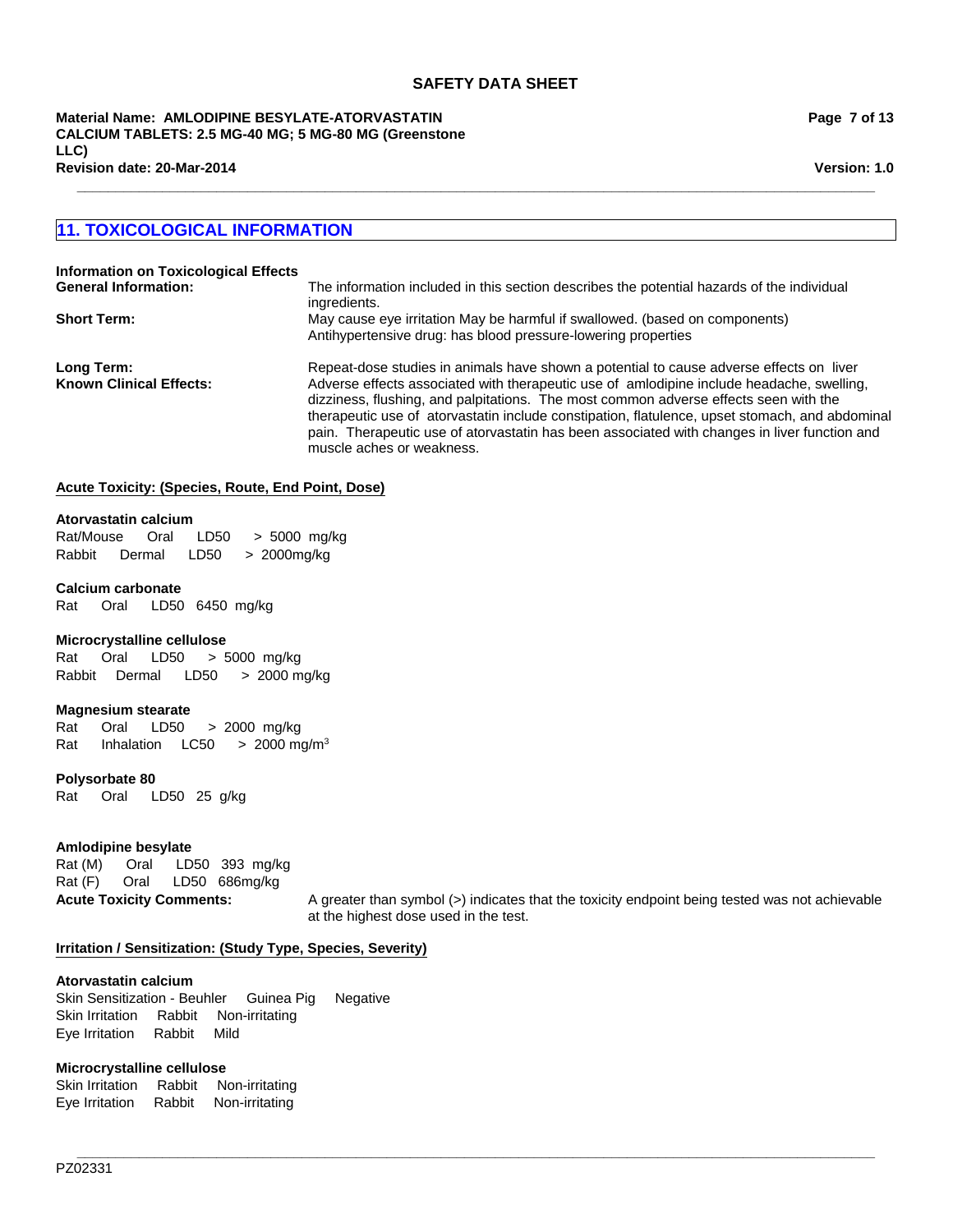**\_\_\_\_\_\_\_\_\_\_\_\_\_\_\_\_\_\_\_\_\_\_\_\_\_\_\_\_\_\_\_\_\_\_\_\_\_\_\_\_\_\_\_\_\_\_\_\_\_\_\_\_\_\_\_\_\_\_\_\_\_\_\_\_\_\_\_\_\_\_\_\_\_\_\_\_\_\_\_\_\_\_\_\_\_\_\_\_\_\_\_\_\_\_\_\_\_\_\_\_\_\_\_**

**Material Name: AMLODIPINE BESYLATE-ATORVASTATIN CALCIUM TABLETS: 2.5 MG-40 MG; 5 MG-80 MG (Greenstone LLC) Revision date: 20-Mar-2014**

# **11. TOXICOLOGICAL INFORMATION**

#### **Amlodipine besylate**

Skin IrritationRabbitNon-irritating Skin Sensitization - GPMTGuinea PigNegative Eye IrritationRabbitSevere

#### **Repeated Dose Toxicity: (Duration, Species, Route, Dose, End Point, Target Organ)**

#### **Atorvastatin calcium**

13 Week(s)RatOral5 (male); 20 (female)mg/kg/dayNOAELLiver 104 Week(s)DogOral 10mg/kg/dayLOAELLiver 13 Week(s)MouseOral100mg/kg/dayLOAELLiver 52 Week(s)RatOral5mg/kg/dayNOAELLiver

#### **Amlodipine besylate**

|                     |  |                          | 3 Month(s) Rat Oral 3 mg/kg/day NOAEL Adrenal gland, Heart |
|---------------------|--|--------------------------|------------------------------------------------------------|
| 1 Month(s) Rat Oral |  | 3.5 mg/kg/day LOEL Heart |                                                            |
| 1 Year(s) Rat Oral  |  |                          | 2 mg/kg/day NOAEL Adrenal gland, Heart                     |

#### **Reproduction & Developmental Toxicity: (Study Type, Species, Route, Dose, End Point, Effect(s))**

#### **Atorvastatin calcium**

Peri-/Postnatal DevelopmentRatOral20mg/kg/dayNOAELFetotoxicity Reproductive & FertilityRatOral 20mg/kg/dayNOAELNegative Fertility and Embryonic DevelopmentRatOral100mg/kg/dayNOAELNegative Embryo / Fetal DevelopmentRatOral100mg/kg/dayNOAELNot Teratogenic, Maternal Toxicity Embryo / Fetal DevelopmentRabbitOral10mg/kg/dayNOAELNot Teratogenic, Maternal Toxicity, Fetotoxicity

#### **Amlodipine besylate**

Fertility and Embryonic DevelopmentRatOral25mg/kg/dayNOAELNot teratogenic, Maternal toxicity Peri-/Postnatal DevelopmentRatOral4mg/kg/dayNOAELFetotoxicity, Fetal mortality Prenatal & Postnatal DevelopmentRatOral25mg/kg/dayNOAELNot Teratogenic Prenatal & Postnatal DevelopmentRabbitOral25mg/kg/dayNOAELNot Teratogenic

**\_\_\_\_\_\_\_\_\_\_\_\_\_\_\_\_\_\_\_\_\_\_\_\_\_\_\_\_\_\_\_\_\_\_\_\_\_\_\_\_\_\_\_\_\_\_\_\_\_\_\_\_\_\_\_\_\_\_\_\_\_\_\_\_\_\_\_\_\_\_\_\_\_\_\_\_\_\_\_\_\_\_\_\_\_\_\_\_\_\_\_\_\_\_\_\_\_\_\_\_\_\_\_**

# **Genetic Toxicity: (Study Type, Cell Type/Organism, Result)**

#### **Atorvastatin calcium**

*In Vitro* Bacterial Mutagenicity (Ames)*Salmonella* , *E. coli* Negative *In Vivo* MicronucleusMouse Bone MarrowNegative

#### **Amlodipine besylate**

*In Vitro* Bacterial Mutagenicity (Ames)*Salmonella* , *E. coli* Negative *In Vivo* CytogeneticsMouse Bone MarrowNegative *In Vitro* Chromosome AberrationHuman LymphocytesNegative

#### **Carcinogenicity: (Duration, Species, Route, Dose, End Point, Effect(s))**

# **Atorvastatin calcium**

104 Week(s)MouseOral200mg/kg/dayNOAELNot carcinogenic 104 Week(s)RatOral100mg/kg/dayNOAELNot carcinogenic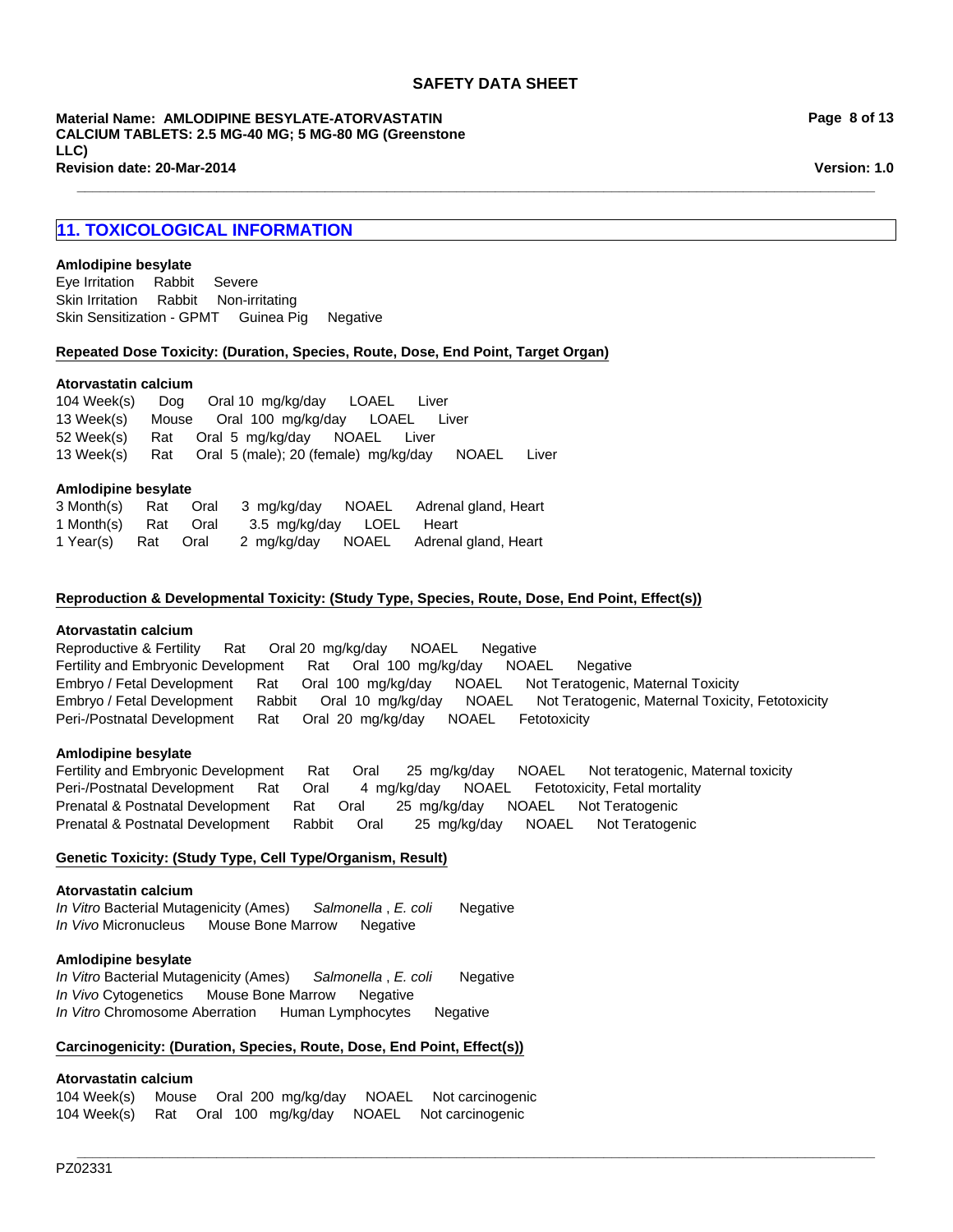**\_\_\_\_\_\_\_\_\_\_\_\_\_\_\_\_\_\_\_\_\_\_\_\_\_\_\_\_\_\_\_\_\_\_\_\_\_\_\_\_\_\_\_\_\_\_\_\_\_\_\_\_\_\_\_\_\_\_\_\_\_\_\_\_\_\_\_\_\_\_\_\_\_\_\_\_\_\_\_\_\_\_\_\_\_\_\_\_\_\_\_\_\_\_\_\_\_\_\_\_\_\_\_**

**Revision date: 20-Mar-2014 Material Name: AMLODIPINE BESYLATE-ATORVASTATIN CALCIUM TABLETS: 2.5 MG-40 MG; 5 MG-80 MG (Greenstone LLC)**

**Page 9 of 13**

**Version: 1.0**

# **11. TOXICOLOGICAL INFORMATION**

#### **Amlodipine besylate**

24 Month(s)RatOral, in feed2.5mg/kg/dayNOAELNot carcinogenic, No effects at maximum dose 24 Month(s)MouseOral, in feed0.5mg/kg/dayNOAELNot carcinogenic

**Carcinogen Status:** None of the components of this formulation are listed as a carcinogen by IARC, NTP or OSHA.

# **12. ECOLOGICAL INFORMATION**

**Environmental Overview:** This formulation has not been tested as a whole, the following apply to component substance(s):

**Toxicity:** No data available

#### **Aquatic Toxicity: (Species, Method, End Point, Duration, Result)**

#### **Atorvastatin calcium**

*Pseudokirchneriella subcapitata* (Green Alga)OECDEbC50 72Hours75mg/L *Daphnia magna* (Water Flea)OECDNOEC21Days0.14mg/L *Pimephales promelas* (Fathead Minnow)OECDNOEC32Days0.45mg/L *Daphnia magna* (Water Flea)EC50 48Hours200mg/L *Oncorhynchus mykiss* (Rainbow Trout)OECDLC50 96Hours>92mg/L

#### **Amlodipine besylate**

Aquatic Toxicity Comments: A greater than (>) symbol indicates that acute ecotoxicity was not observed at the maximum solubility. Since the substance is insoluble in aqueous solutions above this concentration, an acute ecotoxicity value (i.e. LC/EC50) is not achievable. *Daphnia magna* (Water Flea)OECDEC50 48Hours9.9mg/L *Oncorhynchus mykiss* (Rainbow Trout)OECDLC50 96Hours14mg/L Green algae OECDEbC50 72Hours0.28mg/L Green Algae OECDErC50 72Hours>0.91mg/L

**\_\_\_\_\_\_\_\_\_\_\_\_\_\_\_\_\_\_\_\_\_\_\_\_\_\_\_\_\_\_\_\_\_\_\_\_\_\_\_\_\_\_\_\_\_\_\_\_\_\_\_\_\_\_\_\_\_\_\_\_\_\_\_\_\_\_\_\_\_\_\_\_\_\_\_\_\_\_\_\_\_\_\_\_\_\_\_\_\_\_\_\_\_\_\_\_\_\_\_\_\_\_\_**

#### **Bacterial Inhibition: (Inoculum, Method, End Point, Result)**

# **Atorvastatin calcium**

*Aspergillus niger* (Fungus) MIC> 1000mg/L *Trichoderma viride* (Fungus)MIC> 1000mg/L *Clostridium perfingens* (Bacterium)MIC100mg/L Activated sludgeOECDEC50 >1000mg/L

# **Amlodipine besylate**

*Nostoc sp.* (Freshwater Cyanobacteria) MIC20mg/L *Aspergillus Niger* MIC>100mg/L *Trichoderma viride* MIC>100mg/L *Clostridium perfingens* MIC>100mg/L *Bacillus subtilis* MIC80mg/L

Persistence and Degradability: No data available **Atorvastatin calcium**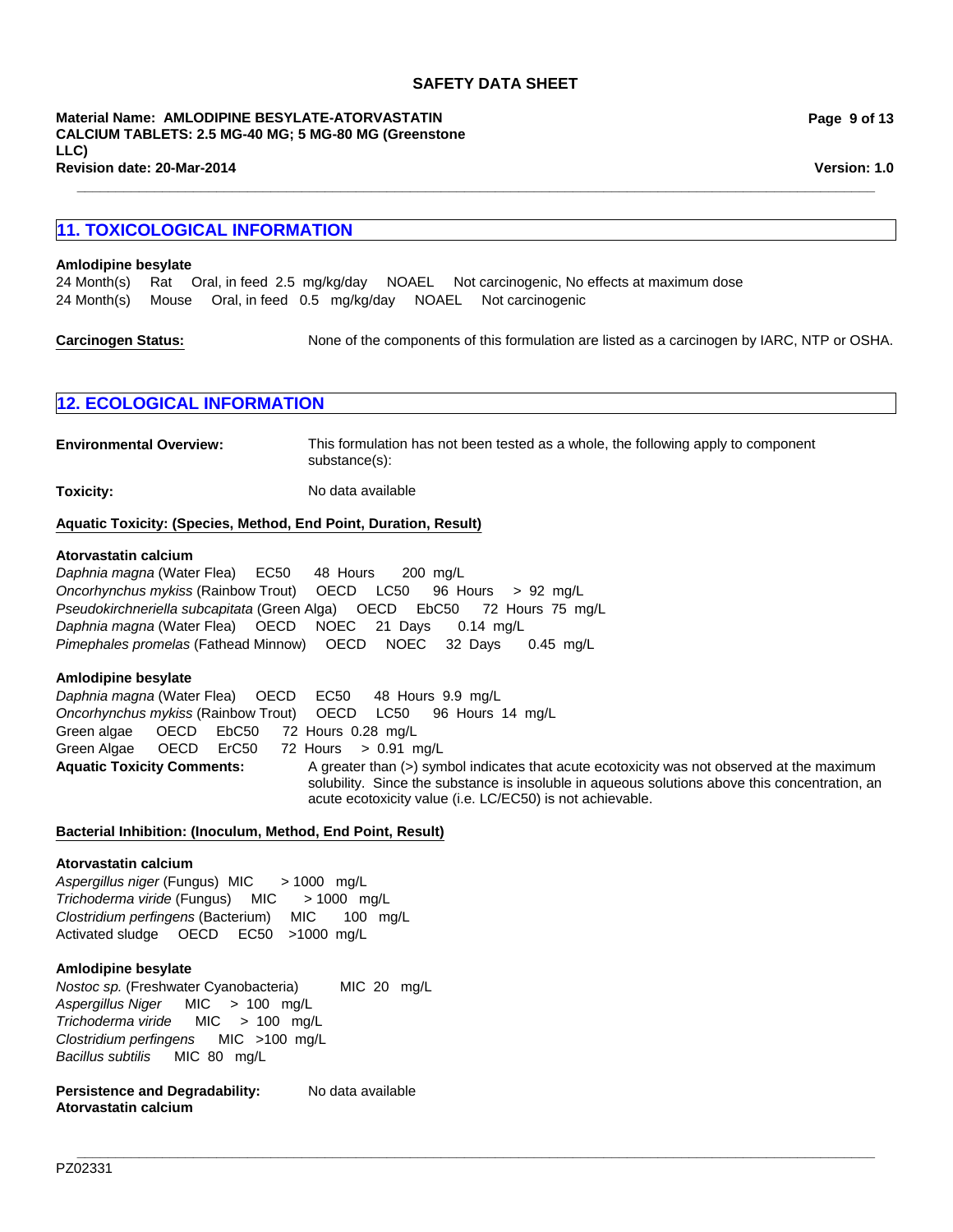**\_\_\_\_\_\_\_\_\_\_\_\_\_\_\_\_\_\_\_\_\_\_\_\_\_\_\_\_\_\_\_\_\_\_\_\_\_\_\_\_\_\_\_\_\_\_\_\_\_\_\_\_\_\_\_\_\_\_\_\_\_\_\_\_\_\_\_\_\_\_\_\_\_\_\_\_\_\_\_\_\_\_\_\_\_\_\_\_\_\_\_\_\_\_\_\_\_\_\_\_\_\_\_**

**Revision date: 20-Mar-2014 Material Name: AMLODIPINE BESYLATE-ATORVASTATIN CALCIUM TABLETS: 2.5 MG-40 MG; 5 MG-80 MG (Greenstone LLC)**

**Page 10 of 13**

**Version: 1.0**

**Bio-accumulative Potential:** No data available OECDActivated sludgeUltimate (CO2 Evolution)8.11% After28Day(s)Not Ready **Atorvastatin calcium** TADSoil (various)Ultimate (CO2 Evolution)<10% After28Day(s)Not Ready OECD7Half-Life0.339Day(s) OECDActivated sludgeUltimate (CO2 Evolution)<10% After28Day(s)Not Ready **Amlodipine besylate**

**Amlodipine besylate** Measured7Log P1.33

**Mobility in Soil:** No data available

# **13. DISPOSAL CONSIDERATIONS**

**Waste Treatment Methods:** Dispose of waste in accordance with all applicable laws and regulations. Member State specific and Community specific provisions must be considered. Considering the relevant known environmental and human health hazards of the material, review and implement appropriate technical and procedural waste water and waste disposal measures to prevent occupational exposure and environmental release. It is recommended that waste minimization be practiced. The best available technology should be utilized to prevent environmental releases. This may include destructive techniques for waste and wastewater.

# **14. TRANSPORT INFORMATION**

**The following refers to all modes of transportation unless specified below.**

Not regulated for transport under USDOT, EUADR, IATA, or IMDG regulations.

# **15. REGULATORY INFORMATION**

**Safety, Health and Environmental Regulations/Legislation Specific for the Substance or Mixture**

# **Canada - WHMIS: Classifications**

**WHMIS hazard class:** Non-controlled

This product has been classified in accordance with the hazard criteria of the CPR and the MSDS contains all of the information required by the CPR.

**\_\_\_\_\_\_\_\_\_\_\_\_\_\_\_\_\_\_\_\_\_\_\_\_\_\_\_\_\_\_\_\_\_\_\_\_\_\_\_\_\_\_\_\_\_\_\_\_\_\_\_\_\_\_\_\_\_\_\_\_\_\_\_\_\_\_\_\_\_\_\_\_\_\_\_\_\_\_\_\_\_\_\_\_\_\_\_\_\_\_\_\_\_\_\_\_\_\_\_\_\_\_\_**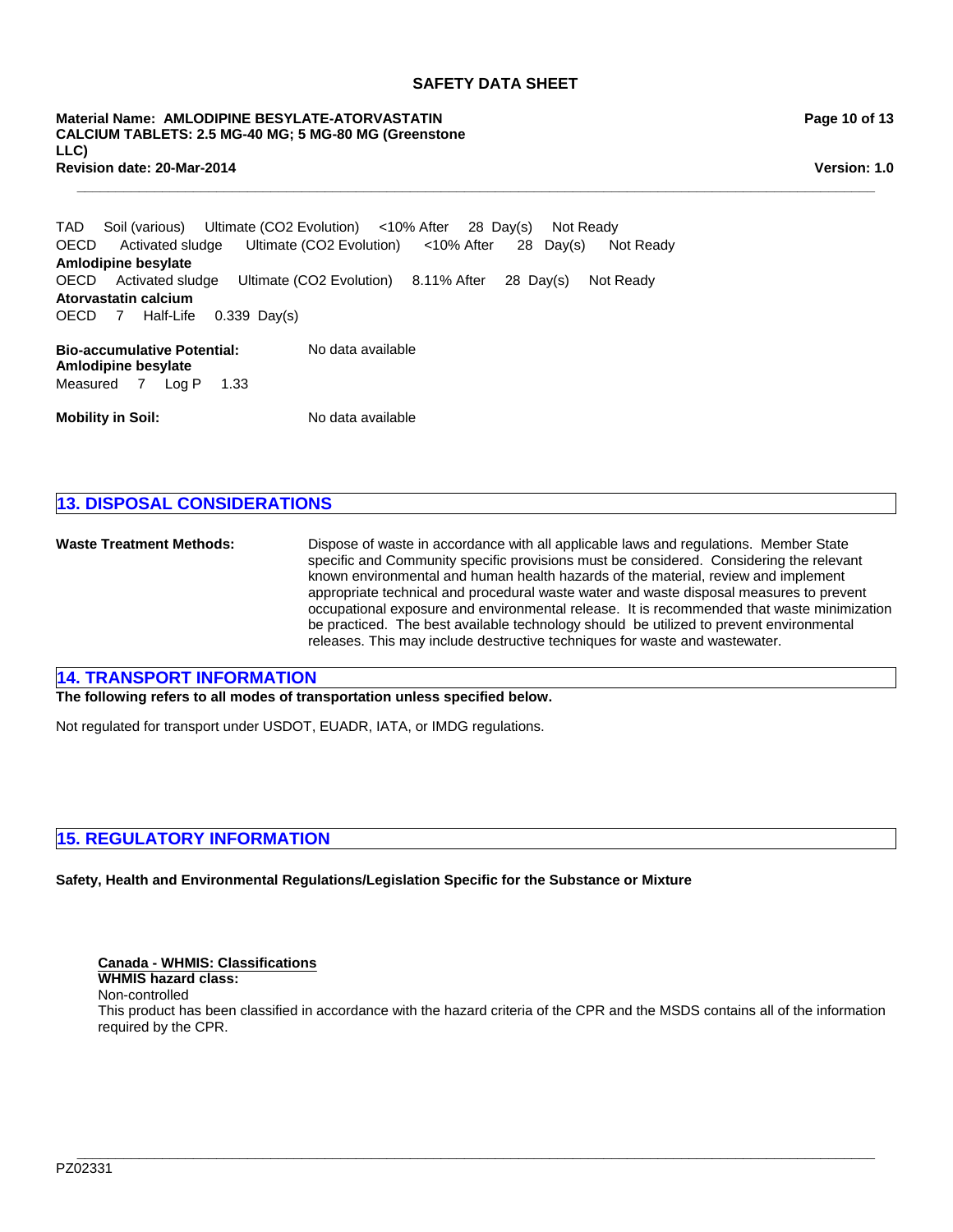**\_\_\_\_\_\_\_\_\_\_\_\_\_\_\_\_\_\_\_\_\_\_\_\_\_\_\_\_\_\_\_\_\_\_\_\_\_\_\_\_\_\_\_\_\_\_\_\_\_\_\_\_\_\_\_\_\_\_\_\_\_\_\_\_\_\_\_\_\_\_\_\_\_\_\_\_\_\_\_\_\_\_\_\_\_\_\_\_\_\_\_\_\_\_\_\_\_\_\_\_\_\_\_**

**\_\_\_\_\_\_\_\_\_\_\_\_\_\_\_\_\_\_\_\_\_\_\_\_\_\_\_\_\_\_\_\_\_\_\_\_\_\_\_\_\_\_\_\_\_\_\_\_\_\_\_\_\_\_\_\_\_\_\_\_\_\_\_\_\_\_\_\_\_\_\_\_\_\_\_\_\_\_\_\_\_\_\_\_\_\_\_\_\_\_\_\_\_\_\_\_\_\_\_\_\_\_\_**

**Revision date: 20-Mar-2014 Material Name: AMLODIPINE BESYLATE-ATORVASTATIN CALCIUM TABLETS: 2.5 MG-40 MG; 5 MG-80 MG (Greenstone LLC)**

# **15. REGULATORY INFORMATION**

| Amlodipine besylate                                                   |                   |
|-----------------------------------------------------------------------|-------------------|
| <b>CERCLA/SARA 313 Emission reporting</b>                             | Not Listed        |
| <b>California Proposition 65</b>                                      | Not Listed        |
| <b>EU EINECS/ELINCS List</b>                                          | Not Listed        |
| Atorvastatin calcium                                                  |                   |
| <b>CERCLA/SARA 313 Emission reporting</b>                             | Not Listed        |
| <b>California Proposition 65</b>                                      | Not Listed        |
| <b>EU EINECS/ELINCS List</b>                                          | Not Listed        |
|                                                                       |                   |
| <b>Calcium carbonate</b><br><b>CERCLA/SARA 313 Emission reporting</b> | Not Listed        |
| <b>California Proposition 65</b>                                      | Not Listed        |
| Inventory - United States TSCA - Sect. 8(b)                           | Present           |
| <b>Australia (AICS):</b>                                              | Present           |
| <b>EU EINECS/ELINCS List</b>                                          | 207-439-9         |
|                                                                       |                   |
| Croscarmellose sodium                                                 |                   |
| <b>CERCLA/SARA 313 Emission reporting</b>                             | <b>Not Listed</b> |
| <b>California Proposition 65</b>                                      | <b>Not Listed</b> |
| <b>Australia (AICS):</b>                                              | Present           |
| <b>EU EINECS/ELINCS List</b>                                          | Not Listed        |
| Hydroxypropyl cellulose                                               |                   |
| <b>CERCLA/SARA 313 Emission reporting</b>                             | Not Listed        |
| <b>California Proposition 65</b>                                      | <b>Not Listed</b> |
| Inventory - United States TSCA - Sect. 8(b)                           | Present           |
| <b>Australia (AICS):</b>                                              | Present           |
| <b>EU EINECS/ELINCS List</b>                                          | Not Listed        |
| <b>Magnesium stearate</b>                                             |                   |
| <b>CERCLA/SARA 313 Emission reporting</b>                             | Not Listed        |
| <b>California Proposition 65</b>                                      | <b>Not Listed</b> |
| Inventory - United States TSCA - Sect. 8(b)                           | Present           |
| <b>Australia (AICS):</b>                                              | Present           |
| <b>EU EINECS/ELINCS List</b>                                          | 209-150-3         |
| Microcrystalline cellulose                                            |                   |
| <b>CERCLA/SARA 313 Emission reporting</b>                             | Not Listed        |
| <b>California Proposition 65</b>                                      | Not Listed        |
| <b>Inventory - United States TSCA - Sect. 8(b)</b>                    | Present           |
| <b>Australia (AICS):</b>                                              | Present           |
| <b>EU EINECS/ELINCS List</b>                                          | 232-674-9         |
|                                                                       |                   |
| Opadry blue                                                           |                   |
| <b>CERCLA/SARA 313 Emission reporting</b>                             | Not Listed        |
| <b>California Proposition 65</b>                                      | Not Listed        |
| <b>EU EINECS/ELINCS List</b>                                          | Not Listed        |
|                                                                       |                   |

**Page 11 of 13**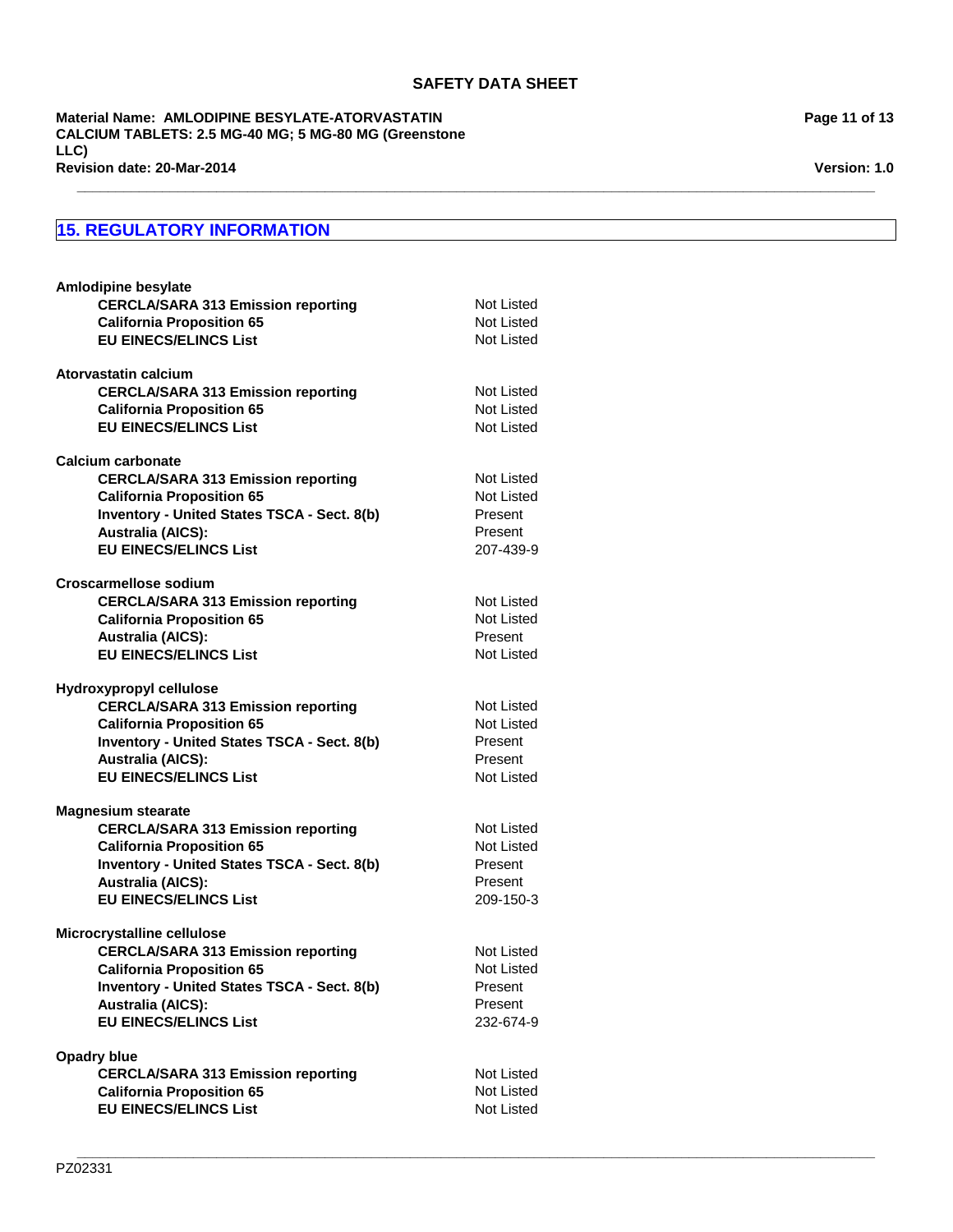**\_\_\_\_\_\_\_\_\_\_\_\_\_\_\_\_\_\_\_\_\_\_\_\_\_\_\_\_\_\_\_\_\_\_\_\_\_\_\_\_\_\_\_\_\_\_\_\_\_\_\_\_\_\_\_\_\_\_\_\_\_\_\_\_\_\_\_\_\_\_\_\_\_\_\_\_\_\_\_\_\_\_\_\_\_\_\_\_\_\_\_\_\_\_\_\_\_\_\_\_\_\_\_**

**Revision date: 20-Mar-2014 Material Name: AMLODIPINE BESYLATE-ATORVASTATIN CALCIUM TABLETS: 2.5 MG-40 MG; 5 MG-80 MG (Greenstone LLC)**

# **15. REGULATORY INFORMATION**

| <b>Opadry clear</b><br><b>CERCLA/SARA 313 Emission reporting</b><br><b>California Proposition 65</b><br><b>EU EINECS/ELINCS List</b>                                                                                                                                                            | Not Listed<br>Not Listed<br>Not Listed                                        |
|-------------------------------------------------------------------------------------------------------------------------------------------------------------------------------------------------------------------------------------------------------------------------------------------------|-------------------------------------------------------------------------------|
| <b>Opadry white</b><br><b>CERCLA/SARA 313 Emission reporting</b><br><b>California Proposition 65</b><br><b>EU EINECS/ELINCS List</b>                                                                                                                                                            | Not Listed<br>Not Listed<br>Not Listed                                        |
| Polysorbate 80<br><b>CERCLA/SARA 313 Emission reporting</b><br><b>California Proposition 65</b><br><b>Inventory - United States TSCA - Sect. 8(b)</b><br><b>Australia (AICS):</b><br><b>EU EINECS/ELINCS List</b>                                                                               | Not Listed<br>Not Listed<br>Present<br>Present<br>Not Listed                  |
| Silicon dioxide, NF<br><b>CERCLA/SARA 313 Emission reporting</b><br><b>California Proposition 65</b><br>Inventory - United States TSCA - Sect. 8(b)<br><b>Australia (AICS):</b><br><b>EU EINECS/ELINCS List</b>                                                                                 | Not Listed<br>Not Listed<br>Present<br>Present<br>231-545-4                   |
| Starch, pregelatinized<br><b>CERCLA/SARA 313 Emission reporting</b><br><b>California Proposition 65</b><br>Inventory - United States TSCA - Sect. 8(b)<br><b>Australia (AICS):</b><br><b>REACH - Annex IV - Exemptions from the</b><br>obligations of Register:<br><b>EU EINECS/ELINCS List</b> | Not Listed<br><b>Not Listed</b><br>Present<br>Present<br>Present<br>232-679-6 |

# **16. OTHER INFORMATION**

# **Text of R phrases and GHS Classification abbreviations mentioned in Section 3**

Hazardous to the aquatic environment, acute toxicity-Cat.1; H400 - Very toxic to aquatic life Hazardous to the aquatic environment, chronic toxicity-Cat.1; H410 - Very toxic to aquatic life with long lasting effects Hazardous to the aquatic environment, acute toxicity-Cat.3; H402 - Harmful to aquatic life Acute toxicity, oral-Cat.4; H302 - Harmful if swallowed Serious eye damage/eye irritation-Cat.1; H318 - Causes serious eye damage Hazardous to the aquatic environment, chronic toxicity-Cat.3; H412 - Harmful to aquatic life with long lasting effects

**\_\_\_\_\_\_\_\_\_\_\_\_\_\_\_\_\_\_\_\_\_\_\_\_\_\_\_\_\_\_\_\_\_\_\_\_\_\_\_\_\_\_\_\_\_\_\_\_\_\_\_\_\_\_\_\_\_\_\_\_\_\_\_\_\_\_\_\_\_\_\_\_\_\_\_\_\_\_\_\_\_\_\_\_\_\_\_\_\_\_\_\_\_\_\_\_\_\_\_\_\_\_\_**

N - Dangerous for the environment Xi - Irritant

Xn - Harmful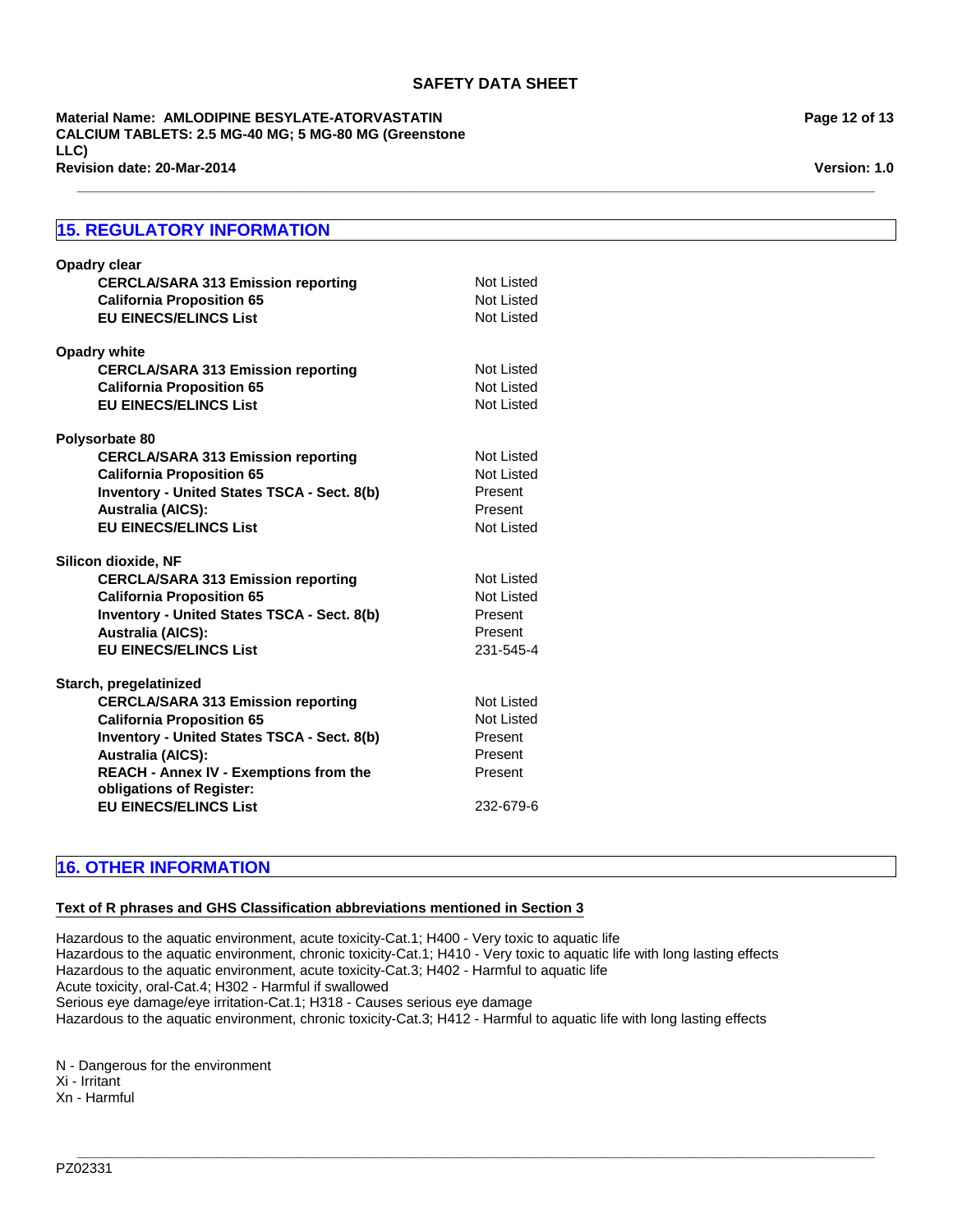#### **Revision date: 20-Mar-2014 Material Name: AMLODIPINE BESYLATE-ATORVASTATIN CALCIUM TABLETS: 2.5 MG-40 MG; 5 MG-80 MG (Greenstone LLC)**

**Page 13 of 13**

**Version: 1.0**

| R22 - Harmful if swallowed.<br>R41 - Risk of serious damage to eyes. | R50/53 - Very toxic to aquatic organisms, may cause long-term adverse effects in the aquatic environment.<br>R52/53 - Harmful to aquatic organisms, may cause long-term adverse effects in the aquatic environment. |
|----------------------------------------------------------------------|---------------------------------------------------------------------------------------------------------------------------------------------------------------------------------------------------------------------|
| <b>Data Sources:</b>                                                 | The data contained in this MSDS may have been gathered from confidential internal sources,<br>raw material suppliers, or from the published literature.                                                             |
| <b>Revision date:</b>                                                | 20-Mar-2014<br><b>Product Stewardship Hazard Communication</b>                                                                                                                                                      |
| Prepared by:                                                         | Global Environment, Health, and Safety Operations                                                                                                                                                                   |
|                                                                      | It is believed that the information contained in this Material Safety Data Sheet is accurate, and while it is provided in good faith, it is                                                                         |

**\_\_\_\_\_\_\_\_\_\_\_\_\_\_\_\_\_\_\_\_\_\_\_\_\_\_\_\_\_\_\_\_\_\_\_\_\_\_\_\_\_\_\_\_\_\_\_\_\_\_\_\_\_\_\_\_\_\_\_\_\_\_\_\_\_\_\_\_\_\_\_\_\_\_\_\_\_\_\_\_\_\_\_\_\_\_\_\_\_\_\_\_\_\_\_\_\_\_\_\_\_\_\_**

It is believed that the information contained in this Material Safety Data Sheet is accurate, and while it is provided in good faith, it is without a warranty of any kind, expressed or implied. If data for a hazard are not included in this document there is no known information at this time

**End of Safety Data Sheet**

**\_\_\_\_\_\_\_\_\_\_\_\_\_\_\_\_\_\_\_\_\_\_\_\_\_\_\_\_\_\_\_\_\_\_\_\_\_\_\_\_\_\_\_\_\_\_\_\_\_\_\_\_\_\_\_\_\_\_\_\_\_\_\_\_\_\_\_\_\_\_\_\_\_\_\_\_\_\_\_\_\_\_\_\_\_\_\_\_\_\_\_\_\_\_\_\_\_\_\_\_\_\_\_**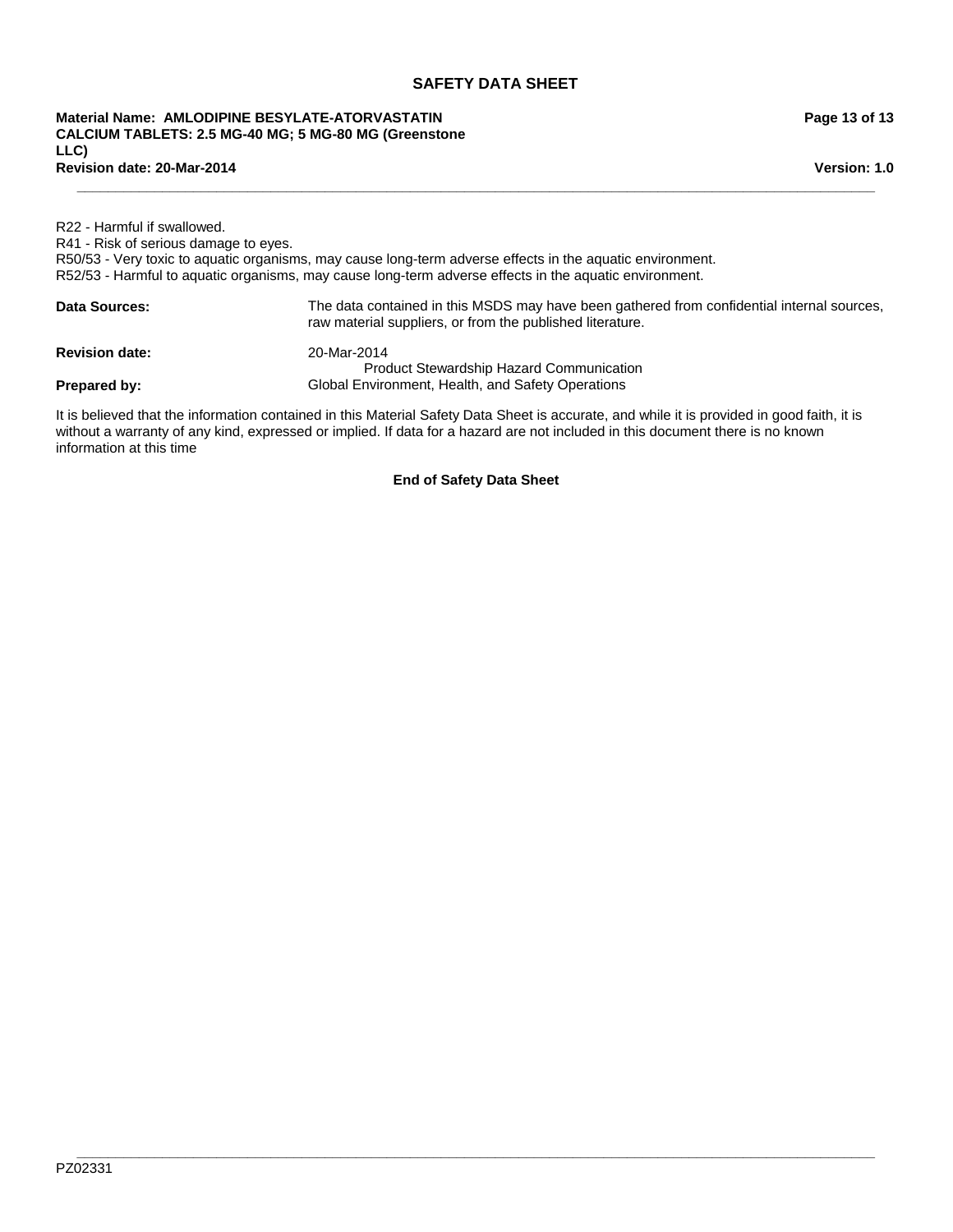

Revision date: 20-Mar-2014 Version: 1.0

Page 1 of 14

# **IDENTIFICATION OF THE SUBSTANCE/PREPARATION AND THE COMPANY/UNDERTAKING**

# **Product Identifier**

**Material Name: Amlodipine besylate/Atorvastatin calcium tablets- 5 mg/10 mg and 10 mg/20 mg (Greenstone LLC)**

**Trade Name:** Not applicable<br> **Chemical Family:** Mixture **Chemical Family:** 

# **Relevant Identified Uses of the Substance or Mixture and Uses Advised Against**

**Intended Use:** Pharmaceutical product for the treatment of high blood pressure (hypertension), high cholesterol (hyperlipidemia)

**Details of the Supplier of the Safety Data Sheet Greenstone LLC 100 Route 206 North Peapack, NJ 07977 800-435-7095**

**Emergency telephone number: CHEMTREC (24 hours): 1-800-424-9300**

# **2. HAZARDS IDENTIFICATION**

#### **Classification of the Substance or Mixture**

# **GHS - Classification**

Serious Eye Damage/Eye Irritation: Category 1 Acute aquatic toxicity: Category 2 Chronic aquatic toxicity: Category 2

#### **EU Classification:**

EU Indication of danger: Xi - Irritant Dangerous for the Environment

EU Risk Phrases:

R36 - Irritating to eyes. R51/53 - Toxic to aquatic organisms, may cause long-term adverse effects in the aquatic environment.

**Label Elements**

| Signal Word:              | Danger                                                 |
|---------------------------|--------------------------------------------------------|
| <b>Hazard Statements:</b> | H318 - Causes serious eye damage                       |
|                           | H401 - Toxic to aquatic life                           |
|                           | H411 - Toxic to aquatic life with long lasting effects |
|                           |                                                        |

| P280 - Wear protective gloves/protective clothing/eye protection/face protection           |
|--------------------------------------------------------------------------------------------|
| P305 + P351 + P338 - IF IN EYES: Rinse cautiously with water for several minutes. Remove   |
| contact lenses, if present and easy to do. Continue rinsing                                |
| P310 - Immediately call a POISON CENTRE or doctor/physician                                |
| P273 - Avoid release to the environment                                                    |
| P391 - Collect spillage                                                                    |
| P501 - Dispose of contents/container in accordance with all local and national regulations |
|                                                                                            |

**\_\_\_\_\_\_\_\_\_\_\_\_\_\_\_\_\_\_\_\_\_\_\_\_\_\_\_\_\_\_\_\_\_\_\_\_\_\_\_\_\_\_\_\_\_\_\_\_\_\_\_\_\_\_\_\_\_\_\_\_\_\_\_\_\_\_\_\_\_\_\_\_\_\_\_\_\_\_\_\_\_\_\_\_\_\_\_\_\_\_\_\_\_\_\_\_\_\_\_\_\_\_\_**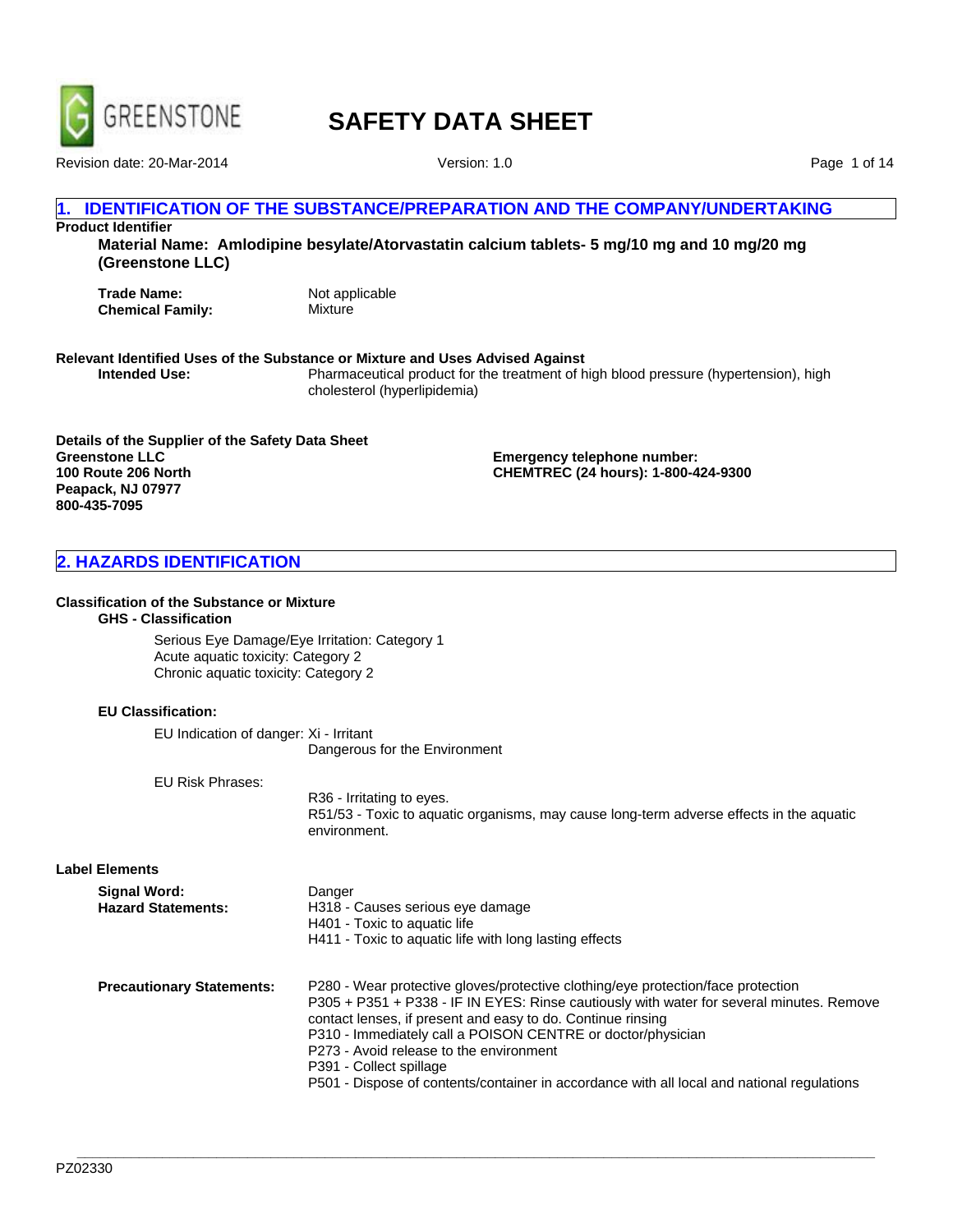**\_\_\_\_\_\_\_\_\_\_\_\_\_\_\_\_\_\_\_\_\_\_\_\_\_\_\_\_\_\_\_\_\_\_\_\_\_\_\_\_\_\_\_\_\_\_\_\_\_\_\_\_\_\_\_\_\_\_\_\_\_\_\_\_\_\_\_\_\_\_\_\_\_\_\_\_\_\_\_\_\_\_\_\_\_\_\_\_\_\_\_\_\_\_\_\_\_\_\_\_\_\_\_**

**Revision date: 20-Mar-2014 Material Name: Amlodipine besylate/Atorvastatin calcium tablets- 5 mg/10 mg and 10 mg/20 mg (Greenstone LLC)**

**Page 2 of 14**

**Version: 1.0**



**Other Hazards** No data available **Australian Hazard Classification (NOHSC):**

Hazardous Substance. Non-Dangerous Goods.

**Note:** This document has been prepared in accordance with standards for workplace safety, which require the inclusion of all known hazards of the product or its ingredients regardless of the potential risk. The precautionary statements and warnings included may not apply in all cases. Your needs may vary depending upon the potential for exposure in your workplace.

# **3. COMPOSITION/INFORMATION ON INGREDIENTS**

#### **Hazardous**

| <b>Ingredient</b>          | <b>CAS Number</b> | EU<br><b>EINECS/ELINCS</b> | <b>EU Classification</b> | <b>GHS</b><br><b>Classification</b> | $\frac{0}{2}$ |
|----------------------------|-------------------|----------------------------|--------------------------|-------------------------------------|---------------|
|                            |                   | List                       |                          |                                     |               |
| Amlodipine besylate        | 111470-99-6       | Not Listed                 | N:R50/53                 | Acute Tox. 4, H302                  | 6.94          |
|                            |                   |                            | Xn; R22                  | Eye Dam. 1, H318                    |               |
|                            |                   |                            | $Xi:$ R41                | Aquatic Acute 1,                    |               |
|                            |                   |                            |                          | H400                                |               |
|                            |                   |                            |                          | Aquatic Chronic 1,                  |               |
|                            |                   |                            |                          | H410                                |               |
| Atorvastatin calcium       | 134523-03-8       | Not Listed                 | R52/53                   | Aquatic Acute 3;                    | 10.85         |
|                            |                   |                            |                          | H402                                |               |
|                            |                   |                            |                          | Aquatic Chronic 3;                  |               |
|                            |                   |                            |                          | H412                                |               |
| Calcium carbonate          | 471-34-1          | 207-439-9                  | Not Listed               | Not Listed                          | $\star$       |
| Magnesium stearate         | 557-04-0          | 209-150-3                  | Not Listed               | Not Listed                          | $\star$       |
| Microcrystalline cellulose | 9004-34-6         | 232-674-9                  | Not Listed               | Not Listed                          | $\star$       |
| Silicon dioxide. NF        | 7631-86-9         | 231-545-4                  | Not Listed               | Not Listed                          | $\star$       |
| Starch, pregelatinized     | 9005-25-8         | 232-679-6                  | Not Listed               | <b>Not Listed</b>                   | $\star$       |

| <b>Ingredient</b>       | <b>CAS Number</b>   | EU                   | <b>EU Classification</b> | <b>GHS</b>            | % |
|-------------------------|---------------------|----------------------|--------------------------|-----------------------|---|
|                         |                     | <b>EINECS/ELINCS</b> |                          | <b>Classification</b> |   |
|                         |                     | List                 |                          |                       |   |
| Croscarmellose sodium   | 74811-65-7          | Not Listed           | Not Listed               | Not Listed            |   |
| Hydroxypropyl cellulose | 9004-64-2           | Not Listed           | Not Listed               | <b>Not Listed</b>     |   |
| Opadry blue             | NOT ASSIGNED        | Not Listed           | Not Listed               | Not Listed            |   |
| Opadry clear            | NOT ASSIGNED        | Not Listed           | Not Listed               | Not Listed            |   |
| Opadry white            | <b>NOT ASSIGNED</b> | Not Listed           | Not Listed               | <b>Not Listed</b>     |   |
| Polysorbate 80          | 9005-65-6           | Not Listed           | Not Listed               | Not Listed            |   |

**\_\_\_\_\_\_\_\_\_\_\_\_\_\_\_\_\_\_\_\_\_\_\_\_\_\_\_\_\_\_\_\_\_\_\_\_\_\_\_\_\_\_\_\_\_\_\_\_\_\_\_\_\_\_\_\_\_\_\_\_\_\_\_\_\_\_\_\_\_\_\_\_\_\_\_\_\_\_\_\_\_\_\_\_\_\_\_\_\_\_\_\_\_\_\_\_\_\_\_\_\_\_\_**

#### **Additional Information:** \* Proprietary

Ingredient(s) indicated as hazardous have been assessed under standards for workplace safety.

In accordance with 29 CFR 1910.1200, the exact percentage composition of this mixture has been withheld as a trade secret.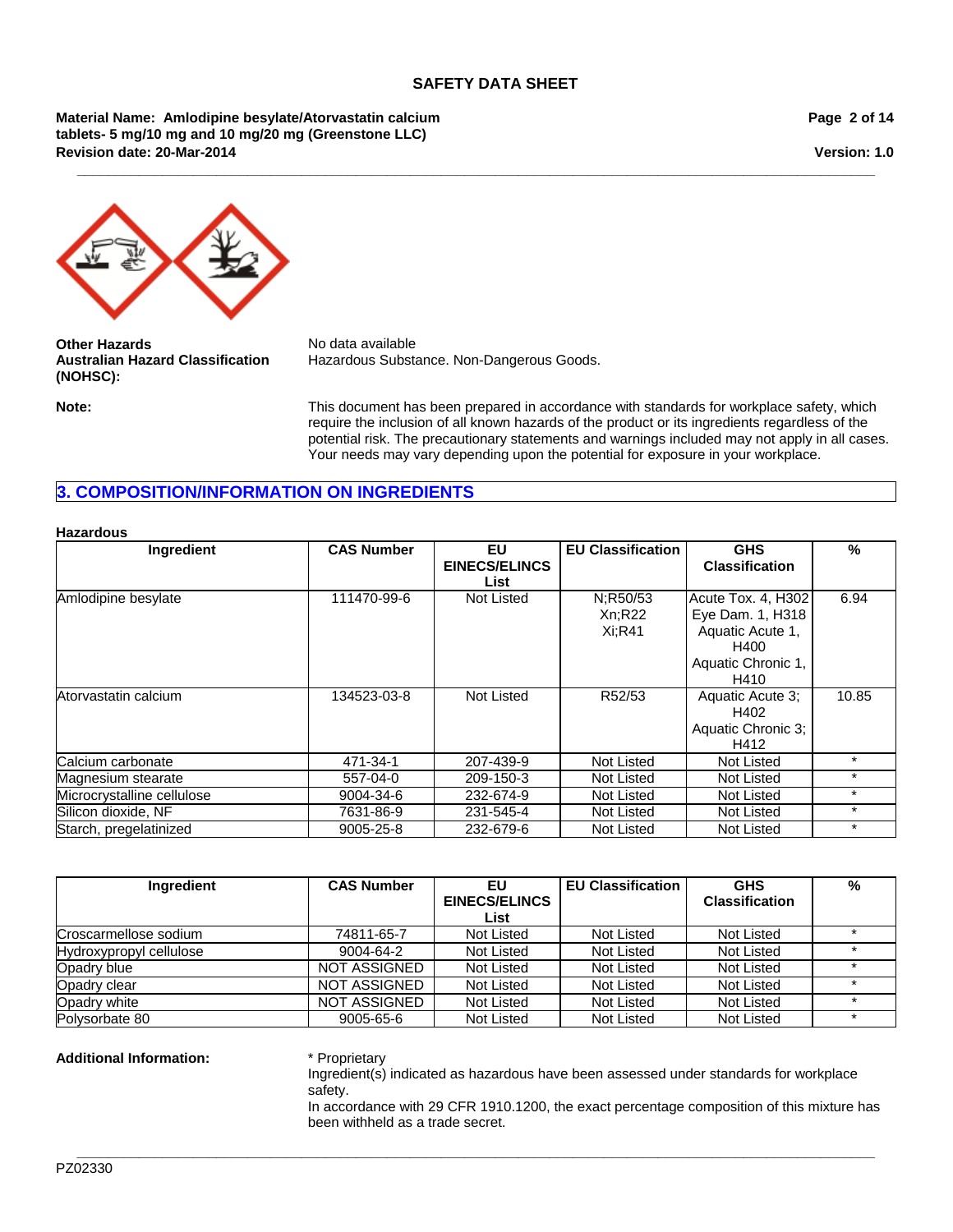**\_\_\_\_\_\_\_\_\_\_\_\_\_\_\_\_\_\_\_\_\_\_\_\_\_\_\_\_\_\_\_\_\_\_\_\_\_\_\_\_\_\_\_\_\_\_\_\_\_\_\_\_\_\_\_\_\_\_\_\_\_\_\_\_\_\_\_\_\_\_\_\_\_\_\_\_\_\_\_\_\_\_\_\_\_\_\_\_\_\_\_\_\_\_\_\_\_\_\_\_\_\_\_**

**Version: 1.0**

# **For the full text of the R phrases and CLP/GHS abbreviations mentioned in this Section, see Section 16**

# **4. FIRST AID MEASURES**

| <b>Description of First Aid Measures</b>                                                                                                                                  |                                                                                                                                                                                       |
|---------------------------------------------------------------------------------------------------------------------------------------------------------------------------|---------------------------------------------------------------------------------------------------------------------------------------------------------------------------------------|
| <b>Eve Contact:</b>                                                                                                                                                       | Flush with water while holding eyelids open for at least 15 minutes. Seek medical attention<br>immediately.                                                                           |
| <b>Skin Contact:</b>                                                                                                                                                      | Remove contaminated clothing. Flush area with large amounts of water. Use soap. Seek<br>medical attention.                                                                            |
| Ingestion:                                                                                                                                                                | Never give anything by mouth to an unconscious person. Wash out mouth with water. Do not<br>induce vomiting unless directed by medical personnel. Seek medical attention immediately. |
| Inhalation:                                                                                                                                                               | Remove to fresh air and keep patient at rest. Seek medical attention immediately.                                                                                                     |
| Most Important Symptoms and Effects, Both Acute and Delayed<br><b>Symptoms and Effects of</b><br>Exposure:<br><b>Medical Conditions</b><br><b>Aggravated by Exposure:</b> | For information on potential signs and symptoms of exposure, See Section 2 - Hazards<br>Identification and/or Section 11 - Toxicological Information.<br>None known                   |

**Indication of the Immediate Medical Attention and Special Treatment Needed**

**Notes to Physician:** None

# **5. FIRE FIGHTING MEASURES**

| <b>Extinguishing Media:</b>                                                                              | Use carbon dioxide, dry chemical, or water spray.                                                                                |  |
|----------------------------------------------------------------------------------------------------------|----------------------------------------------------------------------------------------------------------------------------------|--|
| Special Hazards Arising from the Substance or Mixture<br><b>Hazardous Combustion</b><br><b>Products:</b> | Carbon monoxide, carbon dioxide, oxides of nitrogen, oxides of sulfur, hydrochloride, and other<br>chlorine-containing compounds |  |
| Fire / Explosion Hazards:                                                                                | Not applicable                                                                                                                   |  |
| Advice for Fire Fighters                                                                                 |                                                                                                                                  |  |

**Advice for Fire-Fighters**

During all fire fighting activities, wear appropriate protective equipment, including self-contained breathing apparatus.

# **6. ACCIDENTAL RELEASE MEASURES**

# **Personal Precautions, Protective Equipment and Emergency Procedures**

Personnel involved in clean-up should wear appropriate personal protective equipment (see Section 8). Minimize exposure.

#### **Environmental Precautions**

Place waste in an appropriately labeled, sealed container for disposal. Care should be taken to avoid environmental release.

# **Methods and Material for Containment and Cleaning Up**

| <b>Measures for Cleaning /</b><br><b>Collecting:</b> | Contain the source of spill if it is safe to do so. Collect spilled material by a method that<br>controls dust generation. A damp cloth or a filtered vacuum should be used to clean spills of<br>dry solids. Clean spill area thoroughly. |
|------------------------------------------------------|--------------------------------------------------------------------------------------------------------------------------------------------------------------------------------------------------------------------------------------------|
| <b>Additional Consideration for</b>                  | Non-essential personnel should be evacuated from affected area. Report emergency                                                                                                                                                           |
| Large Spills:                                        | situations immediately. Clean up operations should only be undertaken by trained personnel.                                                                                                                                                |

**\_\_\_\_\_\_\_\_\_\_\_\_\_\_\_\_\_\_\_\_\_\_\_\_\_\_\_\_\_\_\_\_\_\_\_\_\_\_\_\_\_\_\_\_\_\_\_\_\_\_\_\_\_\_\_\_\_\_\_\_\_\_\_\_\_\_\_\_\_\_\_\_\_\_\_\_\_\_\_\_\_\_\_\_\_\_\_\_\_\_\_\_\_\_\_\_\_\_\_\_\_\_\_**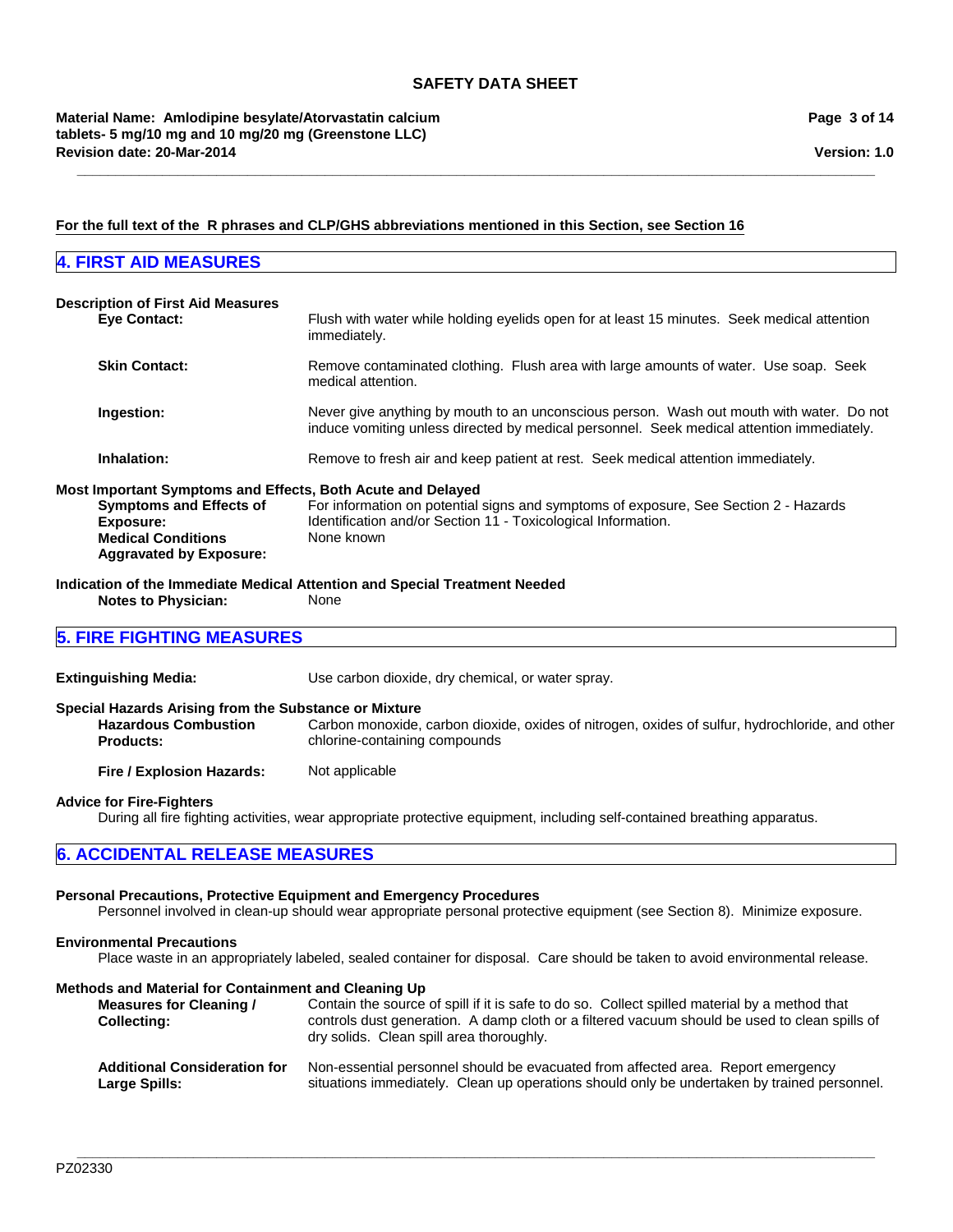**\_\_\_\_\_\_\_\_\_\_\_\_\_\_\_\_\_\_\_\_\_\_\_\_\_\_\_\_\_\_\_\_\_\_\_\_\_\_\_\_\_\_\_\_\_\_\_\_\_\_\_\_\_\_\_\_\_\_\_\_\_\_\_\_\_\_\_\_\_\_\_\_\_\_\_\_\_\_\_\_\_\_\_\_\_\_\_\_\_\_\_\_\_\_\_\_\_\_\_\_\_\_\_**

**Revision date: 20-Mar-2014 Material Name: Amlodipine besylate/Atorvastatin calcium tablets- 5 mg/10 mg and 10 mg/20 mg (Greenstone LLC)**

# **7. HANDLING AND STORAGE**

#### **Precautions for Safe Handling**

Minimize dust generation and accumulation. If tablets or capsules are crushed and/or broken, avoid breathing dust and avoid contact with eyes, skin, and clothing. When handling, use appropriate personal protective equipment (see Section 8). Wash hands and any exposed skin after removal of PPE. Refer to Section 12 - Ecological Information, for information on potential effects on the environment. Review and implement appropriate technical and procedural waste water and waste disposal measures to prevent occupational exposure or environmental releases. Potential points of process emissions of this material to the atmosphere should be controlled with dust collectors, HEPA filtration systems or other equivalent controls. Releases to the environment should be avoided.

#### **Conditions for Safe Storage, Including any Incompatibilities**

Specific end use(s):

**Storage Conditions:** Store as directed by product packaging.<br>
Store as directed by product packaging.<br>
No data available

**Page 4 of 14**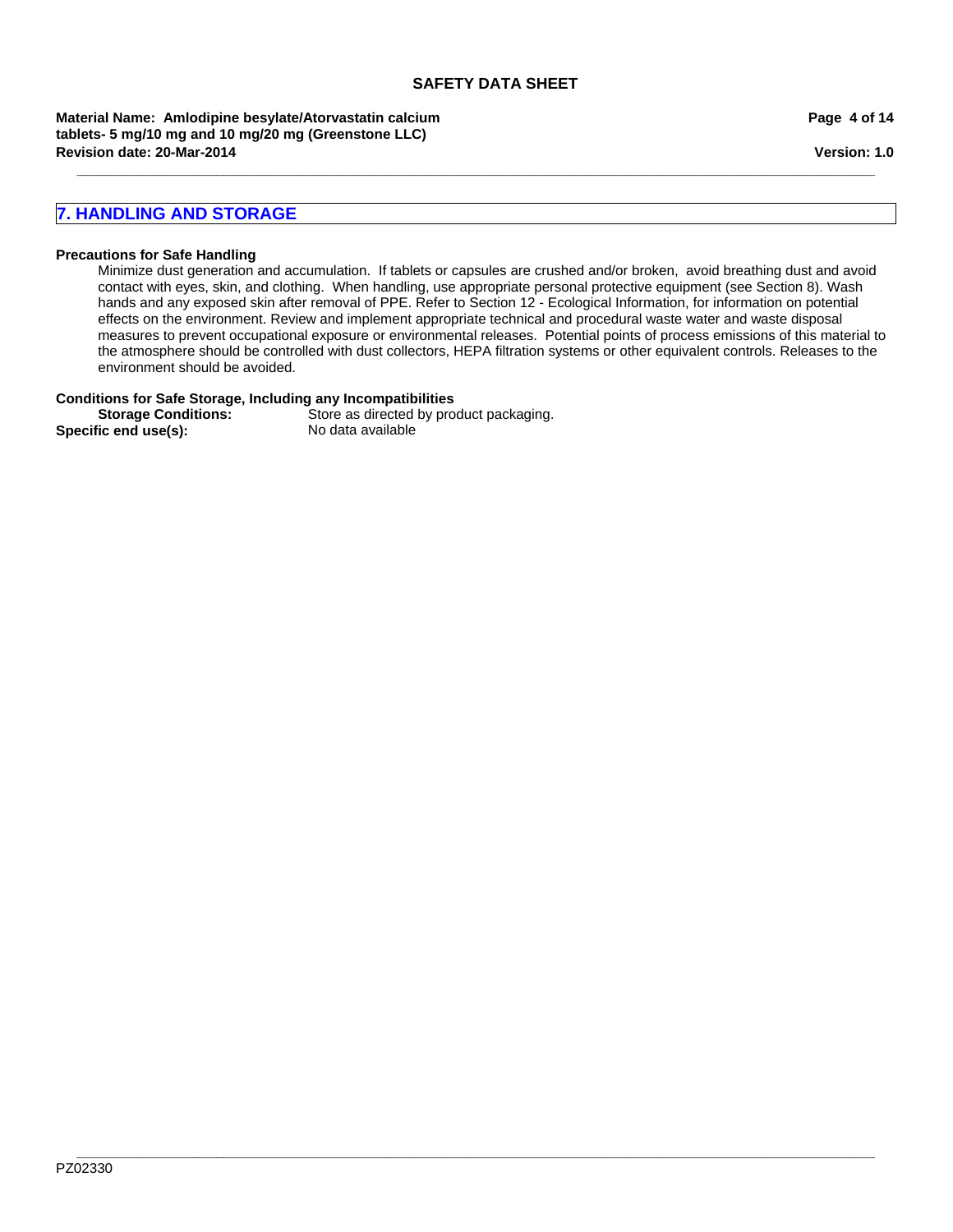**\_\_\_\_\_\_\_\_\_\_\_\_\_\_\_\_\_\_\_\_\_\_\_\_\_\_\_\_\_\_\_\_\_\_\_\_\_\_\_\_\_\_\_\_\_\_\_\_\_\_\_\_\_\_\_\_\_\_\_\_\_\_\_\_\_\_\_\_\_\_\_\_\_\_\_\_\_\_\_\_\_\_\_\_\_\_\_\_\_\_\_\_\_\_\_\_\_\_\_\_\_\_\_**

**Revision date: 20-Mar-2014 Material Name: Amlodipine besylate/Atorvastatin calcium tablets- 5 mg/10 mg and 10 mg/20 mg (Greenstone LLC)**

# **8. EXPOSURE CONTROLS / PERSONAL PROTECTION**

**Control Parameters Refer to available public information for specific member state Occupational Exposure Limits.**

| <b>Amlodipine besylate</b>               |                         |
|------------------------------------------|-------------------------|
| <b>Manufacturer OEL:</b>                 | $100$ ug/m <sup>3</sup> |
|                                          |                         |
| <b>Atorvastatin calcium</b>              |                         |
| <b>Manufacturer OEL:</b>                 | $50$ ug/m $3$           |
| <b>Calcium carbonate</b>                 |                         |
| <b>Australia TWA</b>                     | 10 mg/m $3$             |
| <b>Bulgaria OEL - TWA</b>                | 10.0 mg/m <sup>3</sup>  |
| <b>France OEL - TWA</b>                  | 10 mg/m $3$             |
| Latvia OEL - TWA                         | 6 mg/m $3$              |
| <b>Poland OEL - TWA</b>                  | 10 mg/m $3$             |
|                                          |                         |
| <b>Portugal OEL - TWA</b>                | 10 mg/m $3$             |
| <b>Magnesium stearate</b>                |                         |
| <b>ACGIH Threshold Limit Value (TWA)</b> | 10 mg/m $3$             |
| Lithuania OEL - TWA                      | 5 mg/ $m3$              |
| Sweden OEL - TWAs                        | 5 mg/m $3$              |
|                                          |                         |
| Microcrystalline cellulose               |                         |
| <b>ACGIH Threshold Limit Value (TWA)</b> | 10 mg/ $m3$             |
| <b>Australia TWA</b>                     | 10 mg/m $3$             |
| <b>Belgium OEL - TWA</b>                 | 10 mg/m $3$             |
| <b>Estonia OEL - TWA</b>                 | 10 mg/m $3$             |
| <b>France OEL - TWA</b>                  | 10 mg/m $3$             |
| <b>Ireland OEL - TWAs</b>                | 10 mg/m $3$             |
|                                          | 4 mg/m $3$              |
| Latvia OEL - TWA                         | 2 mg/m $3$              |
| <b>OSHA - Final PELS - TWAs:</b>         | 15 mg/m $3$             |
| <b>Portugal OEL - TWA</b>                | 10 mg/m $3$             |
| Romania OEL - TWA                        | 10 mg/m $3$             |
| Spain OEL - TWA                          | 10 mg/m $3$             |
|                                          |                         |
| Silicon dioxide, NF                      |                         |
| <b>Australia TWA</b>                     | 2 mg/m $3$              |
| <b>Austria OEL - MAKs</b>                | 4 mg/m $3$              |
|                                          | $0.3 \text{ mg/m}^3$    |
| <b>Czech Republic OEL - TWA</b>          | 0.1 mg/m <sup>3</sup>   |
|                                          | 4.0 mg/m <sup>3</sup>   |
| <b>Estonia OEL - TWA</b>                 | 2 mg/m $3$              |
| <b>Finland OEL - TWA</b>                 | $5 \text{ mg/m}^3$      |
| Germany - TRGS 900 - TWAs                | 4 mg/m $3$              |
| Germany (DFG) - MAK                      | 4 mg/m $3$              |
| <b>Ireland OEL - TWAs</b>                | 6 mg/ $m3$              |
|                                          | 2.4 mg/m <sup>3</sup>   |
| Latvia OEL - TWA                         | 1 mg/m $3$              |
| OSHA - Final PELs - Table Z-3 Mineral D: | 20 mppcf                |
|                                          | Listed                  |

**Page 5 of 14**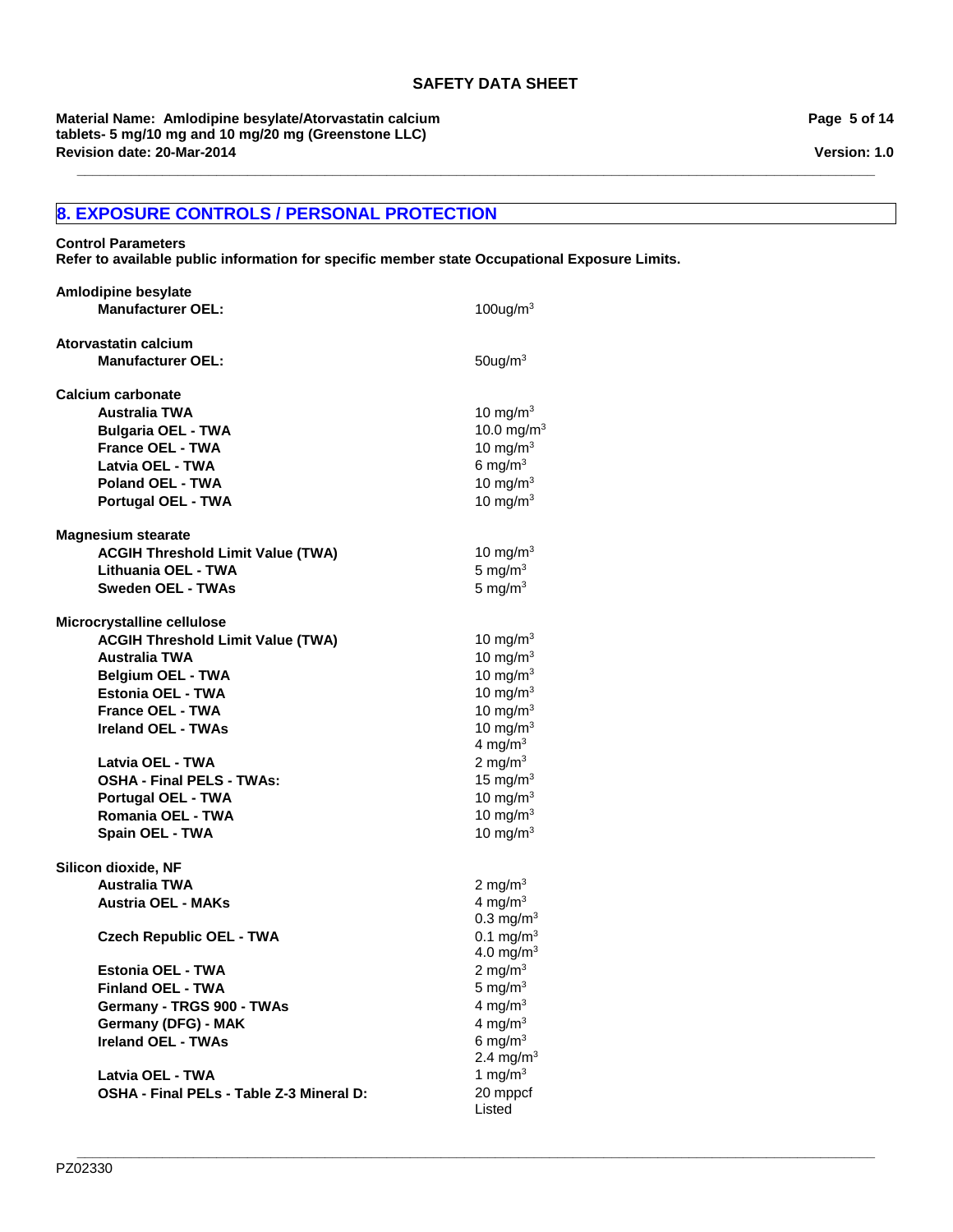**\_\_\_\_\_\_\_\_\_\_\_\_\_\_\_\_\_\_\_\_\_\_\_\_\_\_\_\_\_\_\_\_\_\_\_\_\_\_\_\_\_\_\_\_\_\_\_\_\_\_\_\_\_\_\_\_\_\_\_\_\_\_\_\_\_\_\_\_\_\_\_\_\_\_\_\_\_\_\_\_\_\_\_\_\_\_\_\_\_\_\_\_\_\_\_\_\_\_\_\_\_\_\_**

# **Revision date: 20-Mar-2014 Material Name: Amlodipine besylate/Atorvastatin calcium tablets- 5 mg/10 mg and 10 mg/20 mg (Greenstone LLC)**

| Slovakia OEL - TWA                       | 4.0 mg/m <sup>3</sup>                                                                                                                                                                                                                                                  |  |
|------------------------------------------|------------------------------------------------------------------------------------------------------------------------------------------------------------------------------------------------------------------------------------------------------------------------|--|
| Starch, pregelatinized                   |                                                                                                                                                                                                                                                                        |  |
| <b>ACGIH Threshold Limit Value (TWA)</b> | 10 mg/m $3$                                                                                                                                                                                                                                                            |  |
| <b>Australia TWA</b>                     | 10 mg/m $3$                                                                                                                                                                                                                                                            |  |
| <b>Belgium OEL - TWA</b>                 | 10 mg/m $3$                                                                                                                                                                                                                                                            |  |
| <b>Bulgaria OEL - TWA</b>                | 10.0 mg/m <sup>3</sup>                                                                                                                                                                                                                                                 |  |
| <b>Czech Republic OEL - TWA</b>          | 4.0 mg/m <sup>3</sup>                                                                                                                                                                                                                                                  |  |
| <b>Greece OEL - TWA</b>                  | 10 mg/m $3$                                                                                                                                                                                                                                                            |  |
|                                          | 5 mg/m $3$                                                                                                                                                                                                                                                             |  |
| Ireland OEL - TWAs                       | 10 mg/m $3$                                                                                                                                                                                                                                                            |  |
|                                          | 4 mg/m <sup>3</sup>                                                                                                                                                                                                                                                    |  |
| <b>OSHA - Final PELS - TWAs:</b>         | 15 mg/m $3$                                                                                                                                                                                                                                                            |  |
| <b>Portugal OEL - TWA</b>                | 10 mg/m $3$                                                                                                                                                                                                                                                            |  |
| Slovakia OEL - TWA                       | 4 mg/ $m3$                                                                                                                                                                                                                                                             |  |
| <b>Spain OEL - TWA</b>                   | 10 mg/m $3$                                                                                                                                                                                                                                                            |  |
|                                          |                                                                                                                                                                                                                                                                        |  |
| <b>Exposure Controls</b>                 |                                                                                                                                                                                                                                                                        |  |
| <b>Engineering Controls:</b>             | Engineering controls should be used as the primary means to control exposures. General<br>room ventilation is adequate unless the process generates dust, mist or fumes. Keep airborne<br>contamination levels below the exposure limits listed above in this section. |  |
| <b>Personal Protective Equipment:</b>    | Refer to applicable national standards and regulations in the selection and use of personal<br>protective equipment (PPE).                                                                                                                                             |  |
| Hands:                                   | Wear impervious gloves to prevent skin contact.                                                                                                                                                                                                                        |  |
| Eyes:                                    | Wear safety glasses as minimum protection (goggles recommended).                                                                                                                                                                                                       |  |
| Skin:                                    | Wear impervious protective clothing to prevent skin contact.                                                                                                                                                                                                           |  |
| <b>Respiratory protection:</b>           | If the applicable Occupational Exposure Limit (OEL) is exceeded, wear an appropriate<br>respirator with a protection factor sufficient to control exposures to below the OEL.                                                                                          |  |

# **9. PHYSICAL AND CHEMICAL PROPERTIES**

| <b>Physical State:</b><br>Odor:<br><b>Molecular Formula:</b> | Film-coated tablets<br>No data available.<br>Mixture | Color:<br><b>Odor Threshold:</b><br><b>Molecular Weight:</b> | Blue or White<br>No data available.<br>Mixture |
|--------------------------------------------------------------|------------------------------------------------------|--------------------------------------------------------------|------------------------------------------------|
| <b>Solvent Solubility:</b><br><b>Water Solubility:</b>       | No data available<br>No data available               |                                                              |                                                |
| pH:                                                          | No data available.                                   |                                                              |                                                |
| Melting/Freezing Point (°C):                                 | No data available                                    |                                                              |                                                |
| <b>Boiling Point (°C):</b>                                   | No data available.                                   |                                                              |                                                |
| Partition Coefficient: (Method, pH, Endpoint, Value)         |                                                      |                                                              |                                                |
| Calcium carbonate                                            |                                                      |                                                              |                                                |
| No data available                                            |                                                      |                                                              |                                                |
| Croscarmellose sodium                                        |                                                      |                                                              |                                                |
| No data available                                            |                                                      |                                                              |                                                |
| Hydroxypropyl cellulose                                      |                                                      |                                                              |                                                |
| No data available                                            |                                                      |                                                              |                                                |
| <b>Magnesium stearate</b>                                    |                                                      |                                                              |                                                |
| No data available                                            |                                                      |                                                              |                                                |
| Microcrystalline cellulose                                   |                                                      |                                                              |                                                |

#### **\_\_\_\_\_\_\_\_\_\_\_\_\_\_\_\_\_\_\_\_\_\_\_\_\_\_\_\_\_\_\_\_\_\_\_\_\_\_\_\_\_\_\_\_\_\_\_\_\_\_\_\_\_\_\_\_\_\_\_\_\_\_\_\_\_\_\_\_\_\_\_\_\_\_\_\_\_\_\_\_\_\_\_\_\_\_\_\_\_\_\_\_\_\_\_\_\_\_\_\_\_\_\_** PZ02330

**Page 6 of 14**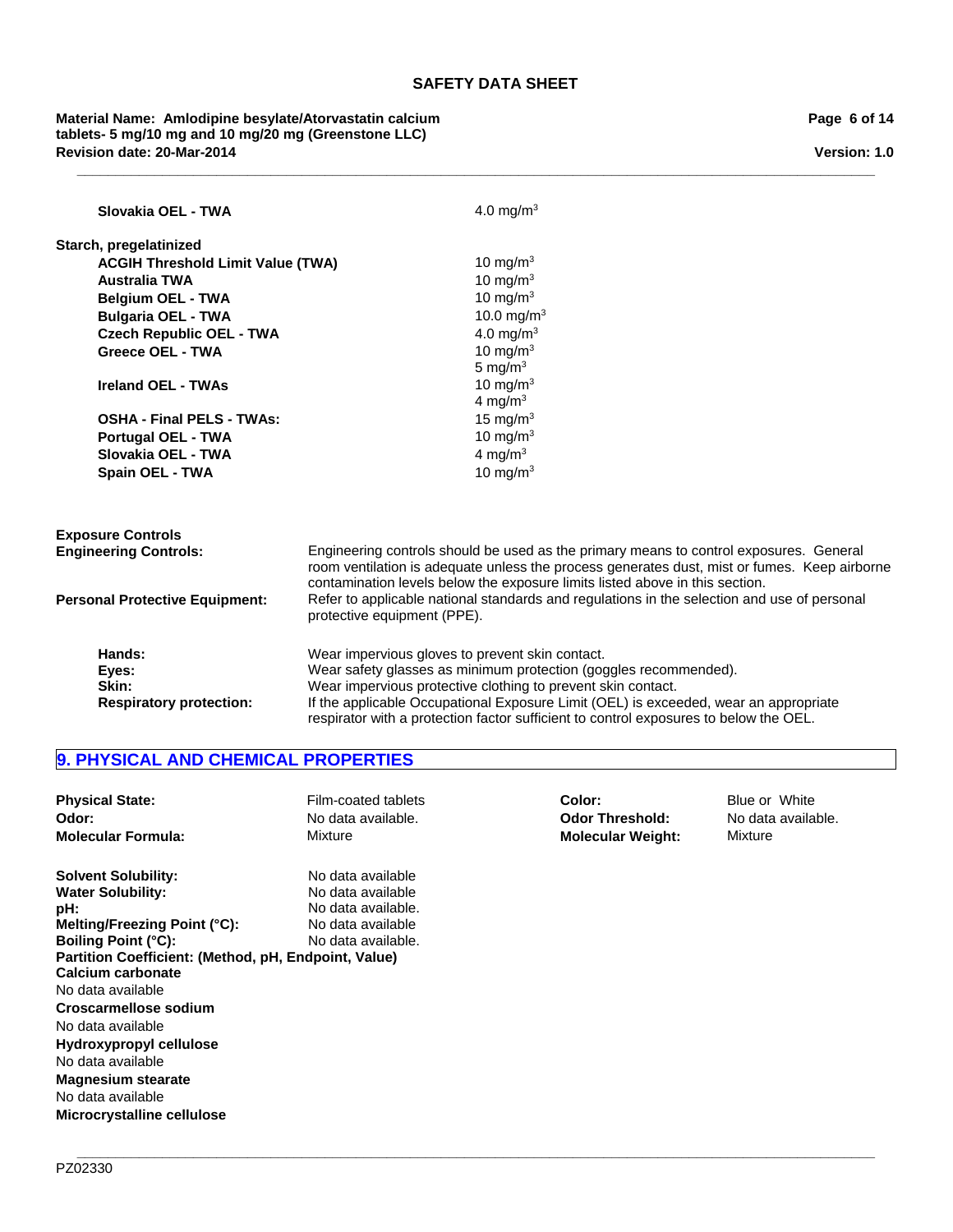**\_\_\_\_\_\_\_\_\_\_\_\_\_\_\_\_\_\_\_\_\_\_\_\_\_\_\_\_\_\_\_\_\_\_\_\_\_\_\_\_\_\_\_\_\_\_\_\_\_\_\_\_\_\_\_\_\_\_\_\_\_\_\_\_\_\_\_\_\_\_\_\_\_\_\_\_\_\_\_\_\_\_\_\_\_\_\_\_\_\_\_\_\_\_\_\_\_\_\_\_\_\_\_**

**Revision date: 20-Mar-2014 Material Name: Amlodipine besylate/Atorvastatin calcium tablets- 5 mg/10 mg and 10 mg/20 mg (Greenstone LLC)**

**Page 7 of 14**

**Version: 1.0**

# **9. PHYSICAL AND CHEMICAL PROPERTIES**

**Decomposition Temperature (°C):** No data available. **Evaporation Rate (Gram/s):** No data available<br> **Vapor Pressure (kPa):** No data available No data available No data available **Silicon dioxide, NF** No data available **Opadry clear Starch, pregelatinized** No data available No data available **Amlodipine besylate** No data available Measured7Log P1.33 **Opadry white Atorvastatin calcium** No data available No data available **Opadry blue Polysorbate 80**

**Vapor Pressure (kPa):** No data available<br> **Vapor Density (g/ml):** No data available **Vapor Density (g/ml):** No data available<br> **Relative Density:** No data available **Relative Density: Viscosity:** No data available

**Flammablity:**

**Autoignition Temperature (Solid) (°C):** No data available<br> **Flammability (Solids):** No data available **Flammability (Solids):** No data available<br> **Flash Point (Liquid) (°C):** No data available **Flash Point (Liquid) (°C): Upper Explosive Limits (Liquid) (% by Vol.):** No data available Lower Explosive Limits (Liquid) (% by Vol.): No data available **Polymerization:** Will not occur

# **10. STABILITY AND REACTIVITY**

**Reactivity:** No data available<br> **Chemical Stability:** Stable under norm **Possibility of Hazardous Reactions Oxidizing Properties:** No data available **Hazardous Decomposition Products:**

Stable under normal conditions of use. **Conditions to Avoid:** Fine particles (such as dust and mists) may fuel fires/explosions.<br> **Incompatible Materials:** As a precautionary measure, keep away from strong oxidizers As a precautionary measure, keep away from strong oxidizers None known

# **11. TOXICOLOGICAL INFORMATION**

| <b>Information on Toxicological Effects</b> |                                                                                                                                              |
|---------------------------------------------|----------------------------------------------------------------------------------------------------------------------------------------------|
| <b>General Information:</b>                 | The information included in this section describes the potential hazards of the individual<br>ingredients.                                   |
| <b>Short Term:</b>                          | May cause eye irritation May be harmful if swallowed. (based on components)<br>Antihypertensive drug: has blood pressure-lowering properties |

**\_\_\_\_\_\_\_\_\_\_\_\_\_\_\_\_\_\_\_\_\_\_\_\_\_\_\_\_\_\_\_\_\_\_\_\_\_\_\_\_\_\_\_\_\_\_\_\_\_\_\_\_\_\_\_\_\_\_\_\_\_\_\_\_\_\_\_\_\_\_\_\_\_\_\_\_\_\_\_\_\_\_\_\_\_\_\_\_\_\_\_\_\_\_\_\_\_\_\_\_\_\_\_**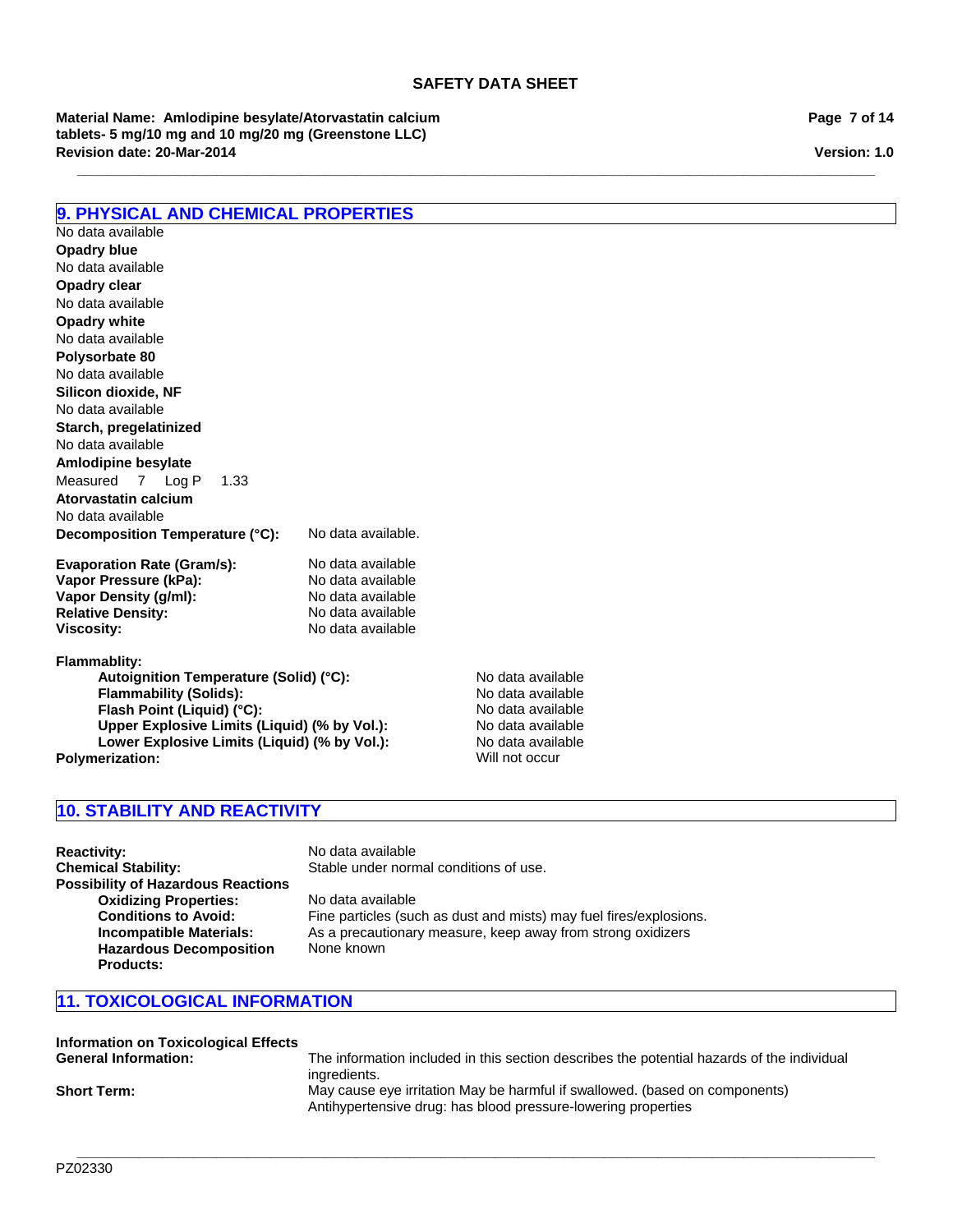**\_\_\_\_\_\_\_\_\_\_\_\_\_\_\_\_\_\_\_\_\_\_\_\_\_\_\_\_\_\_\_\_\_\_\_\_\_\_\_\_\_\_\_\_\_\_\_\_\_\_\_\_\_\_\_\_\_\_\_\_\_\_\_\_\_\_\_\_\_\_\_\_\_\_\_\_\_\_\_\_\_\_\_\_\_\_\_\_\_\_\_\_\_\_\_\_\_\_\_\_\_\_\_**

**Revision date: 20-Mar-2014 Material Name: Amlodipine besylate/Atorvastatin calcium tablets- 5 mg/10 mg and 10 mg/20 mg (Greenstone LLC)**

# **11. TOXICOLOGICAL INFORMATION**

**Long Term:** Repeat-dose studies in animals have shown a potential to cause adverse effects on liver<br>**Known Clinical Effects:** Adverse effects associated with therapeutic use of amlodipine include headache. swelling Adverse effects associated with therapeutic use of amlodipine include headache, swelling, dizziness, flushing, and palpitations. The most common adverse effects seen with the therapeutic use of atorvastatin include constipation, flatulence, upset stomach, and abdominal pain. Therapeutic use of atorvastatin has been associated with changes in liver function and muscle aches or weakness.

#### **Acute Toxicity: (Species, Route, End Point, Dose)**

Rat Oral LD50 6450mg/kg **Calcium carbonate**

#### **Magnesium stearate**

Rat Oral LD50 >2000mg/kg Rat InhalationLC50 >2000 mg/m3

#### **Microcrystalline cellulose**

Rat Oral LD50 >5000mg/kg RabbitDermal LD50 >2000 mg/kg

#### **Polysorbate 80**

Rat Oral LD50 25g/kg

#### **Amlodipine besylate**

Rat (M) Oral LD50 393mg/kg Rat (F) Oral LD50 686mg/kg

#### **Atorvastatin calcium**

Rabbit Dermal LD50 >2000mg/kg Rat/Mouse Oral LD50 >5000mg/kg

Acute Toxicity Comments: A greater than symbol (>) indicates that the toxicity endpoint being tested was not achievable at the highest dose used in the test.

#### **Irritation / Sensitization: (Study Type, Species, Severity)**

# **Microcrystalline cellulose**

Skin IrritationRabbitNon-irritating Eye IrritationRabbitNon-irritating

#### **Amlodipine besylate**

Eye IrritationRabbitSevere Skin IrritationRabbitNon-irritating Skin Sensitization - GPMTGuinea PigNegative

#### **Atorvastatin calcium**

Skin Sensitization - BeuhlerGuinea PigNegative Skin IrritationRabbitNon-irritating Eye IrritationRabbitMild

# **Repeated Dose Toxicity: (Duration, Species, Route, Dose, End Point, Target Organ)**

#### **Amlodipine besylate**

**Page 8 of 14**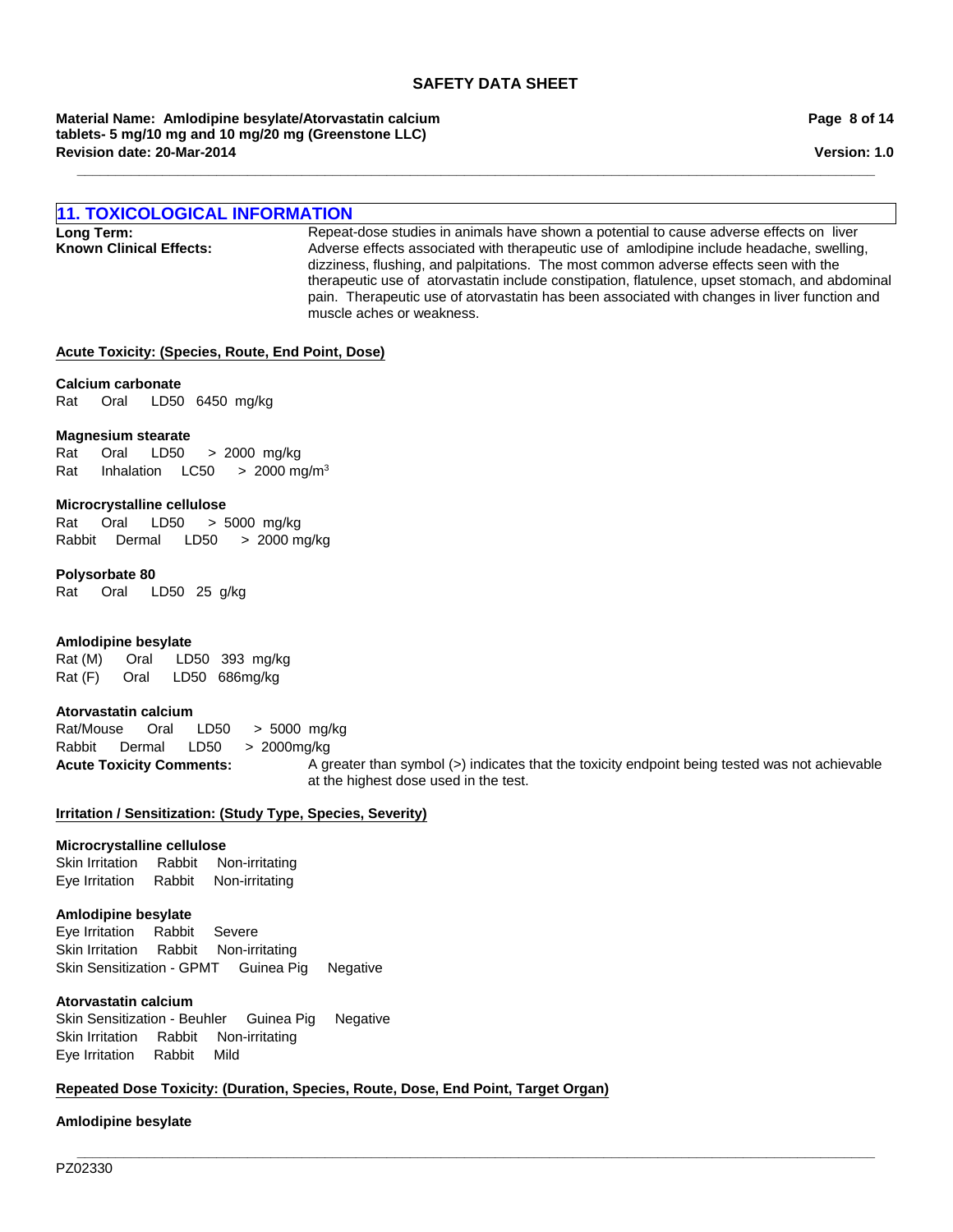**\_\_\_\_\_\_\_\_\_\_\_\_\_\_\_\_\_\_\_\_\_\_\_\_\_\_\_\_\_\_\_\_\_\_\_\_\_\_\_\_\_\_\_\_\_\_\_\_\_\_\_\_\_\_\_\_\_\_\_\_\_\_\_\_\_\_\_\_\_\_\_\_\_\_\_\_\_\_\_\_\_\_\_\_\_\_\_\_\_\_\_\_\_\_\_\_\_\_\_\_\_\_\_**

**Material Name: Amlodipine besylate/Atorvastatin calcium tablets- 5 mg/10 mg and 10 mg/20 mg (Greenstone LLC) Revision date: 20-Mar-2014**

# **11. TOXICOLOGICAL INFORMATION**<br>3 Month(s) Rat Oral 3 mg/kg/day N

1 Year(s)RatOral2mg/kg/dayNOAELAdrenal gland, Heart 3 Month(s)RatOral3mg/kg/dayNOAELAdrenal gland, Heart 1 Month(s)RatOral3.5mg/kg/dayLOELHeart

#### **Atorvastatin calcium**

104 Week(s)DogOral 10mg/kg/dayLOAELLiver 13 Week(s)MouseOral100mg/kg/dayLOAELLiver 52 Week(s)RatOral5mg/kg/dayNOAELLiver 13 Week(s)RatOral5 (male); 20 (female)mg/kg/dayNOAELLiver

#### **Reproduction & Developmental Toxicity: (Study Type, Species, Route, Dose, End Point, Effect(s))**

#### **Amlodipine besylate**

Fertility and Embryonic DevelopmentRatOral25mg/kg/dayNOAELNot teratogenic, Maternal toxicity Peri-/Postnatal DevelopmentRatOral4mg/kg/dayNOAELFetotoxicity, Fetal mortality Prenatal & Postnatal DevelopmentRatOral25mg/kg/dayNOAELNot Teratogenic Prenatal & Postnatal DevelopmentRabbitOral25mg/kg/dayNOAELNot Teratogenic

#### **Atorvastatin calcium**

Reproductive & FertilityRatOral 20mg/kg/dayNOAELNegative Fertility and Embryonic DevelopmentRatOral100mg/kg/dayNOAELNegative Embryo / Fetal DevelopmentRatOral100mg/kg/dayNOAELNot Teratogenic, Maternal Toxicity Embryo / Fetal DevelopmentRabbitOral10mg/kg/dayNOAELNot Teratogenic, Maternal Toxicity, Fetotoxicity Peri-/Postnatal DevelopmentRatOral20mg/kg/dayNOAELFetotoxicity

# **Genetic Toxicity: (Study Type, Cell Type/Organism, Result)**

#### **Amlodipine besylate**

*In Vitro* Bacterial Mutagenicity (Ames)*Salmonella* , *E. coli* Negative *In Vivo* CytogeneticsMouse Bone MarrowNegative *In Vitro* Chromosome AberrationHuman LymphocytesNegative

# **Atorvastatin calcium**

*In Vitro* Bacterial Mutagenicity (Ames)*Salmonella* , *E. coli* Negative *In Vivo* MicronucleusMouse Bone MarrowNegative

# **Carcinogenicity: (Duration, Species, Route, Dose, End Point, Effect(s))**

#### **Amlodipine besylate**

24 Month(s)RatOral, in feed2.5mg/kg/dayNOAELNot carcinogenic, No effects at maximum dose 24 Month(s)MouseOral, in feed0.5mg/kg/dayNOAELNot carcinogenic

# **Atorvastatin calcium**

104 Week(s)MouseOral200mg/kg/dayNOAELNot carcinogenic 104 Week(s)RatOral100mg/kg/dayNOAELNot carcinogenic

Carcinogen Status: None of the components of this formulation are listed as a carcinogen by IARC, NTP or OSHA.

**\_\_\_\_\_\_\_\_\_\_\_\_\_\_\_\_\_\_\_\_\_\_\_\_\_\_\_\_\_\_\_\_\_\_\_\_\_\_\_\_\_\_\_\_\_\_\_\_\_\_\_\_\_\_\_\_\_\_\_\_\_\_\_\_\_\_\_\_\_\_\_\_\_\_\_\_\_\_\_\_\_\_\_\_\_\_\_\_\_\_\_\_\_\_\_\_\_\_\_\_\_\_\_** PZ02330

**Page 9 of 14**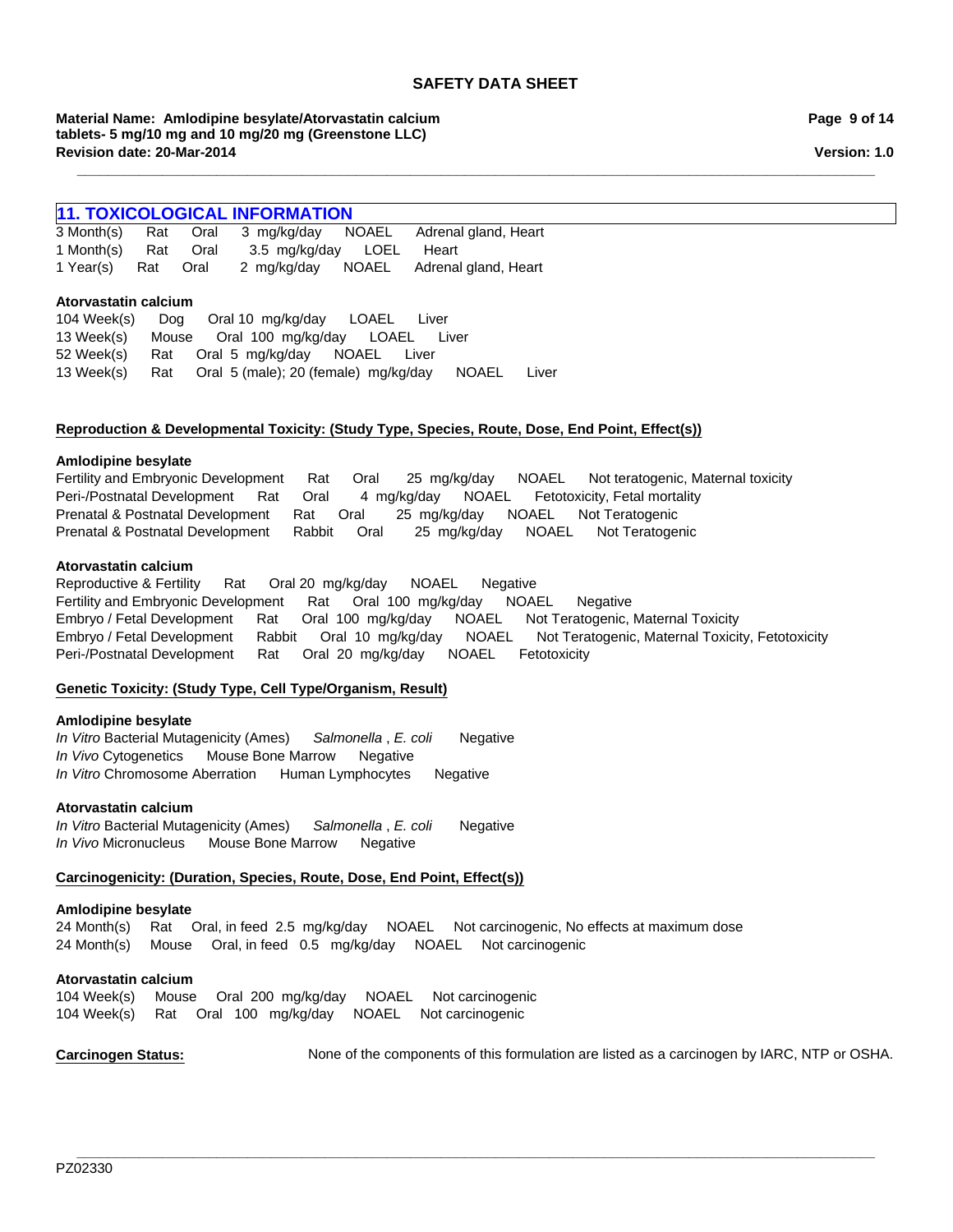**\_\_\_\_\_\_\_\_\_\_\_\_\_\_\_\_\_\_\_\_\_\_\_\_\_\_\_\_\_\_\_\_\_\_\_\_\_\_\_\_\_\_\_\_\_\_\_\_\_\_\_\_\_\_\_\_\_\_\_\_\_\_\_\_\_\_\_\_\_\_\_\_\_\_\_\_\_\_\_\_\_\_\_\_\_\_\_\_\_\_\_\_\_\_\_\_\_\_\_\_\_\_\_**

**Revision date: 20-Mar-2014 Material Name: Amlodipine besylate/Atorvastatin calcium tablets- 5 mg/10 mg and 10 mg/20 mg (Greenstone LLC)**

# **12. ECOLOGICAL INFORMATION**

**Environmental Overview:** This formulation has not been tested as a whole, the following apply to component substance(s): Harmful effects to aquatic organisms could occur.

**Toxicity:**

#### **Aquatic Toxicity: (Species, Method, End Point, Duration, Result)**

#### **Amlodipine besylate**

*Oncorhynchus mykiss* (Rainbow Trout)OECDLC50 96Hours14mg/L Green algae OECDEbC50 72Hours0.28mg/L Green Algae OECDErC50 72Hours>0.91mg/L *Daphnia magna* (Water Flea)OECDEC50 48Hours9.9mg/L

#### **Atorvastatin calcium**

Aquatic Toxicity Comments: A greater than (>) symbol indicates that acute ecotoxicity was not observed at the maximum solubility. Since the substance is insoluble in aqueous solutions above this concentration, an acute ecotoxicity value (i.e. LC/EC50) is not achievable. *Daphnia magna* (Water Flea)OECDNOEC21Days0.14mg/L *Pimephales promelas* (Fathead Minnow)OECDNOEC32Days0.45mg/L *Daphnia magna* (Water Flea)EC50 48Hours200mg/L *Oncorhynchus mykiss* (Rainbow Trout)OECDLC50 96Hours>92mg/L *Pseudokirchneriella subcapitata* (Green Alga)OECDEbC50 72Hours75mg/L

# **Bacterial Inhibition: (Inoculum, Method, End Point, Result)**

#### **Amlodipine besylate**

*Nostoc sp.* (Freshwater Cyanobacteria) MIC20mg/L *Aspergillus Niger* MIC>100mg/L *Trichoderma viride* MIC>100mg/L *Clostridium perfingens* MIC>100mg/L *Bacillus subtilis* MIC80mg/L

#### **Atorvastatin calcium**

*Trichoderma viride* (Fungus)MIC> 1000mg/L *Clostridium perfingens* (Bacterium)MIC100mg/L Activated sludgeOECDEC50 >1000mg/L *Aspergillus niger* (Fungus) MIC> 1000mg/L

**Persistence and Degradability:** No data available **Amlodipine besylate** OECDActivated sludgeUltimate (CO2 Evolution)8.11% After28Day(s)Not Ready **Atorvastatin calcium** TADSoil (various)Ultimate (CO2 Evolution)<10% After28Day(s)Not Ready OECDActivated sludgeUltimate (CO2 Evolution)<10% After28Day(s)Not Ready **Atorvastatin calcium** OECD7Half-Life0.339Day(s)

**Bio-accumulative Potential:** No data available **Amlodipine besylate** Measured7Log P1.33

**Mobility in Soil:** No data available

**\_\_\_\_\_\_\_\_\_\_\_\_\_\_\_\_\_\_\_\_\_\_\_\_\_\_\_\_\_\_\_\_\_\_\_\_\_\_\_\_\_\_\_\_\_\_\_\_\_\_\_\_\_\_\_\_\_\_\_\_\_\_\_\_\_\_\_\_\_\_\_\_\_\_\_\_\_\_\_\_\_\_\_\_\_\_\_\_\_\_\_\_\_\_\_\_\_\_\_\_\_\_\_**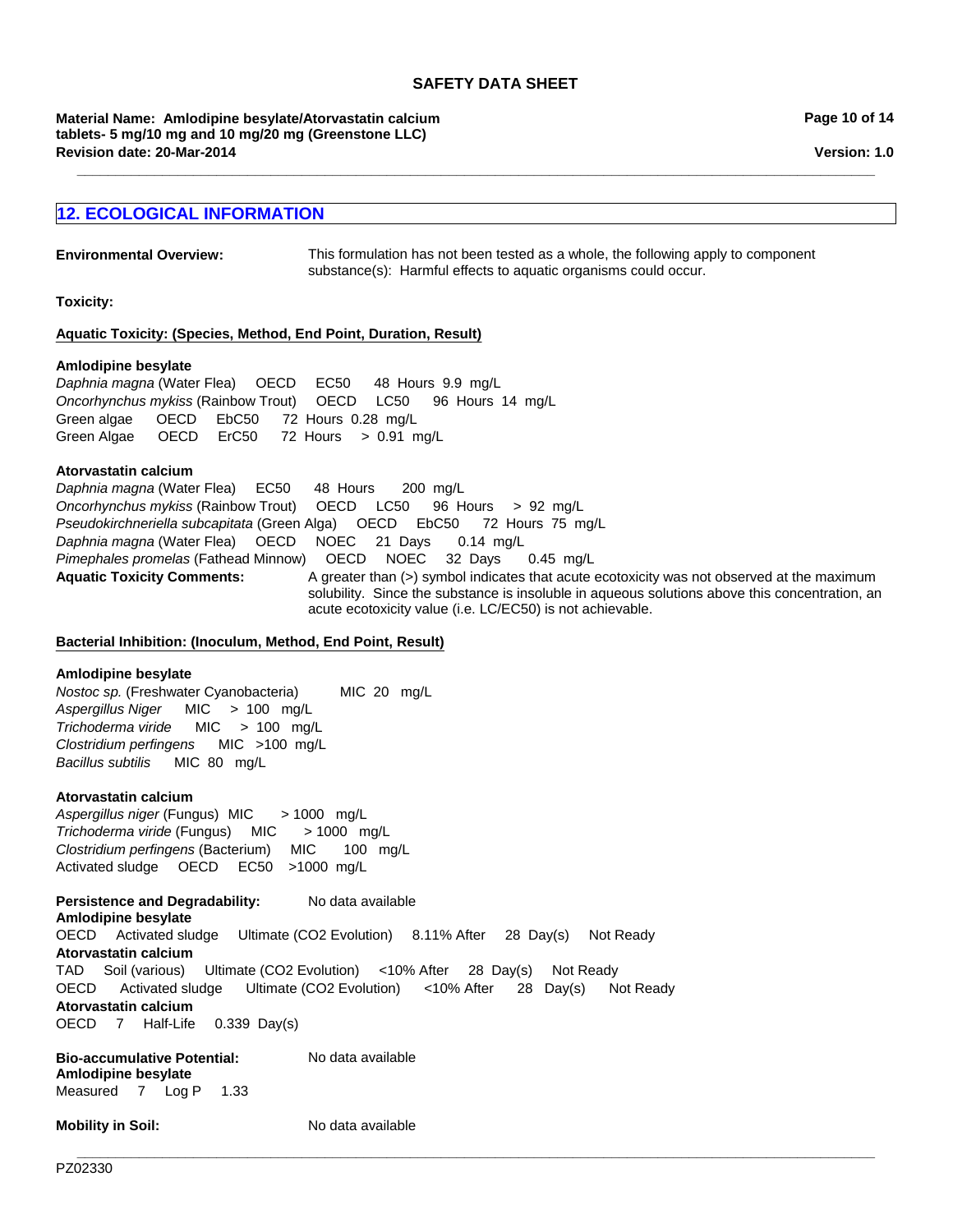**\_\_\_\_\_\_\_\_\_\_\_\_\_\_\_\_\_\_\_\_\_\_\_\_\_\_\_\_\_\_\_\_\_\_\_\_\_\_\_\_\_\_\_\_\_\_\_\_\_\_\_\_\_\_\_\_\_\_\_\_\_\_\_\_\_\_\_\_\_\_\_\_\_\_\_\_\_\_\_\_\_\_\_\_\_\_\_\_\_\_\_\_\_\_\_\_\_\_\_\_\_\_\_**

**Material Name: Amlodipine besylate/Atorvastatin calcium tablets- 5 mg/10 mg and 10 mg/20 mg (Greenstone LLC) Revision date: 20-Mar-2014**

**Version: 1.0**

# **13. DISPOSAL CONSIDERATIONS**

**Waste Treatment Methods:** Dispose of waste in accordance with all applicable laws and regulations. Member State specific and Community specific provisions must be considered. Considering the relevant known environmental and human health hazards of the material, review and implement appropriate technical and procedural waste water and waste disposal measures to prevent occupational exposure and environmental release. It is recommended that waste minimization be practiced. The best available technology should be utilized to prevent environmental releases. This may include destructive techniques for waste and wastewater.

**\_\_\_\_\_\_\_\_\_\_\_\_\_\_\_\_\_\_\_\_\_\_\_\_\_\_\_\_\_\_\_\_\_\_\_\_\_\_\_\_\_\_\_\_\_\_\_\_\_\_\_\_\_\_\_\_\_\_\_\_\_\_\_\_\_\_\_\_\_\_\_\_\_\_\_\_\_\_\_\_\_\_\_\_\_\_\_\_\_\_\_\_\_\_\_\_\_\_\_\_\_\_\_**

# **14. TRANSPORT INFORMATION**

#### **The following refers to all modes of transportation unless specified below.**

Not regulated for transport under USDOT, EUADR, IATA, or IMDG regulations.

# **15. REGULATORY INFORMATION**

**Safety, Health and Environmental Regulations/Legislation Specific for the Substance or Mixture**

**Canada - WHMIS: Classifications WHMIS hazard class:** Class D, Division 2, Subdivision B



| Amlodipine besylate                       |                   |
|-------------------------------------------|-------------------|
| <b>CERCLA/SARA 313 Emission reporting</b> | <b>Not Listed</b> |
| <b>California Proposition 65</b>          | <b>Not Listed</b> |
| <b>EU EINECS/ELINCS List</b>              | <b>Not Listed</b> |
| Atorvastatin calcium                      |                   |
| <b>CERCLA/SARA 313 Emission reporting</b> | <b>Not Listed</b> |
| <b>California Proposition 65</b>          | <b>Not Listed</b> |
| <b>EU EINECS/ELINCS List</b>              | <b>Not Listed</b> |

**Calcium carbonate**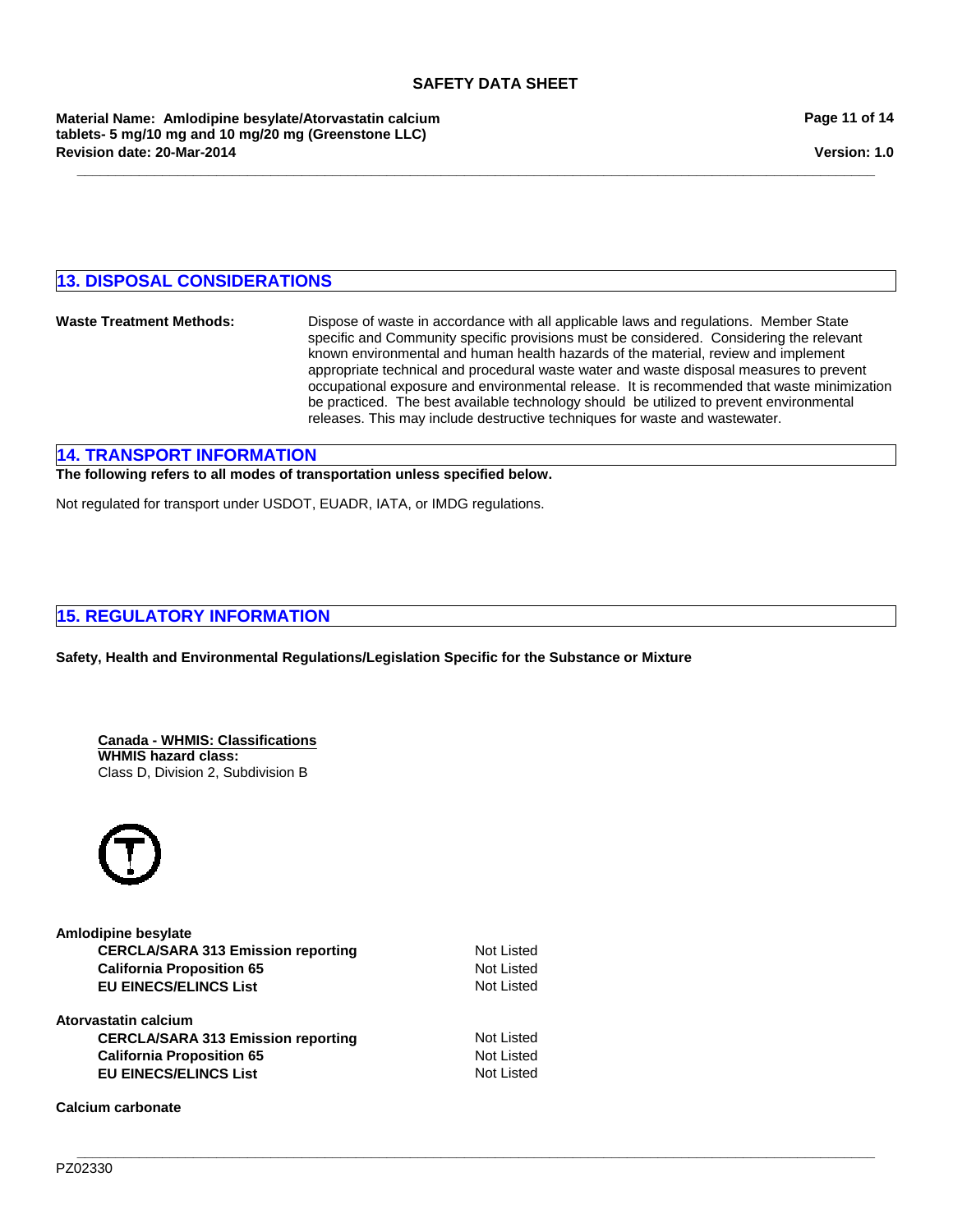**\_\_\_\_\_\_\_\_\_\_\_\_\_\_\_\_\_\_\_\_\_\_\_\_\_\_\_\_\_\_\_\_\_\_\_\_\_\_\_\_\_\_\_\_\_\_\_\_\_\_\_\_\_\_\_\_\_\_\_\_\_\_\_\_\_\_\_\_\_\_\_\_\_\_\_\_\_\_\_\_\_\_\_\_\_\_\_\_\_\_\_\_\_\_\_\_\_\_\_\_\_\_\_**

**Revision date: 20-Mar-2014 Material Name: Amlodipine besylate/Atorvastatin calcium tablets- 5 mg/10 mg and 10 mg/20 mg (Greenstone LLC)**

**Page 12 of 14**

**Version: 1.0**

| <b>15. REGULATORY INFORMATION</b>                                |                   |
|------------------------------------------------------------------|-------------------|
| <b>CERCLA/SARA 313 Emission reporting</b>                        | Not Listed        |
| <b>California Proposition 65</b>                                 | Not Listed        |
| Inventory - United States TSCA - Sect. 8(b)                      | Present           |
| <b>Australia (AICS):</b>                                         | Present           |
| <b>EU EINECS/ELINCS List</b>                                     | 207-439-9         |
| <b>Croscarmellose sodium</b>                                     |                   |
| <b>CERCLA/SARA 313 Emission reporting</b>                        | Not Listed        |
| <b>California Proposition 65</b>                                 | <b>Not Listed</b> |
| <b>Australia (AICS):</b>                                         | Present           |
| <b>EU EINECS/ELINCS List</b>                                     | Not Listed        |
|                                                                  |                   |
| Hydroxypropyl cellulose                                          | Not Listed        |
| <b>CERCLA/SARA 313 Emission reporting</b>                        | <b>Not Listed</b> |
| <b>California Proposition 65</b>                                 |                   |
| Inventory - United States TSCA - Sect. 8(b)                      | Present           |
| <b>Australia (AICS):</b>                                         | Present           |
| <b>EU EINECS/ELINCS List</b>                                     | Not Listed        |
| <b>Magnesium stearate</b>                                        |                   |
| <b>CERCLA/SARA 313 Emission reporting</b>                        | Not Listed        |
| <b>California Proposition 65</b>                                 | <b>Not Listed</b> |
| <b>Inventory - United States TSCA - Sect. 8(b)</b>               | Present           |
| <b>Australia (AICS):</b>                                         | Present           |
| <b>EU EINECS/ELINCS List</b>                                     | 209-150-3         |
|                                                                  |                   |
| Microcrystalline cellulose                                       |                   |
| <b>CERCLA/SARA 313 Emission reporting</b>                        | Not Listed        |
| <b>California Proposition 65</b>                                 | <b>Not Listed</b> |
| Inventory - United States TSCA - Sect. 8(b)                      | Present           |
| <b>Australia (AICS):</b>                                         | Present           |
| <b>EU EINECS/ELINCS List</b>                                     | 232-674-9         |
| <b>Opadry blue</b>                                               |                   |
| <b>CERCLA/SARA 313 Emission reporting</b>                        | <b>Not Listed</b> |
| <b>California Proposition 65</b>                                 | <b>Not Listed</b> |
| <b>EU EINECS/ELINCS List</b>                                     | <b>Not Listed</b> |
|                                                                  |                   |
| <b>Opadry clear</b><br><b>CERCLA/SARA 313 Emission reporting</b> | <b>Not Listed</b> |
|                                                                  | <b>Not Listed</b> |
| <b>California Proposition 65</b><br><b>EU EINECS/ELINCS List</b> | Not Listed        |
|                                                                  |                   |
| <b>Opadry white</b>                                              |                   |
| <b>CERCLA/SARA 313 Emission reporting</b>                        | Not Listed        |
| <b>California Proposition 65</b>                                 | <b>Not Listed</b> |
| <b>EU EINECS/ELINCS List</b>                                     | Not Listed        |
|                                                                  |                   |
| Polysorbate 80                                                   |                   |
| <b>CERCLA/SARA 313 Emission reporting</b>                        | Not Listed        |
| <b>California Proposition 65</b>                                 | <b>Not Listed</b> |
|                                                                  |                   |

**\_\_\_\_\_\_\_\_\_\_\_\_\_\_\_\_\_\_\_\_\_\_\_\_\_\_\_\_\_\_\_\_\_\_\_\_\_\_\_\_\_\_\_\_\_\_\_\_\_\_\_\_\_\_\_\_\_\_\_\_\_\_\_\_\_\_\_\_\_\_\_\_\_\_\_\_\_\_\_\_\_\_\_\_\_\_\_\_\_\_\_\_\_\_\_\_\_\_\_\_\_\_\_**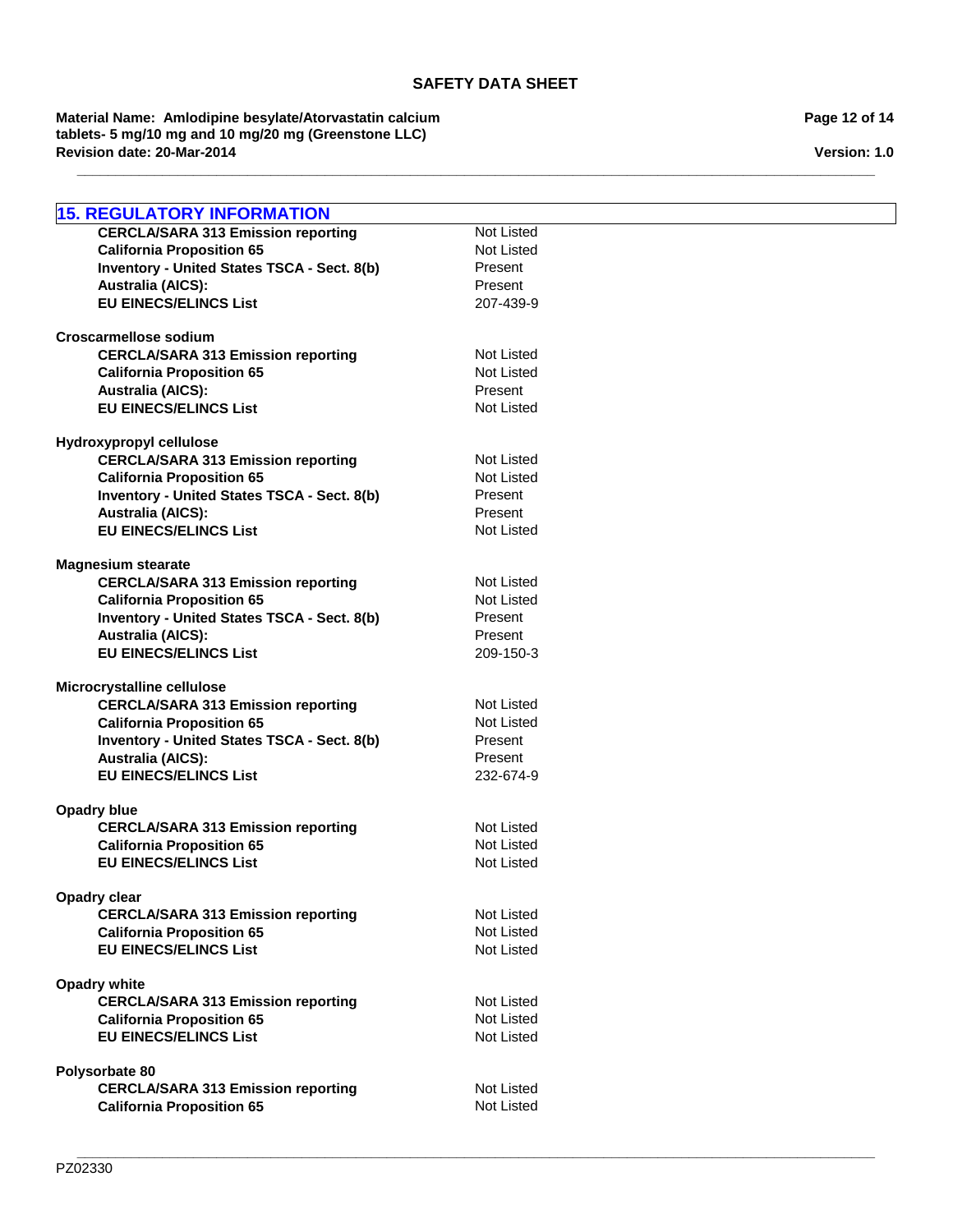**\_\_\_\_\_\_\_\_\_\_\_\_\_\_\_\_\_\_\_\_\_\_\_\_\_\_\_\_\_\_\_\_\_\_\_\_\_\_\_\_\_\_\_\_\_\_\_\_\_\_\_\_\_\_\_\_\_\_\_\_\_\_\_\_\_\_\_\_\_\_\_\_\_\_\_\_\_\_\_\_\_\_\_\_\_\_\_\_\_\_\_\_\_\_\_\_\_\_\_\_\_\_\_**

**Revision date: 20-Mar-2014 Material Name: Amlodipine besylate/Atorvastatin calcium tablets- 5 mg/10 mg and 10 mg/20 mg (Greenstone LLC)**

# **15. REGULATORY INFORMATION Australia (AICS):** Present **REACH - Annex IV - Exemptions from the obligations of Register:** Present **CERCLA/SARA 313 Emission reporting EU EINECS/ELINCS List** 232-679-6 Not Listed **Inventory - United States TSCA - Sect. 8(b) California Proposition 65** Not Listed Present **Inventory - United States TSCA - Sect. 8(b)** Present **Australia (AICS):** Present **Australia (AICS):** Present **EU EINECS/ELINCS List** 231-545-4 **Starch, pregelatinized** CERCLA/SARA 313 Emission reporting Not Listed **EU EINECS/ELINCS List** Not Listed **California Proposition 65** Not Listed **Inventory - United States TSCA - Sect. 8(b)** Present **Silicon dioxide, NF**

# **16. OTHER INFORMATION**

# **Text of R phrases and GHS Classification abbreviations mentioned in Section 3**

Acute toxicity, oral-Cat.4; H302 - Harmful if swallowed Serious eye damage/eye irritation-Cat.1; H318 - Causes serious eye damage Hazardous to the aquatic environment, acute toxicity-Cat.1; H400 - Very toxic to aquatic life Hazardous to the aquatic environment, chronic toxicity-Cat.1; H410 - Very toxic to aquatic life with long lasting effects Hazardous to the aquatic environment, acute toxicity-Cat.3; H402 - Harmful to aquatic life Hazardous to the aquatic environment, chronic toxicity-Cat.3; H412 - Harmful to aquatic life with long lasting effects

Xi - Irritant N - Dangerous for the environment Xn - Harmful

R22 - Harmful if swallowed. R41 - Risk of serious damage to eyes. R50/53 - Very toxic to aquatic organisms, may cause long-term adverse effects in the aquatic environment. R52/53 - Harmful to aquatic organisms, may cause long-term adverse effects in the aquatic environment.

| <b>Data Sources:</b>  | The data contained in this MSDS may have been gathered from confidential internal sources,<br>raw material suppliers, or from the published literature. |
|-----------------------|---------------------------------------------------------------------------------------------------------------------------------------------------------|
| <b>Revision date:</b> | 20-Mar-2014<br><b>Product Stewardship Hazard Communication</b>                                                                                          |
| Prepared by:          | Global Environment, Health, and Safety Operations                                                                                                       |

It is believed that the information contained in this Material Safety Data Sheet is accurate, and while it is provided in good faith, it is without a warranty of any kind, expressed or implied. If data for a hazard are not included in this document there is no known information at this time

**End of Safety Data Sheet**

**Page 13 of 14**